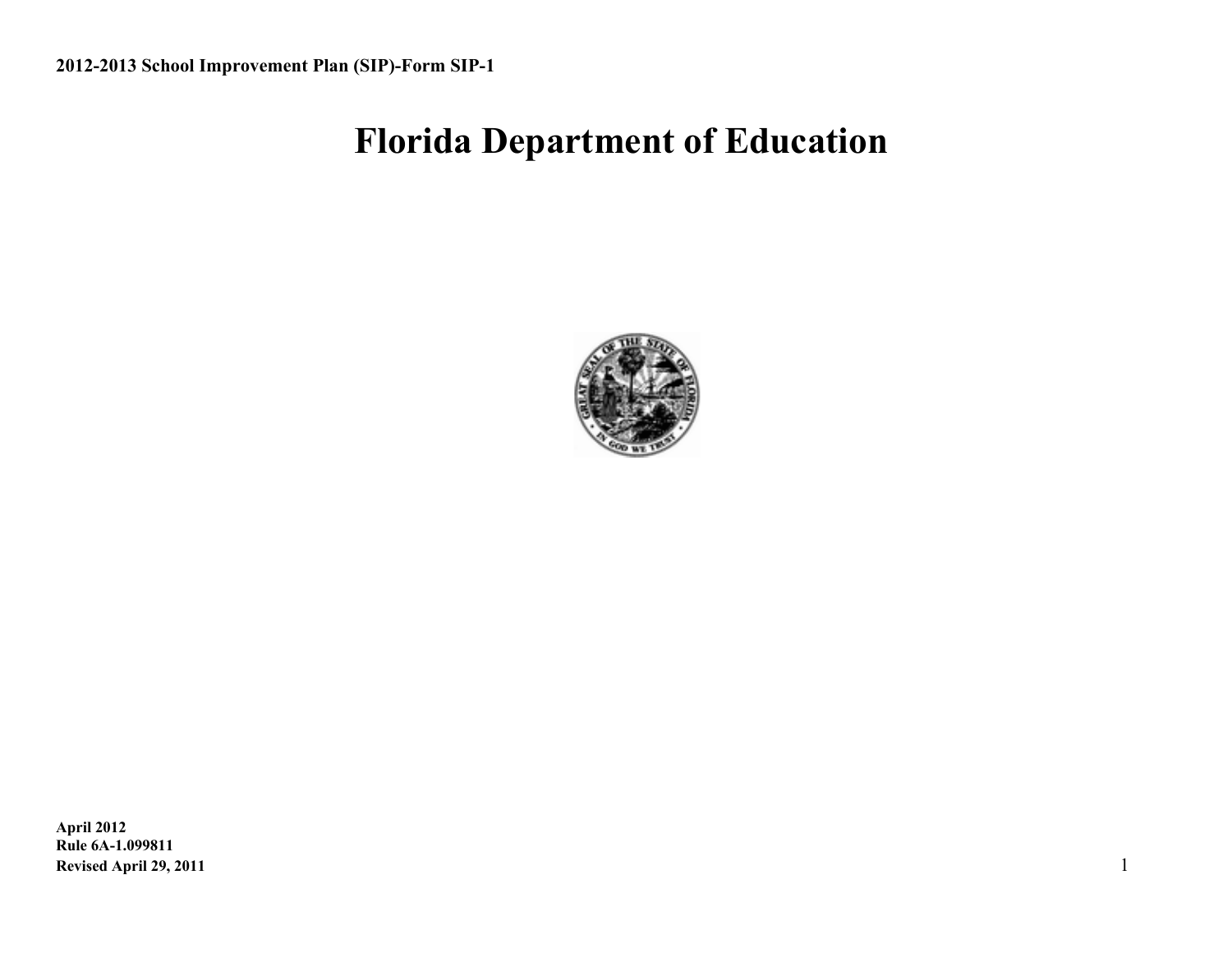# 2012-2013

#### **2012-2013 SCHOOL IMPROVEMENT PLAN**

#### **PART I: SCHOOL INFORMATION**

| School Name: Allen D. Nease High School | District Name: St. Johns County School District |  |  |
|-----------------------------------------|-------------------------------------------------|--|--|
| Principal: Kyle Dresback                | Superintendent: Dr. Joseph Joyner               |  |  |
| SAC Chair: Curt Sienkiewjcz             | Date of School Board Approval: 11/13/2012       |  |  |

#### **Student Achievement Data:**

The following links will open in a separate browser window.

[School](http://schoolgrades.fldoe.org/default.asp) [Grades](http://schoolgrades.fldoe.org/default.asp) [Trend](http://schoolgrades.fldoe.org/default.asp) [Data](http://schoolgrades.fldoe.org/default.asp) (Use this data to complete Sections 1-4 of the reading and mathematics goals and Sections 1 and 2 of the writing and science goals.) [Florida](http://fcat.fldoe.org/results/default.asp) [Comprehensive](http://fcat.fldoe.org/results/default.asp) [Assessment](http://fcat.fldoe.org/results/default.asp) [Test \(FCAT\)/Statewide](http://fcat.fldoe.org/results/default.asp) Assessment [Trend](http://fcat.fldoe.org/results/default.asp) [Data](http://fcat.fldoe.org/results/default.asp) (Use this data to inform the problem-solving process when writing goals.) [High](http://data.fldoe.org/readiness/) [School](http://data.fldoe.org/readiness/) [Feedback](http://data.fldoe.org/readiness/) [Report](http://data.fldoe.org/readiness/) [K-12 Comprehensive](https://app1.fldoe.org/Reading_Plans/Narrative/NarrativeList.aspx) [Research](https://app1.fldoe.org/Reading_Plans/Narrative/NarrativeList.aspx) [Based](https://app1.fldoe.org/Reading_Plans/Narrative/NarrativeList.aspx) [Reading](https://app1.fldoe.org/Reading_Plans/Narrative/NarrativeList.aspx) [Plan](https://app1.fldoe.org/Reading_Plans/Narrative/NarrativeList.aspx)

#### **Highly Effective Administrators**

List your school's highly effective administrators and briefly describe their certification(s), number of years at the current school, number of years as an administrator, and their prior performance record with increasing student achievement at each school. Include history of school grades, FCAT/Statewide Assessment performance (Percentage data for Achievement Levels, Learning Gains, Lowest 25%), and Ambitious but Achievable Annual Measurable Objective (AMO) progress.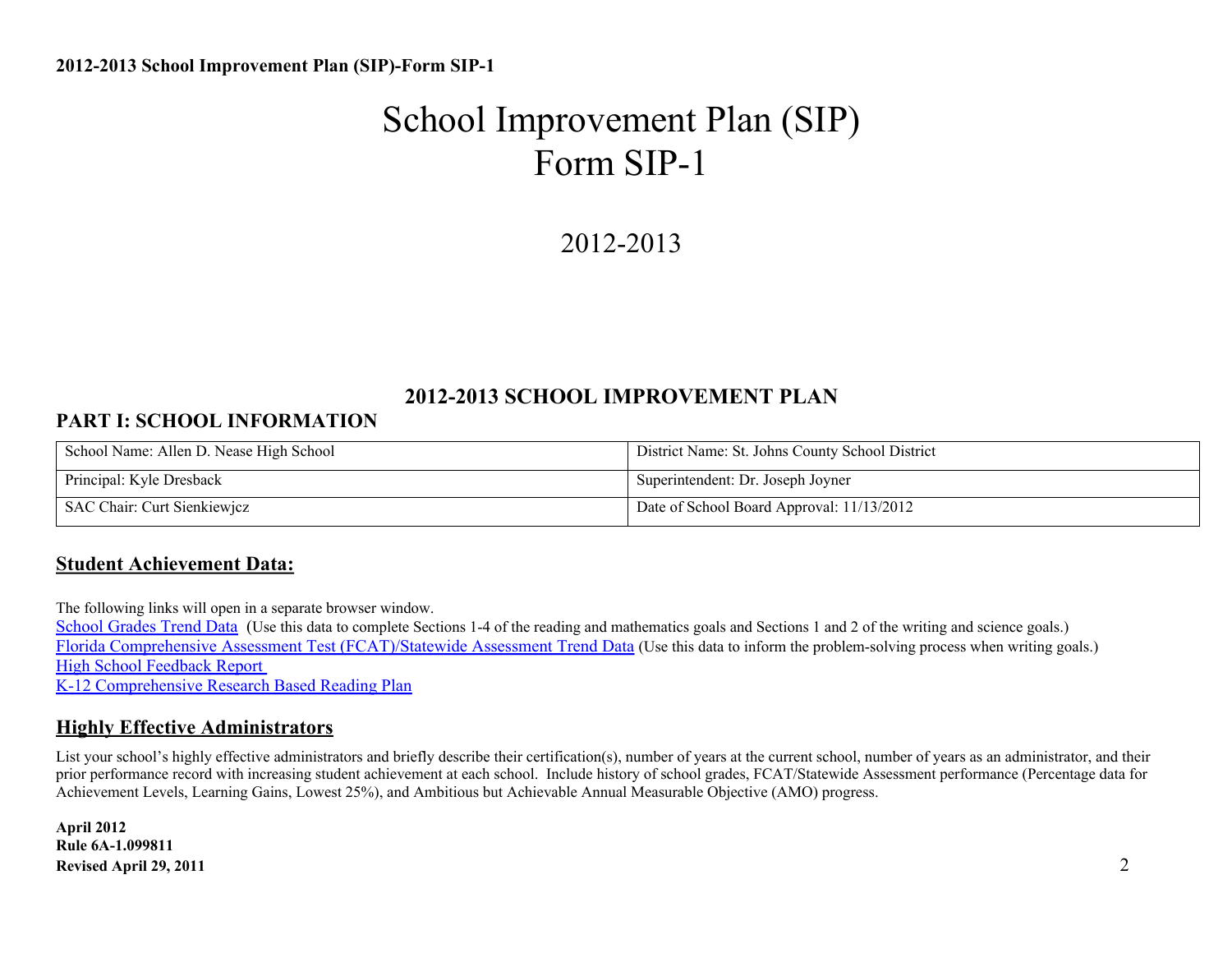| Position  | Name                 | Degree(s)/                   | Number of      | Number of     | Prior Performance Record (include prior School Grades, FCAT/    |
|-----------|----------------------|------------------------------|----------------|---------------|-----------------------------------------------------------------|
|           |                      | Certification(s)             | Years at       | Years as an   | Statewide Assessment Achievement Levels, Learning Gains, Lowest |
|           |                      |                              | Current School | Administrator | 25%), and AMO progress along with the associated school year)   |
| Principal | <b>Kyle Dresback</b> | <b>BS/Math Education</b>     |                | 14            | See Nease High School 2009-2010, 2010-2011, 2011-2012 Data      |
|           |                      | M.Ed./Ed. Leadership         |                |               |                                                                 |
| Assistant | Karen Davis          | <b>BS/Business Education</b> | -c             | 27            | See Nease High School 2007-2008, 2008-2009, 2009-2010,          |
| Principal |                      | M.Ed./Ed. Leadership         |                |               | 2010-2011, 2011-2012 Data                                       |
| Assistant | Nicole Lynch         | <b>BS/Biology</b>            |                |               | See Nease High School 2011-2012 Data                            |
| Principal |                      | M.Ed./Ed. Leadership         |                |               |                                                                 |

#### **Highly Effective Instructional Coaches**

List your school's highly effective instructional coaches and briefly describe their certification(s), number of years at the current school, number of years as an instructional coach, and their prior performance record with increasing student achievement at each school. Include history of school grades, FCAT/Statewide Assessment performance (Percentage data for Achievement Levels, Learning Gains, Lowest 25%), and AMO progress. Instructional coaches described in this section are only those who are fully released or part-time teachers in reading, mathematics, or science and work only at the school site.

| Subject<br>Area | Name           | Degree(s)<br>Certification(s)                                                                                                             | Number of<br>Years at<br><b>Current School</b> | Number of Years as<br>an<br><b>Instructional Coach</b> | Prior Performance Record (include prior School Grades, FCAT/<br>Statewide Assessment Achievement Levels, Learning Gains,<br>Lowest 25%), and AMO progress along with the associated<br>school year)                                                                                                                       |  |  |
|-----------------|----------------|-------------------------------------------------------------------------------------------------------------------------------------------|------------------------------------------------|--------------------------------------------------------|---------------------------------------------------------------------------------------------------------------------------------------------------------------------------------------------------------------------------------------------------------------------------------------------------------------------------|--|--|
| English         | Melinda Bogart | B.A.- English/Secondary<br>Education $(6-12)$<br>M.Ed.- Educational<br>Leadership (all grades)<br>ESOL Endorsement<br>Reading Endorsement | 3                                              | $\mathfrak{b}$                                         | 1996-2000: The Evelyn Hamblen Center<br>2000-2007: RJ Murray Middle School<br>School Grade was "A"<br>2007-2010: Switzerland Point Middle School<br>School remained an "A" all 3 years. Did not meet AYP<br>in Reading (Safe Harbor) or Math for SWD subgroup<br>only.<br>See Nease High School 2010-2011, 2011-2012 data |  |  |
|                 |                |                                                                                                                                           |                                                |                                                        |                                                                                                                                                                                                                                                                                                                           |  |  |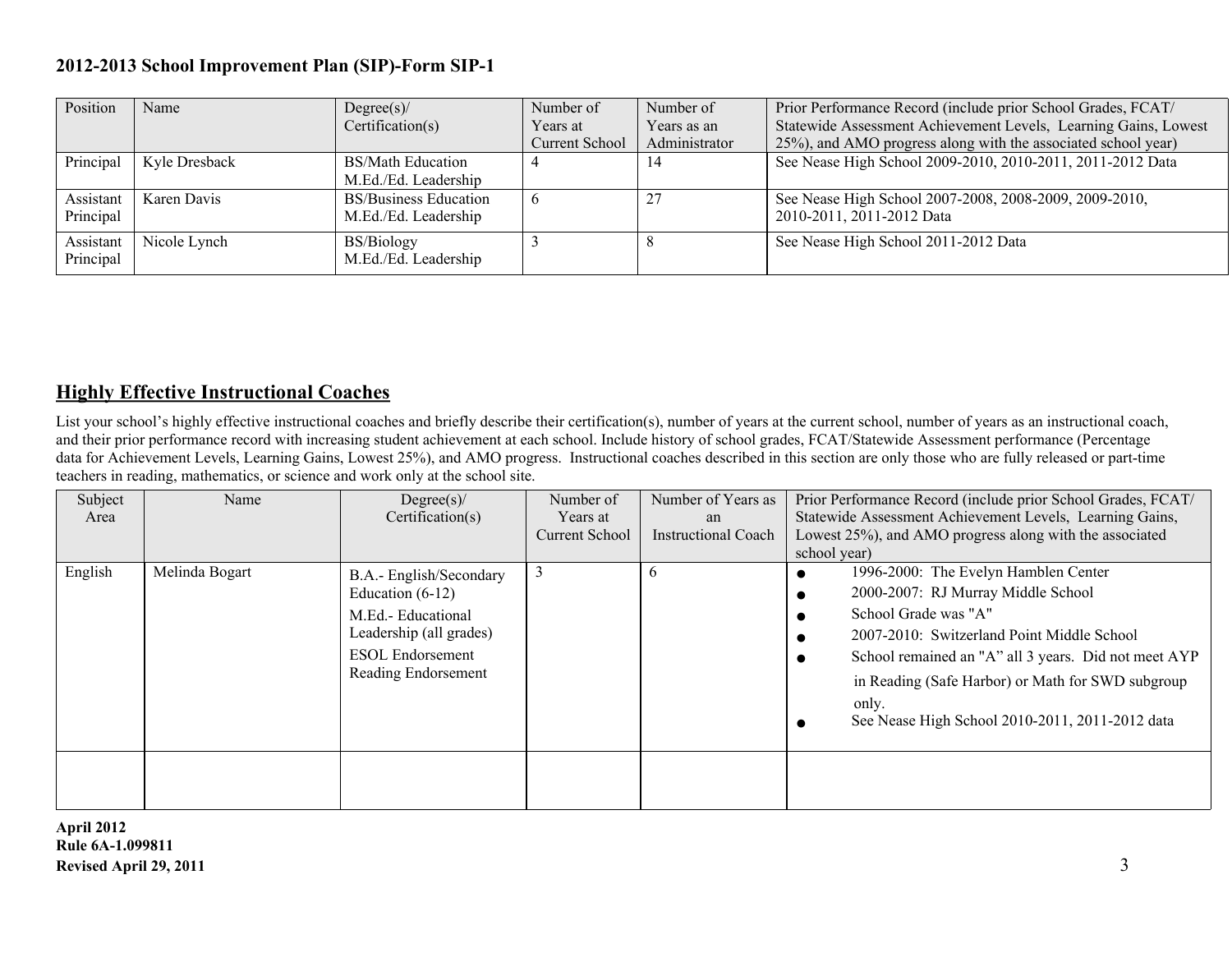| the contract of the contract of the contract of the contract of the contract of the contract of the contract of | ,我们也不会有什么?""我们的话,我们也不会有什么?""我们的话,我们也不会有什么?""我们的话,我们也不会有什么?""我们的话,我们也不会有什么?""我们的话 |  |  |
|-----------------------------------------------------------------------------------------------------------------|----------------------------------------------------------------------------------|--|--|
|                                                                                                                 |                                                                                  |  |  |
|                                                                                                                 |                                                                                  |  |  |
|                                                                                                                 |                                                                                  |  |  |
|                                                                                                                 |                                                                                  |  |  |
|                                                                                                                 |                                                                                  |  |  |
|                                                                                                                 |                                                                                  |  |  |
|                                                                                                                 |                                                                                  |  |  |
|                                                                                                                 |                                                                                  |  |  |

#### **Highly Effective Teachers**

Describe the school-based strategies that will be used to recruit and retain high quality, highly effective teachers to the school.

| Description of Strategy                                            | Person Responsible              | Projected Completion Date | Not Applicable<br>(If not, please explain why) |
|--------------------------------------------------------------------|---------------------------------|---------------------------|------------------------------------------------|
|                                                                    |                                 |                           |                                                |
| Effective use of PATS system to recruit appropriate job candidates | Human Resources/District Office | June 2012                 |                                                |
|                                                                    |                                 |                           |                                                |
| Instructional Literacy Coach                                       | Kyle Dresback/Melinda Bogart    | June 2012                 |                                                |
|                                                                    |                                 |                           |                                                |
| <b>Teacher Mentoring</b>                                           | Kyle Dresback/Nicole Lynch      | June 2012                 |                                                |
|                                                                    |                                 |                           |                                                |
| Teacher of the Month program                                       | Kyle Dresback/Department        | June 2012                 |                                                |
|                                                                    | Chairpersons                    |                           |                                                |

#### *Non-Highly Effective Instructors*

List all instructional staff and paraprofessionals who are teaching out-of-field and/or who are NOT highly effective.

| Name                      | Certification | <b>Teaching Assignment</b> | Professional Development/Support to Become Highly Effective |
|---------------------------|---------------|----------------------------|-------------------------------------------------------------|
| All are highly qualified. |               |                            |                                                             |
|                           |               |                            |                                                             |
|                           |               |                            |                                                             |
|                           |               |                            |                                                             |
|                           |               |                            |                                                             |
|                           |               |                            |                                                             |

#### *Staff Demographics*

Please complete the following demographic information about the instructional staff in the school.

\*When using percentages, include the number of teachers the percentage represents (e.g., 70% (35)).

| Total Number<br>of Instructional<br><b>Staff</b> | $%$ of First-Year  <br>Teachers | % of Teachers<br>with 1-5 Years of<br>Experience | % of Teachers<br>with $6-14$ Years of<br>Experience | % of Teachers<br>with $15+$ Years of<br>Experience | % of Teachers<br>with Advanced<br>Degrees | % Highly<br>Effective<br>Teachers | % Reading<br>Endorsed<br>Teachers | % National<br><b>Board Certified</b><br>Teachers | $\frac{0}{0}$<br><b>ESOL</b> Endorsed<br>Teachers |
|--------------------------------------------------|---------------------------------|--------------------------------------------------|-----------------------------------------------------|----------------------------------------------------|-------------------------------------------|-----------------------------------|-----------------------------------|--------------------------------------------------|---------------------------------------------------|
| - 88                                             | $3.4\%$ (3)                     | $12.5\%$ (11)                                    | $38.6\%$ (34)                                       | $45.5\%$ (40)                                      | 44.3% (39)                                | $100\%$ (88)                      | $10.2\%$ (9)                      | $9.1\%$ (8)                                      | $23.9\%$ (21)                                     |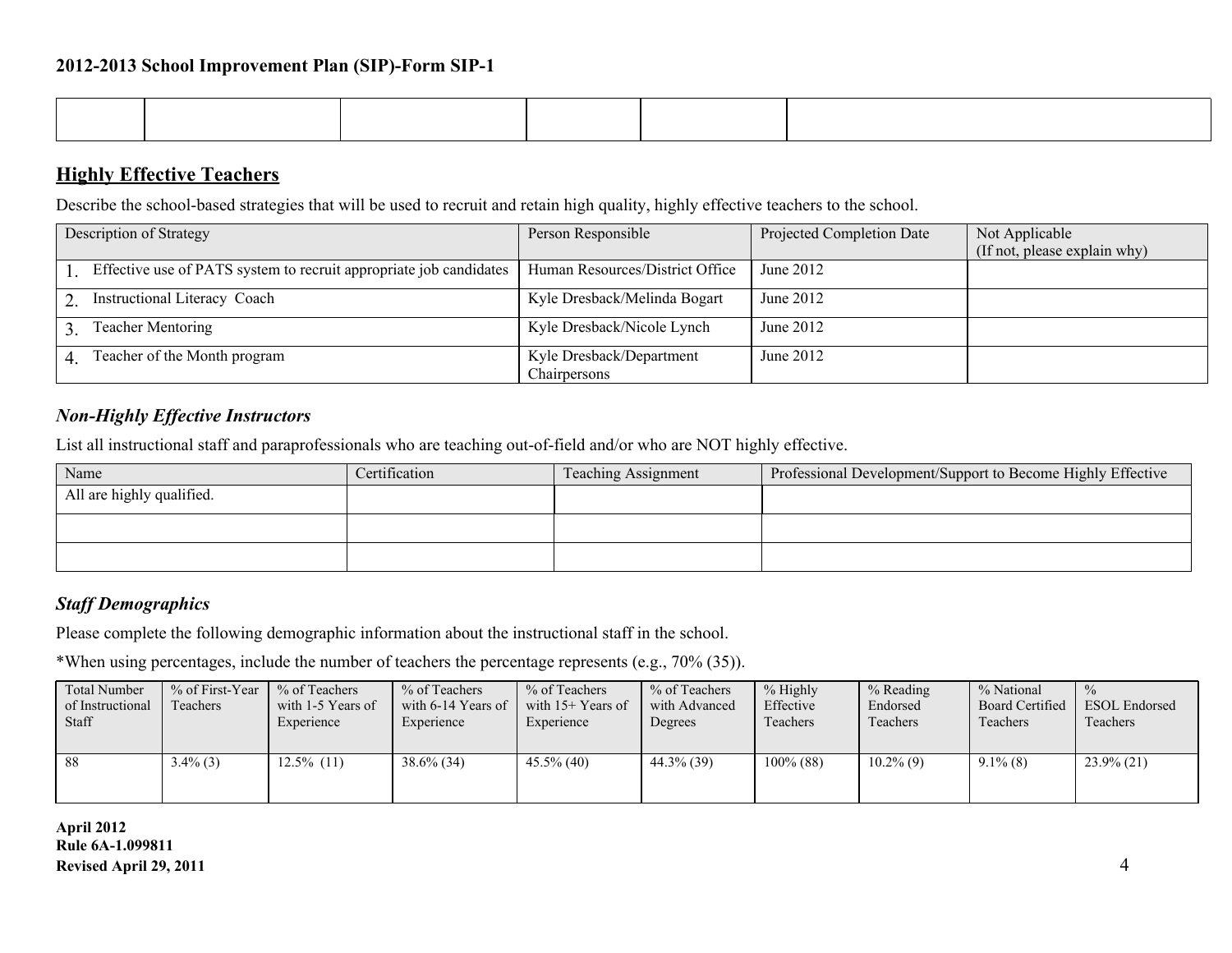#### *Teacher Mentoring Program*

Please describe the school's teacher mentoring program by including the names of mentors, the name(s) of mentees, rationale for the pairing, and the planned mentoring activities.

| <b>Mentor Name</b> | Mentee Assigned  | Rationale for Pairing                                                                                    | <b>Planned Mentoring Activities</b>                                                                                                                |
|--------------------|------------------|----------------------------------------------------------------------------------------------------------|----------------------------------------------------------------------------------------------------------------------------------------------------|
| Dana Hayden        | Rebekah Brighton | New teachers are paired with experienced<br>teachers in their subject area. (Department<br>chairperson.) | Modeling classes, lesson planning,<br>grade process instruction, attendance,<br>parent communication skills, and<br>classroom behavior management. |
|                    |                  |                                                                                                          |                                                                                                                                                    |
|                    |                  |                                                                                                          |                                                                                                                                                    |

#### **Additional Requirements**

#### *Coordination and Integration-***Title I Schools Only**

Please describe how federal, state, and local services and programs will be coordinated and integrated in the school. Include other Title programs, Migrant and Homeless, Supplemental Academic Instruction funds, as well as violence prevention programs, nutrition programs, housing programs, Head Start, adult education, career and technical education, and/or job training, as applicable.

| Title I, Part A          |  |
|--------------------------|--|
| Title I, Part C- Migrant |  |
| Title I, Part D          |  |
| Title II                 |  |
| Title III                |  |
| Title X- Homeless        |  |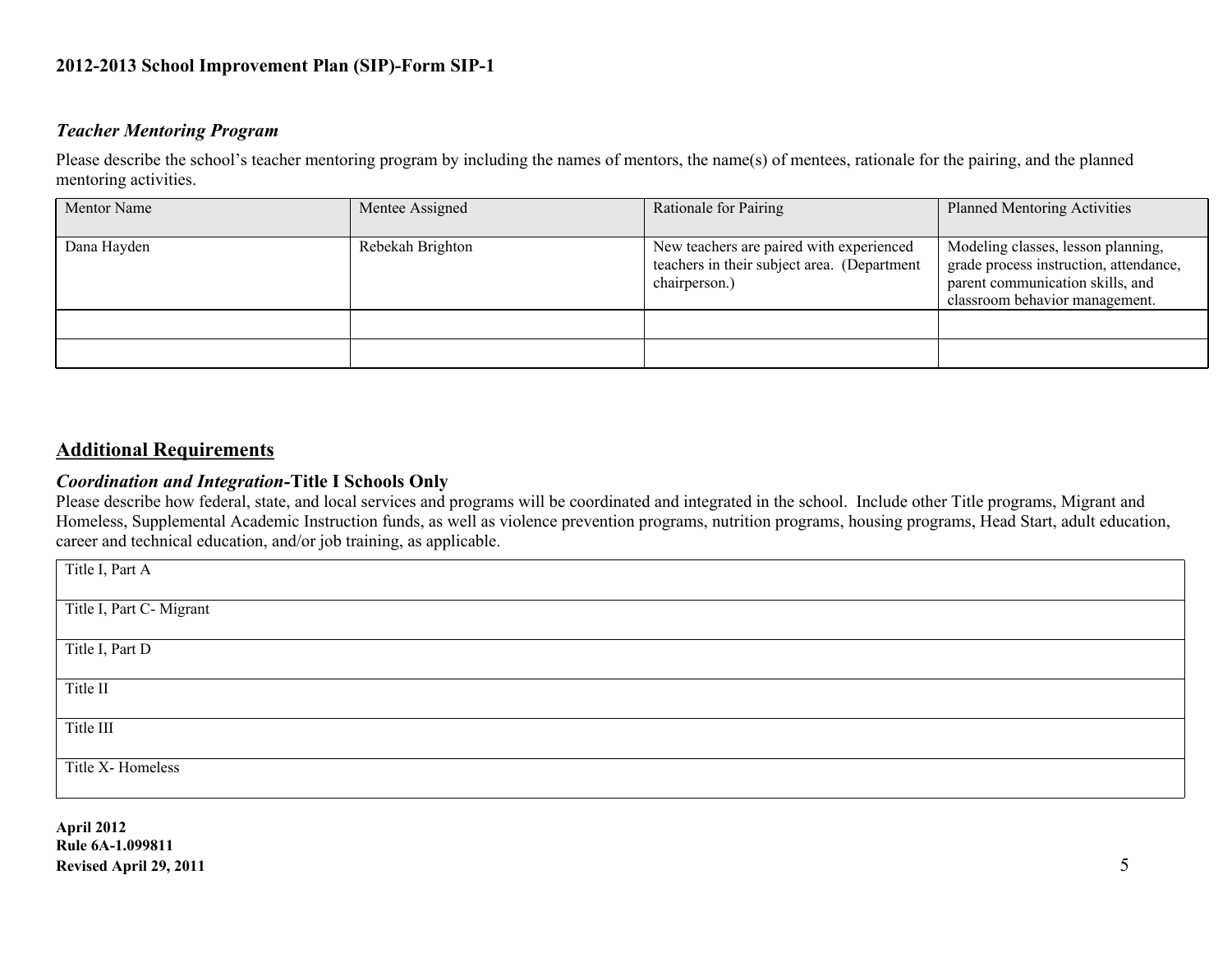| Supplemental Academic Instruction (SAI) |
|-----------------------------------------|
| Violence Prevention Programs            |
| Nutrition Programs                      |
| Housing Programs                        |
| <b>Head Start</b>                       |
| <b>Adult Education</b>                  |
| Career and Technical Education          |
| Job Training                            |
| Other                                   |

### *Multi-Tiered System of Supports (MTSS) /Response to Instruction/Intervention (RtI)*

| <b>School-Based MTSS/RtI Team</b>               |  |
|-------------------------------------------------|--|
| Identify the school-based MTSS Leadership Team. |  |
| Kyle Dresback                                   |  |
| Karen Davis                                     |  |
| Nikki Lynch<br>$\bullet$                        |  |
| Sherri Durr- District RtI Coach                 |  |
| Melinda Bogart                                  |  |
| Jacqui Ashcroft<br>$\bullet$                    |  |
| Jack Laverty                                    |  |
| Abbey Mander                                    |  |
| Michel Gledhill                                 |  |
| Donna Soncrant                                  |  |
|                                                 |  |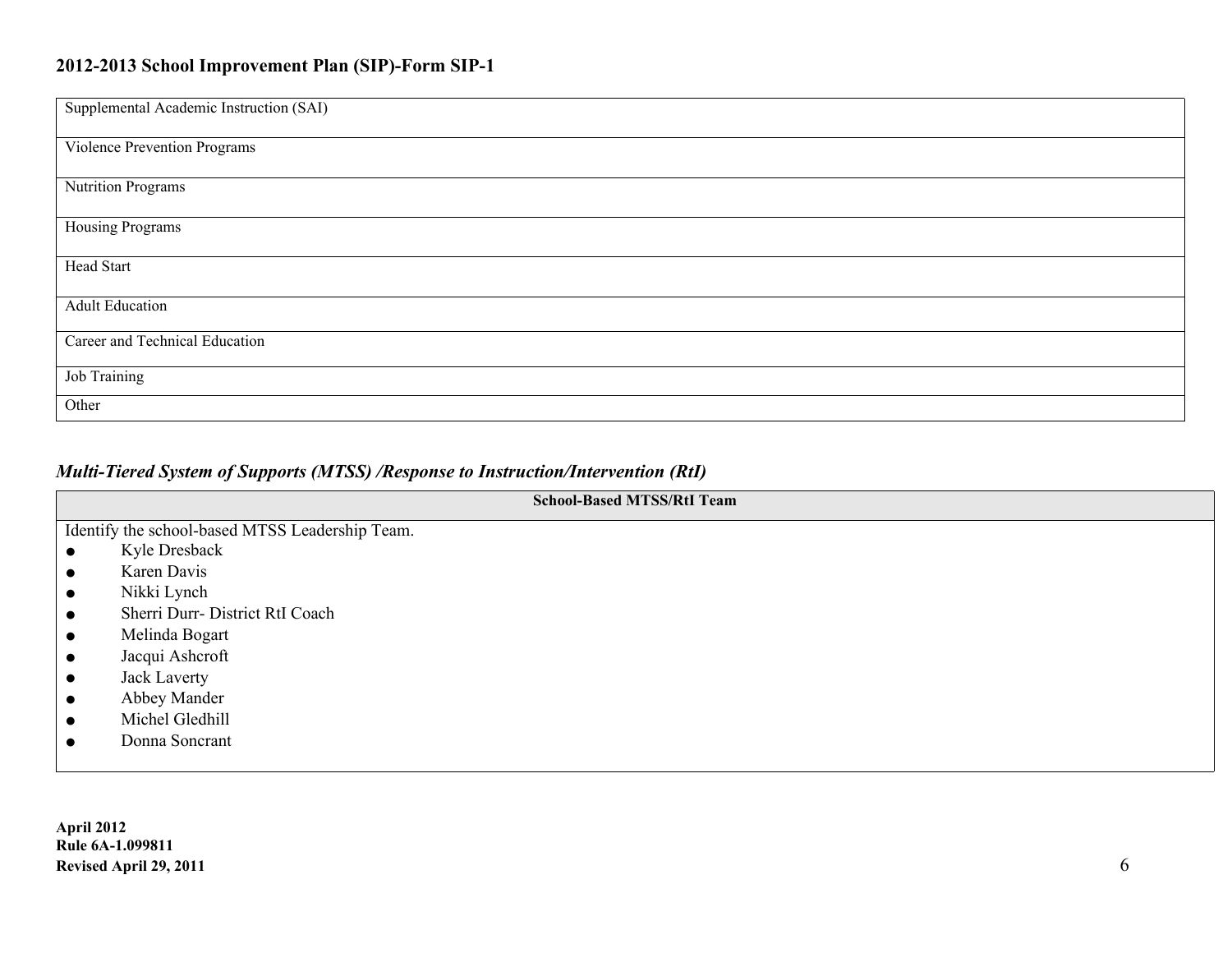Describe how the school-based MTSS Leadership Team functions (e.g., meeting processes and roles/functions). How does it work with other school teams to organize/coordinate MTSS efforts? *The RtI Team meets monthly (or more if needed) to discuss the school's Tier I, Tier II, and Tier III efforts. The needs and strategies are shared school-wide and with Department Chairs. Meetings with individual teachers or small groups are on an as needed basis. SAC will be kept informed and involved as needed.*

Describe the role of the school-based MTSS Leadership Team in the development and implementation of the school improvement plan. Describe how the RtI Problem-solving process is used in developing and implementing the SIP? *The RtI Team communicates with the SAC regarding Tier I, Tier II, and Tier III strategies as well as any needs the SAC may help with.*

#### **MTSS Implementation**

Describe the data source(s) and the data management system(s) used to summarize data at each tier for reading, mathematics, science, writing, and behavior. *Our school will be using Snapshot and eSchoolPlus.*

Describe the plan to train staff on MTSS.

We have a monthly focus calendar including "power lessons" that will be implemented in every class for our Tier I interventions. Training for Tier II and Tier III will *be on an as needed basis.*

Describe plan to support MTSS.

*With both SAC and Department Chairs informed, they can quickly respond to any needs of support for the MTSS.*

#### *Literacy Leadership Team (LLT)*

**School-Based Literacy Leadership Team**

Identify the school-based Literacy Leadership Team (LLT). *As our focus calendar Tier I interventions are literacy-based, our RtI Team and LLT will be the same this year.*

Describe how the school-based LLT functions (e.g., meeting processes and roles/functions). *The LLT will be part of the RtI Team effort this year, so we will meet monthly.*

What will be the major initiatives of the LLT this year? *Our focus for this year is on Marzano implementation and Common Core State Standards.* 

#### *Public School Choice*

● **Supplemental Educational Services (SES) Notification**

*Upload a copy of the SES Notification to Parents in the designated upload link on the "Upload" page.*

#### *\*Elementary Title I Schools Only: Pre-School Transition*

Describe plans for assisting preschool children in transition from early childhood programs to local elementary school programs as applicable.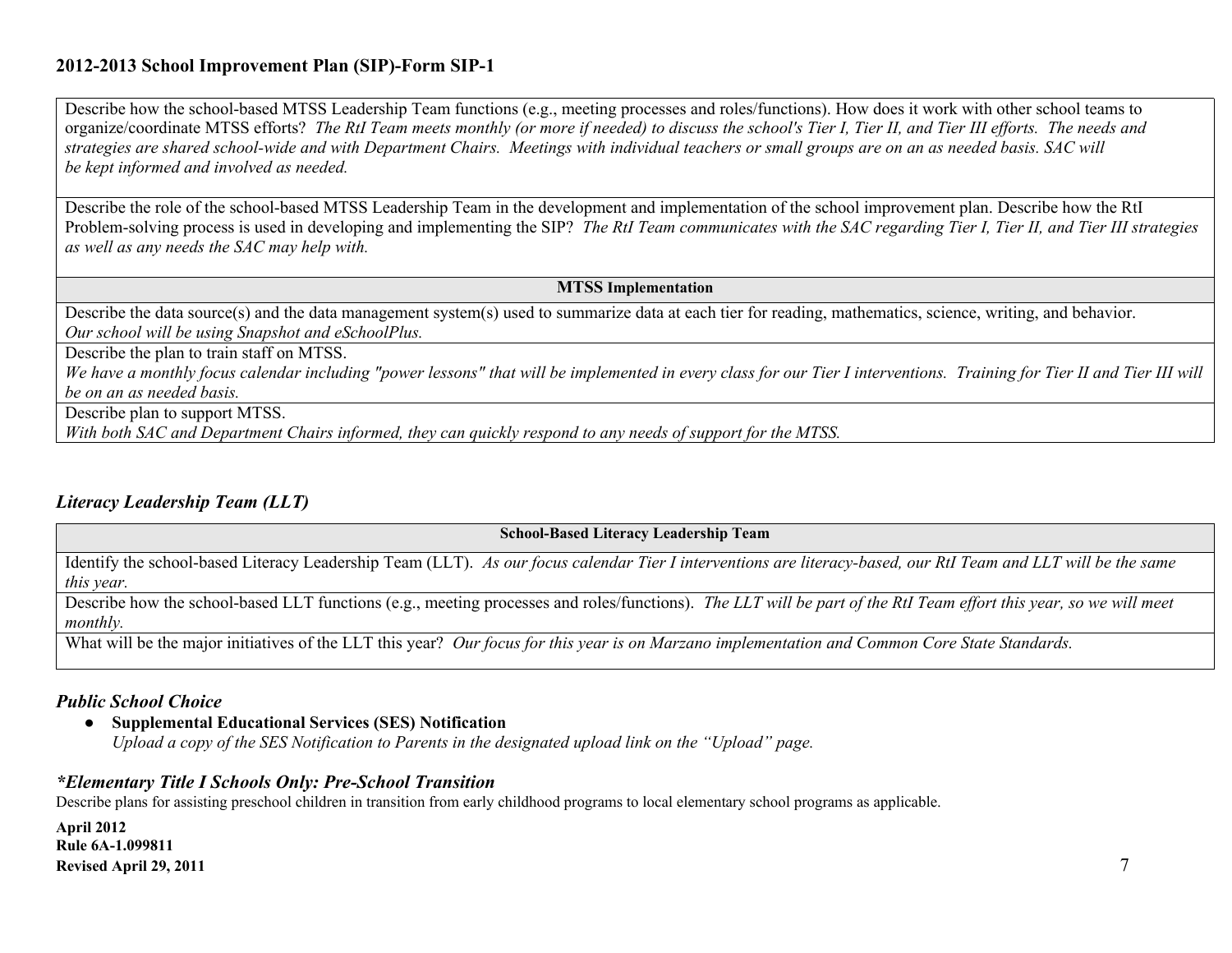#### *\*Grades 6-12 Only* Sec. 1003.413 (b) F.S

For schools with Grades 6-12, describe the plan to ensure that teaching reading strategies is the responsibility of every teacher.

All teachers have been/will be trained in FOR-PD and CAR-PD. Monthly focus instructional calendars have been distributed to all teachers in each department; on-going PLC interviews with administrators focusing on reading strategy integration in lesson plans. Power lessons each month relating to the Focus Calendar. Reading will be addressed in both personal and departmental goals. Instructional support provided by the Instructional Literacy Coach. Training and focus on Marzano strategies and Common Core State Standards.

#### *\*High Schools Only*

Note: Required for High School-Sec. 1003.413(g)(j) F.S.

How does the school incorporate applied and integrated courses to help students see the relationships between subjects and relevance to their future?

Nease offers academies in engineering and communications as well as NJROTC and IB. Students selecting classes in these academies will be taking course directly related to their career path and future.

How does the school incorporate students' academic and career planning, as well as promote student course selections, so that students' course of study is personally meaningful?

Student schedules are put together with consideration given to standardized test scores, academic grades, student preferences, as well as staff and department recommendations. Students are given input in career path selections with IB, AP and Honors courses. The students may also select from academies, IB, and NJROTC.

#### *Postsecondary Transition*

Note: Required for High School- Sec. 1008.37(4), F.S.

Describe strategies for improving student readiness for the public postsecondary level based on annual analysis of the [High](http://data.fldoe.org/readiness/) [School](http://data.fldoe.org/readiness/) [Feedback](http://data.fldoe.org/readiness/) [Report](http://data.fldoe.org/readiness/). Students are encouraged to enroll in Honors and AP classes. IB enrollment is encouraged where applicable.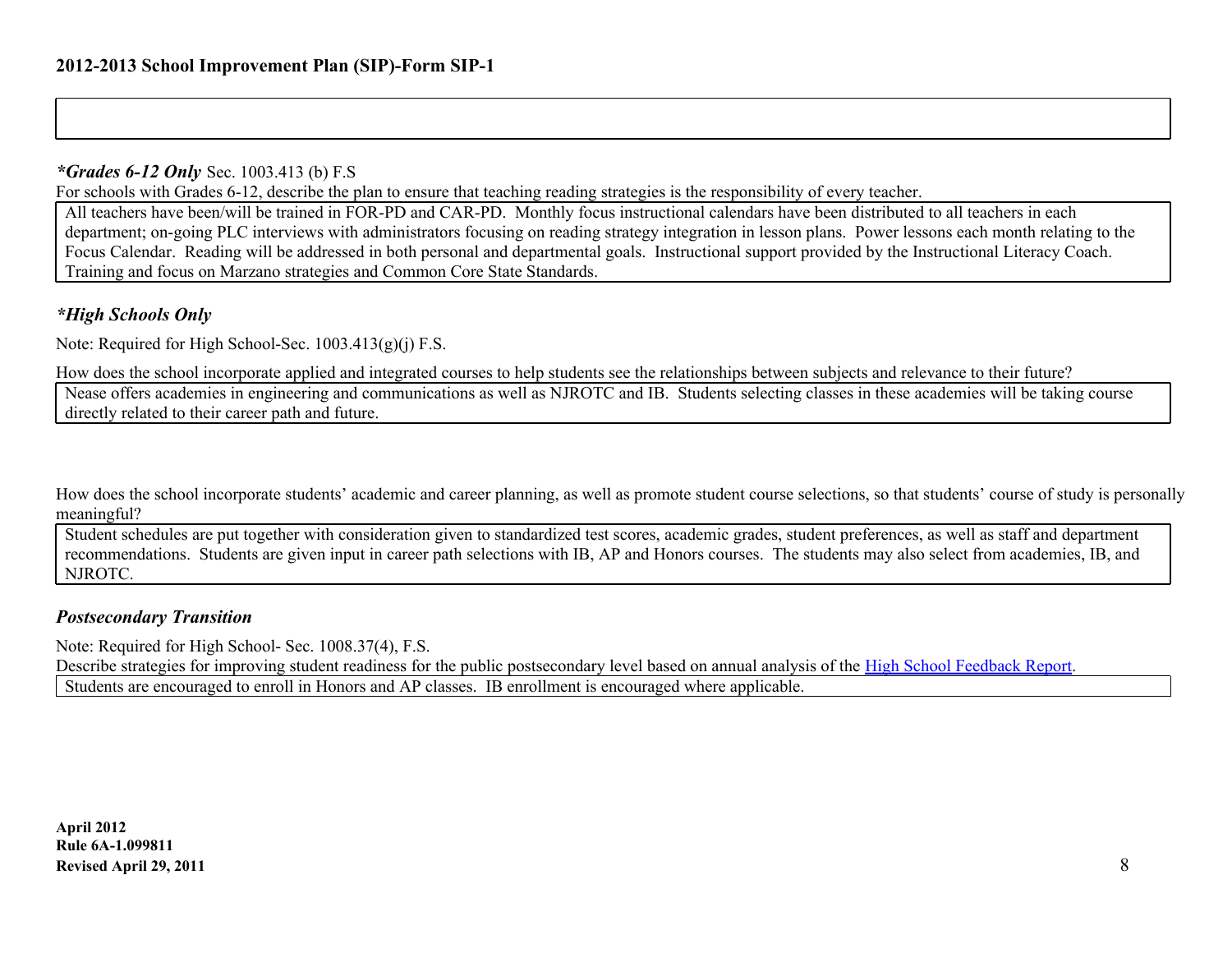### **PART II: EXPECTED IMPROVEMENTS Reading Goals**

\* When using percentages, include the number of students the percentage represents (e.g., 70% (35)).

| Reading | Problem-       |  |  |  |
|---------|----------------|--|--|--|
| Goals   | Solving        |  |  |  |
|         | <b>Process</b> |  |  |  |
|         | to             |  |  |  |
|         | Increase       |  |  |  |
|         | Student        |  |  |  |
|         | Achieve        |  |  |  |
|         | ment           |  |  |  |
|         |                |  |  |  |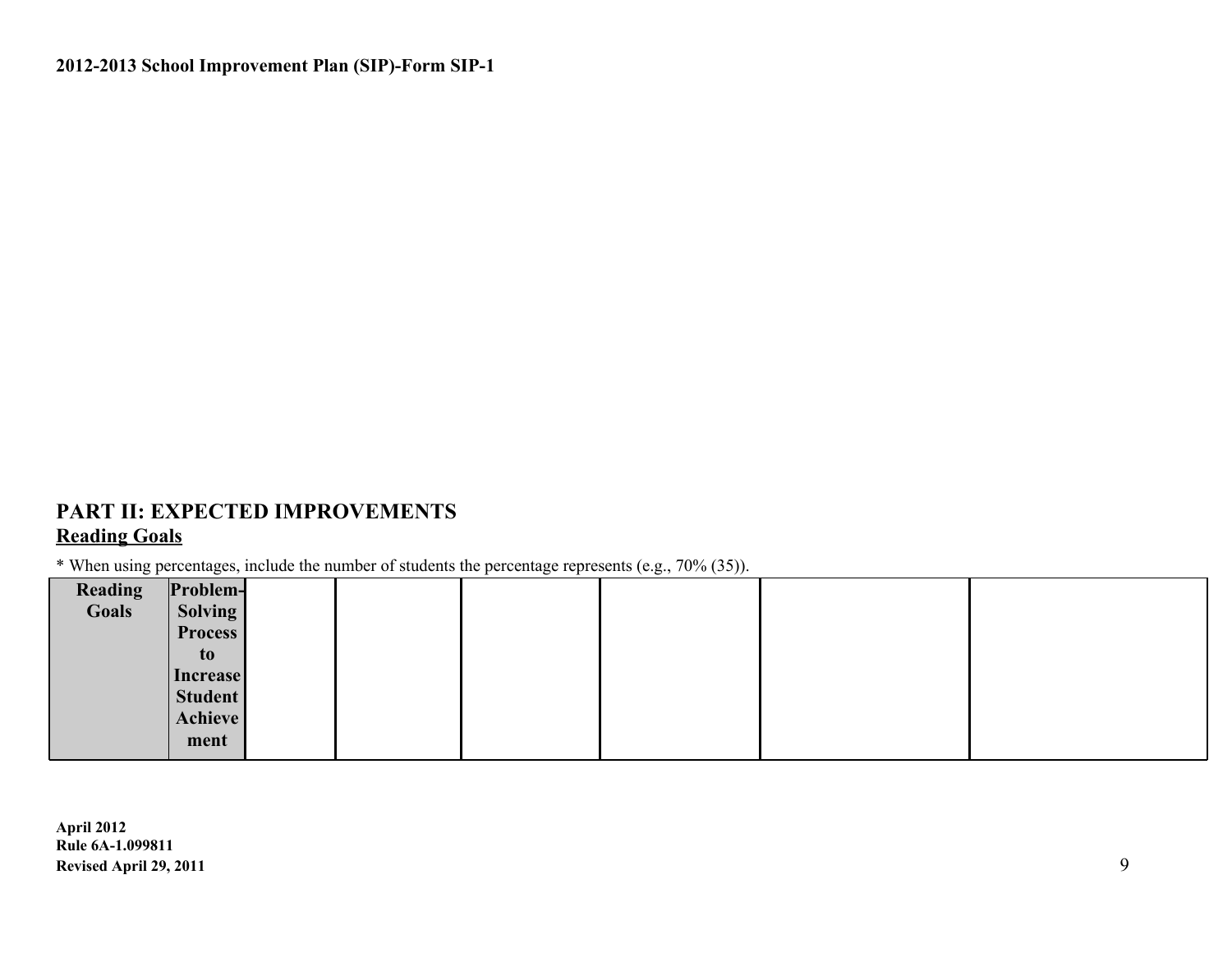| Based on the<br>analysis of student<br>achievement data,<br>and reference<br>to "Guiding<br>Questions",<br>identify and define            | Anticipated<br>Barrier                                      | Strategy                                                                                                                                                                                                                                                                                                                       | Person or Position<br>Responsible for<br>Monitoring | Process Used to Determine<br>Effectiveness of<br>Strategy | <b>Evaluation Tool</b>                                          |       |  |
|-------------------------------------------------------------------------------------------------------------------------------------------|-------------------------------------------------------------|--------------------------------------------------------------------------------------------------------------------------------------------------------------------------------------------------------------------------------------------------------------------------------------------------------------------------------|-----------------------------------------------------|-----------------------------------------------------------|-----------------------------------------------------------------|-------|--|
| areas in need of<br>improvement for the<br>following group:                                                                               |                                                             |                                                                                                                                                                                                                                                                                                                                |                                                     |                                                           |                                                                 |       |  |
| 1a. FCAT 2.0:<br><b>Students scoring</b><br>at Achievement<br>Level 3 in<br>reading.                                                      | 1a.1.<br>Attendance,<br>lack of<br>transportation Classroom | $1a.1.5$ minute<br>vocabulary<br>activities;<br>for extra help. libraries; monthly<br>focus strategy;<br>higher level<br>reading books;<br>word of the day;<br>power lesson<br>planning.<br>Activity bus<br>twice per week<br>to facilitate after<br>school tutoring.<br>Language!<br>Reading Plus<br>and Lexia, Book<br>Jams. | 1a.1. Principal and<br>Literacy Coach.              | 1a.1. Reading Progress<br>monitoring.                     | 1a.1. Baseline, midyear and<br>EOY assessments. FCAT<br>scores. |       |  |
| Reading Goal #1a: 2012 Current<br>To increase the<br>percentage of students<br>achieving Level 3 or<br>above on the FCAT<br>scores by 2%. | Level of                                                    | 2013 Expected<br>Level of<br>Performance:* Performance:*                                                                                                                                                                                                                                                                       |                                                     |                                                           |                                                                 |       |  |
|                                                                                                                                           | 21%<br>(165)                                                | 23%                                                                                                                                                                                                                                                                                                                            |                                                     |                                                           |                                                                 |       |  |
|                                                                                                                                           |                                                             | 1a.2.                                                                                                                                                                                                                                                                                                                          | 1a.2.                                               | 1a.2.                                                     | 1a.2.                                                           | 1a.2. |  |
|                                                                                                                                           |                                                             | 1a.3.                                                                                                                                                                                                                                                                                                                          | 1a.3.                                               | 1a.3.                                                     | 1a.3.                                                           | 1a.3. |  |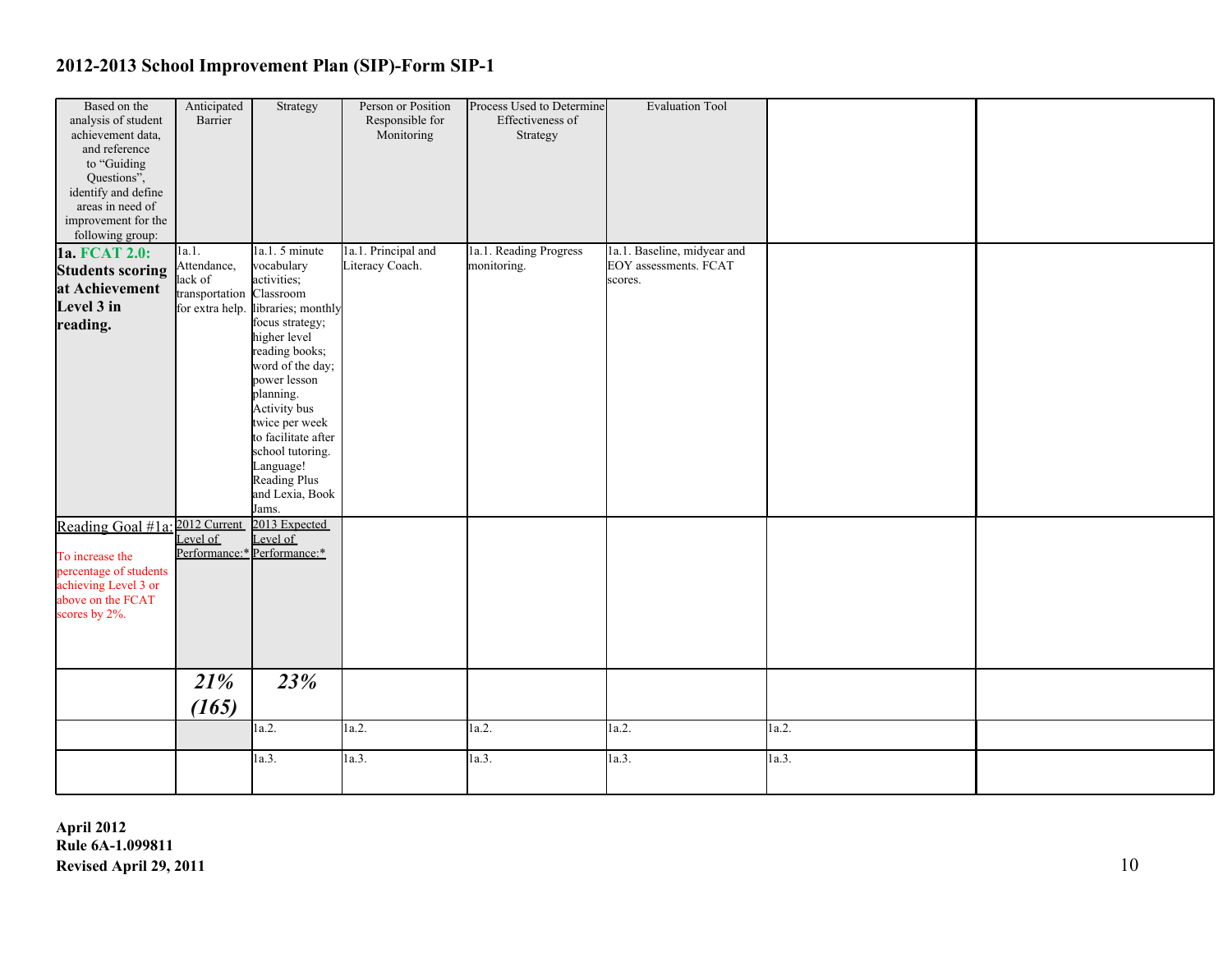| 1b. Florida<br><b>Alternate</b><br><b>Assessment:</b><br><b>Students scoring</b><br>at Levels 4, 5,<br>and 6 in reading.                                                                      | $\overline{\text{lb.1}}$ | 1 <sub>b.1</sub>            | 1b.1.                                               | 1 <sub>b.1</sub>                                          | 1b.1.                  |          |  |
|-----------------------------------------------------------------------------------------------------------------------------------------------------------------------------------------------|--------------------------|-----------------------------|-----------------------------------------------------|-----------------------------------------------------------|------------------------|----------|--|
| Reading Goal #1b: 2012 Current 2013 Expected<br>Level of Level of<br>NA                                                                                                                       |                          | Performance:* Performance:* |                                                     |                                                           |                        |          |  |
|                                                                                                                                                                                               | <b>NA</b>                | <b>NA</b>                   |                                                     |                                                           |                        |          |  |
|                                                                                                                                                                                               |                          | 1 <sub>b.2</sub>            | $1b.2$ .                                            | 1 <sub>b.2</sub>                                          | $1b.2$ .               | $1b.2$ . |  |
|                                                                                                                                                                                               |                          | 1b.3.                       | 1b.3.                                               | 1b.3.                                                     | 1b.3.                  | 1b.3.    |  |
| Based on the<br>analysis of student<br>achievement data,<br>and reference<br>to "Guiding<br>Questions",<br>identify and define<br>areas in need of<br>improvement for the<br>following group: | Anticipated<br>Barrier   | Strategy                    | Person or Position<br>Responsible for<br>Monitoring | Process Used to Determine<br>Effectiveness of<br>Strategy | <b>Evaluation Tool</b> |          |  |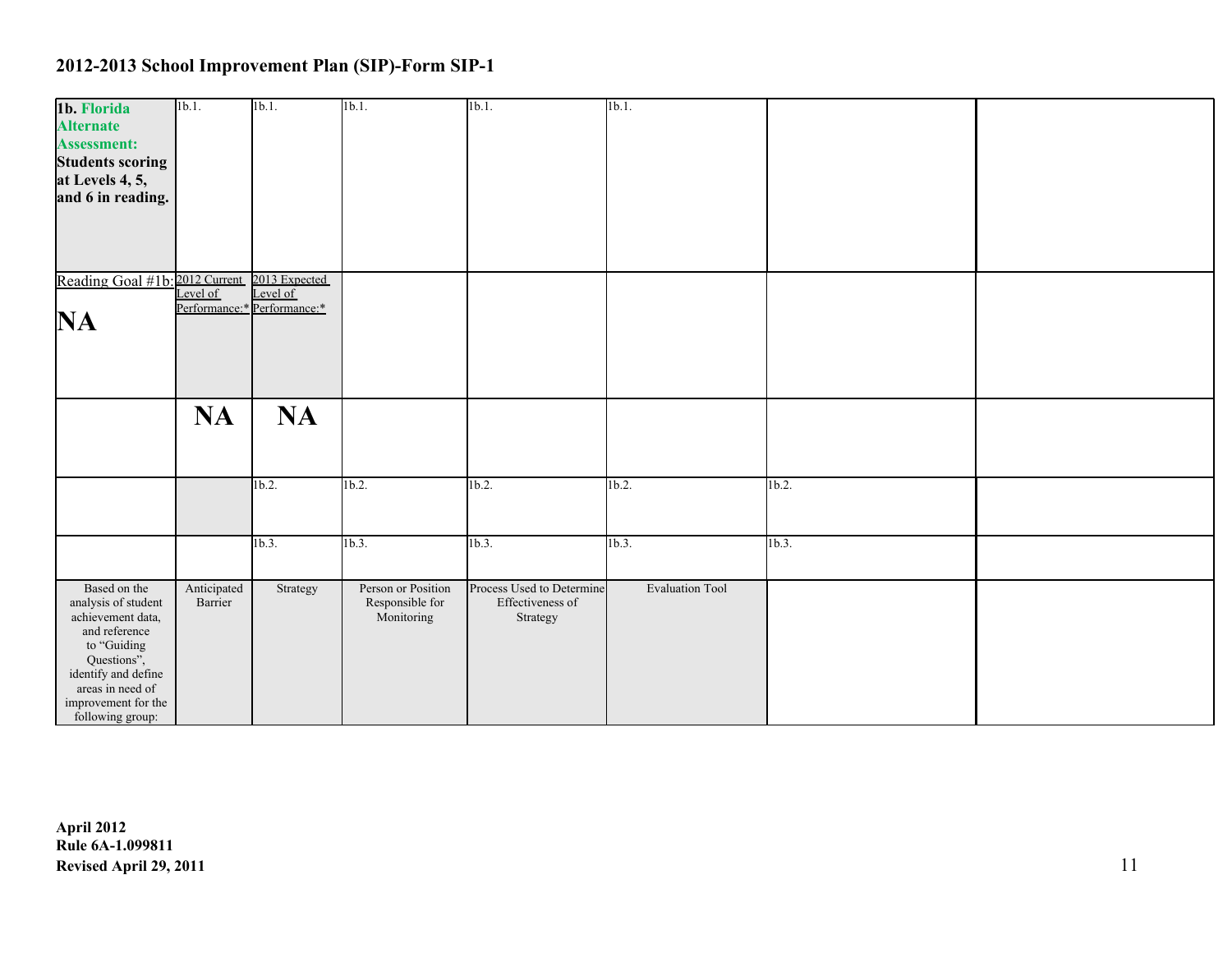| 2a. FCAT 2.0:                                | 2a.1.                    | 2a.1.5 minute                         | 2a.1. Principal and | 2a.1. Reading Progress | 2a.1. Baseline, midyear and |       |  |
|----------------------------------------------|--------------------------|---------------------------------------|---------------------|------------------------|-----------------------------|-------|--|
|                                              | Attendance,              | vocabulary                            | Literacy Coach.     | monitoring.            | EOY assessments. FCAT       |       |  |
| <b>Students scoring</b>                      | lack of                  | activities;                           |                     |                        | scores.                     |       |  |
| at or above                                  | transportation Classroom |                                       |                     |                        |                             |       |  |
| Achievement                                  |                          | for extra help. libraries; monthly    |                     |                        |                             |       |  |
| Levels 4 and 5 in                            |                          | focus strategy;                       |                     |                        |                             |       |  |
| reading.                                     |                          | higher level                          |                     |                        |                             |       |  |
|                                              |                          | reading books;                        |                     |                        |                             |       |  |
|                                              |                          | word of the day;                      |                     |                        |                             |       |  |
|                                              |                          | power lesson                          |                     |                        |                             |       |  |
|                                              |                          | planning.                             |                     |                        |                             |       |  |
|                                              |                          | Activity bus                          |                     |                        |                             |       |  |
|                                              |                          | twice per week<br>to facilitate after |                     |                        |                             |       |  |
|                                              |                          | school tutoring.                      |                     |                        |                             |       |  |
|                                              |                          | Language!                             |                     |                        |                             |       |  |
|                                              |                          | Reading Plus                          |                     |                        |                             |       |  |
|                                              |                          | and Lexia, Book                       |                     |                        |                             |       |  |
|                                              |                          | Jams.                                 |                     |                        |                             |       |  |
|                                              |                          |                                       |                     |                        |                             |       |  |
| Reading Goal #2a: 2012 Current 2013 Expected |                          |                                       |                     |                        |                             |       |  |
| To increase the                              | Level of                 | Level of                              |                     |                        |                             |       |  |
| percentage of Nease                          |                          | Performance:* Performance:*           |                     |                        |                             |       |  |
| <b>High School students</b>                  |                          |                                       |                     |                        |                             |       |  |
| <i>achieving above</i>                       |                          |                                       |                     |                        |                             |       |  |
| proficiency (FCAT                            |                          |                                       |                     |                        |                             |       |  |
| Levels $4$ and $5$ ) in                      |                          |                                       |                     |                        |                             |       |  |
| reading by 1%.                               |                          |                                       |                     |                        |                             |       |  |
|                                              |                          |                                       |                     |                        |                             |       |  |
|                                              |                          |                                       |                     |                        |                             |       |  |
|                                              | 54%                      | 55%                                   |                     |                        |                             |       |  |
|                                              |                          |                                       |                     |                        |                             |       |  |
|                                              | (429)                    |                                       |                     |                        |                             |       |  |
|                                              |                          | 2a.2.                                 | 2a.2.               | 2a.2.                  | 2a.2.                       | 2a.2. |  |
|                                              |                          |                                       |                     |                        |                             |       |  |
|                                              |                          |                                       |                     |                        |                             |       |  |
|                                              |                          |                                       |                     |                        |                             |       |  |
|                                              |                          | 2a.3                                  | 2a.3                | 2a.3                   | 2a.3                        | 2a.3  |  |
|                                              |                          |                                       |                     |                        |                             |       |  |
|                                              |                          |                                       |                     |                        |                             |       |  |
|                                              |                          |                                       |                     |                        |                             |       |  |
|                                              |                          |                                       |                     |                        |                             |       |  |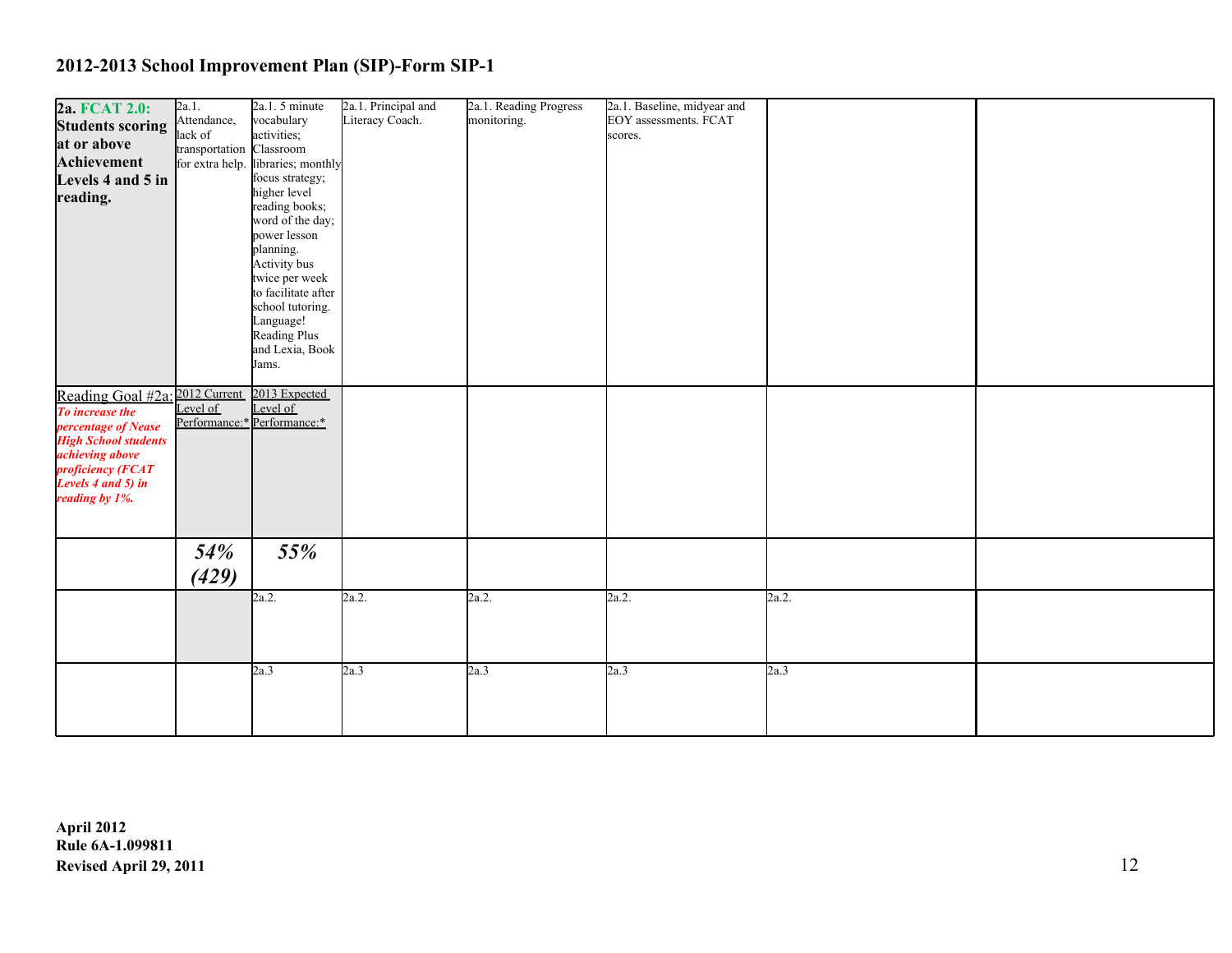| 2b. Florida<br><b>Alternate</b><br><b>Assessment:</b><br><b>Students scoring</b><br>at or above Level<br>7 in reading.                                                                        | 2b.1.                  | $2b.1$ .                                                 | $2b.1$ .                                            | $2b.1$ .                                                  | 2b.1.                  |          |  |
|-----------------------------------------------------------------------------------------------------------------------------------------------------------------------------------------------|------------------------|----------------------------------------------------------|-----------------------------------------------------|-----------------------------------------------------------|------------------------|----------|--|
| Reading Goal #2b: 2012 Current<br>NA.                                                                                                                                                         | Level of               | 2013 Expected<br>Level of<br>Performance:* Performance:* |                                                     |                                                           |                        |          |  |
|                                                                                                                                                                                               | <b>NA</b>              | <b>NA</b>                                                |                                                     |                                                           |                        |          |  |
|                                                                                                                                                                                               |                        | 2b.2                                                     | 2b2.                                                | 2b.2                                                      | $2b.2$ .               | $2b.2$ . |  |
|                                                                                                                                                                                               |                        | 2b.3                                                     | 2b.3                                                | 2b.3                                                      | 2b.3                   | 2b.3     |  |
| Based on the<br>analysis of student<br>achievement data,<br>and reference<br>to "Guiding<br>Questions",<br>identify and define<br>areas in need of<br>improvement for the<br>following group: | Anticipated<br>Barrier | Strategy                                                 | Person or Position<br>Responsible for<br>Monitoring | Process Used to Determine<br>Effectiveness of<br>Strategy | <b>Evaluation Tool</b> |          |  |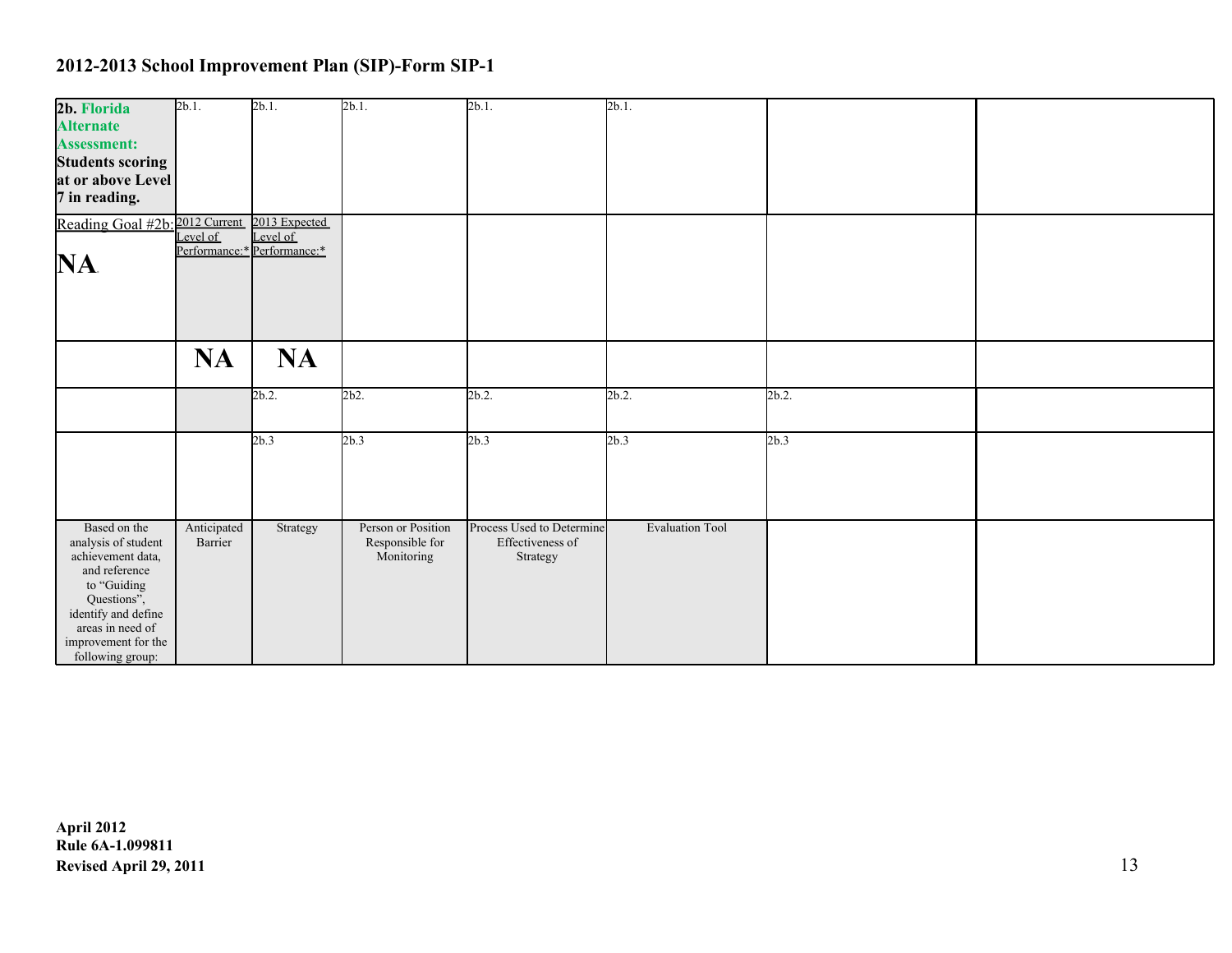| <b>3a. FCAT 2.0:</b>                              | 3a.1.                    | 3a.1.5 minute                      | 3a.1. Principal and | 3a.1. Baseline, mid-year | 3a.1. AP and FCAT tests. |       |  |
|---------------------------------------------------|--------------------------|------------------------------------|---------------------|--------------------------|--------------------------|-------|--|
| Percentage of                                     | Attendance,              | vocabulary                         | Literacy Coach.     | and EOY assessments.     |                          |       |  |
| students making                                   | lack of                  | activities;                        |                     |                          |                          |       |  |
| <b>Learning Gains</b>                             | transportation Classroom | for extra help. libraries; monthly |                     |                          |                          |       |  |
|                                                   |                          | focus strategy;                    |                     |                          |                          |       |  |
| in reading.                                       |                          | higher level                       |                     |                          |                          |       |  |
|                                                   |                          | reading books;                     |                     |                          |                          |       |  |
|                                                   |                          | word of the day;                   |                     |                          |                          |       |  |
|                                                   |                          | power lesson                       |                     |                          |                          |       |  |
|                                                   |                          | planning.                          |                     |                          |                          |       |  |
|                                                   |                          | Activity bus                       |                     |                          |                          |       |  |
|                                                   |                          | twice per week                     |                     |                          |                          |       |  |
|                                                   |                          | to facilitate after                |                     |                          |                          |       |  |
|                                                   |                          | school tutoring.                   |                     |                          |                          |       |  |
|                                                   |                          | Language!                          |                     |                          |                          |       |  |
|                                                   |                          | Reading Plus                       |                     |                          |                          |       |  |
|                                                   |                          | and Lexia, Book                    |                     |                          |                          |       |  |
|                                                   |                          | Jams.                              |                     |                          |                          |       |  |
|                                                   |                          |                                    |                     |                          |                          |       |  |
| Reading Goal #3a: 2012 Current<br>To increase the |                          | 2013 Expected                      |                     |                          |                          |       |  |
| To increase the                                   |                          | Level of                           |                     |                          |                          |       |  |
| percentage of Nease                               |                          | Performance:* Performance:*        |                     |                          |                          |       |  |
| <b>High School students</b>                       |                          |                                    |                     |                          |                          |       |  |
| making learning gains                             |                          |                                    |                     |                          |                          |       |  |
| in reading by 3%.                                 |                          |                                    |                     |                          |                          |       |  |
|                                                   |                          |                                    |                     |                          |                          |       |  |
|                                                   |                          |                                    |                     |                          |                          |       |  |
|                                                   |                          |                                    |                     |                          |                          |       |  |
|                                                   |                          |                                    |                     |                          |                          |       |  |
|                                                   |                          |                                    |                     |                          |                          |       |  |
|                                                   | 73%                      | 76%                                |                     |                          |                          |       |  |
|                                                   |                          |                                    |                     |                          |                          |       |  |
|                                                   |                          | 3a.2.                              | 3a.2.               | 3a.2.                    | 3a.2.                    | 3a.2. |  |
|                                                   |                          |                                    |                     |                          |                          |       |  |
|                                                   |                          |                                    |                     |                          |                          |       |  |
|                                                   |                          |                                    |                     |                          |                          |       |  |
|                                                   |                          |                                    |                     |                          |                          |       |  |
|                                                   |                          | 3a.3.                              | 3a.3.               | 3a.3.                    | 3a.3.                    | 3a.3. |  |
|                                                   |                          |                                    |                     |                          |                          |       |  |
|                                                   |                          |                                    |                     |                          |                          |       |  |
|                                                   |                          |                                    |                     |                          |                          |       |  |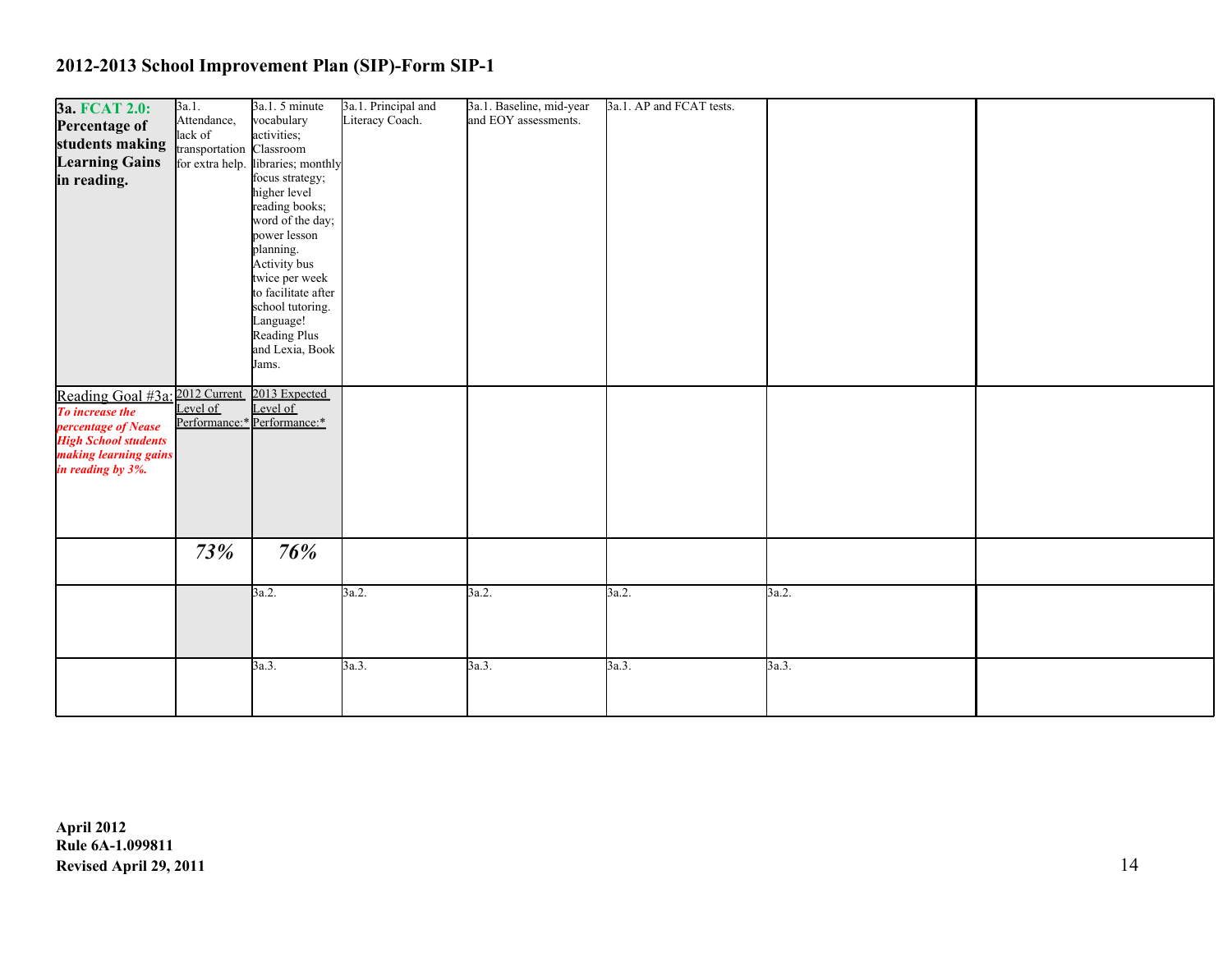| 3b. Florida<br><b>Alternate</b><br><b>Assessment:</b><br>Percentage of<br>students making<br><b>Learning Gains</b><br>in reading.                                                             | $3b.1$ .               | $3b.1$ .                                                 | $3b.1$ .                                            | $3b.1$ .                                                  | $3b.1$ .               |          |  |
|-----------------------------------------------------------------------------------------------------------------------------------------------------------------------------------------------|------------------------|----------------------------------------------------------|-----------------------------------------------------|-----------------------------------------------------------|------------------------|----------|--|
| Reading Goal #3b: 2012 Current<br>NA.                                                                                                                                                         | Level of               | 2013 Expected<br>Level of<br>Performance:* Performance:* |                                                     |                                                           |                        |          |  |
|                                                                                                                                                                                               | <b>NA</b>              | <b>NA</b>                                                |                                                     |                                                           |                        |          |  |
|                                                                                                                                                                                               |                        | $3b.2$ .                                                 | 3b.2.                                               | 3b.2.                                                     | 3b.2.                  | 3b.2.    |  |
|                                                                                                                                                                                               |                        | 3b.3.                                                    | 3b.3.                                               | 3b.3.                                                     | 3b.3.                  | $3b.3$ . |  |
| Based on the<br>analysis of student<br>achievement data,<br>and reference<br>to "Guiding<br>Questions",<br>identify and define<br>areas in need of<br>improvement for the<br>following group: | Anticipated<br>Barrier | Strategy                                                 | Person or Position<br>Responsible for<br>Monitoring | Process Used to Determine<br>Effectiveness of<br>Strategy | <b>Evaluation Tool</b> |          |  |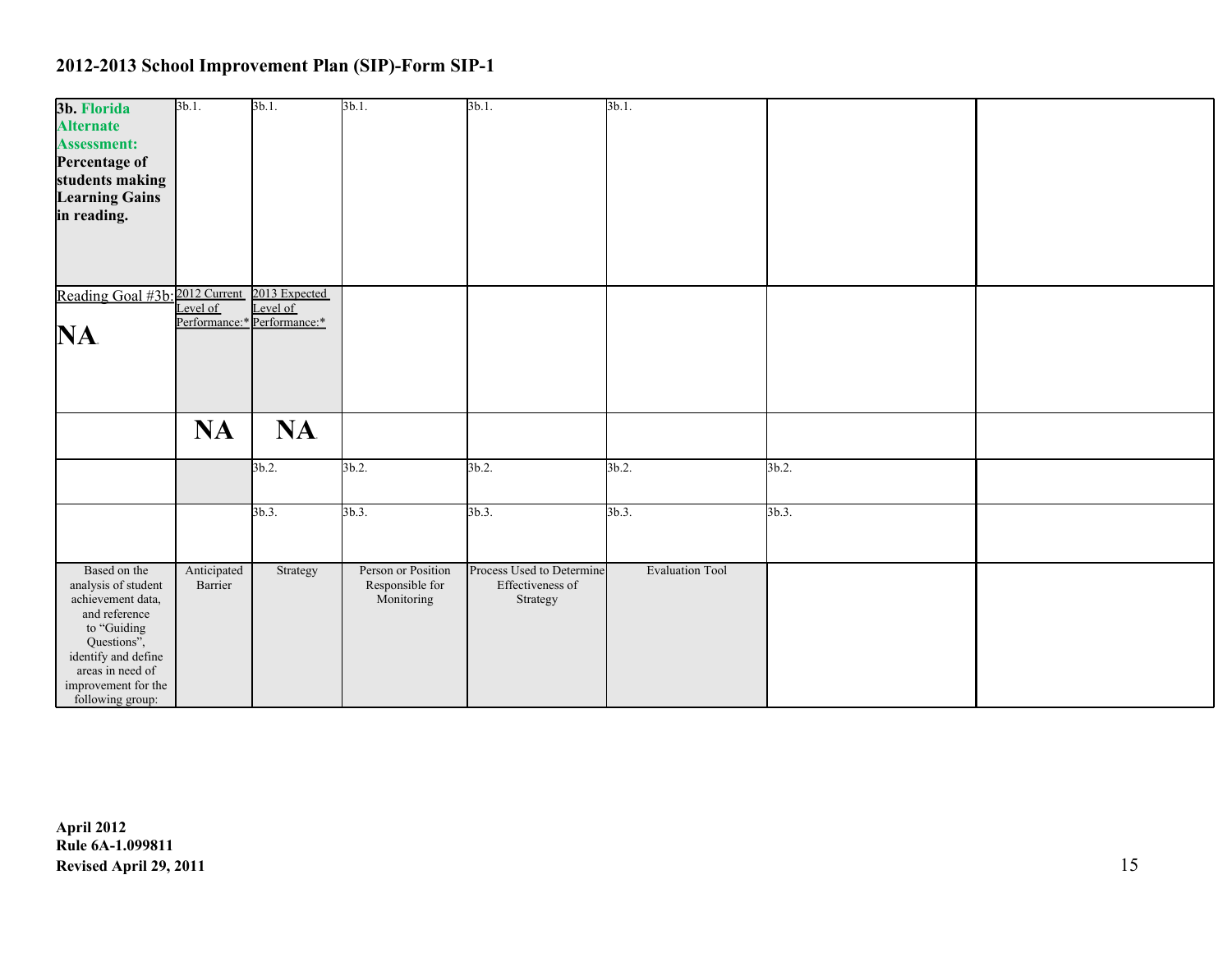| 4a. FCAT 2.0:                  | 4a.1.                    | 4a.1.5 minute                         | 4a.1. Principal and |       | 4a.1. Progress monitoring. 4a.1. Baseline, mid-year and |       |  |
|--------------------------------|--------------------------|---------------------------------------|---------------------|-------|---------------------------------------------------------|-------|--|
| Percentage                     | Attendance,              | vocabulary                            | Literacy Coach.     |       | EOY assessments.                                        |       |  |
|                                | lack of                  | activities;                           |                     |       |                                                         |       |  |
| of students in                 | transportation Classroom |                                       |                     |       |                                                         |       |  |
| Lowest 25%                     |                          | for extra help. libraries; monthly    |                     |       |                                                         |       |  |
| making learning                |                          | focus strategy;                       |                     |       |                                                         |       |  |
| gains in reading.              |                          | higher level                          |                     |       |                                                         |       |  |
|                                |                          | reading books;                        |                     |       |                                                         |       |  |
|                                |                          | word of the day;                      |                     |       |                                                         |       |  |
|                                |                          | power lesson                          |                     |       |                                                         |       |  |
|                                |                          | planning.                             |                     |       |                                                         |       |  |
|                                |                          | Activity bus                          |                     |       |                                                         |       |  |
|                                |                          | twice per week<br>to facilitate after |                     |       |                                                         |       |  |
|                                |                          | school tutoring.                      |                     |       |                                                         |       |  |
|                                |                          | Language!                             |                     |       |                                                         |       |  |
|                                |                          | Reading Plus                          |                     |       |                                                         |       |  |
|                                |                          | and Lexia, Book                       |                     |       |                                                         |       |  |
|                                |                          | Jams.                                 |                     |       |                                                         |       |  |
|                                |                          |                                       |                     |       |                                                         |       |  |
| Reading Goal #4a: 2012 Current |                          | 2013 Expected                         |                     |       |                                                         |       |  |
| To increase the                | Level of                 | Level of                              |                     |       |                                                         |       |  |
| percentage of students         |                          | Performance:* Performance:*           |                     |       |                                                         |       |  |
| on the lowest 25%              |                          |                                       |                     |       |                                                         |       |  |
| making learning gains          |                          |                                       |                     |       |                                                         |       |  |
| in reading by 3%               |                          |                                       |                     |       |                                                         |       |  |
|                                |                          |                                       |                     |       |                                                         |       |  |
|                                |                          |                                       |                     |       |                                                         |       |  |
|                                |                          |                                       |                     |       |                                                         |       |  |
|                                |                          |                                       |                     |       |                                                         |       |  |
|                                | 66%                      | 69%                                   |                     |       |                                                         |       |  |
|                                |                          |                                       |                     |       |                                                         |       |  |
|                                |                          | 4a.2.                                 | 4a.2.               | 4a.2. | 4a.2.                                                   | 4a.2. |  |
|                                |                          |                                       |                     |       |                                                         |       |  |
|                                |                          |                                       |                     |       |                                                         |       |  |
|                                |                          |                                       |                     |       |                                                         |       |  |
|                                |                          | 4a.3                                  | 4a.3.               | 4a.3. | 4a.3.                                                   | 4a.3. |  |
|                                |                          |                                       |                     |       |                                                         |       |  |
|                                |                          |                                       |                     |       |                                                         |       |  |
|                                |                          |                                       |                     |       |                                                         |       |  |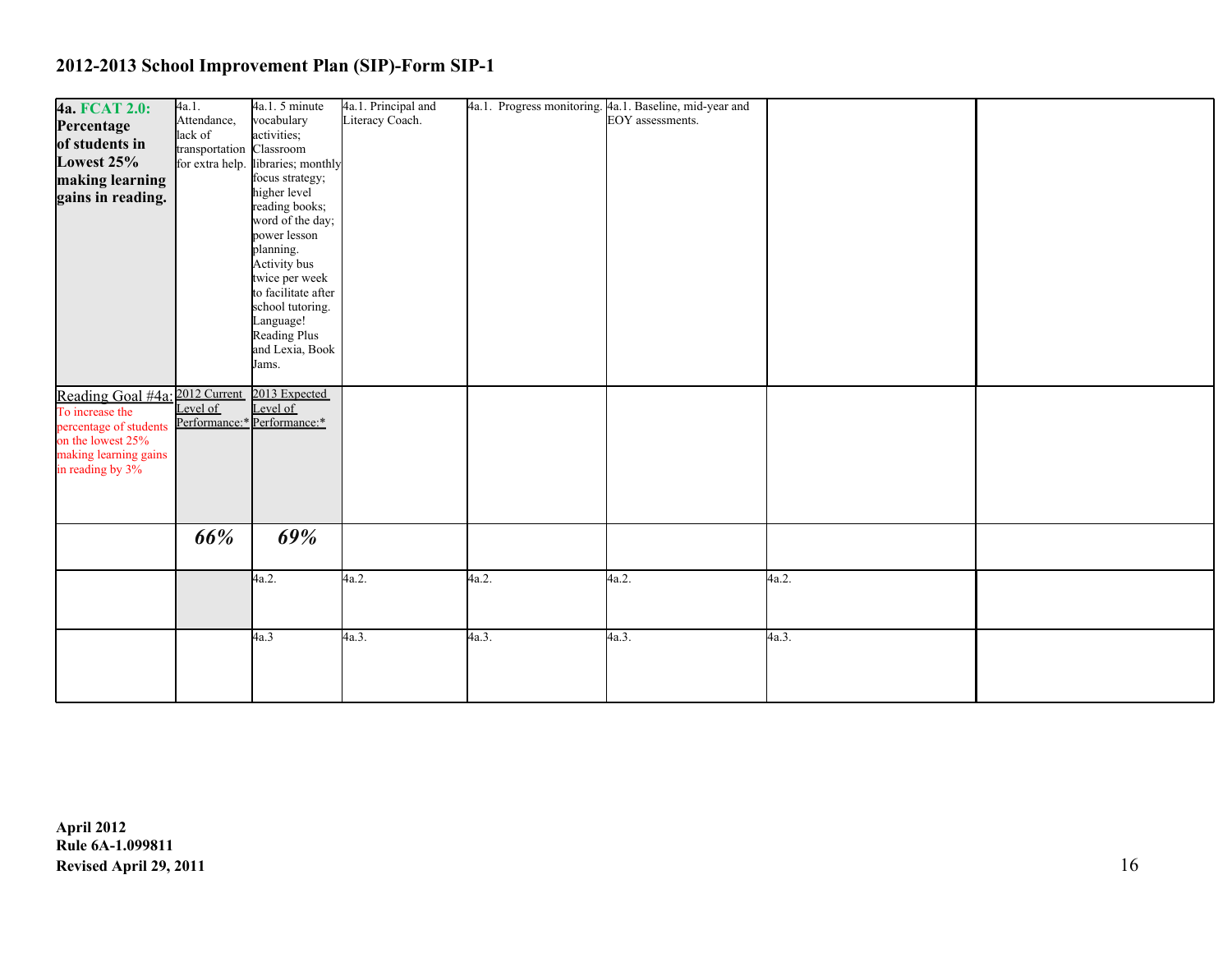| 4b. Florida<br><b>Alternate</b>                                                                                                     | $4b.1$ .                              | 4b.1.                       | 4b.1.     | 4b.1.     | 4b.1.     |           |  |
|-------------------------------------------------------------------------------------------------------------------------------------|---------------------------------------|-----------------------------|-----------|-----------|-----------|-----------|--|
| <b>Assessment:</b>                                                                                                                  |                                       |                             |           |           |           |           |  |
| Percentage<br>of students in                                                                                                        |                                       |                             |           |           |           |           |  |
| Lowest 25%                                                                                                                          |                                       |                             |           |           |           |           |  |
| making learning                                                                                                                     |                                       |                             |           |           |           |           |  |
| gains in reading.<br>Reading Goal #4b: 2012 Current                                                                                 |                                       | 2013 Expected               |           |           |           |           |  |
|                                                                                                                                     | Level of                              | Level of                    |           |           |           |           |  |
| NA                                                                                                                                  |                                       | Performance:* Performance:* |           |           |           |           |  |
|                                                                                                                                     |                                       |                             |           |           |           |           |  |
|                                                                                                                                     | <b>NA</b>                             | <b>NA</b>                   |           |           |           |           |  |
|                                                                                                                                     |                                       | 4b.2.                       | 4b.2.     | 4b.2.     | 4b.2.     | 4b.2.     |  |
|                                                                                                                                     |                                       | 4b.3                        | 4b.3.     | 4b.3.     | 4b.3.     | 4b.3.     |  |
| <b>Based on Ambitious</b><br>Achievable<br>but<br>Annual Measurable<br>Objectives (AMOs),<br>Reading and Math<br>Performance Target | 2011-2012                             | 2012-2013                   | 2013-2014 | 2014-2015 | 2015-2016 | 2016-2017 |  |
| <b>5A. Ambitious</b><br>but Achievable<br>Annual<br>Measurable                                                                      | <b>Baseline</b><br>data 2010-<br>2011 |                             |           |           |           |           |  |
| Objectives<br>(AMOs). In six                                                                                                        | <b>NA</b>                             |                             |           |           |           |           |  |
| year school will<br>reduce their<br>achievement gap<br>by 50%.                                                                      |                                       |                             |           |           |           |           |  |
| <b>April 2012</b>                                                                                                                   |                                       |                             |           |           |           |           |  |

**Rule 6A-1.099811**

**Revised April 29, 2011** 17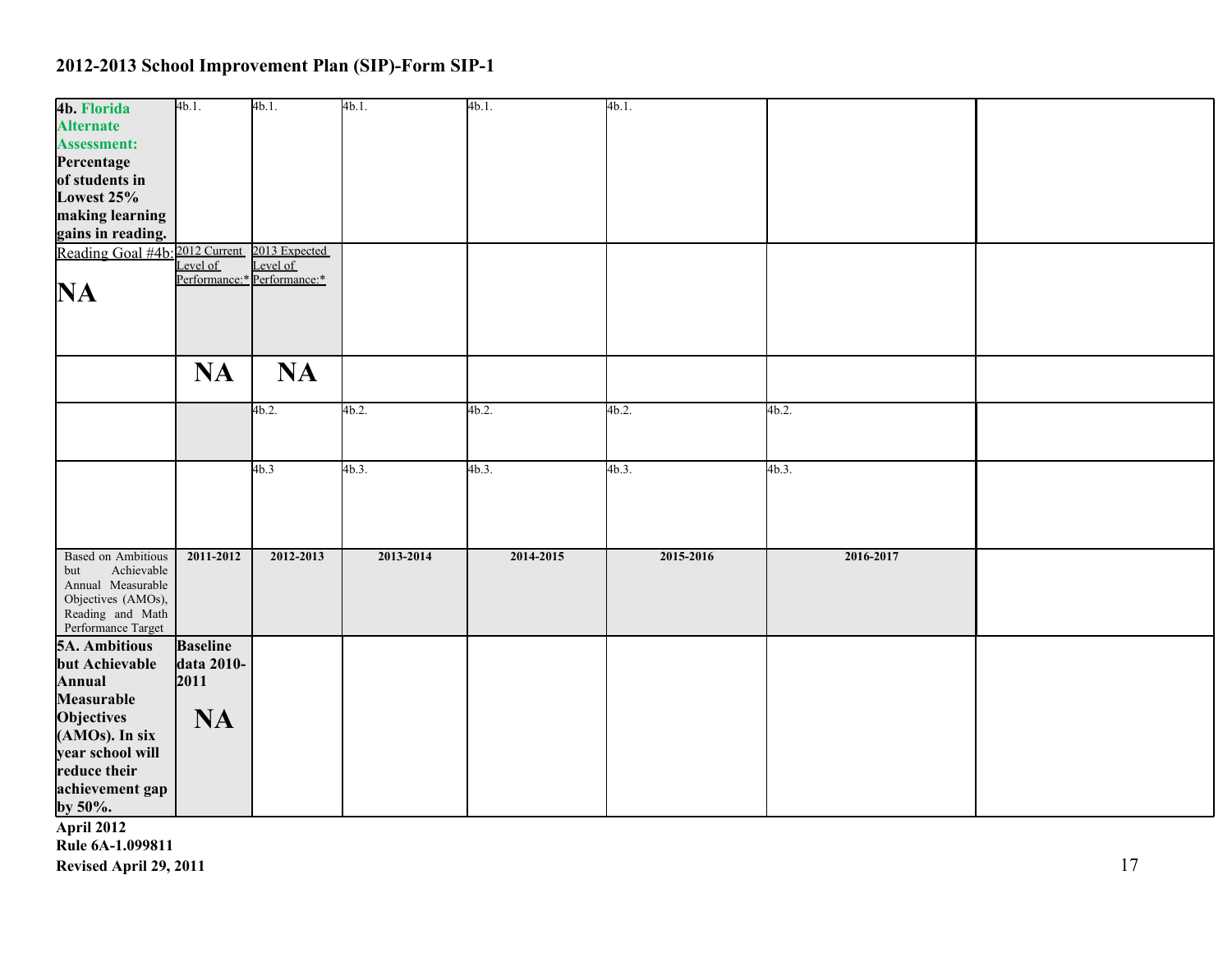| <b>Reading Goal</b><br>$#5A$ :<br><b>NA</b>                                                                                                                                                      |                                                                            |                                                          |                                                     |                                                           |                        |  |
|--------------------------------------------------------------------------------------------------------------------------------------------------------------------------------------------------|----------------------------------------------------------------------------|----------------------------------------------------------|-----------------------------------------------------|-----------------------------------------------------------|------------------------|--|
| Based on the<br>analysis of student<br>achievement data,<br>and reference<br>to "Guiding<br>Questions",<br>identify and define<br>areas in need of<br>improvement for the<br>following subgroup: | Anticipated<br>Barrier                                                     | Strategy                                                 | Person or Position<br>Responsible for<br>Monitoring | Process Used to Determine<br>Effectiveness of<br>Strategy | <b>Evaluation Tool</b> |  |
| <b>5B. Student</b><br>subgroups<br>by ethnicity<br>(White, Black,<br>Hispanic, Asian,<br>American Indian)<br>not making<br>satisfactory<br>progress in<br>reading.                               | $5B.1$ .<br>White:<br>Black:<br>Hispanic:<br>Asian:<br>American<br>Indian: | 5B.1.                                                    | $5B.1$ .                                            | 5B.1.                                                     | 5B.1.                  |  |
| <b>Reading Goal</b><br>#5B:<br>To increase the<br>percentage of ethnic<br>students at Nease High<br><b>School making AYP in</b><br>reading by 3%.                                                | 2012 Current<br>Level of                                                   | 2013 Expected<br>Level of<br>Performance:* Performance:* |                                                     |                                                           |                        |  |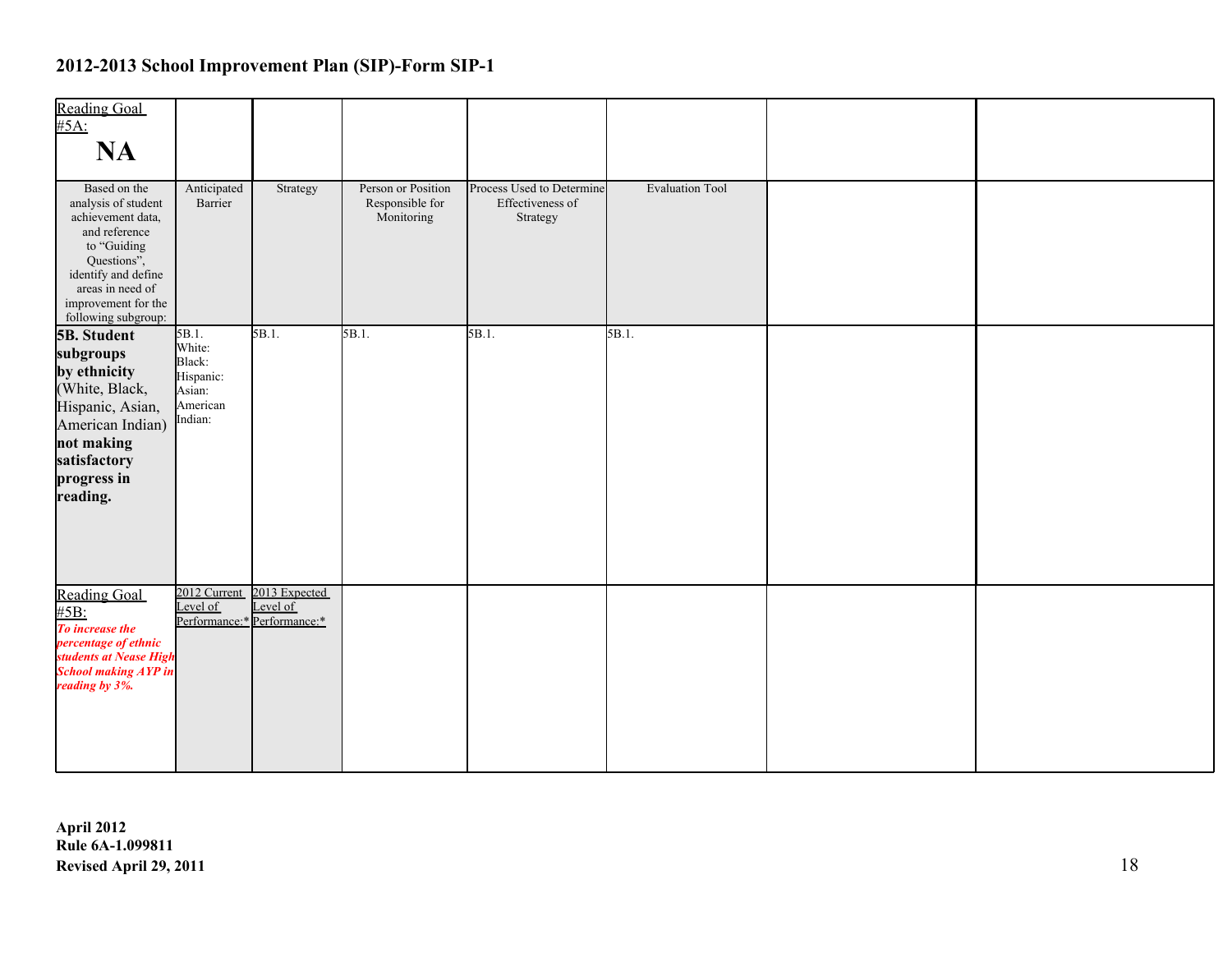|                                                                                                                                                                                                  | "Pending state"<br>provided data"<br>White:<br>Black:<br>Hispanic:<br>Asian:<br>American<br>Indian: | "Pending state".<br>provided data".<br>White:<br>Black:<br>Hispanic:<br>Asian:<br>American Indian:<br>5B.2. | 5B.2.                                               | 5B.2.                                                     | 5B.2.                  | 5B.2. |  |
|--------------------------------------------------------------------------------------------------------------------------------------------------------------------------------------------------|-----------------------------------------------------------------------------------------------------|-------------------------------------------------------------------------------------------------------------|-----------------------------------------------------|-----------------------------------------------------------|------------------------|-------|--|
|                                                                                                                                                                                                  |                                                                                                     |                                                                                                             |                                                     |                                                           |                        |       |  |
|                                                                                                                                                                                                  |                                                                                                     | 5B.3.                                                                                                       | 5B.3.                                               | $5B.3$ .                                                  | 5B.3.                  | 5B.3. |  |
| Based on the<br>analysis of student<br>achievement data,<br>and reference<br>to "Guiding<br>Questions",<br>identify and define<br>areas in need of<br>improvement for the<br>following subgroup: | Anticipated<br>Barrier                                                                              | Strategy                                                                                                    | Person or Position<br>Responsible for<br>Monitoring | Process Used to Determine<br>Effectiveness of<br>Strategy | <b>Evaluation Tool</b> |       |  |
| 5C. English<br>Language<br><b>Learners (ELL)</b><br>not making<br>satisfactory<br>progress in<br>reading.                                                                                        | $5C.1$ .                                                                                            | 5C.1.                                                                                                       | 5C.1.                                               | $5C.1$ .                                                  | 5C.1.                  |       |  |
| <b>Reading Goal</b><br>#5C:<br>To increase the<br>percentage of ELL<br>students at Nease High<br><b>School making AYP</b> in<br>reading by 3%.                                                   | 2012 Current<br>Level of                                                                            | 2013 Expected<br>Level of<br>Performance:* Performance:*                                                    |                                                     |                                                           |                        |       |  |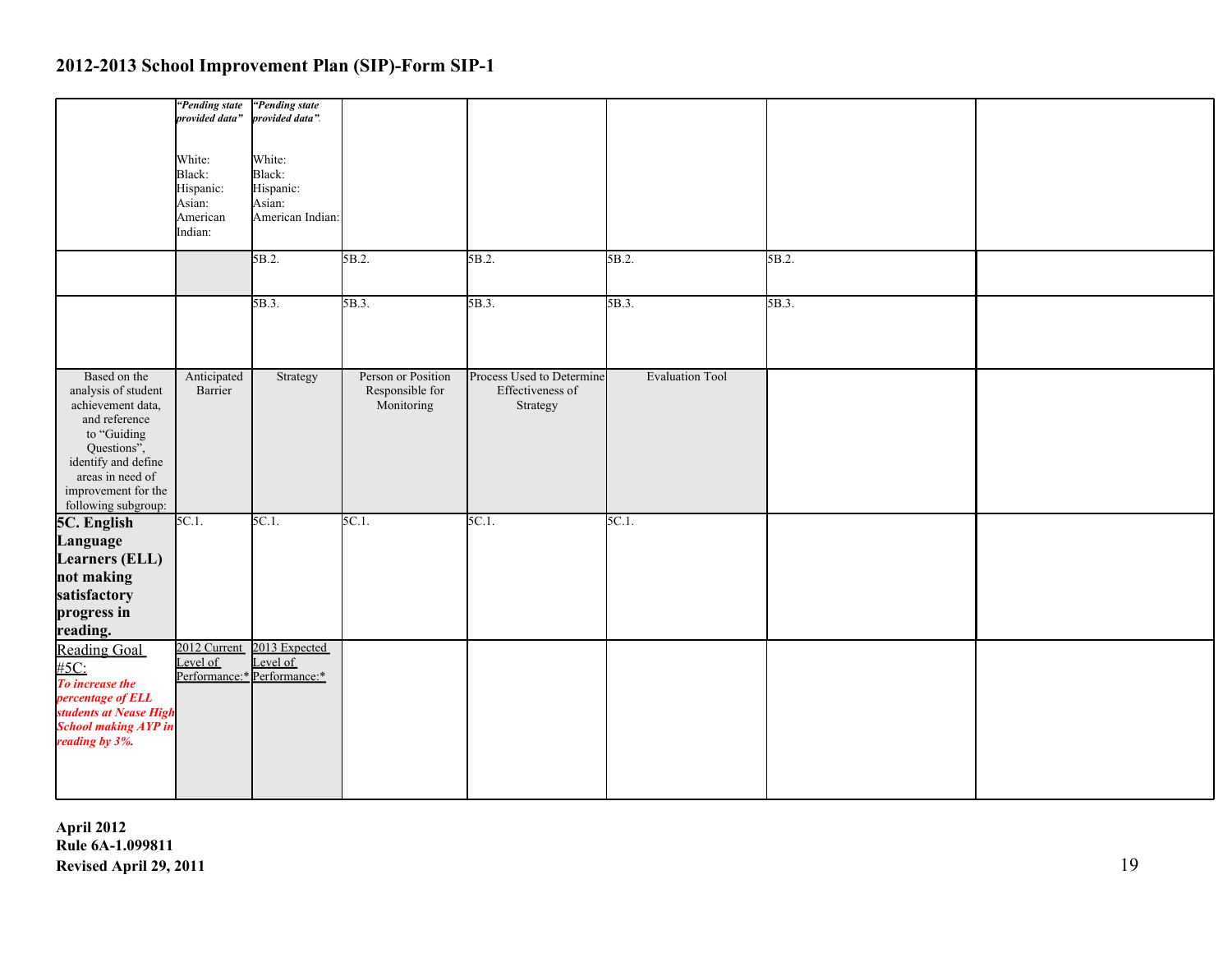|                                                                                                                                                                                                    | "Pending state".         | "Pending state".<br>provided data".                      |                                                     |                                                           |                        |       |  |
|----------------------------------------------------------------------------------------------------------------------------------------------------------------------------------------------------|--------------------------|----------------------------------------------------------|-----------------------------------------------------|-----------------------------------------------------------|------------------------|-------|--|
|                                                                                                                                                                                                    |                          | 5C.2                                                     | 5C.2                                                | 5C.2.                                                     | 5C.2.                  | 5C.2. |  |
|                                                                                                                                                                                                    |                          | $5C.3$ .                                                 | 5C.3                                                | $5C.3$ .                                                  | 5C.3.                  | 5C.3  |  |
| Based on the<br>analysis of student<br>achievement data,<br>and reference<br>to "Guiding",<br>Questions",<br>identify and define<br>areas in need of<br>improvement for the<br>following subgroup: | Anticipated<br>Barrier   | Strategy                                                 | Person or Position<br>Responsible for<br>Monitoring | Process Used to Determine<br>Effectiveness of<br>Strategy | <b>Evaluation Tool</b> |       |  |
| 5D. Students<br>with Disabilities<br>(SWD) not<br>making<br>satisfactory<br>progress in<br>reading.                                                                                                | 5D.1.                    | 5D.1.                                                    | 5D.1.                                               | 5D.1.                                                     | 5D.1.                  |       |  |
| <b>Reading Goal</b><br>$\frac{\# 5D}{98\%}$ of students<br>with disabilities<br>were testing in this<br>category. No AYP<br>data available.                                                        | 2012 Current<br>Level of | 2013 Expected<br>Level of<br>Performance:* Performance:* |                                                     |                                                           |                        |       |  |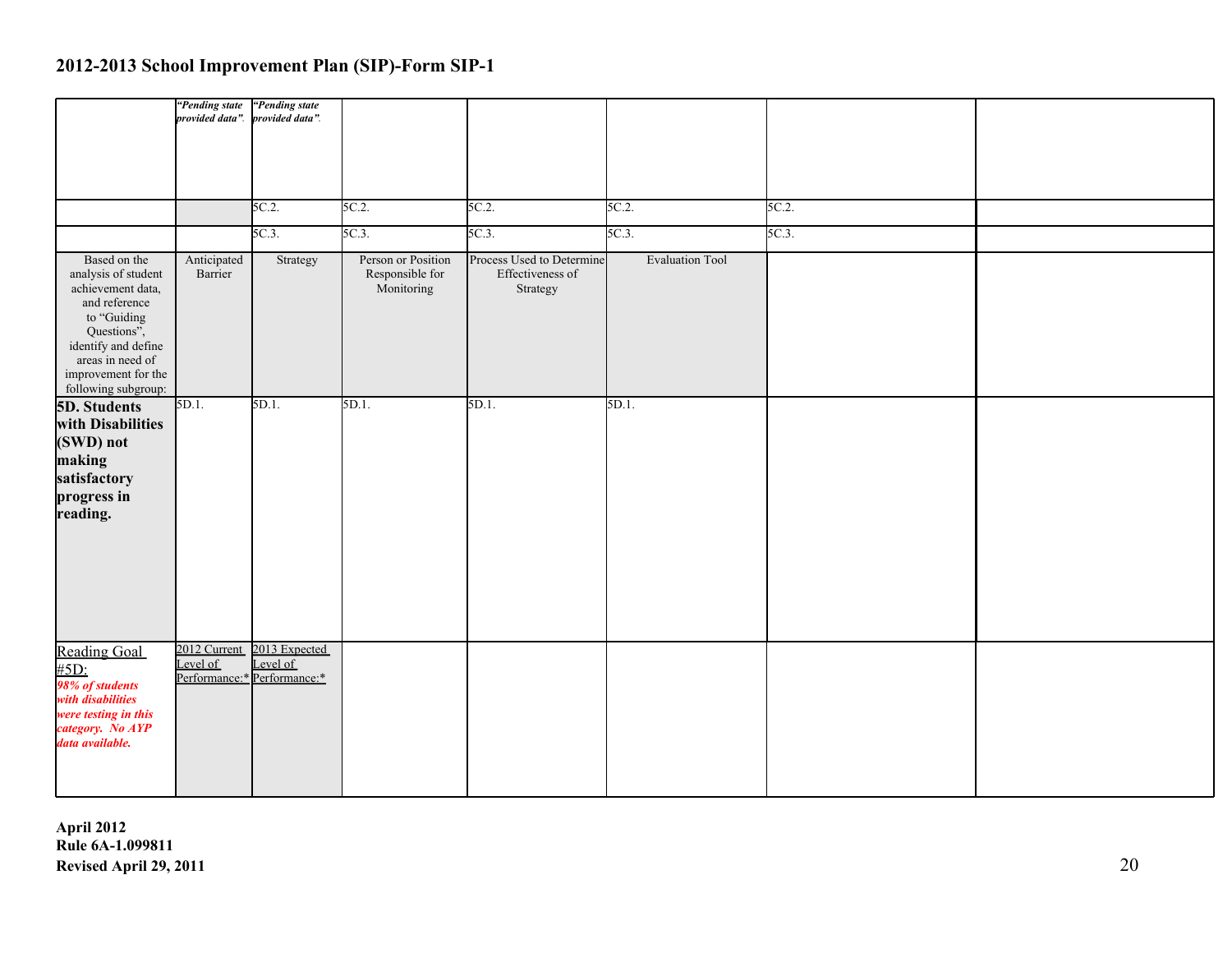|                                                                                                                                                                                                  | "Pending state<br>provided data". | "Pending state".<br>provided data".                      |                                                     |                                                           |                        |       |  |
|--------------------------------------------------------------------------------------------------------------------------------------------------------------------------------------------------|-----------------------------------|----------------------------------------------------------|-----------------------------------------------------|-----------------------------------------------------------|------------------------|-------|--|
|                                                                                                                                                                                                  |                                   | 5D.2.                                                    | 5D.2.                                               | $5D.2$ .                                                  | 5D.2.                  | 5D.2. |  |
|                                                                                                                                                                                                  |                                   | 5D.3.                                                    | 5D.3.                                               | 5D.3.                                                     | 5D.3.                  | 5D.3. |  |
| Based on the<br>analysis of student<br>achievement data,<br>and reference<br>to "Guiding<br>Questions",<br>identify and define<br>areas in need of<br>improvement for the<br>following subgroup: | Anticipated<br>Barrier            | Strategy                                                 | Person or Position<br>Responsible for<br>Monitoring | Process Used to Determine<br>Effectiveness of<br>Strategy | <b>Evaluation Tool</b> |       |  |
| <b>5E. Economically 5E.1.</b><br>Disadvantaged<br>students<br>not making<br>satisfactory<br>progress in<br>reading.                                                                              |                                   | 5E.1.                                                    | 5E.1.                                               | 5E.1.                                                     | 5E.1.                  |       |  |
| Reading Goal<br>#5E:<br>97% of students were<br>tested in this category.<br>No AYP data available                                                                                                | 2012 Current<br>Level of          | 2013 Expected<br>Level of<br>Performance:* Performance:* |                                                     |                                                           |                        |       |  |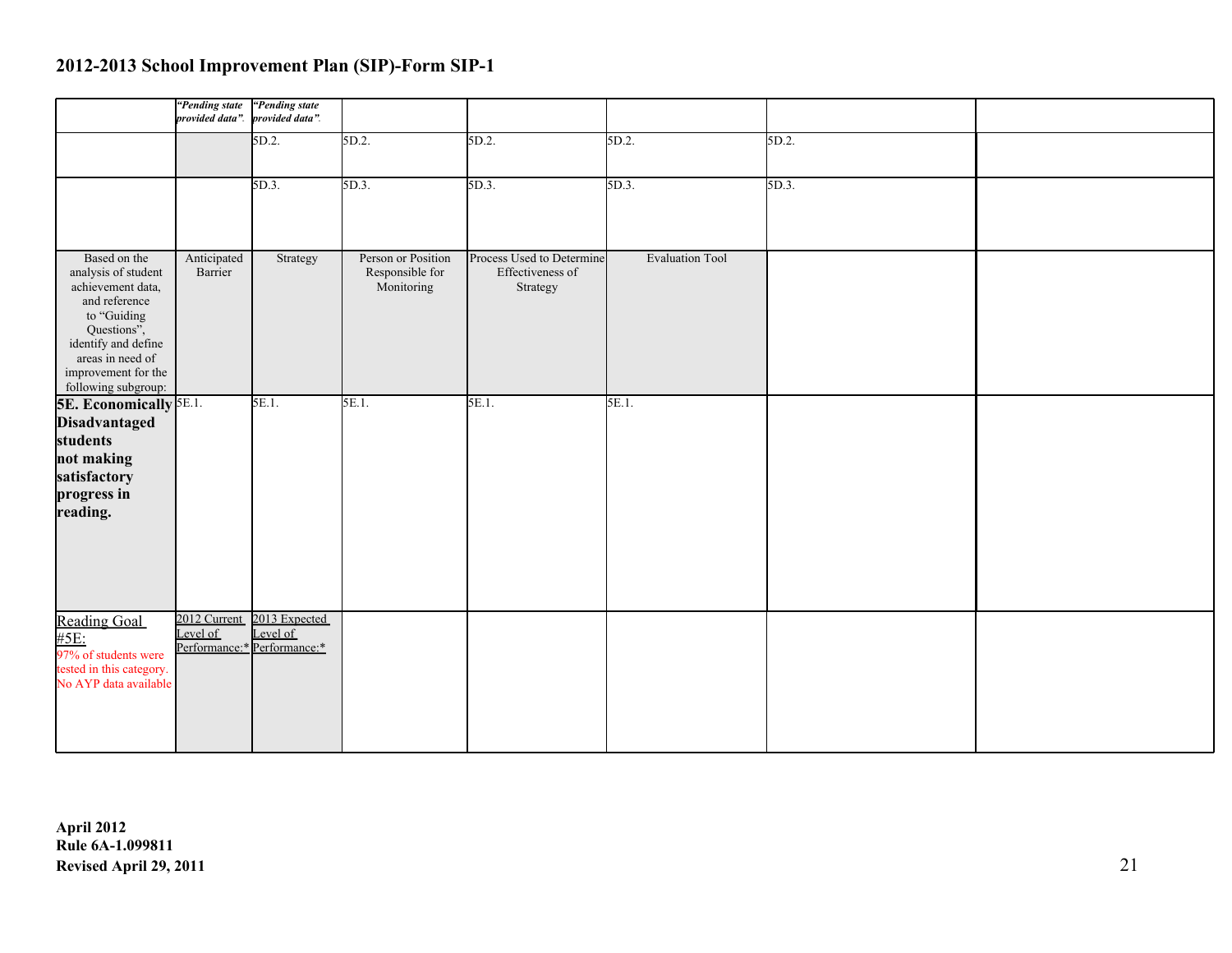|  | "Pending state "Pending state"<br>provided data". provided data". |      |       |          |       |  |
|--|-------------------------------------------------------------------|------|-------|----------|-------|--|
|  |                                                                   |      |       |          |       |  |
|  | $5E.2$ .                                                          | 5E.2 | 5E.2. | $5E.2$ . | 5E.2. |  |
|  | 5E.3                                                              | 5E.3 | 5E.3  | 5E.3     | 5E.3  |  |

# **Reading Professional Development**

| <b>Professional</b><br><b>Development</b><br>(PD) aligned with<br><b>Strategies through</b><br><b>Professional</b><br>Learning<br><b>Community (PLC)</b><br>or PD Activity<br>Please note that each<br>Strategy does not require a<br>professional development or<br>PLC activity. |                         |                                        |                                                                         |                                                                                                              |                                       |                                                  |
|------------------------------------------------------------------------------------------------------------------------------------------------------------------------------------------------------------------------------------------------------------------------------------|-------------------------|----------------------------------------|-------------------------------------------------------------------------|--------------------------------------------------------------------------------------------------------------|---------------------------------------|--------------------------------------------------|
| PD Content /Topic<br>and/or PLC Focus                                                                                                                                                                                                                                              | Grade Level/<br>Subject | PD Facilitator<br>and/or<br>PLC Leader | PD Participants<br>(e.g., PLC, subject, grade level, or<br>school-wide) | <b>Target Dates and Schedules</b><br>(e.g., Early Release) and<br>Schedules (e.g., frequency of<br>meetings) | Strategy for Follow-up/Monitoring     | Person or Position Responsible for<br>Monitoring |
| Reading Focus<br>Calendar                                                                                                                                                                                                                                                          | All                     | Principal and<br>ILC                   | School – wide.                                                          | Once per week                                                                                                | Progress monitoring once per<br>month | Principal, AP, ILC                               |
| Reading Plus and Lexia                                                                                                                                                                                                                                                             | $9 - 10$                | ILC                                    | <b>Reading Teachers</b>                                                 | Once per week                                                                                                | Progress monitoring once per<br>month | Principal, AP, ILC                               |
| TCA (ACT/SAT Prep)                                                                                                                                                                                                                                                                 | $11 - 12$               | <b>ILC</b>                             | Reading and English Teachers                                            | Once per month                                                                                               | Progress monitoring once per<br>month | Principal, AP, ILC                               |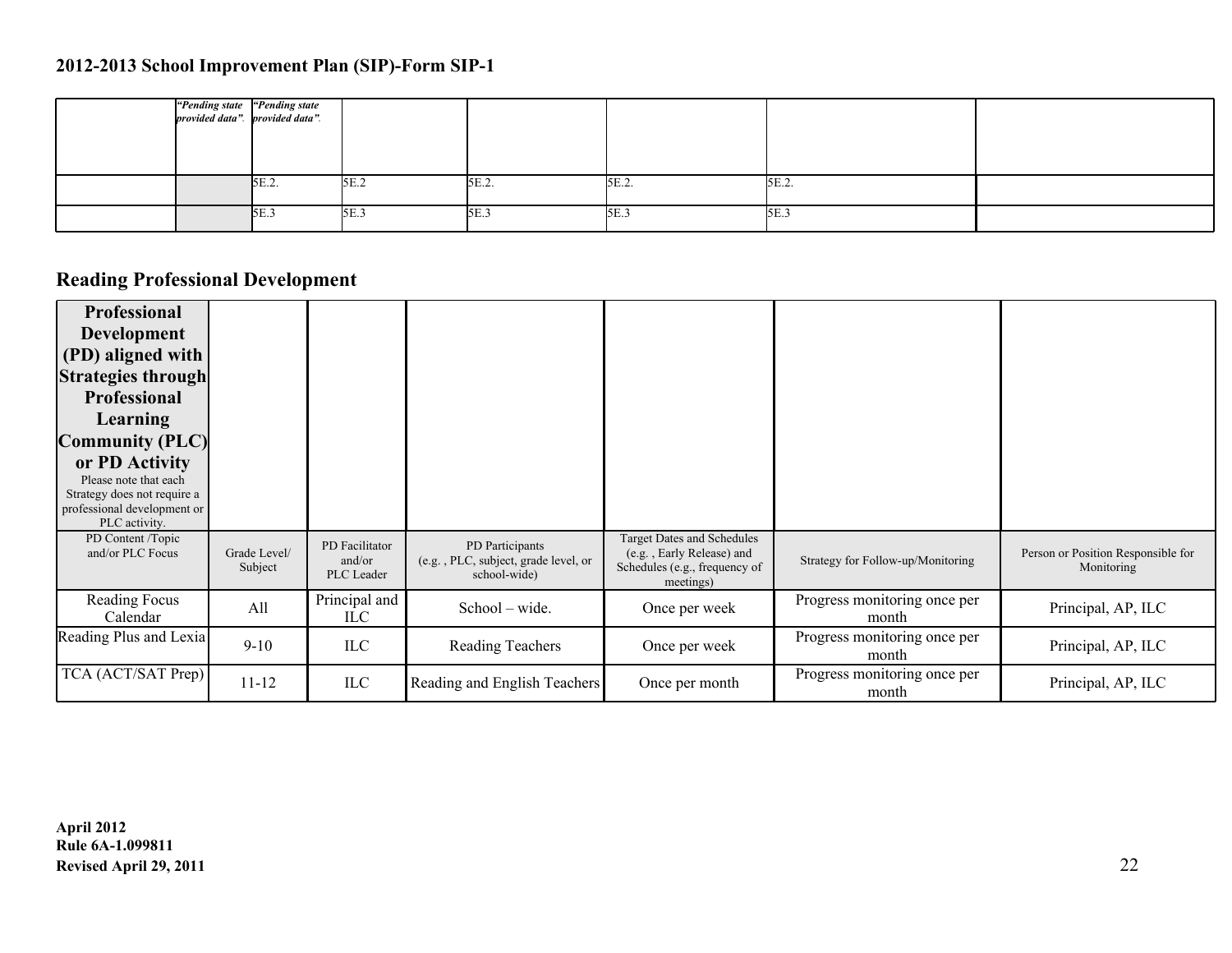#### **Reading Budget** (Insert rows as needed)

| Include only school-based funded          |                                 |                       |                                       |
|-------------------------------------------|---------------------------------|-----------------------|---------------------------------------|
| activities/materials and exclude district |                                 |                       |                                       |
| funded activities/materials.              |                                 |                       |                                       |
| Evidence-based Program(s)/Materials(s)    |                                 |                       |                                       |
| Strategy                                  | Description of Resources        | <b>Funding Source</b> | Amount                                |
| Reading Plus, Lexia, Book Jams            |                                 | AP funds              | Paid for during previous school year. |
|                                           |                                 |                       |                                       |
| Subtotal:                                 |                                 |                       |                                       |
| Technology                                |                                 |                       |                                       |
| Strategy                                  | <b>Description of Resources</b> | <b>Funding Source</b> | Amount                                |
| Purchase of iPads, Smart Board, software  | <b>SAC Committee</b>            | SAC funds             |                                       |
|                                           |                                 |                       |                                       |
| Subtotal:                                 |                                 |                       |                                       |
| Professional Development                  |                                 |                       |                                       |
| Strategy                                  | Description of Resources        | <b>Funding Source</b> | Amount                                |
| Focus Calendar                            | ILC                             | NA                    | NA                                    |
|                                           |                                 |                       |                                       |
| Subtotal:                                 |                                 |                       |                                       |
| Other                                     |                                 |                       |                                       |
| Strategy                                  | <b>Description of Resources</b> | <b>Funding Source</b> | Amount                                |
|                                           |                                 |                       |                                       |
| Subtotal:                                 |                                 |                       |                                       |
| <b>Total:</b>                             |                                 |                       |                                       |

*End of Reading Goals*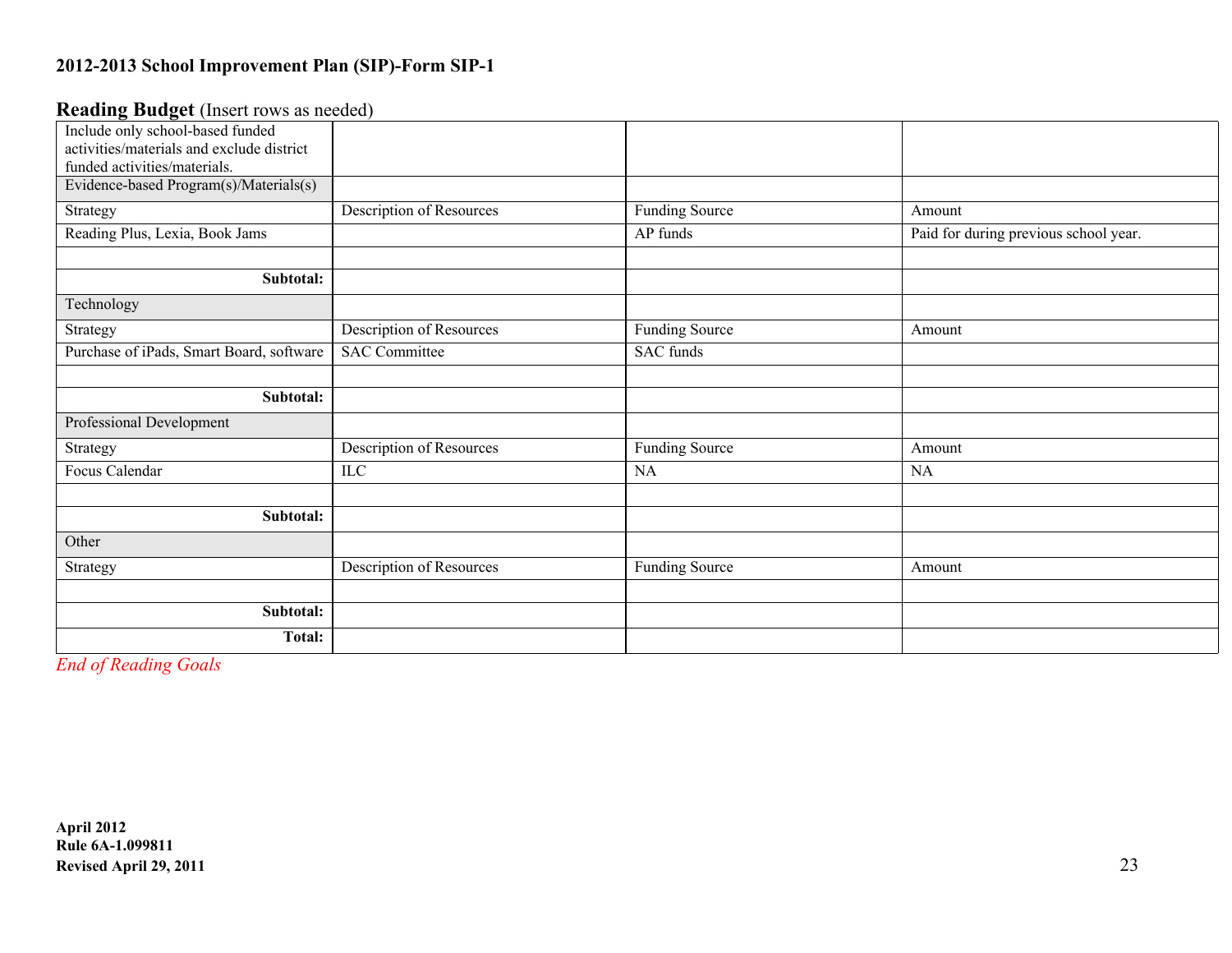### **Comprehensive English Language Learning Assessment (CELLA) Goals**

| <b>CELLA Goals</b>                                                                                                                      | <b>Problem-Solving</b><br><b>Process to Increase</b><br><b>Language Acquisition</b> |                                                                                                                                                                                                                                                                                                     |                                                  |                                                              |                                                                              |      |
|-----------------------------------------------------------------------------------------------------------------------------------------|-------------------------------------------------------------------------------------|-----------------------------------------------------------------------------------------------------------------------------------------------------------------------------------------------------------------------------------------------------------------------------------------------------|--------------------------------------------------|--------------------------------------------------------------|------------------------------------------------------------------------------|------|
| Students speak in English and<br>understand spoken English at<br>grade level in a manner similar<br>to non-ELL students.                | Anticipated Barrier                                                                 | Strategy                                                                                                                                                                                                                                                                                            | Person or Position Responsible<br>for Monitoring | Process Used to<br>Determine Effectiveness<br>of<br>Strategy | <b>Evaluation Tool</b>                                                       |      |
| 1. Students scoring<br>proficient in Listening/<br>Speaking.                                                                            | 1.1. Attendance, lack of<br>transportation for extra help.                          | 5 minutes vocabulary<br>activities; Classroom libraries;<br>monthly focus strategy;<br>higher level reading books;<br>word of the day; power lesson<br>planning. Activity bus twice<br>per week to facilitate after<br>school tutoring. Reading Plus<br>and Lexia, Book Jams, and<br>Rosetta Stone. | 1.1. Literacy Coach and Testing<br>Coordinator.  | 1.1. Reading Progress<br>monitoring; CELLA<br>Testing.       | .1. Baseline, midyear and EOY<br>assessments. FCAT scores, CELLA<br>Testing. |      |
| CELLA Goal #1:<br>To increase the percentage of<br>students at Nease High School<br>scoring proficient in Listening/<br>Speaking by 3%. | 2012 Current Percent of Students<br>Proficient in Listening/Speaking:               |                                                                                                                                                                                                                                                                                                     |                                                  |                                                              |                                                                              |      |
|                                                                                                                                         | $65\%/11)$                                                                          |                                                                                                                                                                                                                                                                                                     |                                                  |                                                              |                                                                              |      |
|                                                                                                                                         |                                                                                     | $\mathbf{1.2}$ .                                                                                                                                                                                                                                                                                    | .2.                                              | 1.2.                                                         | 1.2.                                                                         | .2.  |
|                                                                                                                                         |                                                                                     | 1.3.                                                                                                                                                                                                                                                                                                | 1.3.                                             | 1.3.                                                         | 1.3.                                                                         | 1.3. |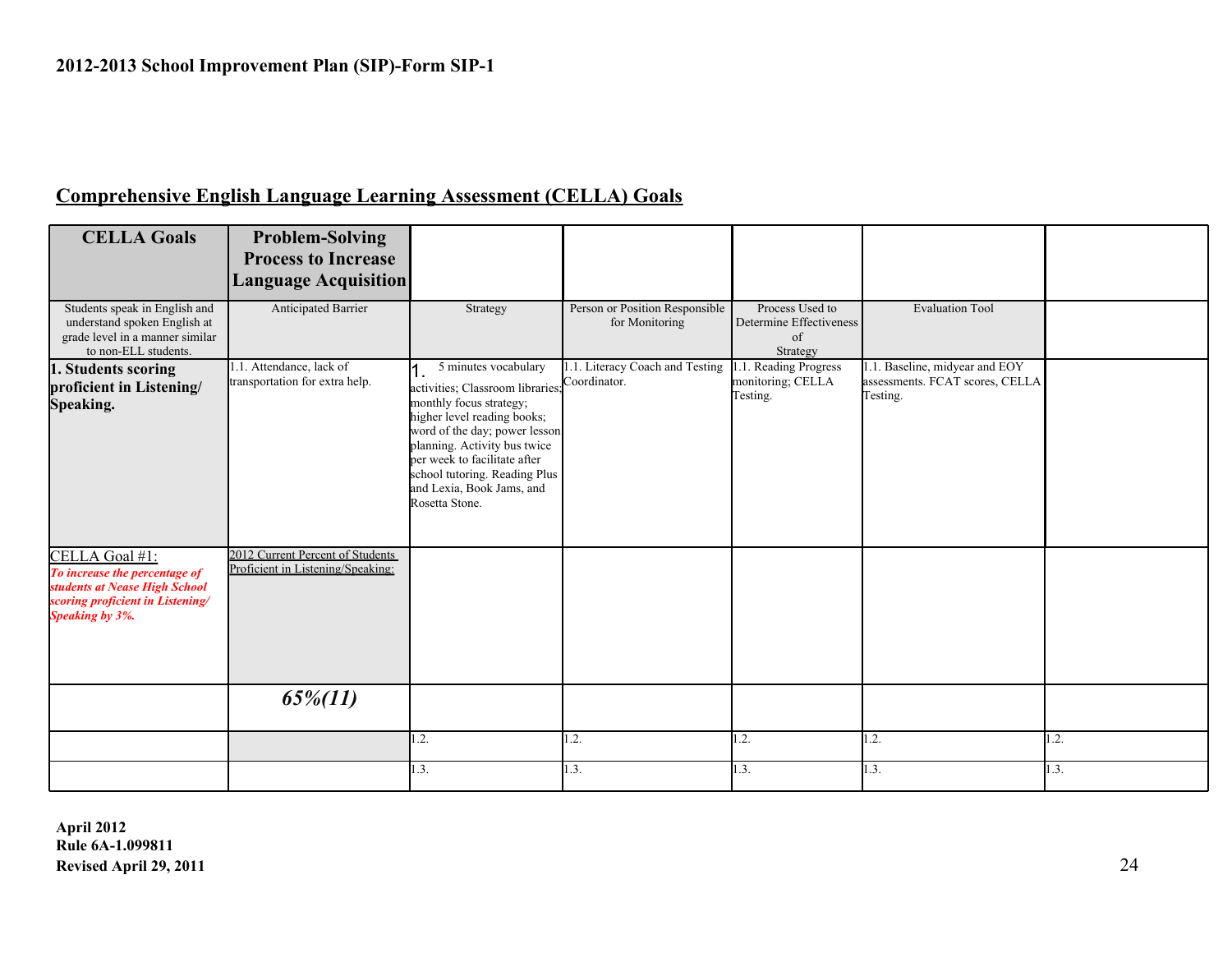| Students read in English at      | Anticipated Barrier              | Strategy                                      | Person or Position Responsible  | Process Used to         | <b>Evaluation Tool</b>          |      |
|----------------------------------|----------------------------------|-----------------------------------------------|---------------------------------|-------------------------|---------------------------------|------|
| grade level text in a manner     |                                  |                                               | for Monitoring                  | Determine Effectiveness |                                 |      |
| similar to non-ELL students.     |                                  |                                               |                                 | of                      |                                 |      |
|                                  |                                  |                                               |                                 | Strategy                |                                 |      |
| 2. Students scoring              | 2.1. Attendance, lack of         | 2.1.5 minutes vocabulary                      | 2.1. Literacy Coach and Testing | 2.1. Reading Progress   | 2.1. Baseline, midyear and EOY  |      |
|                                  | transportation for extra help.   | activities; Classroom libraries; Coordinator. |                                 | monitoring; CELLA       | assessments. FCAT scores, CELLA |      |
| proficient in Reading.           |                                  | monthly focus strategy;                       |                                 | Testing.                | Testing.                        |      |
|                                  |                                  |                                               |                                 |                         |                                 |      |
|                                  |                                  | higher level reading books;                   |                                 |                         |                                 |      |
|                                  |                                  | word of the day; power lesson                 |                                 |                         |                                 |      |
|                                  |                                  | planning. Activity bus twice                  |                                 |                         |                                 |      |
|                                  |                                  | per week to facilitate after                  |                                 |                         |                                 |      |
|                                  |                                  | school tutoring. Reading Plus                 |                                 |                         |                                 |      |
|                                  |                                  | and Lexia, Book Jams, and                     |                                 |                         |                                 |      |
|                                  |                                  | Rosetta Stone.                                |                                 |                         |                                 |      |
|                                  |                                  |                                               |                                 |                         |                                 |      |
|                                  |                                  |                                               |                                 |                         |                                 |      |
|                                  |                                  |                                               |                                 |                         |                                 |      |
|                                  |                                  |                                               |                                 |                         |                                 |      |
|                                  |                                  |                                               |                                 |                         |                                 |      |
|                                  |                                  |                                               |                                 |                         |                                 |      |
|                                  | 2012 Current Percent of Students |                                               |                                 |                         |                                 |      |
| CELLA Goal #2:                   | Proficient in Reading:           |                                               |                                 |                         |                                 |      |
| To increase the percentage of    |                                  |                                               |                                 |                         |                                 |      |
| students at Nease High School    |                                  |                                               |                                 |                         |                                 |      |
| scoring proficient in Reading by |                                  |                                               |                                 |                         |                                 |      |
| 3%                               |                                  |                                               |                                 |                         |                                 |      |
|                                  |                                  |                                               |                                 |                         |                                 |      |
|                                  |                                  |                                               |                                 |                         |                                 |      |
|                                  |                                  |                                               |                                 |                         |                                 |      |
|                                  |                                  |                                               |                                 |                         |                                 |      |
|                                  |                                  |                                               |                                 |                         |                                 |      |
|                                  |                                  |                                               |                                 |                         |                                 |      |
|                                  | $29\%/5)$                        |                                               |                                 |                         |                                 |      |
|                                  |                                  |                                               |                                 |                         |                                 |      |
|                                  |                                  |                                               |                                 |                         |                                 |      |
|                                  |                                  | 2.2.                                          | 2.2.                            | 2.2.                    | 2.2.                            | 2.2. |
|                                  |                                  |                                               |                                 |                         |                                 |      |
|                                  |                                  | 2.3                                           | 2.3                             | 2.3                     | 2.3                             | 2.3  |
|                                  |                                  |                                               |                                 |                         |                                 |      |
| Students write in English at     | <b>Anticipated Barrier</b>       | Strategy                                      | Person or Position Responsible  | Process Used to         | <b>Evaluation Tool</b>          |      |
| grade level in a manner similar  |                                  |                                               | for Monitoring                  | Determine Effectiveness |                                 |      |
| to non-ELL students.             |                                  |                                               |                                 | of                      |                                 |      |
|                                  |                                  |                                               |                                 |                         |                                 |      |
|                                  |                                  |                                               |                                 | Strategy                |                                 |      |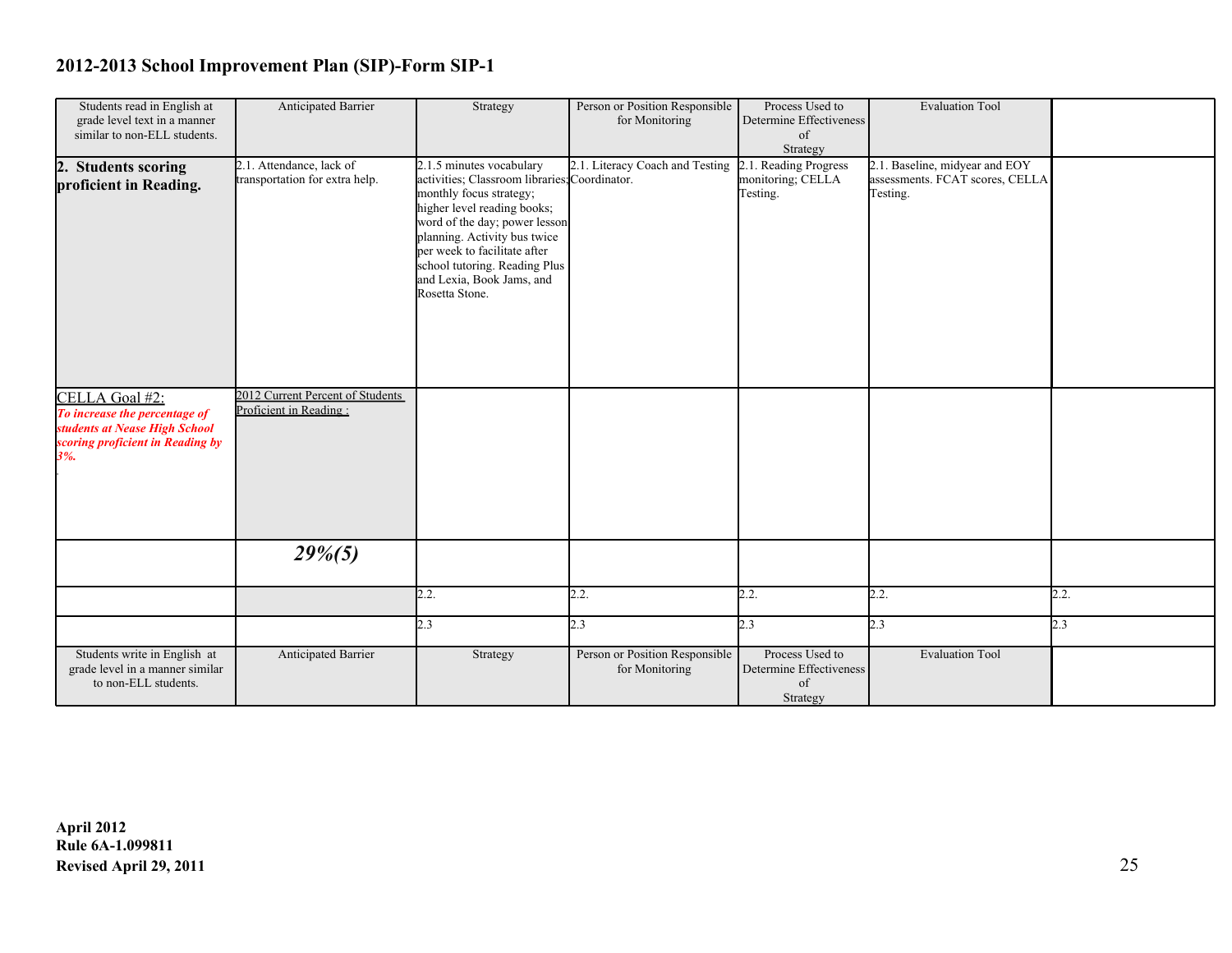| 3. Students scoring<br>proficient in Writing.                                                                               | 2.1. Attendance, lack of<br>transportation for extra help. | 2.1.5 minutes vocabulary<br>activities; Classroom libraries; Coordinator.<br>monthly focus strategy;<br>higher level reading books;<br>word of the day; power lesson<br>planning. Activity bus twice<br>per week to facilitate after<br>school tutoring. Reading Plus<br>and Lexia, Book Jams, and<br>Rosetta Stone. | 2.1. Literacy Coach and Testing | 2.1. Reading Progress<br>monitoring; CELLA<br>Testing. | 2.1. Baseline, midyear and EOY<br>assessments. FCAT scores, CELLA<br>Testing. |      |
|-----------------------------------------------------------------------------------------------------------------------------|------------------------------------------------------------|----------------------------------------------------------------------------------------------------------------------------------------------------------------------------------------------------------------------------------------------------------------------------------------------------------------------|---------------------------------|--------------------------------------------------------|-------------------------------------------------------------------------------|------|
| CELLA Goal #3:<br>To increase the percentage of<br>students at Nease High School<br>scoring proficient in writing by<br>3%. | 2012 Current Percent of Students<br>Proficient in Writing: |                                                                                                                                                                                                                                                                                                                      |                                 |                                                        |                                                                               |      |
|                                                                                                                             | $53\%$ (9)                                                 |                                                                                                                                                                                                                                                                                                                      |                                 |                                                        |                                                                               |      |
|                                                                                                                             |                                                            | 2.2.                                                                                                                                                                                                                                                                                                                 | 2.2.                            | 2.2.                                                   | 2.2.                                                                          | 2.2. |
|                                                                                                                             |                                                            | 2.3                                                                                                                                                                                                                                                                                                                  | 2.3                             | 2.3                                                    | 2.3                                                                           | 2.3  |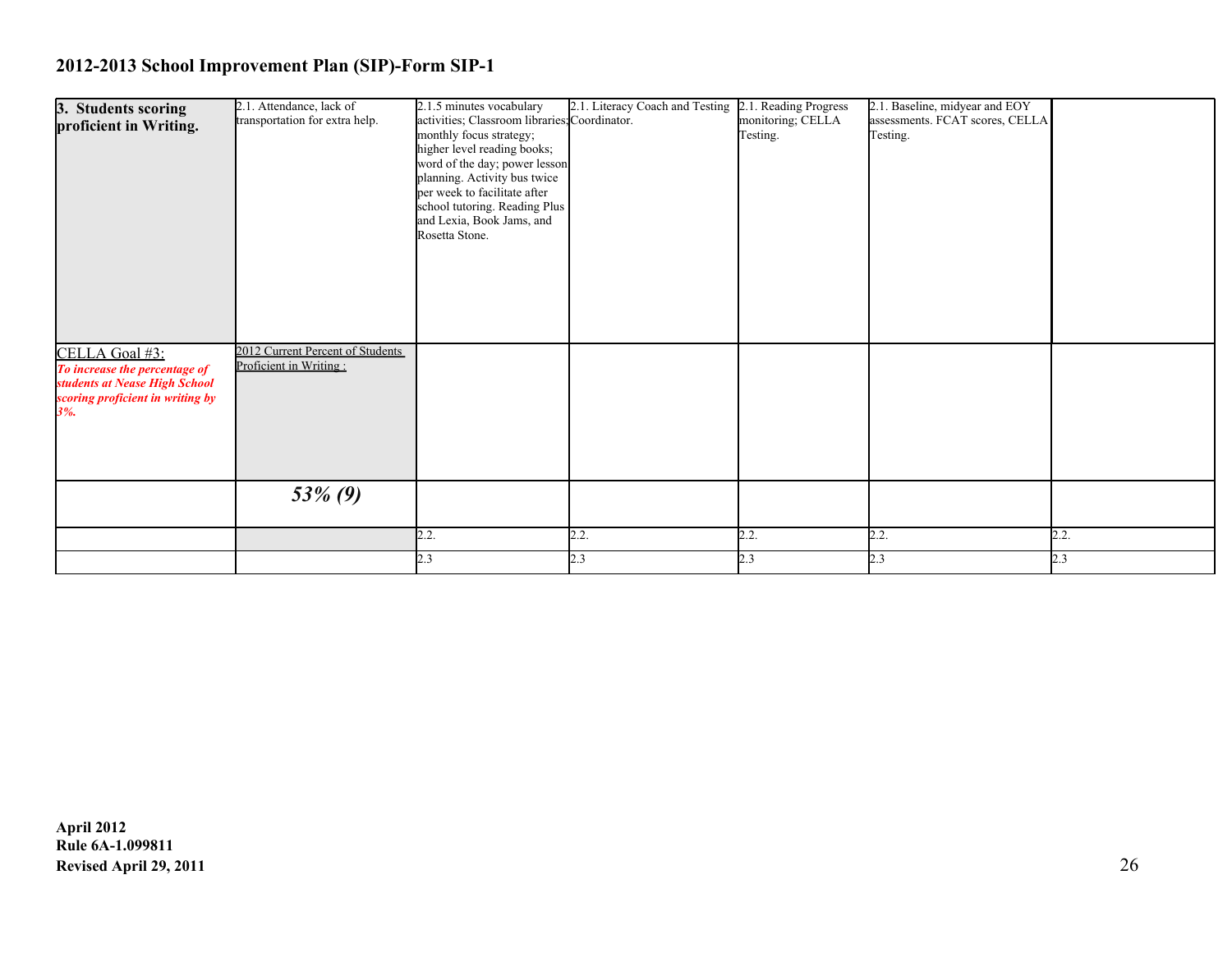### **CELLA Budget** (Insert rows as needed)

| Include only school-based funded                                          |                                 |                       |        |  |
|---------------------------------------------------------------------------|---------------------------------|-----------------------|--------|--|
| activities/materials and exclude district<br>funded activities/materials. |                                 |                       |        |  |
| Evidence-based Program(s)/Materials(s)                                    |                                 |                       |        |  |
|                                                                           |                                 |                       |        |  |
| Strategy                                                                  | Description of Resources        | <b>Funding Source</b> | Amount |  |
| Infuse Rosetta Stone into classes.                                        | Rosetta Stone program           | District Office       |        |  |
|                                                                           |                                 |                       |        |  |
| Subtotal:                                                                 |                                 |                       |        |  |
| Technology                                                                |                                 |                       |        |  |
| Strategy                                                                  | <b>Description of Resources</b> | <b>Funding Source</b> | Amount |  |
|                                                                           |                                 |                       |        |  |
|                                                                           |                                 |                       |        |  |
| Subtotal:                                                                 |                                 |                       |        |  |
| Professional Development                                                  |                                 |                       |        |  |
| Strategy                                                                  | <b>Description of Resources</b> | Funding Source        | Amount |  |
|                                                                           |                                 |                       |        |  |
|                                                                           |                                 |                       |        |  |
| Subtotal:                                                                 |                                 |                       |        |  |
| Other                                                                     |                                 |                       |        |  |
| Strategy                                                                  | <b>Description of Resources</b> | <b>Funding Source</b> | Amount |  |
|                                                                           |                                 |                       |        |  |
| Subtotal:                                                                 |                                 |                       |        |  |
| <b>Total:</b>                                                             |                                 |                       |        |  |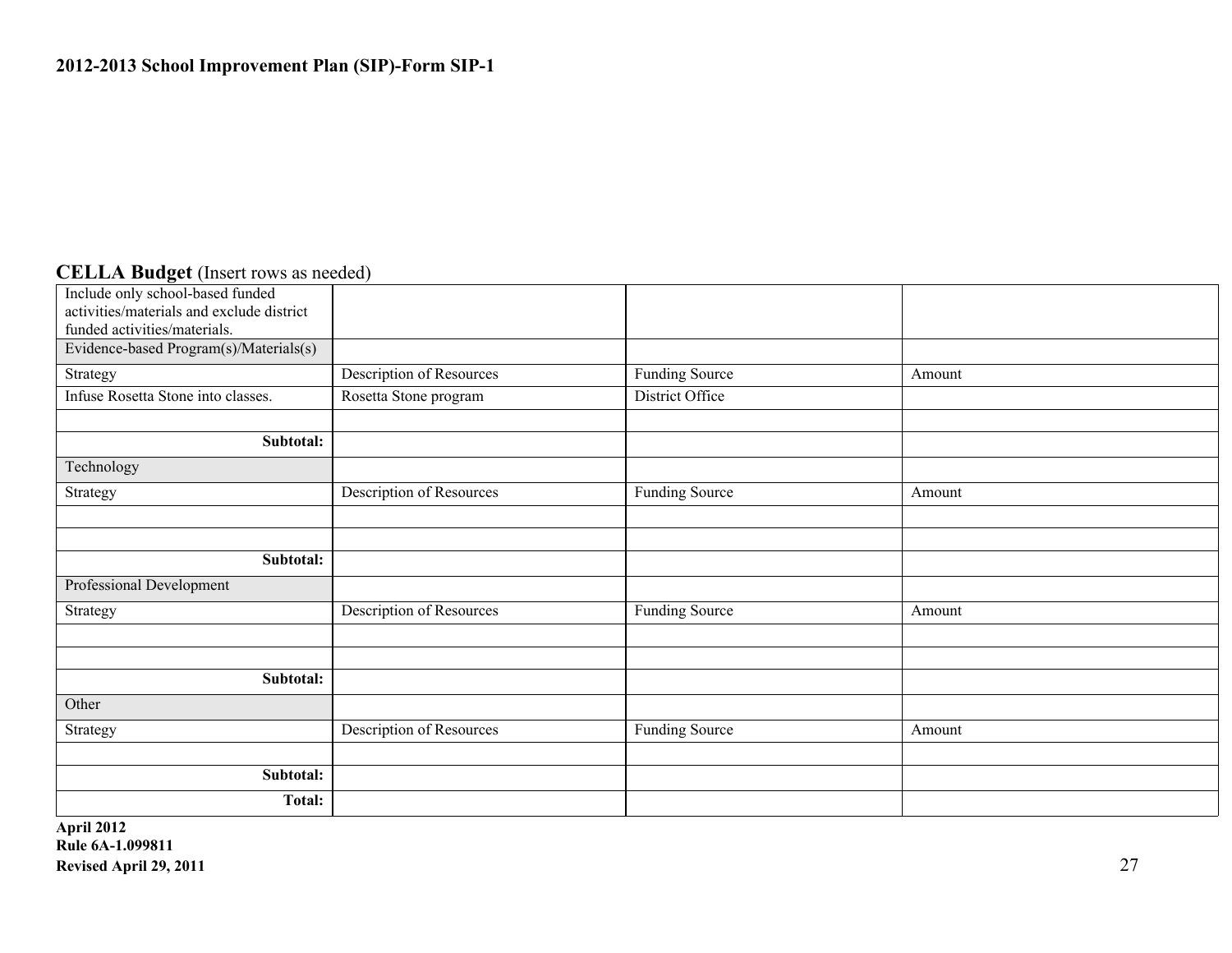*End of CELLA Goals*

### **Elementary School Mathematics Goals**

\* When using percentages, include the number of students the percentage represents (e.g., 70% (35)).

| <b>Elementary</b><br><b>Mathematics</b><br>Goals                                                                                                                                        | Problem-<br><b>Solving</b><br><b>Process to</b><br>Increase<br><b>Student</b><br><b>Achievem</b> |          |                                                     |                                                           |                        |  |
|-----------------------------------------------------------------------------------------------------------------------------------------------------------------------------------------|--------------------------------------------------------------------------------------------------|----------|-----------------------------------------------------|-----------------------------------------------------------|------------------------|--|
|                                                                                                                                                                                         | ent                                                                                              |          |                                                     |                                                           |                        |  |
| Based on the analysis<br>of student achievement<br>data, and reference to<br>"Guiding Questions",<br>identify and define<br>areas in need of<br>improvement for the<br>following group: | Anticipated<br>Barrier                                                                           | Strategy | Person or Position<br>Responsible for<br>Monitoring | Process Used to Determine<br>Effectiveness of<br>Strategy | <b>Evaluation Tool</b> |  |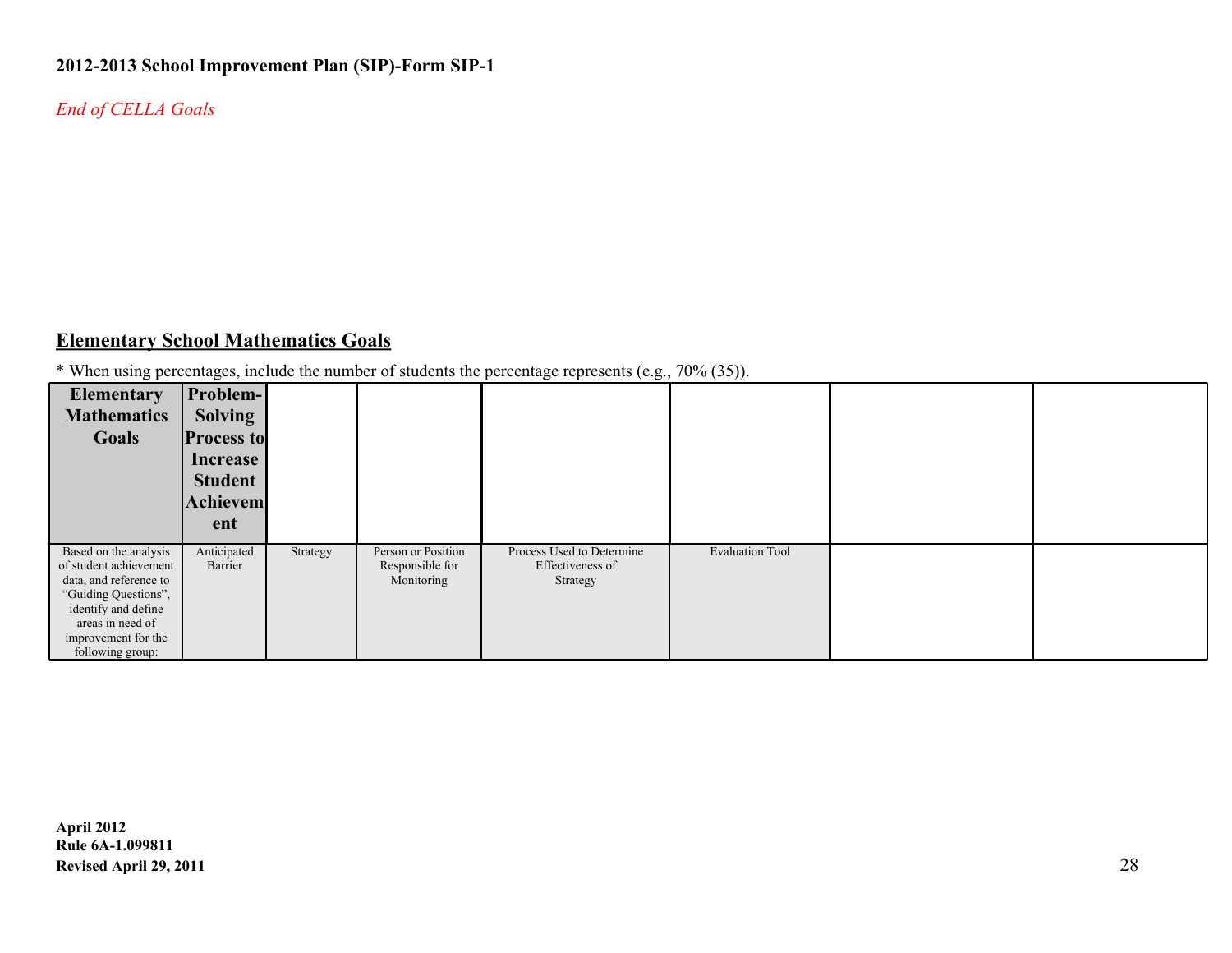| 1a. FCAT 2.0:         | 1a.1.                                     | 1a.1.                     | 1a.1.            | 1a.1. | 1a.1. |       |  |
|-----------------------|-------------------------------------------|---------------------------|------------------|-------|-------|-------|--|
| Students scoring at   |                                           |                           |                  |       |       |       |  |
| Achievement Level     |                                           |                           |                  |       |       |       |  |
| 3 in mathematics.     |                                           |                           |                  |       |       |       |  |
|                       |                                           |                           |                  |       |       |       |  |
|                       |                                           |                           |                  |       |       |       |  |
|                       |                                           |                           |                  |       |       |       |  |
|                       |                                           |                           |                  |       |       |       |  |
|                       |                                           |                           |                  |       |       |       |  |
|                       |                                           |                           |                  |       |       |       |  |
|                       |                                           |                           |                  |       |       |       |  |
| Mathematics Goal      | 2012 Current<br>Level of<br>Performance:* | 2013 Expected<br>Level of |                  |       |       |       |  |
| $#1a$ :               |                                           | Performance:*             |                  |       |       |       |  |
|                       |                                           |                           |                  |       |       |       |  |
| $\mathbf{NA}$         |                                           |                           |                  |       |       |       |  |
|                       |                                           |                           |                  |       |       |       |  |
|                       |                                           |                           |                  |       |       |       |  |
|                       |                                           |                           |                  |       |       |       |  |
|                       |                                           |                           |                  |       |       |       |  |
|                       |                                           |                           |                  |       |       |       |  |
|                       | <b>NA</b>                                 | <b>NA</b>                 |                  |       |       |       |  |
|                       |                                           |                           |                  |       |       |       |  |
|                       |                                           | 1a.2.                     | 1a.2.            | 1a.2. | 1a.2. | 1a.2. |  |
|                       |                                           |                           |                  |       |       |       |  |
|                       |                                           |                           |                  |       |       |       |  |
|                       |                                           |                           |                  |       |       |       |  |
|                       |                                           | 1a.3.                     | 1a.3.            | 1a.3. | 1a.3. | 1a.3. |  |
|                       |                                           |                           |                  |       |       |       |  |
|                       |                                           |                           |                  |       |       |       |  |
|                       |                                           |                           |                  |       |       |       |  |
|                       |                                           |                           |                  |       |       |       |  |
| 1b. Florida           | 1b.1.                                     | 1b.1.                     | 1 <sub>b.1</sub> | 1b.1. | 1b.1. |       |  |
| <b>Alternate</b>      |                                           |                           |                  |       |       |       |  |
| <b>Assessment:</b>    |                                           |                           |                  |       |       |       |  |
| Students scoring at   |                                           |                           |                  |       |       |       |  |
| Levels 4, 5, and 6 in |                                           |                           |                  |       |       |       |  |
| mathematics.          |                                           |                           |                  |       |       |       |  |
|                       |                                           |                           |                  |       |       |       |  |
|                       |                                           |                           |                  |       |       |       |  |
|                       |                                           |                           |                  |       |       |       |  |
|                       |                                           |                           |                  |       |       |       |  |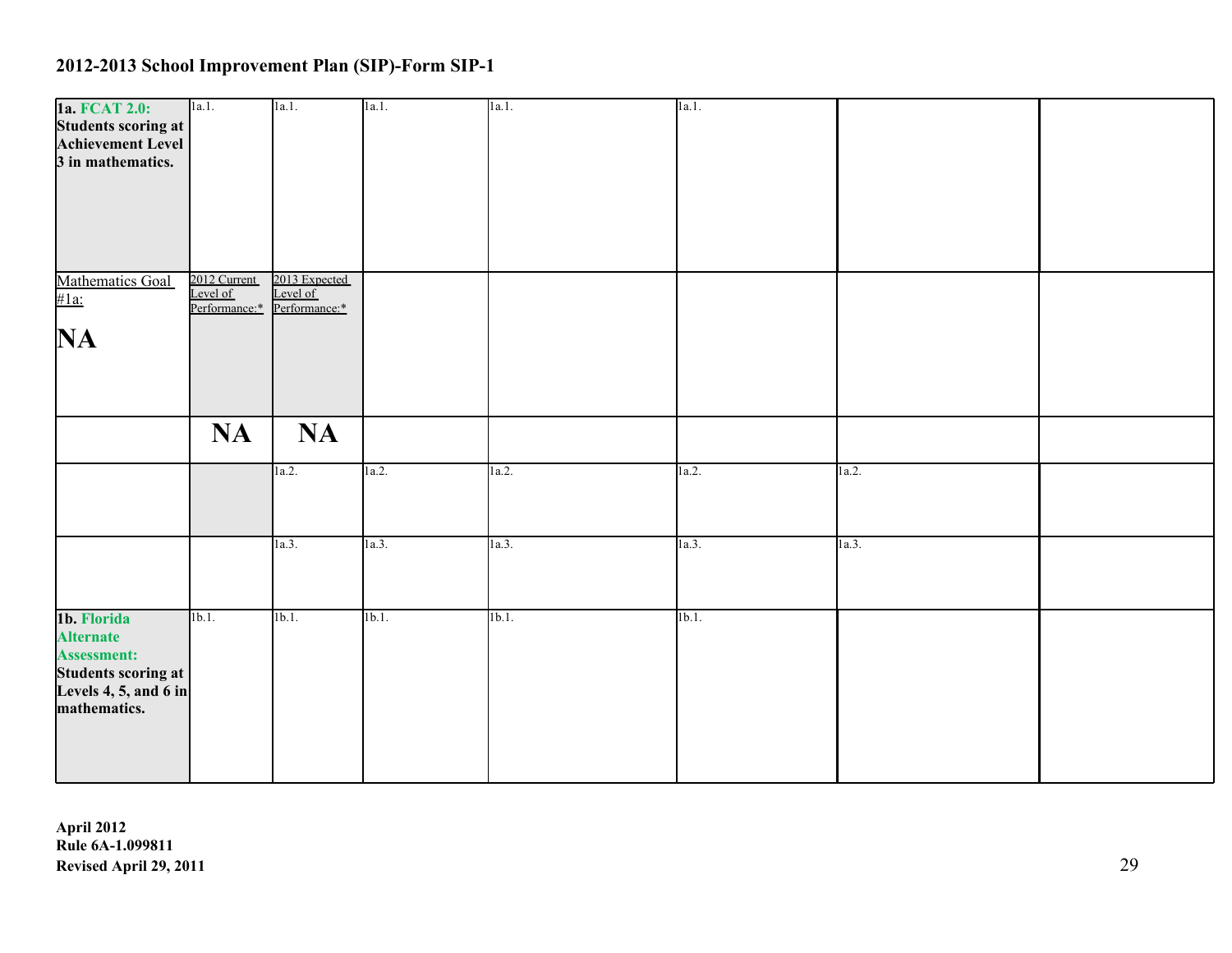| Mathematics Goal<br>$\#1b$ :                                                                                                                                                            | 2012 Current<br>Level of<br>Performance:* | 2013 Expected<br>Level of<br>Performance:* |                                                     |                                                           |                        |          |  |
|-----------------------------------------------------------------------------------------------------------------------------------------------------------------------------------------|-------------------------------------------|--------------------------------------------|-----------------------------------------------------|-----------------------------------------------------------|------------------------|----------|--|
| <b>NA</b>                                                                                                                                                                               |                                           |                                            |                                                     |                                                           |                        |          |  |
|                                                                                                                                                                                         |                                           |                                            |                                                     |                                                           |                        |          |  |
|                                                                                                                                                                                         | <b>NA</b>                                 | <b>NA</b>                                  |                                                     |                                                           |                        |          |  |
|                                                                                                                                                                                         |                                           | 1 <sub>b.2</sub>                           | $1b.2$ .                                            | 1b.2.                                                     | 1b.2.                  | $1b.2$ . |  |
|                                                                                                                                                                                         |                                           | 1b.3.                                      | 1b.3.                                               | $1b.3$ .                                                  | 1b.3.                  | 1b.3.    |  |
| Based on the analysis<br>of student achievement<br>data, and reference to<br>"Guiding Questions",<br>identify and define<br>areas in need of<br>improvement for the<br>following group: | Anticipated<br>Barrier                    | Strategy                                   | Person or Position<br>Responsible for<br>Monitoring | Process Used to Determine<br>Effectiveness of<br>Strategy | <b>Evaluation Tool</b> |          |  |
| 2a. FCAT 2.0:<br><b>Students scoring</b><br>at or above<br>Achievement<br>Levels 4 and 5 in<br>mathematics.                                                                             | 2a.1.                                     | $2a.1$ .                                   | 2a.1.                                               | $2a.1$ .                                                  | 2a.1.                  |          |  |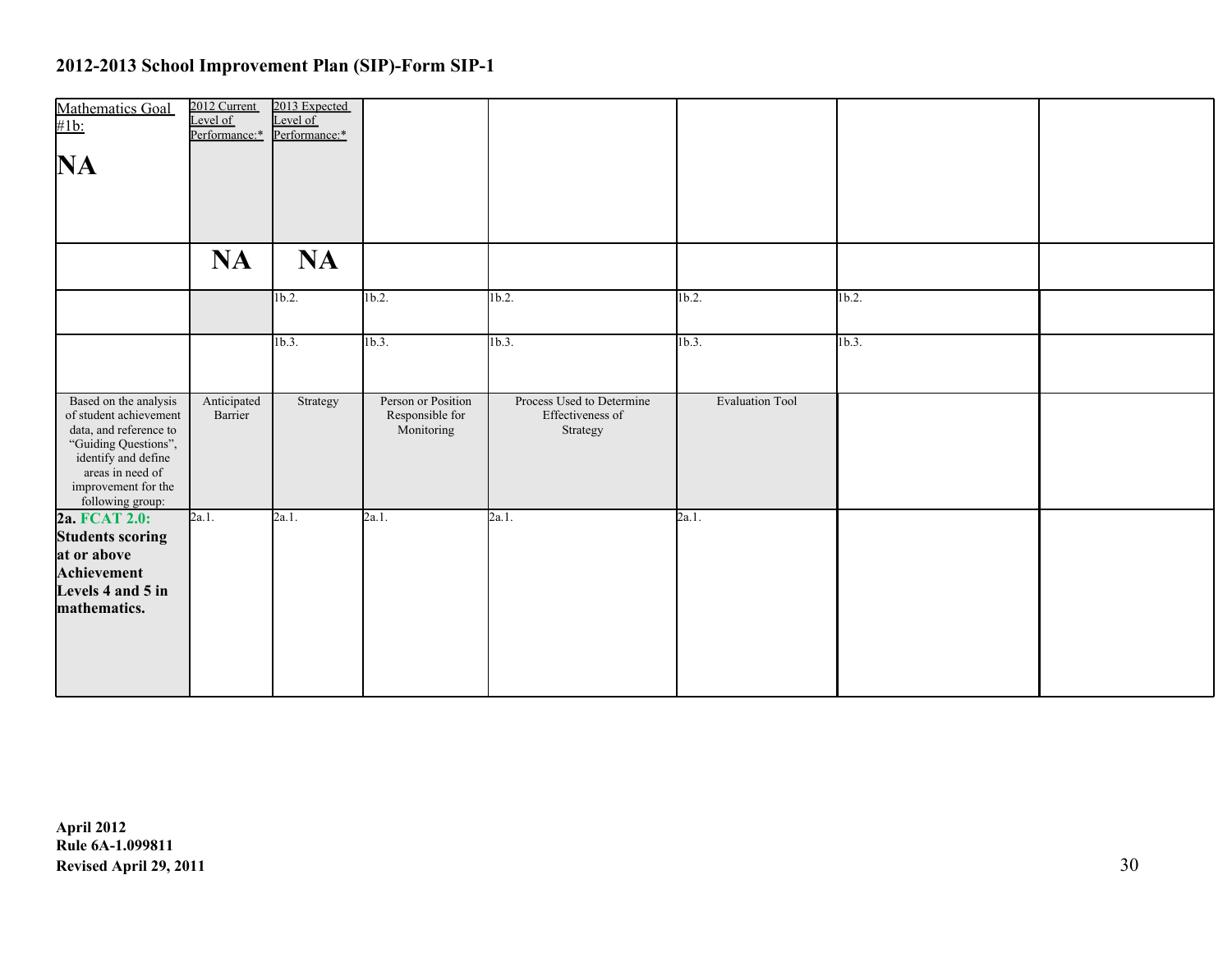| Mathematics Goal<br>#2a:                                                                                            | 2012 Current<br>Level of<br>Performance:* | 2013 Expected<br>Level of<br>Performance:* |          |          |          |       |  |
|---------------------------------------------------------------------------------------------------------------------|-------------------------------------------|--------------------------------------------|----------|----------|----------|-------|--|
| $\mathbf{NA}$                                                                                                       |                                           |                                            |          |          |          |       |  |
|                                                                                                                     |                                           |                                            |          |          |          |       |  |
|                                                                                                                     | <b>NA</b>                                 | <b>NA</b>                                  |          |          |          |       |  |
|                                                                                                                     |                                           |                                            |          |          |          |       |  |
|                                                                                                                     |                                           | 2a.2.                                      | 2a.2.    | 2a.2.    | 2a.2.    | 2a.2. |  |
|                                                                                                                     |                                           |                                            |          |          |          |       |  |
|                                                                                                                     |                                           | 2a.3                                       | 2a.3     | 2a.3     | 2a.3     | 2a.3  |  |
|                                                                                                                     |                                           |                                            |          |          |          |       |  |
| 2b. Florida<br><b>Alternate</b><br><b>Assessment:</b><br>Students scoring at<br>or above Level 7 in<br>mathematics. | $2b.1$ .                                  | $2b.1$ .                                   | $2b.1$ . | $2b.1$ . | $2b.1$ . |       |  |
|                                                                                                                     |                                           |                                            |          |          |          |       |  |
| Mathematics Goal<br>#2b:                                                                                            | 2012 Current<br>Level of<br>Performance:* | 2013 Expected<br>Level of<br>Performance:* |          |          |          |       |  |
| $\mathbf{NA}$                                                                                                       |                                           |                                            |          |          |          |       |  |
|                                                                                                                     |                                           |                                            |          |          |          |       |  |
|                                                                                                                     | <b>NA</b>                                 | <b>NA</b>                                  |          |          |          |       |  |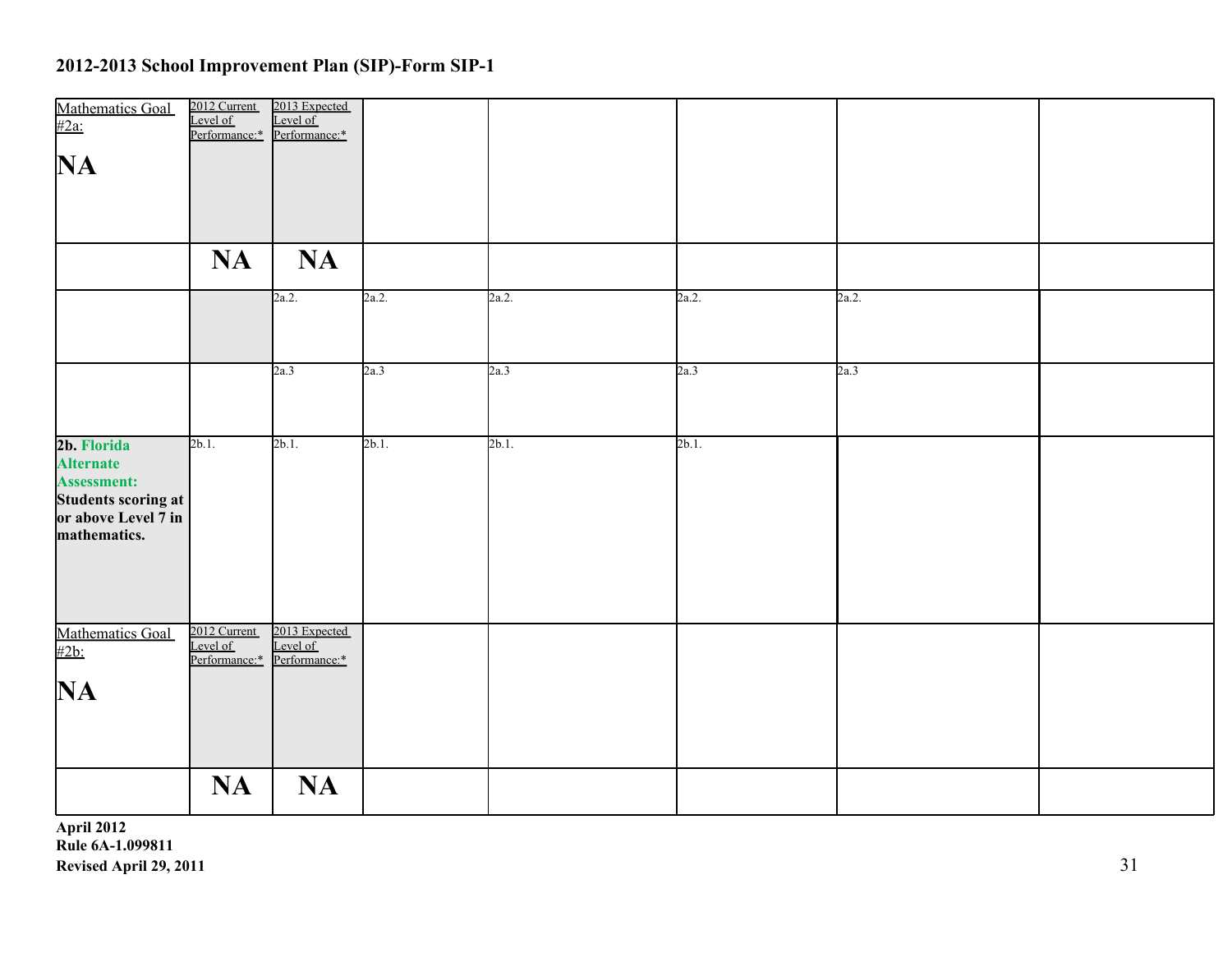|                                                                                                                                                                                         |                                           | 2b.2                                       | 2b2.                                                | 2b.2                                                      | $2b.2$ .               | 2b.2. |  |
|-----------------------------------------------------------------------------------------------------------------------------------------------------------------------------------------|-------------------------------------------|--------------------------------------------|-----------------------------------------------------|-----------------------------------------------------------|------------------------|-------|--|
|                                                                                                                                                                                         |                                           | 2b.3                                       | 2b.3                                                | 2b.3                                                      | 2b.3                   | 2b.3  |  |
| Based on the analysis<br>of student achievement<br>data, and reference to<br>"Guiding Questions",<br>identify and define<br>areas in need of<br>improvement for the<br>following group: | Anticipated<br>Barrier                    | Strategy                                   | Person or Position<br>Responsible for<br>Monitoring | Process Used to Determine<br>Effectiveness of<br>Strategy | <b>Evaluation Tool</b> |       |  |
| 3a. FCAT 2.0:<br>Percentage of<br>students making<br><b>Learning Gains in</b><br>mathematics.                                                                                           | 3a.1.                                     | 3a.1.                                      | 3a.1.                                               | 3a.1.                                                     | 3a.1.                  |       |  |
| Mathematics Goal<br>#3a:<br>NA                                                                                                                                                          | 2012 Current<br>Level of<br>Performance:* | 2013 Expected<br>Level of<br>Performance:* |                                                     |                                                           |                        |       |  |
|                                                                                                                                                                                         | <b>NA</b>                                 | <b>NA</b>                                  |                                                     |                                                           |                        |       |  |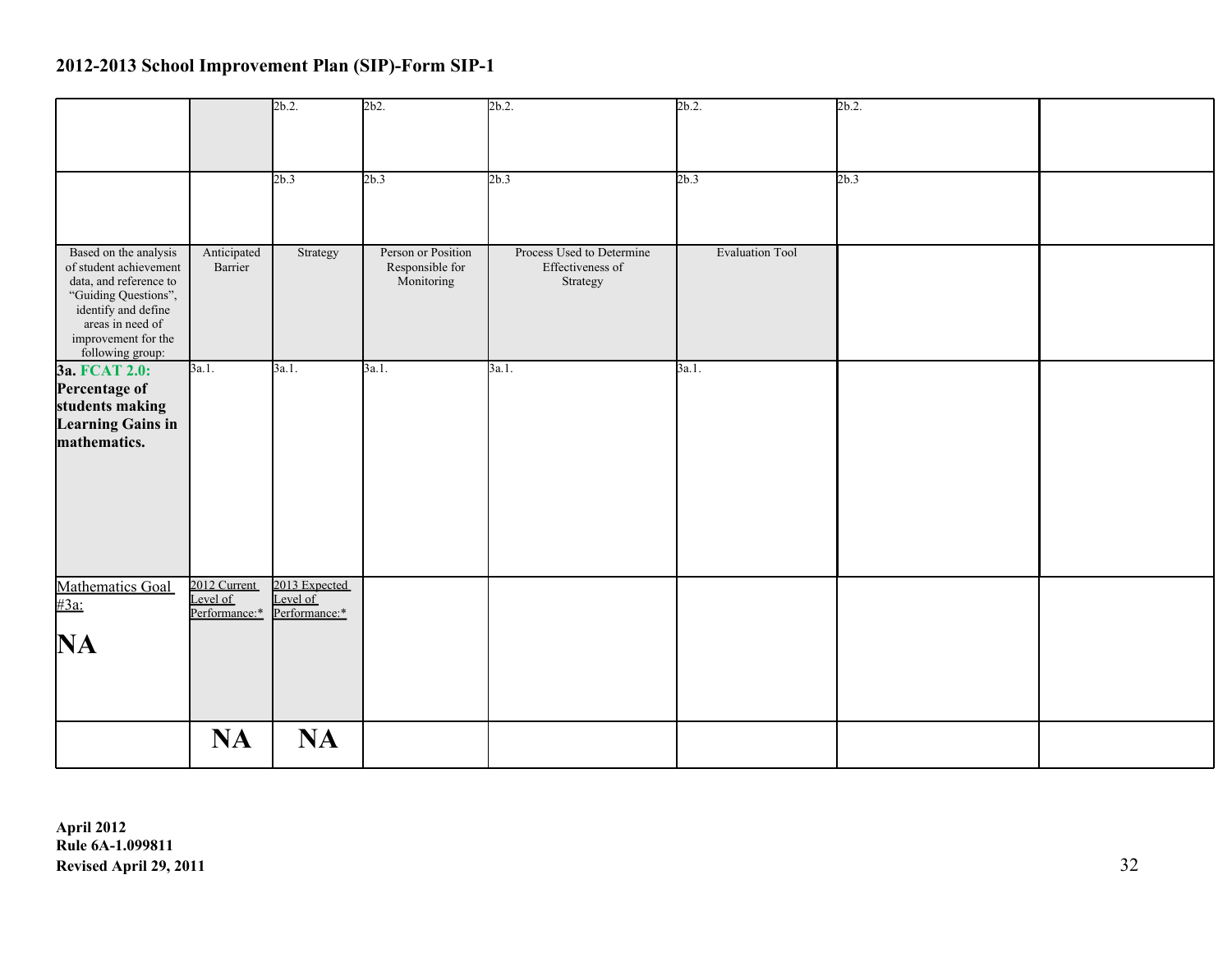|                    |                                           | 3a.2.                     | 3a.2.    | 3a.2.    | 3a.2. | 3a.2. |  |
|--------------------|-------------------------------------------|---------------------------|----------|----------|-------|-------|--|
|                    |                                           |                           |          |          |       |       |  |
|                    |                                           |                           |          |          |       |       |  |
|                    |                                           |                           |          |          |       |       |  |
|                    |                                           | 3a.3.                     | 3a.3.    | 3a.3.    | 3a3.  | 3a.3. |  |
|                    |                                           |                           |          |          |       |       |  |
|                    |                                           |                           |          |          |       |       |  |
| 3b. Florida        | $3b.1$ .                                  | $3b.1$ .                  | $3b.1$ . | $3b.1$ . | 3b.1. |       |  |
| <b>Alternate</b>   |                                           |                           |          |          |       |       |  |
| <b>Assessment:</b> |                                           |                           |          |          |       |       |  |
| Percentage of      |                                           |                           |          |          |       |       |  |
| students making    |                                           |                           |          |          |       |       |  |
| Learning Gains in  |                                           |                           |          |          |       |       |  |
| mathematics.       |                                           |                           |          |          |       |       |  |
|                    |                                           |                           |          |          |       |       |  |
|                    |                                           |                           |          |          |       |       |  |
|                    |                                           |                           |          |          |       |       |  |
|                    |                                           |                           |          |          |       |       |  |
|                    |                                           |                           |          |          |       |       |  |
| Mathematics Goal   | 2012 Current<br>Level of<br>Performance:* | 2013 Expected             |          |          |       |       |  |
| #3b:               |                                           | Level of<br>Performance:* |          |          |       |       |  |
|                    |                                           |                           |          |          |       |       |  |
| <b>NA</b>          |                                           |                           |          |          |       |       |  |
|                    |                                           |                           |          |          |       |       |  |
|                    |                                           |                           |          |          |       |       |  |
|                    |                                           |                           |          |          |       |       |  |
|                    |                                           |                           |          |          |       |       |  |
|                    | <b>NA</b>                                 | <b>NA</b>                 |          |          |       |       |  |
|                    |                                           |                           |          |          |       |       |  |
|                    |                                           | 3b.2.                     | 3b.2.    | 3b.2.    | 3b.2. | 3b.2. |  |
|                    |                                           |                           |          |          |       |       |  |
|                    |                                           |                           |          |          |       |       |  |
|                    |                                           | 3b.3.                     | 3b.3.    | 3b.3.    | 3b.3. | 3b.3. |  |
|                    |                                           |                           |          |          |       |       |  |
|                    |                                           |                           |          |          |       |       |  |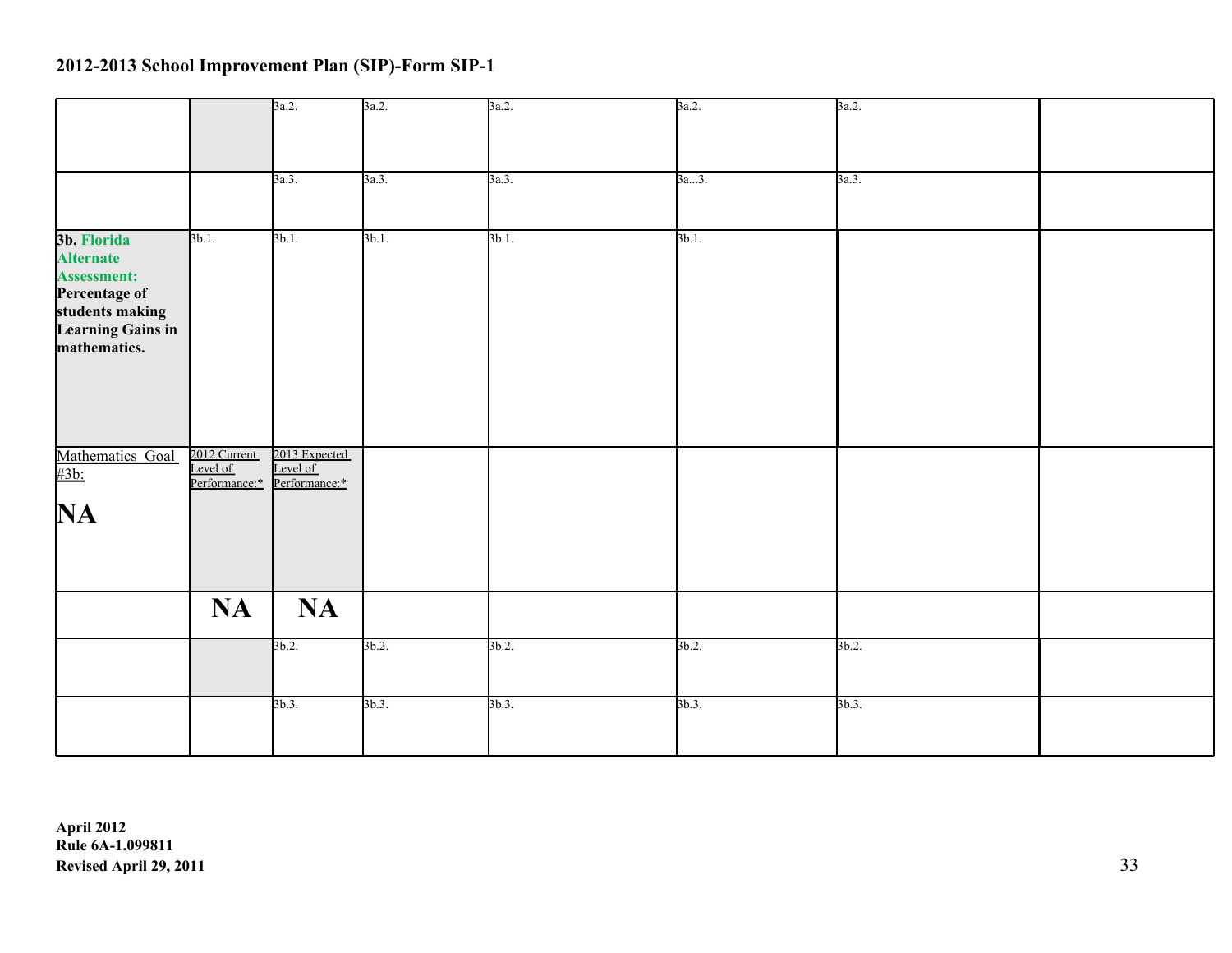| Based on the analysis    | Anticipated   | Strategy      | Person or Position | Process Used to Determine | <b>Evaluation Tool</b> |       |  |
|--------------------------|---------------|---------------|--------------------|---------------------------|------------------------|-------|--|
| of student achievement   | Barrier       |               | Responsible for    | Effectiveness of          |                        |       |  |
| data, and reference to   |               |               | Monitoring         | Strategy                  |                        |       |  |
| "Guiding Questions",     |               |               |                    |                           |                        |       |  |
| identify and define      |               |               |                    |                           |                        |       |  |
| areas in need of         |               |               |                    |                           |                        |       |  |
| improvement for the      |               |               |                    |                           |                        |       |  |
| following group:         |               |               |                    |                           |                        |       |  |
| 4a. FCAT 2.0:            | 4a.1.         | 4a.1.         | 4a.1.              | 4a.1.                     | 4a.1.                  |       |  |
|                          |               |               |                    |                           |                        |       |  |
| Percentage of            |               |               |                    |                           |                        |       |  |
| students in Lowest       |               |               |                    |                           |                        |       |  |
| 25% making               |               |               |                    |                           |                        |       |  |
| learning gains in        |               |               |                    |                           |                        |       |  |
| mathematics.             |               |               |                    |                           |                        |       |  |
|                          |               |               |                    |                           |                        |       |  |
|                          |               |               |                    |                           |                        |       |  |
|                          |               |               |                    |                           |                        |       |  |
|                          |               |               |                    |                           |                        |       |  |
|                          |               |               |                    |                           |                        |       |  |
|                          |               |               |                    |                           |                        |       |  |
|                          |               |               |                    |                           |                        |       |  |
|                          |               |               |                    |                           |                        |       |  |
| Mathematics Goal<br>#4a: | 2012 Current  | 2013 Expected |                    |                           |                        |       |  |
|                          | Level of      | Level of      |                    |                           |                        |       |  |
|                          | Performance:* | Performance:* |                    |                           |                        |       |  |
|                          |               |               |                    |                           |                        |       |  |
| NA                       |               |               |                    |                           |                        |       |  |
|                          |               |               |                    |                           |                        |       |  |
|                          |               |               |                    |                           |                        |       |  |
|                          |               |               |                    |                           |                        |       |  |
|                          |               |               |                    |                           |                        |       |  |
|                          |               |               |                    |                           |                        |       |  |
|                          | <b>NA</b>     | <b>NA</b>     |                    |                           |                        |       |  |
|                          |               |               |                    |                           |                        |       |  |
|                          |               |               |                    |                           |                        |       |  |
|                          |               | 4a.2.         | 4a.2.              | 4a.2.                     | 4a.2.                  | 4a.2. |  |
|                          |               |               |                    |                           |                        |       |  |
|                          |               |               |                    |                           |                        |       |  |
|                          |               |               |                    |                           |                        |       |  |
|                          |               | 4a.3          | 4a.3.              | 4a.3.                     | 4a.3.                  | 4a.3. |  |
|                          |               |               |                    |                           |                        |       |  |
|                          |               |               |                    |                           |                        |       |  |
|                          |               |               |                    |                           |                        |       |  |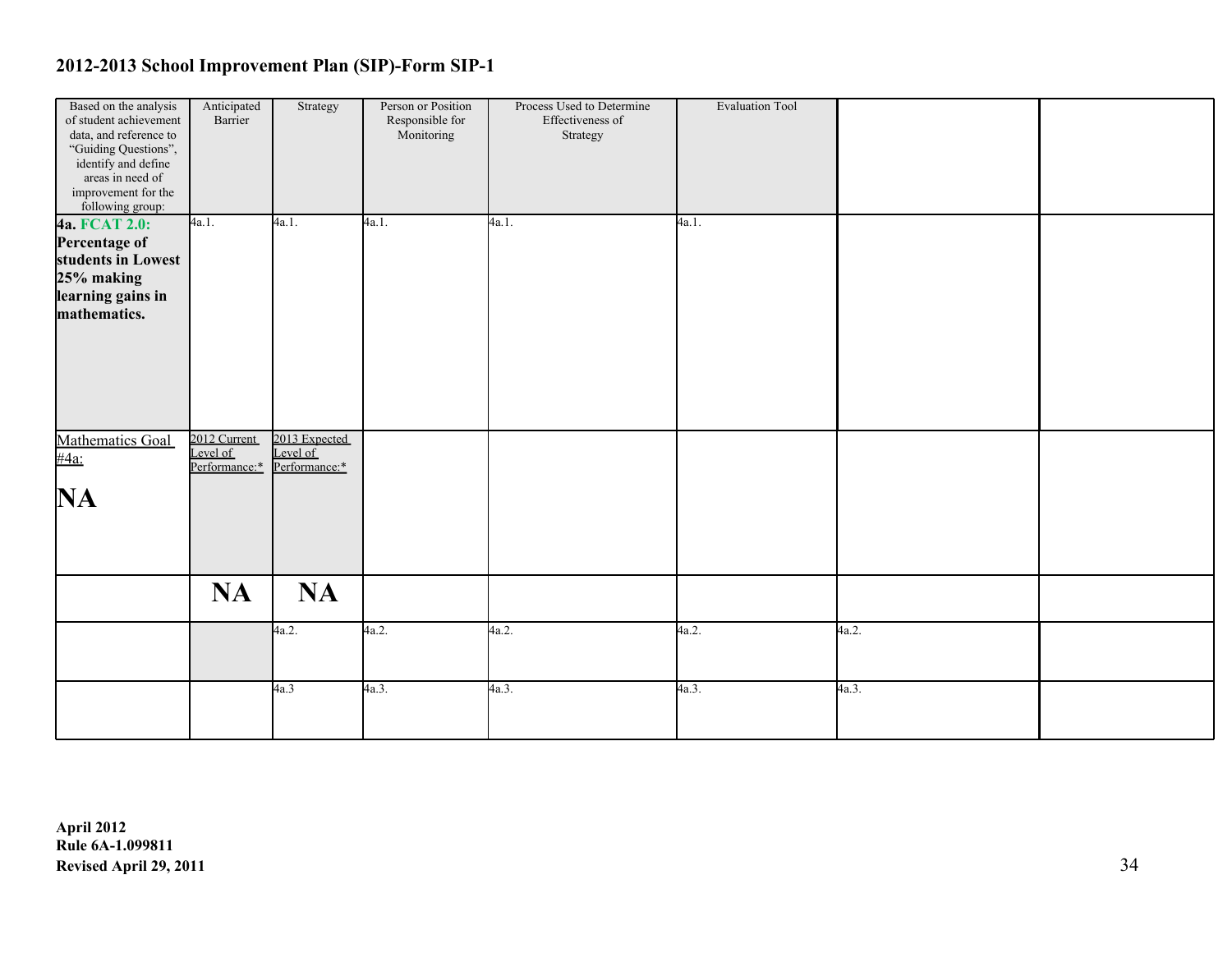|                                                                  | 4b.1.                    | 4b.1.         | 4b.1.     | 4b.1.     | 4b.1.     |           |  |
|------------------------------------------------------------------|--------------------------|---------------|-----------|-----------|-----------|-----------|--|
| 4b. Florida                                                      |                          |               |           |           |           |           |  |
| <b>Alternate</b>                                                 |                          |               |           |           |           |           |  |
| <b>Assessment:</b>                                               |                          |               |           |           |           |           |  |
|                                                                  |                          |               |           |           |           |           |  |
| Percentage of                                                    |                          |               |           |           |           |           |  |
| students in Lowest                                               |                          |               |           |           |           |           |  |
| 25% making                                                       |                          |               |           |           |           |           |  |
|                                                                  |                          |               |           |           |           |           |  |
| learning gains in                                                |                          |               |           |           |           |           |  |
| mathematics.                                                     |                          |               |           |           |           |           |  |
|                                                                  |                          |               |           |           |           |           |  |
| Mathematics Goal                                                 |                          | 2013 Expected |           |           |           |           |  |
|                                                                  | 2012 Current<br>Level of | Level of      |           |           |           |           |  |
| #4b:                                                             | Performance:*            | Performance:* |           |           |           |           |  |
|                                                                  |                          |               |           |           |           |           |  |
|                                                                  |                          |               |           |           |           |           |  |
| <b>NA</b>                                                        |                          |               |           |           |           |           |  |
|                                                                  |                          |               |           |           |           |           |  |
|                                                                  |                          |               |           |           |           |           |  |
|                                                                  |                          |               |           |           |           |           |  |
|                                                                  |                          |               |           |           |           |           |  |
|                                                                  |                          |               |           |           |           |           |  |
|                                                                  | <b>NA</b>                | <b>NA</b>     |           |           |           |           |  |
|                                                                  |                          |               |           |           |           |           |  |
|                                                                  |                          |               |           |           |           |           |  |
|                                                                  |                          |               |           |           |           |           |  |
|                                                                  |                          |               |           |           |           |           |  |
|                                                                  |                          | 4b.2.         | 4b.2.     | 4b.2.     | 4b.2.     | 4b.2.     |  |
|                                                                  |                          |               |           |           |           |           |  |
|                                                                  |                          |               |           |           |           |           |  |
|                                                                  |                          |               |           |           |           |           |  |
|                                                                  |                          |               |           |           |           |           |  |
|                                                                  |                          |               |           |           |           |           |  |
|                                                                  |                          | 4b.3          | $4b.3$ .  | 4b.3.     | 4b.3.     | 4b.3.     |  |
|                                                                  |                          |               |           |           |           |           |  |
|                                                                  |                          |               |           |           |           |           |  |
|                                                                  |                          |               |           |           |           |           |  |
|                                                                  |                          |               |           |           |           |           |  |
|                                                                  |                          |               |           |           |           |           |  |
|                                                                  |                          |               |           |           |           |           |  |
| Based on Ambitious                                               | 2011-2012                | 2012-2013     | 2013-2014 | 2014-2015 | 2015-2016 | 2016-2017 |  |
| but Achievable Annual                                            |                          |               |           |           |           |           |  |
|                                                                  |                          |               |           |           |           |           |  |
|                                                                  |                          |               |           |           |           |           |  |
| Measurable Objectives<br>(AMOs), Reading and<br>Math Performance |                          |               |           |           |           |           |  |
|                                                                  |                          |               |           |           |           |           |  |
| Target                                                           |                          |               |           |           |           |           |  |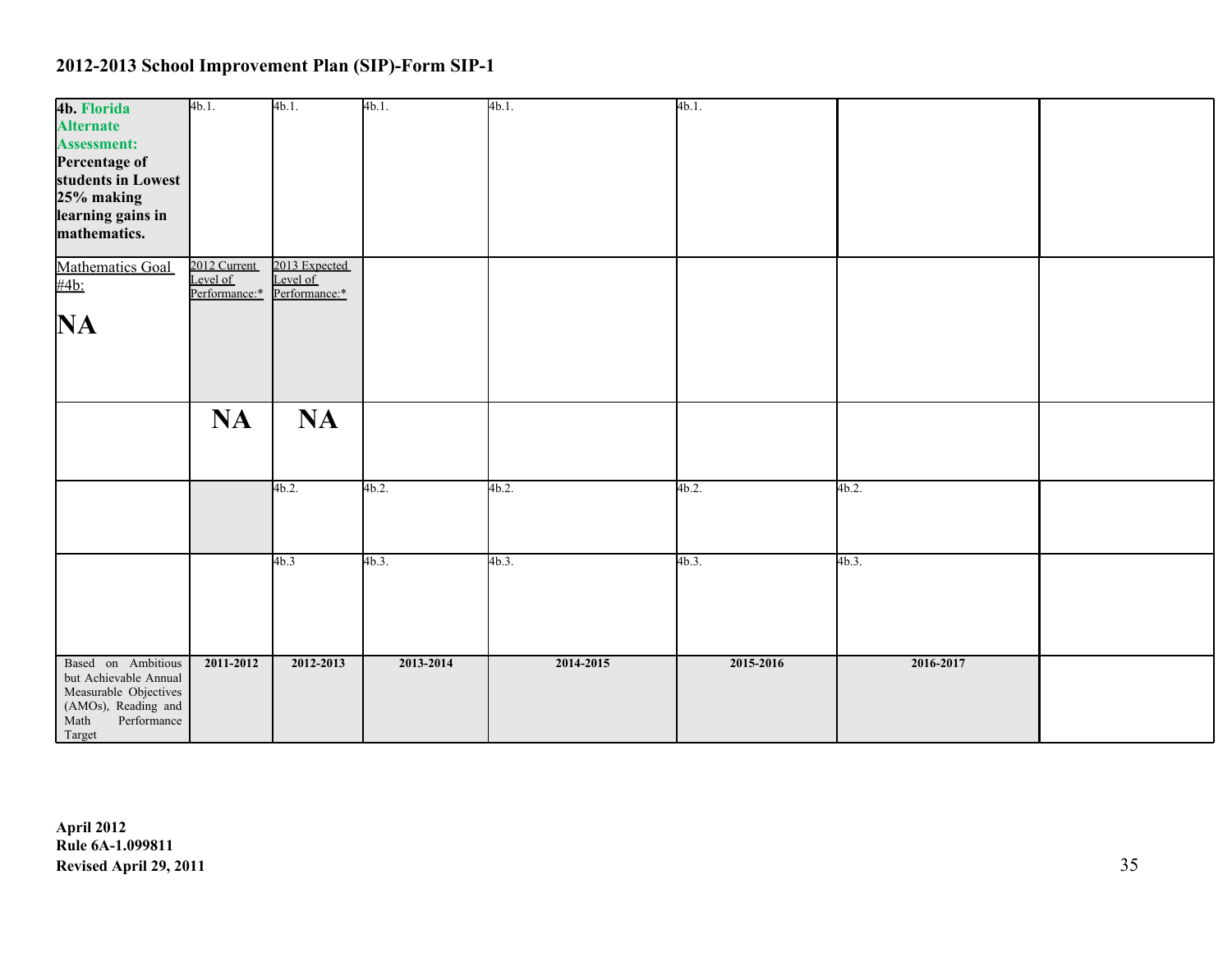| <b>5A. Ambitious</b><br>but Achievable<br>Annual Measurable 2011<br>Objectives (AMOs).<br>In six year school<br>will reduce their<br>achievement gap by<br>50%.<br>Mathematics Goal        | <b>Baseline</b><br>data 2010-                                           |          |                                                     |                                                           |                        |  |
|--------------------------------------------------------------------------------------------------------------------------------------------------------------------------------------------|-------------------------------------------------------------------------|----------|-----------------------------------------------------|-----------------------------------------------------------|------------------------|--|
| #5A:<br>NA                                                                                                                                                                                 |                                                                         |          |                                                     |                                                           |                        |  |
| Based on the analysis<br>of student achievement<br>data, and reference to<br>"Guiding Questions",<br>identify and define<br>areas in need of<br>improvement for the<br>following subgroup: | Anticipated<br>Barrier                                                  | Strategy | Person or Position<br>Responsible for<br>Monitoring | Process Used to Determine<br>Effectiveness of<br>Strategy | <b>Evaluation Tool</b> |  |
| 5B. Student<br>subgroups by<br>ethnicity (White,<br>Black, Hispanic,<br>Asian, American<br>Indian) not making<br>satisfactory<br>progress in<br>mathematics.                               | 5B.1.<br>White:<br>Black:<br>Hispanic:<br>Asian:<br>American<br>Indian: | 5B.1.    | 5B.1.                                               | 5B.1.                                                     | 5B.1.                  |  |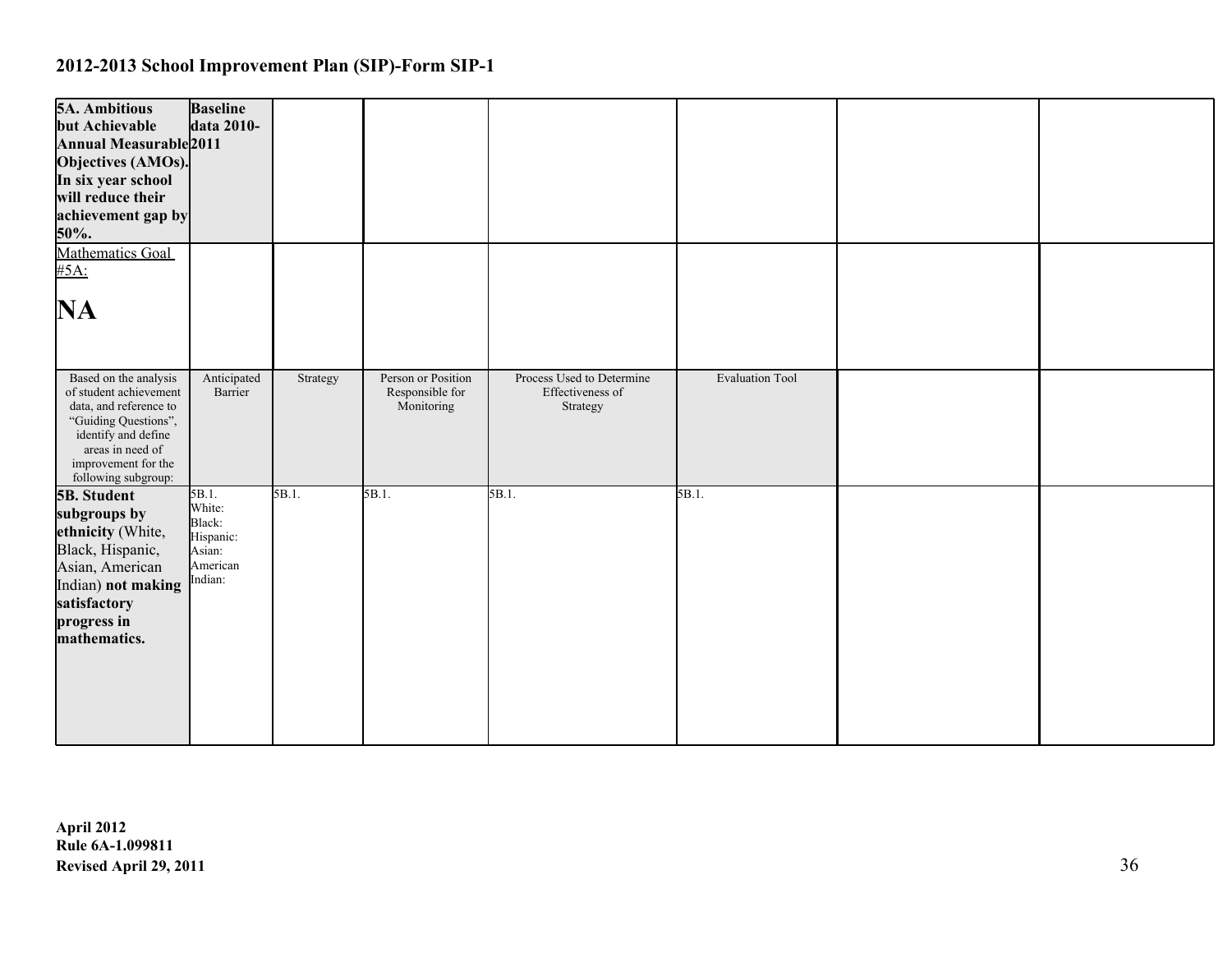| Mathematics Goal<br>#5B:                                                                                                                                                                   | 2012 Current<br>Level of<br>Performance:*                      | 2013 Expected<br>Level of<br>Performance:*                  |                                                     |                                                           |                        |       |  |
|--------------------------------------------------------------------------------------------------------------------------------------------------------------------------------------------|----------------------------------------------------------------|-------------------------------------------------------------|-----------------------------------------------------|-----------------------------------------------------------|------------------------|-------|--|
| <b>NA</b>                                                                                                                                                                                  |                                                                |                                                             |                                                     |                                                           |                        |       |  |
|                                                                                                                                                                                            |                                                                |                                                             |                                                     |                                                           |                        |       |  |
|                                                                                                                                                                                            | <b>NA</b>                                                      | <b>NA</b>                                                   |                                                     |                                                           |                        |       |  |
|                                                                                                                                                                                            | White:<br>Black:<br>Hispanic:<br>Asian:<br>American<br>Indian: | White:<br>Black:<br>Hispanic:<br>Asian:<br>American Indian: |                                                     |                                                           |                        |       |  |
|                                                                                                                                                                                            |                                                                | 5B.2.                                                       | 5B.2.                                               | 5B.2.                                                     | 5B.2.                  | 5B.2. |  |
|                                                                                                                                                                                            |                                                                | 5B.3.                                                       | 5B.3.                                               | 5B.3.                                                     | 5B.3.                  | 5B.3. |  |
| Based on the analysis<br>of student achievement<br>data, and reference to<br>"Guiding Questions",<br>identify and define<br>areas in need of<br>improvement for the<br>following subgroup: | Anticipated<br>Barrier                                         | Strategy                                                    | Person or Position<br>Responsible for<br>Monitoring | Process Used to Determine<br>Effectiveness of<br>Strategy | <b>Evaluation Tool</b> |       |  |
| 5C. English                                                                                                                                                                                | $5C.1$ .                                                       | $5C.1$ .                                                    | 5C.1.                                               | $5C.1$ .                                                  | $5C.1$ .               |       |  |
| <b>Language Learners</b><br>(ELL) not making                                                                                                                                               |                                                                |                                                             |                                                     |                                                           |                        |       |  |
| satisfactory                                                                                                                                                                               |                                                                |                                                             |                                                     |                                                           |                        |       |  |
| progress in                                                                                                                                                                                |                                                                |                                                             |                                                     |                                                           |                        |       |  |
| mathematics.                                                                                                                                                                               |                                                                |                                                             |                                                     |                                                           |                        |       |  |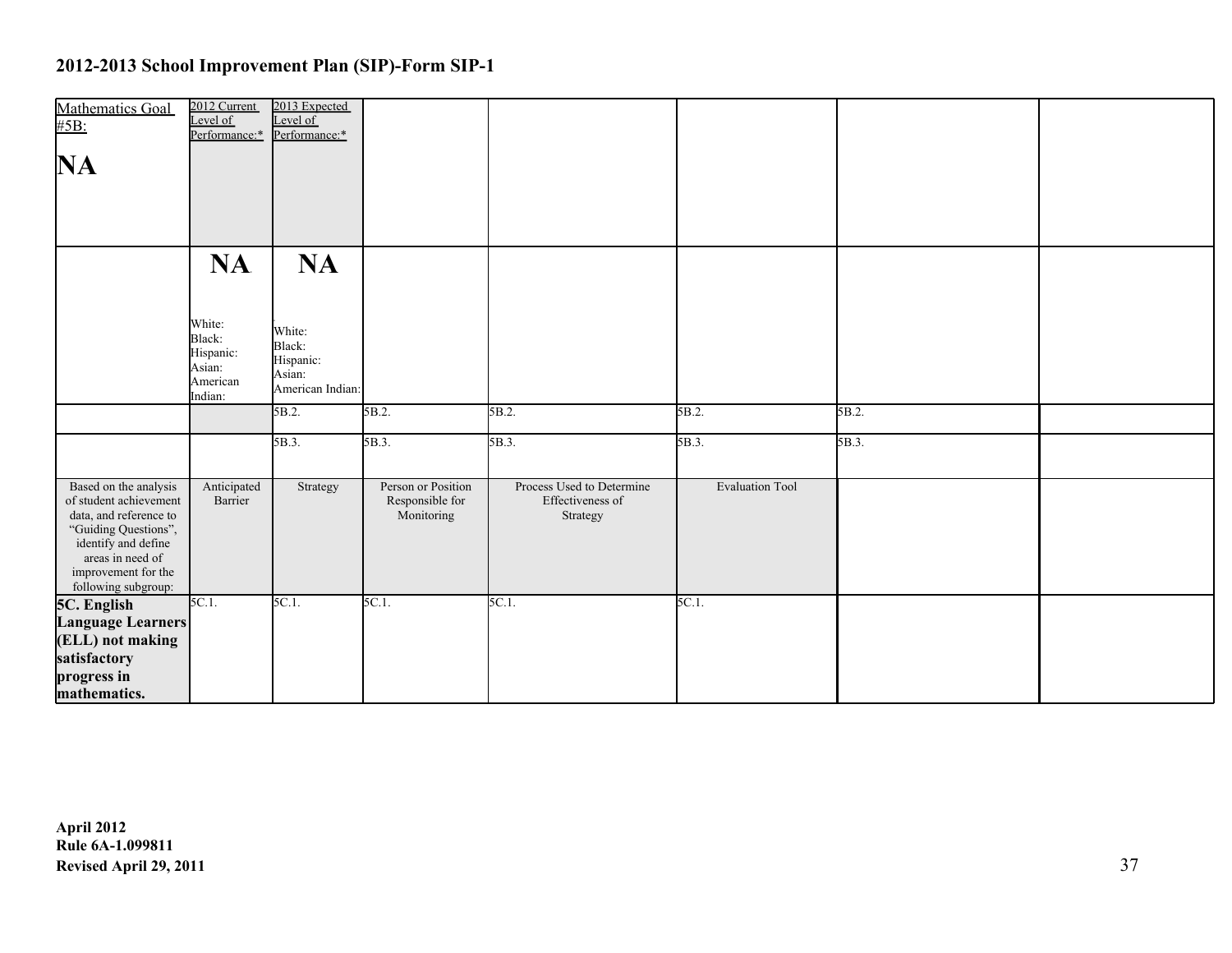| Mathematics Goal<br>#5C:<br>NA                                                                                                                                                             | 2012 Current<br>Level of<br>Performance:* | 2013 Expected<br>Level of<br>Performance:* |                                                     |                                                           |                        |       |  |
|--------------------------------------------------------------------------------------------------------------------------------------------------------------------------------------------|-------------------------------------------|--------------------------------------------|-----------------------------------------------------|-----------------------------------------------------------|------------------------|-------|--|
|                                                                                                                                                                                            | <b>NA</b>                                 | <b>NA</b>                                  |                                                     |                                                           |                        |       |  |
|                                                                                                                                                                                            |                                           | 5C.2                                       | 5C.2                                                | 5C.2                                                      | 5C.2                   | 5C.2  |  |
|                                                                                                                                                                                            |                                           | $5C.3$ .                                   | $5C.3$ .                                            | $5C.3$ .                                                  | $5C.3$ .               | 5C.3. |  |
| Based on the analysis<br>of student achievement<br>data, and reference to<br>"Guiding Questions",<br>identify and define<br>areas in need of<br>improvement for the<br>following subgroup: | Anticipated<br>Barrier                    | Strategy                                   | Person or Position<br>Responsible for<br>Monitoring | Process Used to Determine<br>Effectiveness of<br>Strategy | <b>Evaluation Tool</b> |       |  |
| 5D. Students<br>with Disabilities<br>(SWD) not making<br>satisfactory<br>progress in<br>mathematics.                                                                                       | 5D.1.                                     | 5D.1.                                      | 5D.1.                                               | 5D.1.                                                     | 5D.1.                  |       |  |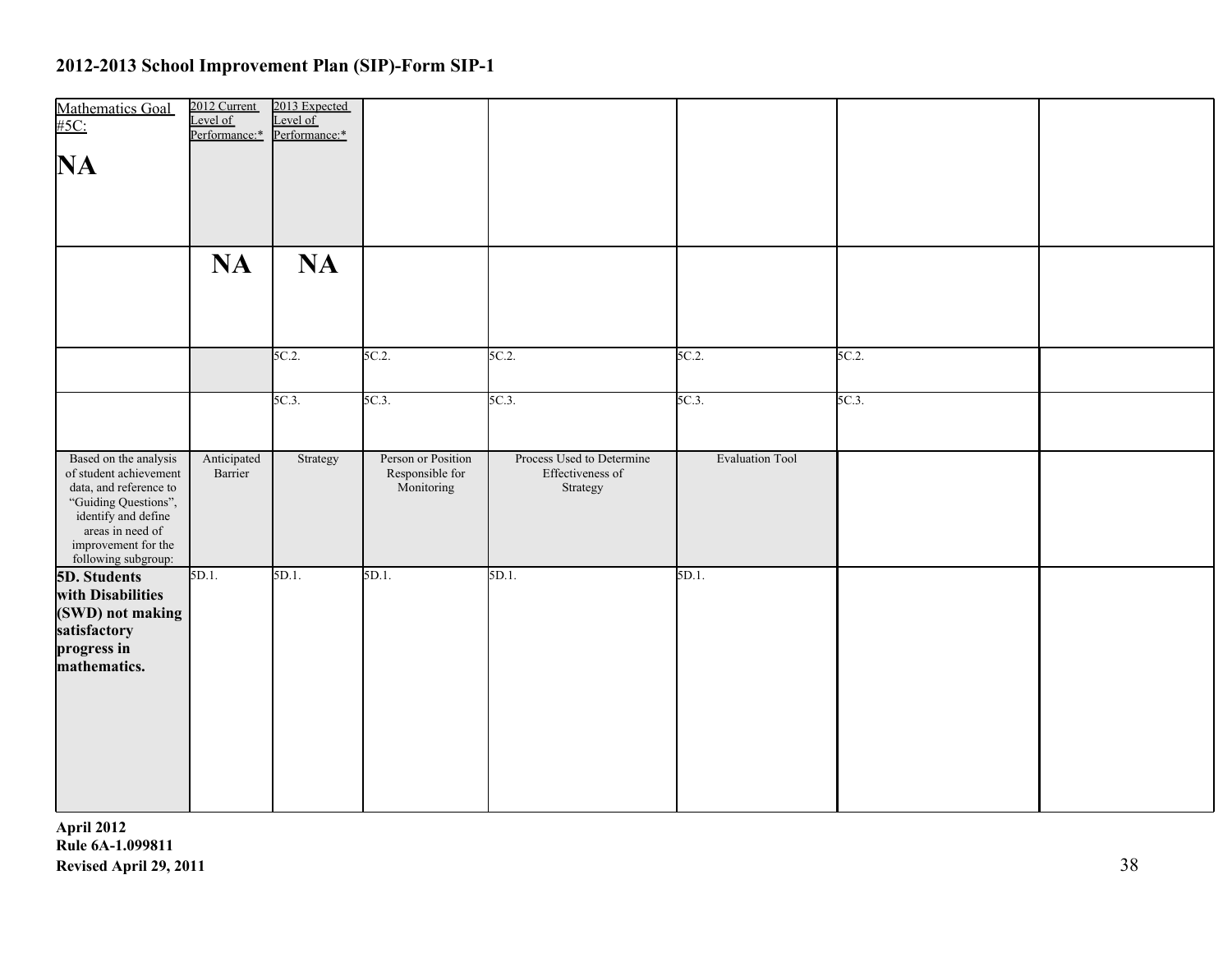| Mathematics Goal                                                                                                                                                                           | 2012 Current<br>Level of<br>Performance:* | 2013 Expected<br>evel of<br>Performance:* |                                                     |                                                           |                        |       |  |
|--------------------------------------------------------------------------------------------------------------------------------------------------------------------------------------------|-------------------------------------------|-------------------------------------------|-----------------------------------------------------|-----------------------------------------------------------|------------------------|-------|--|
| NA.                                                                                                                                                                                        |                                           |                                           |                                                     |                                                           |                        |       |  |
|                                                                                                                                                                                            |                                           |                                           |                                                     |                                                           |                        |       |  |
|                                                                                                                                                                                            | <b>NA</b>                                 | <b>NA</b>                                 |                                                     |                                                           |                        |       |  |
|                                                                                                                                                                                            |                                           | 5D.2                                      | 5D.2.                                               | 5D.2.                                                     | 5D.2.                  | 5D.2. |  |
|                                                                                                                                                                                            |                                           | 5D.3.                                     | 5D.3.                                               | $5D.3$ .                                                  | $5D.3$ .               | 5D.3. |  |
|                                                                                                                                                                                            |                                           |                                           |                                                     |                                                           |                        |       |  |
| Based on the analysis<br>of student achievement<br>data, and reference to<br>"Guiding Questions",<br>identify and define<br>areas in need of<br>improvement for the<br>following subgroup: | Anticipated<br>Barrier                    | Strategy                                  | Person or Position<br>Responsible for<br>Monitoring | Process Used to Determine<br>Effectiveness of<br>Strategy | <b>Evaluation Tool</b> |       |  |
| <b>5E. Economically</b><br>Disadvantaged<br>students not<br>making satisfactory<br>progress in<br>mathematics.                                                                             | 5E.1                                      | 5E.1.                                     | 5E.1.                                               | 5E.1.                                                     | 5E.1.                  |       |  |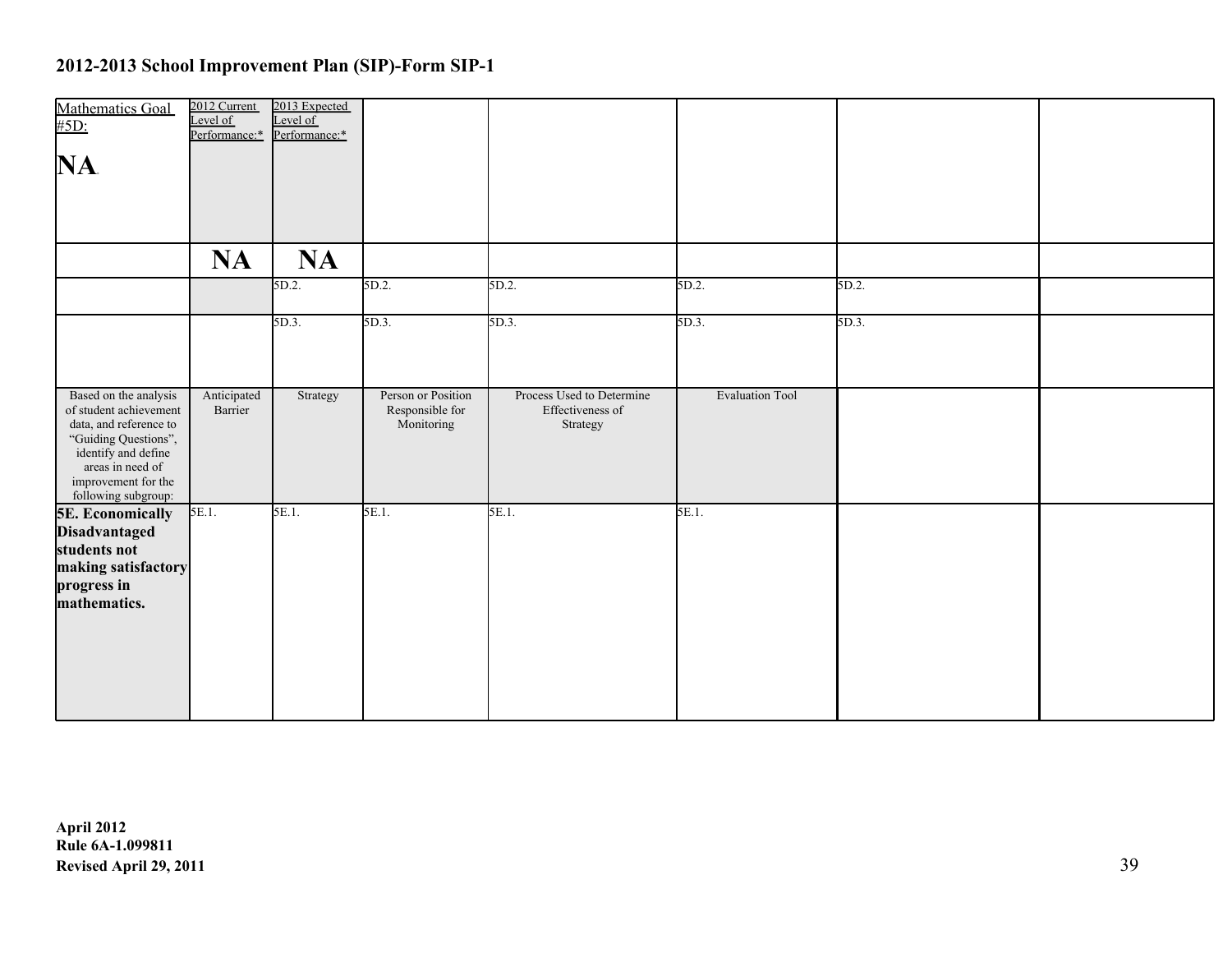| Mathematics Goal<br>#5E: | 2012 Current<br>Level of<br>Performance:* Performance:* | 2013 Expected<br>Level of |      |       |       |       |  |
|--------------------------|---------------------------------------------------------|---------------------------|------|-------|-------|-------|--|
| <b>NA</b>                |                                                         |                           |      |       |       |       |  |
|                          |                                                         |                           |      |       |       |       |  |
|                          | <b>NA</b>                                               | <b>NA</b>                 |      |       |       |       |  |
|                          |                                                         | 5E.2.                     | 5E.2 | 5E.2. | 5E.2. | 5E.2. |  |
|                          |                                                         | 5E.3                      | 5E.3 | 5E.3  | 5E.3  | 5E.3  |  |

*End of Elementary School Mathematics Goals*

#### **Middle School Mathematics Goals**

\* When using percentages, include the number of students the percentage represents (e.g., 70% (35)).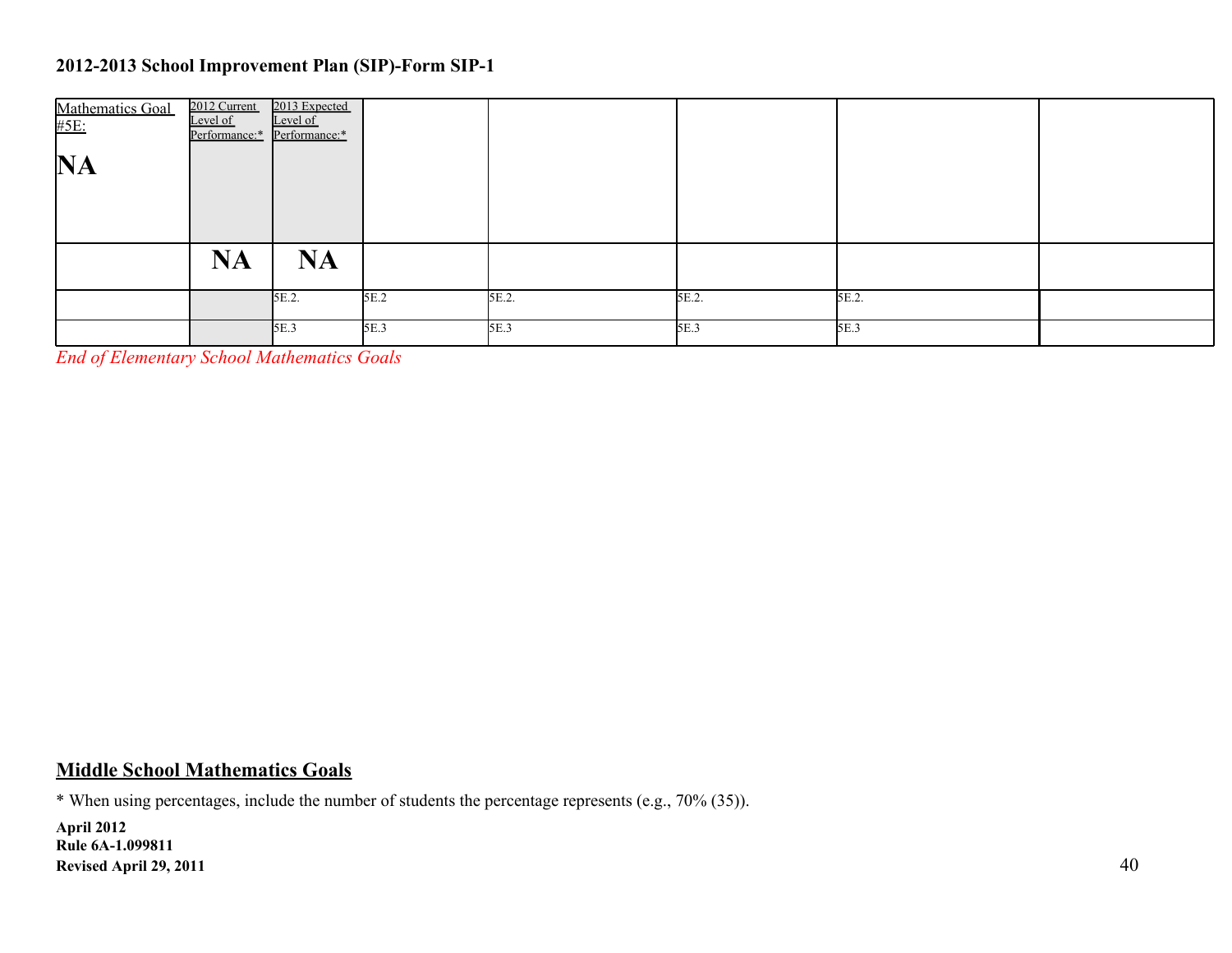| <b>Middle</b><br>Problem-<br><b>School</b><br><b>Solving</b><br><b>Math</b><br><b>Process to</b><br>ematics Goals<br><b>Increase</b><br><b>Student</b><br>Achievem<br>ent                                                                                                            |                                                           |                        |       |  |
|--------------------------------------------------------------------------------------------------------------------------------------------------------------------------------------------------------------------------------------------------------------------------------------|-----------------------------------------------------------|------------------------|-------|--|
| Person or Position<br>Based on the analysis<br>Anticipated<br>Strategy<br>of student achievement<br>Responsible for<br>Barrier<br>Monitoring<br>data, and reference to<br>"Guiding Questions",<br>identify and define<br>areas in need of<br>improvement for the<br>following group: | Process Used to Determine<br>Effectiveness of<br>Strategy | <b>Evaluation Tool</b> |       |  |
| $\vert$ la.1.<br>1a.1.<br>1a. FCAT 2.0:<br>1a.1.<br><b>Students scoring at</b><br><b>Achievement Level</b><br>3 in mathematics.                                                                                                                                                      | 1a.1.                                                     | 1a.1.                  |       |  |
| 2012 Current<br>2013 Expected<br><b>Mathematics Goal</b><br>Level of<br>Level of<br>$#1a$ :<br>Performance:*<br>Performance:*<br>NA                                                                                                                                                  |                                                           |                        |       |  |
| <b>NA</b><br><b>NA</b><br>1a.2.<br>1a.2.                                                                                                                                                                                                                                             | 1a.2.                                                     | 1a.2.                  | 1a.2. |  |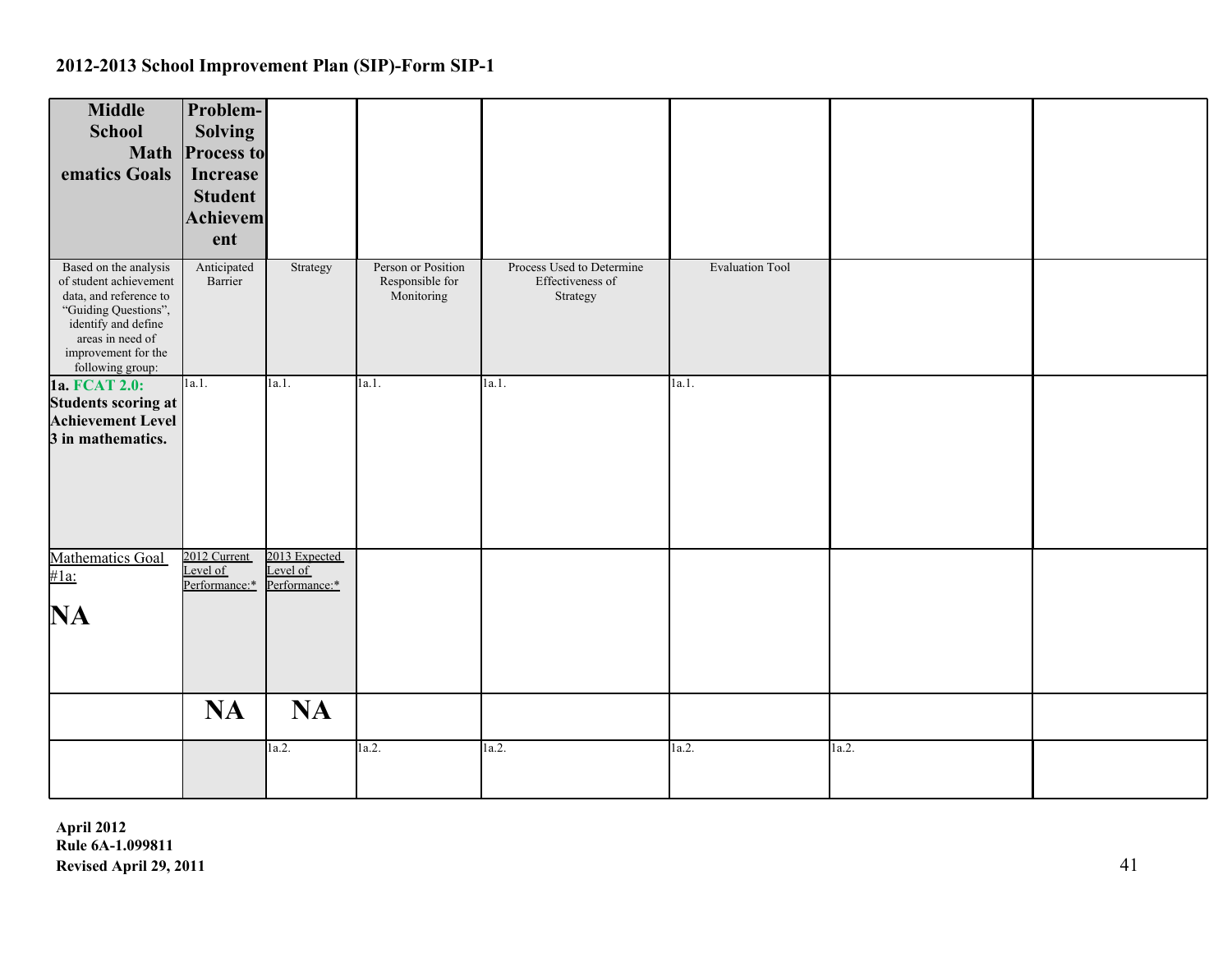|                                                                                                                                                                                         |                                           | 1a.3.                                      | 1a.3.                                               | $\vert 1a.3. \vert$                                       | 1a.3.                  | 1a.3.    |  |
|-----------------------------------------------------------------------------------------------------------------------------------------------------------------------------------------|-------------------------------------------|--------------------------------------------|-----------------------------------------------------|-----------------------------------------------------------|------------------------|----------|--|
|                                                                                                                                                                                         |                                           |                                            |                                                     |                                                           |                        |          |  |
| 1b. Florida<br><b>Alternate</b><br><b>Assessment:</b><br>Students scoring at<br>Levels $4, 5$ , and $6$ in<br>mathematics.                                                              | 1 <sub>b.1</sub>                          | 1b.1.                                      | 1 <sub>b.1</sub>                                    | 1 <sub>b.1</sub>                                          | 1b.1.                  |          |  |
| Mathematics Goal<br>$#1b$ :<br>NA                                                                                                                                                       | 2012 Current<br>Level of<br>Performance:* | 2013 Expected<br>Level of<br>Performance:* |                                                     |                                                           |                        |          |  |
|                                                                                                                                                                                         | <b>NA</b>                                 | <b>NA</b>                                  |                                                     |                                                           |                        |          |  |
|                                                                                                                                                                                         |                                           | $1b.2$ .                                   | 1b.2.                                               | $1b.2$ .                                                  | $1b.2$ .               | $1b.2$ . |  |
|                                                                                                                                                                                         |                                           | 1b.3.                                      | 1b.3.                                               | 1b.3.                                                     | 1b.3.                  | 1b.3.    |  |
| Based on the analysis<br>of student achievement<br>data, and reference to<br>"Guiding Questions",<br>identify and define<br>areas in need of<br>improvement for the<br>following group: | Anticipated<br>Barrier                    | Strategy                                   | Person or Position<br>Responsible for<br>Monitoring | Process Used to Determine<br>Effectiveness of<br>Strategy | <b>Evaluation Tool</b> |          |  |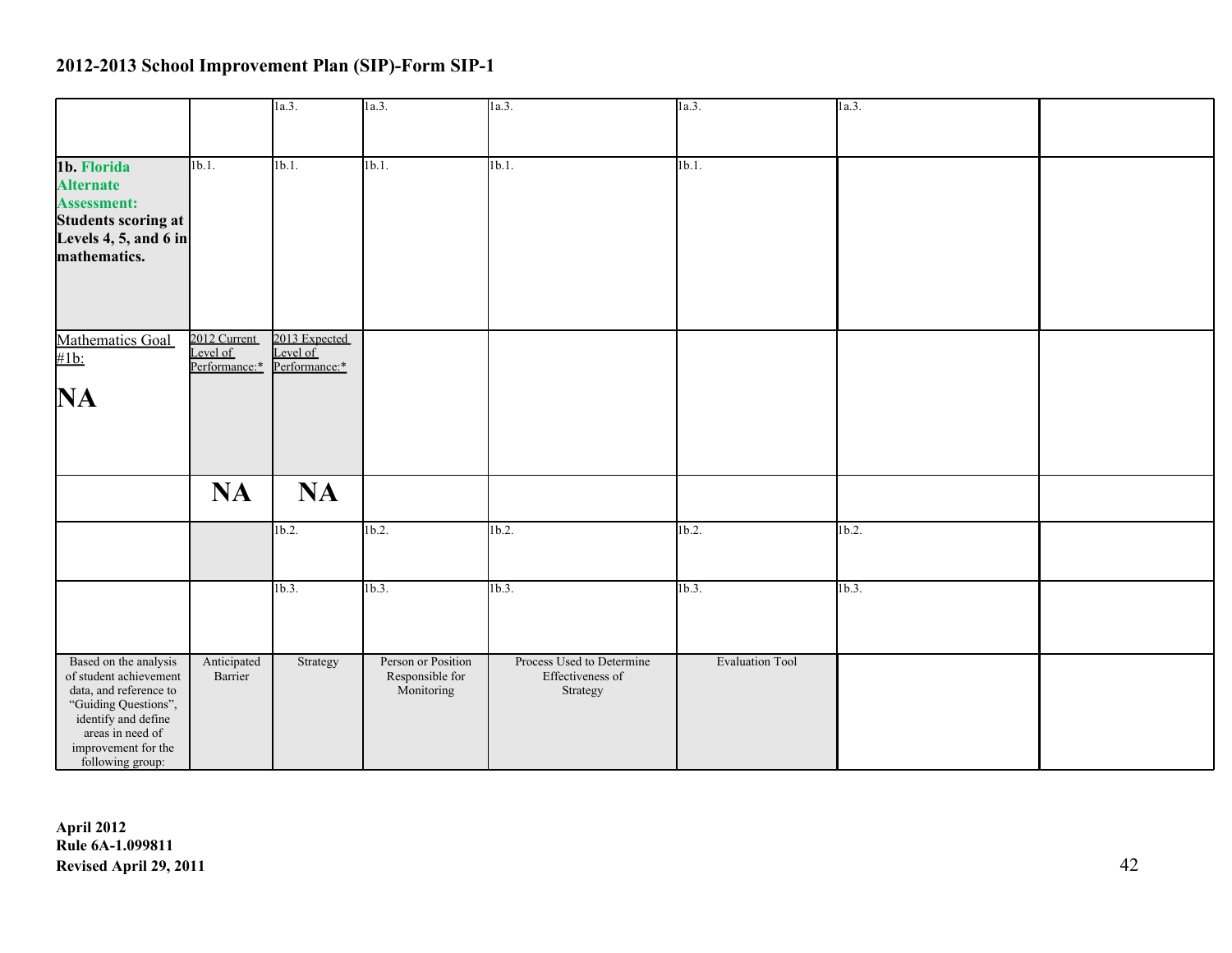| 2a. FCAT 2.0:           | 2a.1.                       | 2a.1.         | 2a.1. | 2a.1. | 2a.1. |       |  |
|-------------------------|-----------------------------|---------------|-------|-------|-------|-------|--|
| <b>Students scoring</b> |                             |               |       |       |       |       |  |
| at or above             |                             |               |       |       |       |       |  |
| Achievement             |                             |               |       |       |       |       |  |
| Levels 4 and 5 in       |                             |               |       |       |       |       |  |
| mathematics.            |                             |               |       |       |       |       |  |
|                         |                             |               |       |       |       |       |  |
|                         |                             |               |       |       |       |       |  |
|                         |                             |               |       |       |       |       |  |
|                         |                             |               |       |       |       |       |  |
|                         | 2012 Current                | 2013 Expected |       |       |       |       |  |
| Mathematics Goal        | Level of                    | Level of      |       |       |       |       |  |
|                         | Performance:* Performance:* |               |       |       |       |       |  |
|                         |                             |               |       |       |       |       |  |
| <b>NA</b>               |                             |               |       |       |       |       |  |
|                         |                             |               |       |       |       |       |  |
|                         |                             |               |       |       |       |       |  |
|                         |                             |               |       |       |       |       |  |
|                         | <b>NA</b>                   | <b>NA</b>     |       |       |       |       |  |
|                         |                             |               |       |       |       |       |  |
|                         |                             | 2a.2.         | 2a.2. | 2a.2. | 2a.2. | 2a.2. |  |
|                         |                             |               |       |       |       |       |  |
|                         |                             |               |       |       |       |       |  |
|                         |                             |               |       |       |       |       |  |
|                         |                             |               |       |       |       |       |  |
|                         |                             | 2a.3          | 2a.3  | 2a.3  | 2a.3  | 2a.3  |  |
|                         |                             |               |       |       |       |       |  |
|                         |                             |               |       |       |       |       |  |
|                         |                             |               |       |       |       |       |  |
|                         |                             |               |       |       |       |       |  |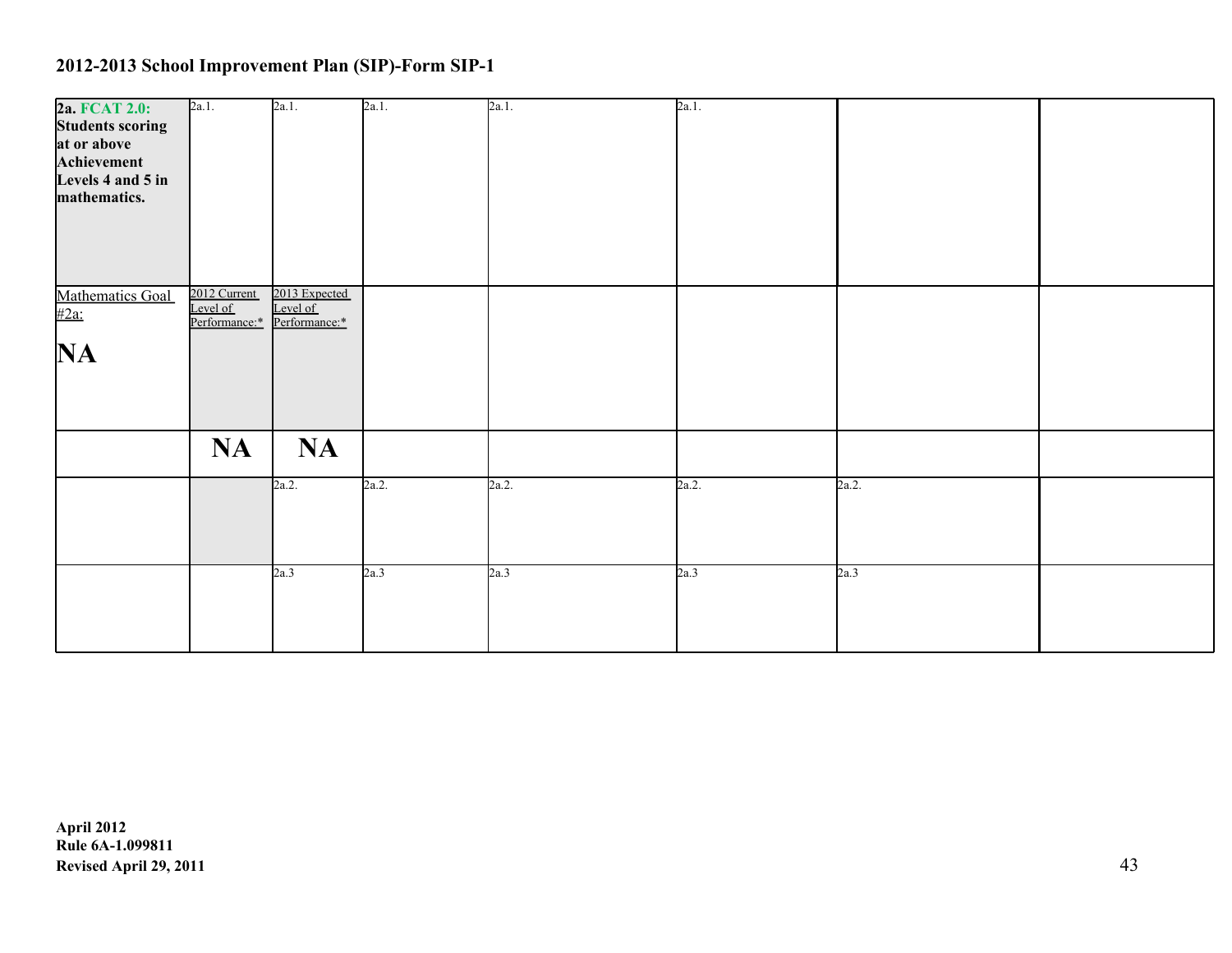| 2b. Florida                                 | $2b.1$ .      | $2b.1$ .                  | $2b.1$ .           | $2b.1$ .                  | $2b.1$ .               |       |  |
|---------------------------------------------|---------------|---------------------------|--------------------|---------------------------|------------------------|-------|--|
|                                             |               |                           |                    |                           |                        |       |  |
| <b>Alternate</b>                            |               |                           |                    |                           |                        |       |  |
| <b>Assessment:</b>                          |               |                           |                    |                           |                        |       |  |
| Students scoring at                         |               |                           |                    |                           |                        |       |  |
| or above Level 7 in                         |               |                           |                    |                           |                        |       |  |
| mathematics.                                |               |                           |                    |                           |                        |       |  |
|                                             |               |                           |                    |                           |                        |       |  |
|                                             |               |                           |                    |                           |                        |       |  |
|                                             |               |                           |                    |                           |                        |       |  |
|                                             |               |                           |                    |                           |                        |       |  |
|                                             |               |                           |                    |                           |                        |       |  |
| Mathematics Goal                            | 2012 Current  | 2013 Expected<br>Level of |                    |                           |                        |       |  |
| #2b:                                        | Level of      |                           |                    |                           |                        |       |  |
|                                             | Performance:* | Performance:*             |                    |                           |                        |       |  |
|                                             |               |                           |                    |                           |                        |       |  |
| NA                                          |               |                           |                    |                           |                        |       |  |
|                                             |               |                           |                    |                           |                        |       |  |
|                                             |               |                           |                    |                           |                        |       |  |
|                                             |               |                           |                    |                           |                        |       |  |
|                                             |               |                           |                    |                           |                        |       |  |
|                                             |               |                           |                    |                           |                        |       |  |
|                                             | <b>NA</b>     | <b>NA</b>                 |                    |                           |                        |       |  |
|                                             |               |                           |                    |                           |                        |       |  |
|                                             |               | 2b.2                      | 2b2.               | 2b.2                      | $2b.2$ .               | 2b.2. |  |
|                                             |               |                           |                    |                           |                        |       |  |
|                                             |               |                           |                    |                           |                        |       |  |
|                                             |               |                           |                    |                           |                        |       |  |
|                                             |               |                           |                    |                           |                        |       |  |
|                                             |               | 2b.3                      | 2b.3               | 2b.3                      | 2b.3                   | 2b.3  |  |
|                                             |               |                           |                    |                           |                        |       |  |
|                                             |               |                           |                    |                           |                        |       |  |
|                                             |               |                           |                    |                           |                        |       |  |
|                                             |               |                           |                    |                           |                        |       |  |
| Based on the analysis                       | Anticipated   | Strategy                  | Person or Position | Process Used to Determine | <b>Evaluation Tool</b> |       |  |
| of student achievement                      | Barrier       |                           | Responsible for    | Effectiveness of          |                        |       |  |
| data, and reference to                      |               |                           | Monitoring         | Strategy                  |                        |       |  |
| "Guiding Questions",<br>identify and define |               |                           |                    |                           |                        |       |  |
|                                             |               |                           |                    |                           |                        |       |  |
| areas in need of                            |               |                           |                    |                           |                        |       |  |
| improvement for the                         |               |                           |                    |                           |                        |       |  |
| following group:                            |               |                           |                    |                           |                        |       |  |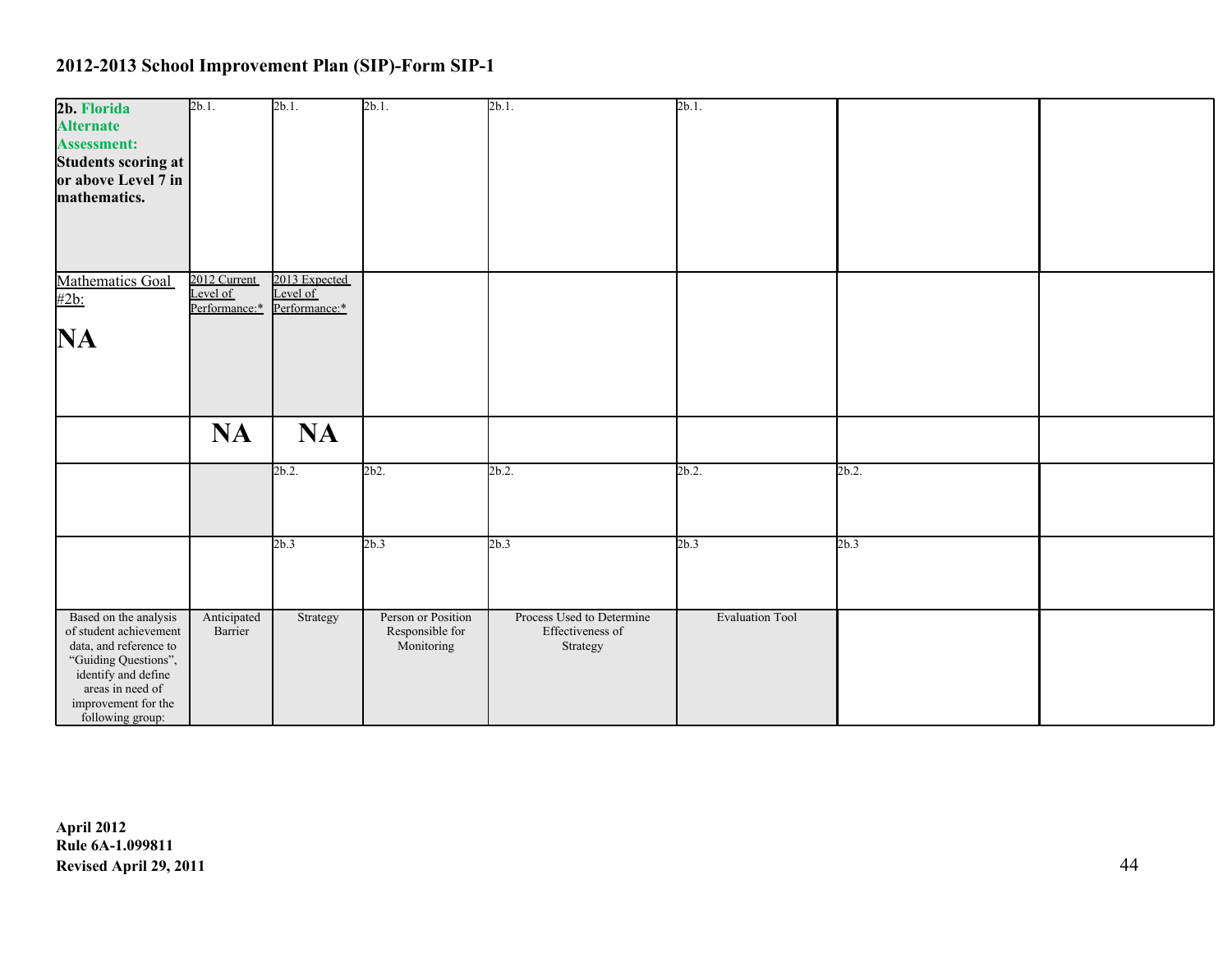| 3a. FCAT 2.0:<br>Percentage of<br>students making<br>Learning Gains in<br>mathematics. | 3a.1.                                     | 3a.1.                                      | 3a.1. | 3a.1. | 3a.1. |       |  |
|----------------------------------------------------------------------------------------|-------------------------------------------|--------------------------------------------|-------|-------|-------|-------|--|
| Mathematics Goal<br>#3a:<br><b>NA</b>                                                  | 2012 Current<br>Level of<br>Performance:* | 2013 Expected<br>Level of<br>Performance:* |       |       |       |       |  |
|                                                                                        | <b>NA</b>                                 | <b>NA</b>                                  |       |       |       |       |  |
|                                                                                        |                                           | 3a.2.                                      | 3a.2. | 3a.2. | 3a.2. | 3a.2. |  |
|                                                                                        |                                           | 3a.3.                                      | 3a.3. | 3a.3. | 3a3.  | 3a.3. |  |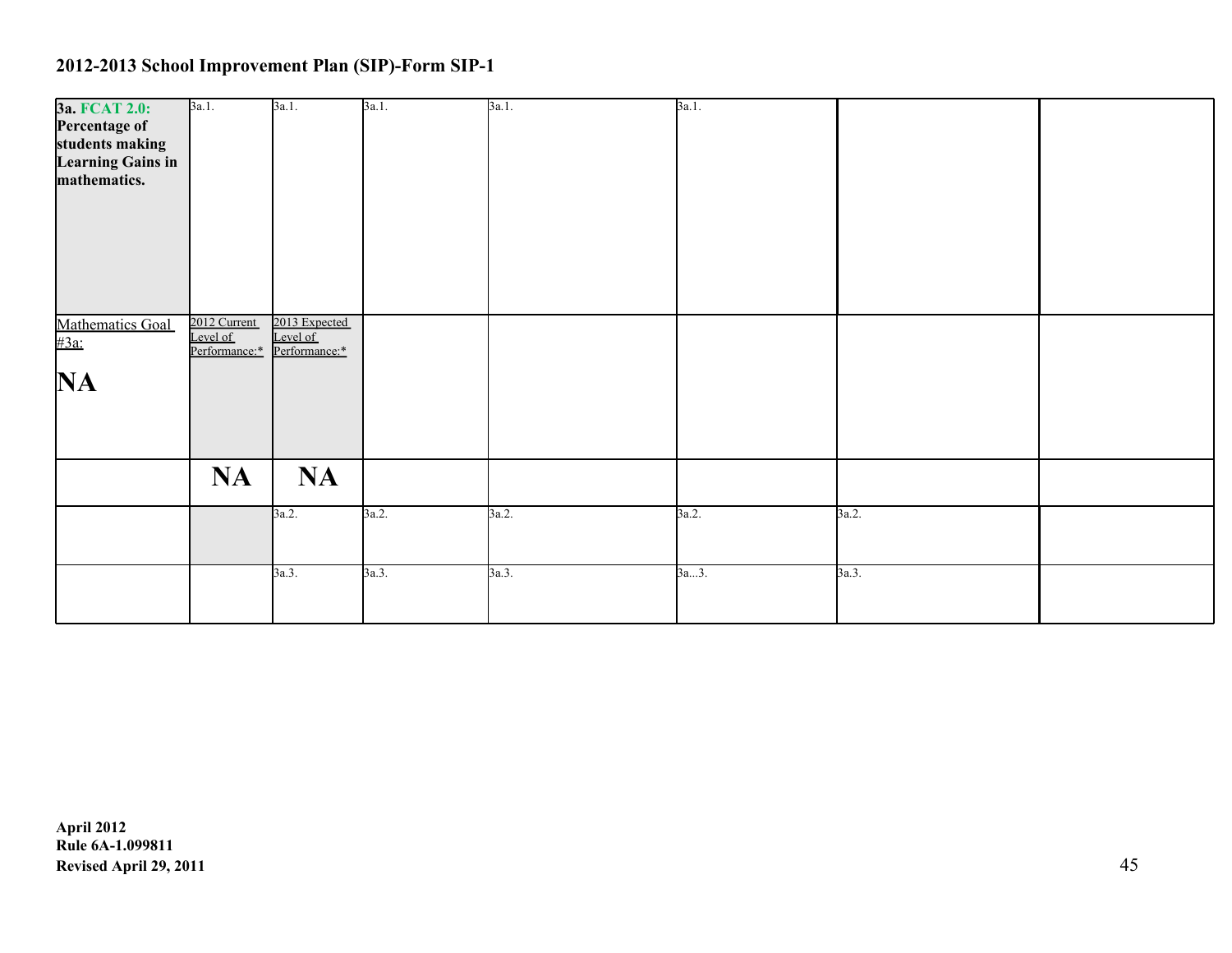| 3b. Florida                                     | $3b.1$ .                 | $3b.1$ .                  | 3b.1.                                 | $3b.1$ .                                      | $3b.1$ .               |       |  |
|-------------------------------------------------|--------------------------|---------------------------|---------------------------------------|-----------------------------------------------|------------------------|-------|--|
| <b>Alternate</b>                                |                          |                           |                                       |                                               |                        |       |  |
| <b>Assessment:</b>                              |                          |                           |                                       |                                               |                        |       |  |
| Percentage of<br>students making                |                          |                           |                                       |                                               |                        |       |  |
| <b>Learning Gains in</b>                        |                          |                           |                                       |                                               |                        |       |  |
| mathematics.                                    |                          |                           |                                       |                                               |                        |       |  |
|                                                 |                          |                           |                                       |                                               |                        |       |  |
|                                                 |                          |                           |                                       |                                               |                        |       |  |
|                                                 |                          |                           |                                       |                                               |                        |       |  |
|                                                 |                          |                           |                                       |                                               |                        |       |  |
|                                                 |                          |                           |                                       |                                               |                        |       |  |
| Mathematics Goal                                | 2012 Current<br>Level of | 2013 Expected<br>Level of |                                       |                                               |                        |       |  |
| #3b:                                            | Performance:*            | Performance:*             |                                       |                                               |                        |       |  |
|                                                 |                          |                           |                                       |                                               |                        |       |  |
| NA                                              |                          |                           |                                       |                                               |                        |       |  |
|                                                 |                          |                           |                                       |                                               |                        |       |  |
|                                                 |                          |                           |                                       |                                               |                        |       |  |
|                                                 |                          |                           |                                       |                                               |                        |       |  |
|                                                 | <b>NA</b>                | <b>NA</b>                 |                                       |                                               |                        |       |  |
|                                                 |                          |                           |                                       |                                               |                        |       |  |
|                                                 |                          | 3b.2                      | 3b.2.                                 | 3b.2.                                         | $3b.2$ .               | 3b.2. |  |
|                                                 |                          |                           |                                       |                                               |                        |       |  |
|                                                 |                          |                           |                                       |                                               |                        |       |  |
|                                                 |                          | $3b.3$ .                  | 3b.3.                                 | 3b.3.                                         | $3b.3$ .               | 3b.3. |  |
|                                                 |                          |                           |                                       |                                               |                        |       |  |
|                                                 |                          |                           |                                       |                                               |                        |       |  |
|                                                 |                          |                           |                                       |                                               |                        |       |  |
| Based on the analysis<br>of student achievement | Anticipated<br>Barrier   | Strategy                  | Person or Position<br>Responsible for | Process Used to Determine<br>Effectiveness of | <b>Evaluation Tool</b> |       |  |
| data, and reference to                          |                          |                           | Monitoring                            | Strategy                                      |                        |       |  |
| "Guiding Questions",<br>identify and define     |                          |                           |                                       |                                               |                        |       |  |
| areas in need of                                |                          |                           |                                       |                                               |                        |       |  |
| improvement for the                             |                          |                           |                                       |                                               |                        |       |  |
| following group:                                |                          |                           |                                       |                                               |                        |       |  |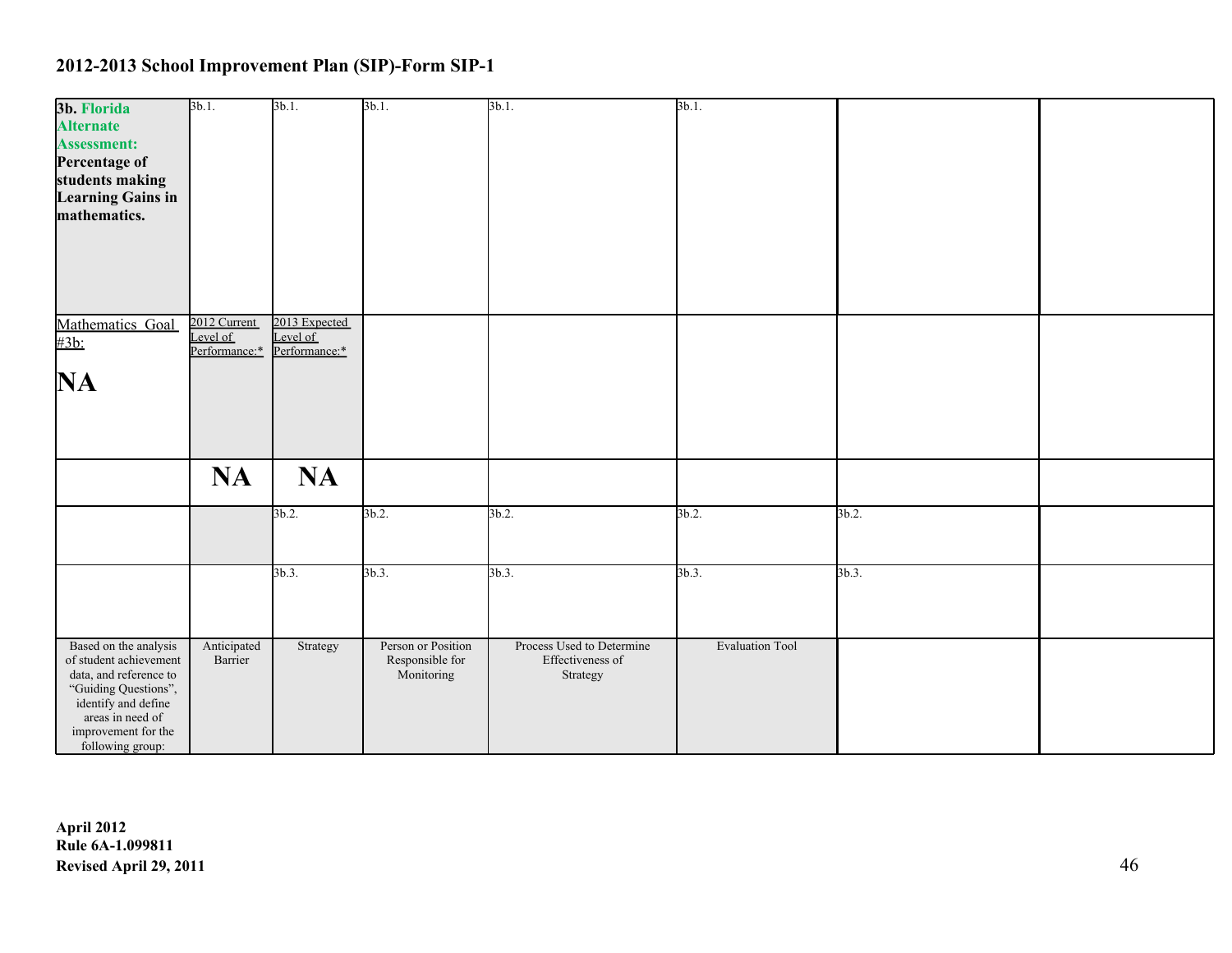| 4a. FCAT 2.0:            | 4a.1.                     | 4a.1.                     | 4a.1. | 4a.1. | 4a.1. |       |  |
|--------------------------|---------------------------|---------------------------|-------|-------|-------|-------|--|
| Percentage of            |                           |                           |       |       |       |       |  |
| students in Lowest       |                           |                           |       |       |       |       |  |
| 25% making               |                           |                           |       |       |       |       |  |
| learning gains in        |                           |                           |       |       |       |       |  |
| mathematics.             |                           |                           |       |       |       |       |  |
|                          |                           |                           |       |       |       |       |  |
| Mathematics Goal<br>#4a: | 2012 Current              | 2013 Expected             |       |       |       |       |  |
|                          | Level of<br>Performance:* | Level of<br>Performance:* |       |       |       |       |  |
| <b>NA</b>                |                           |                           |       |       |       |       |  |
|                          |                           |                           |       |       |       |       |  |
|                          | <b>NA</b>                 | <b>NA</b>                 |       |       |       |       |  |
|                          |                           | 4a.2.                     | 4a.2. | 4a.2. | 4a.2. | 4a.2. |  |
|                          |                           |                           |       |       |       |       |  |
|                          |                           | 4a.3                      | 4a.3. | 4a.3. | 4a.3. | 4a.3. |  |
|                          |                           |                           |       |       |       |       |  |
|                          |                           |                           |       |       |       |       |  |
|                          |                           |                           |       |       |       |       |  |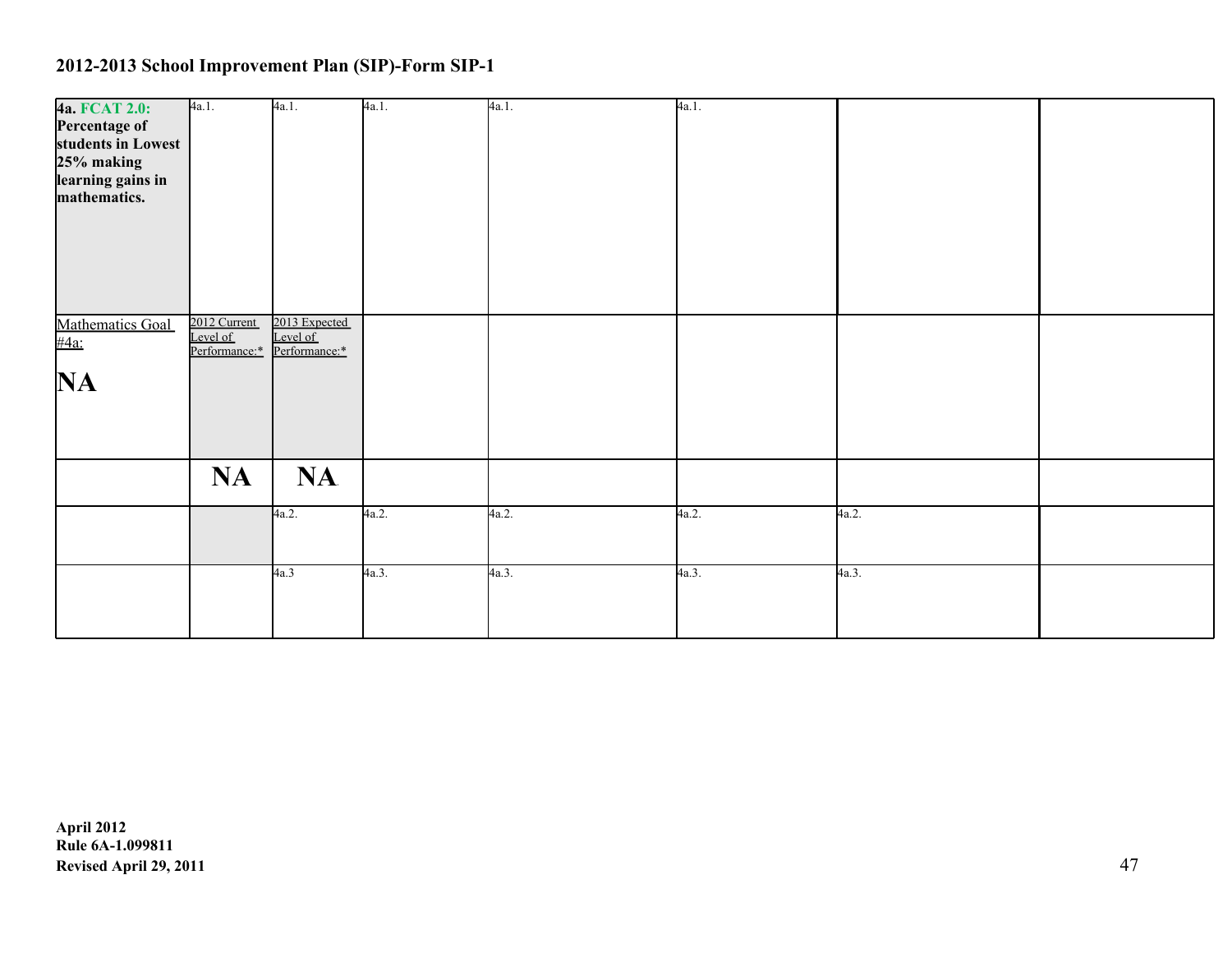| 4b. Florida           | 4b.1.         | 4b.1.         | $4b.1$ .  | 4b.1.     | 4b.1.     |           |  |
|-----------------------|---------------|---------------|-----------|-----------|-----------|-----------|--|
| <b>Alternate</b>      |               |               |           |           |           |           |  |
|                       |               |               |           |           |           |           |  |
| <b>Assessment:</b>    |               |               |           |           |           |           |  |
| Percentage of         |               |               |           |           |           |           |  |
|                       |               |               |           |           |           |           |  |
| students in Lowest    |               |               |           |           |           |           |  |
| 25% making            |               |               |           |           |           |           |  |
|                       |               |               |           |           |           |           |  |
| learning gains in     |               |               |           |           |           |           |  |
| mathematics.          |               |               |           |           |           |           |  |
|                       |               |               |           |           |           |           |  |
|                       |               |               |           |           |           |           |  |
|                       |               |               |           |           |           |           |  |
|                       |               |               |           |           |           |           |  |
|                       |               |               |           |           |           |           |  |
|                       |               |               |           |           |           |           |  |
|                       | 2012 Current  | 2013 Expected |           |           |           |           |  |
| Mathematics Goal      |               |               |           |           |           |           |  |
| #4b:                  | Level of      | Level of      |           |           |           |           |  |
|                       | Performance:* | Performance:* |           |           |           |           |  |
|                       |               |               |           |           |           |           |  |
| NA.                   |               |               |           |           |           |           |  |
|                       |               |               |           |           |           |           |  |
|                       |               |               |           |           |           |           |  |
|                       |               |               |           |           |           |           |  |
|                       |               |               |           |           |           |           |  |
|                       |               |               |           |           |           |           |  |
|                       |               |               |           |           |           |           |  |
|                       |               | <b>NA</b>     |           |           |           |           |  |
|                       | <b>NA</b>     |               |           |           |           |           |  |
|                       |               |               |           |           |           |           |  |
|                       |               | 4b.2.         | 4b.2.     | 4b.2.     | 4b.2.     | 4b.2.     |  |
|                       |               |               |           |           |           |           |  |
|                       |               |               |           |           |           |           |  |
|                       |               |               |           |           |           |           |  |
|                       |               | 4b.3          | $4b.3$ .  | $4b.3$ .  | 4b.3.     | $4b.3$ .  |  |
|                       |               |               |           |           |           |           |  |
|                       |               |               |           |           |           |           |  |
|                       |               |               |           |           |           |           |  |
|                       |               |               |           |           |           |           |  |
|                       |               |               |           |           |           |           |  |
|                       |               |               |           |           |           |           |  |
| Based on Ambitious    | 2011-2012     | 2012-2013     | 2013-2014 | 2014-2015 | 2015-2016 | 2016-2017 |  |
| but Achievable Annual |               |               |           |           |           |           |  |
| Measurable Objectives |               |               |           |           |           |           |  |
| (AMOs), Reading and   |               |               |           |           |           |           |  |
| Math<br>Performance   |               |               |           |           |           |           |  |
|                       |               |               |           |           |           |           |  |
| Target                |               |               |           |           |           |           |  |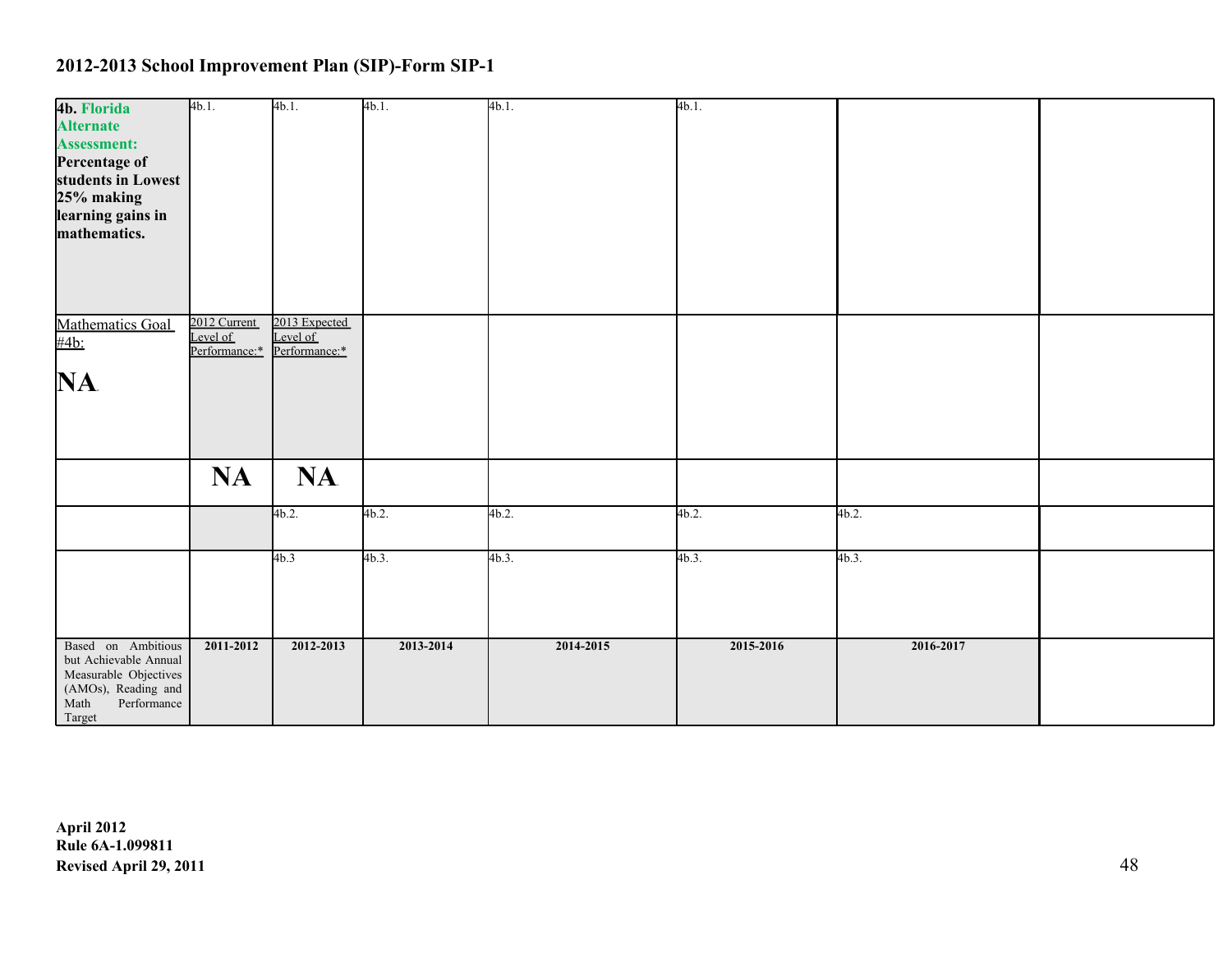| <b>5A. Ambitious</b><br>but Achievable<br>Annual Measurable 2011<br>Objectives (AMOs).<br>In six year school<br>will reduce their<br>achievement gap by<br>50%.<br>Mathematics Goal        | <b>Baseline</b><br>data 2010-                                           |          |                                                     |                                                           |                        |  |
|--------------------------------------------------------------------------------------------------------------------------------------------------------------------------------------------|-------------------------------------------------------------------------|----------|-----------------------------------------------------|-----------------------------------------------------------|------------------------|--|
| #5A:                                                                                                                                                                                       |                                                                         |          |                                                     |                                                           |                        |  |
| NA.                                                                                                                                                                                        |                                                                         |          |                                                     |                                                           |                        |  |
| Based on the analysis<br>of student achievement<br>data, and reference to<br>"Guiding Questions",<br>identify and define<br>areas in need of<br>improvement for the<br>following subgroup: | Anticipated<br>Barrier                                                  | Strategy | Person or Position<br>Responsible for<br>Monitoring | Process Used to Determine<br>Effectiveness of<br>Strategy | <b>Evaluation Tool</b> |  |
| <b>5B.</b> Student<br>subgroups by<br>ethnicity (White,<br>Black, Hispanic,<br>Asian, American<br>Indian) not making<br>satisfactory<br>progress in<br>mathematics.                        | 5B.1.<br>White:<br>Black:<br>Hispanic:<br>Asian:<br>American<br>Indian: | 5B.1.    | 5B.1.                                               | 5B.1.                                                     | $5B.1$ .               |  |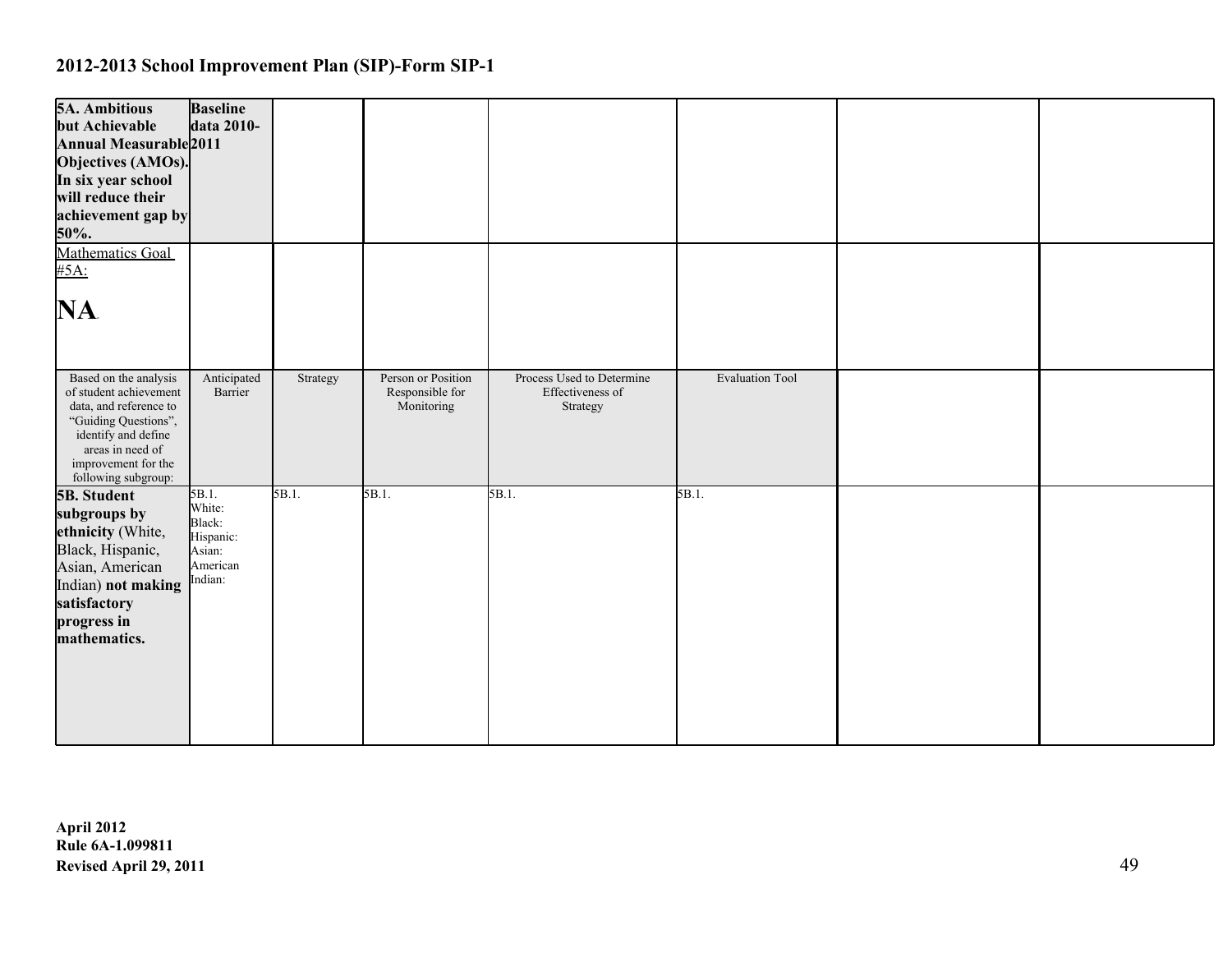| Mathematics Goal<br>#5B:                                                                                                                                                                   | 2012 Current<br>Level of<br>Performance:* Performance:*        | 2013 Expected<br>Level of                                   |                                                     |                                                           |                        |       |  |
|--------------------------------------------------------------------------------------------------------------------------------------------------------------------------------------------|----------------------------------------------------------------|-------------------------------------------------------------|-----------------------------------------------------|-----------------------------------------------------------|------------------------|-------|--|
| NA.                                                                                                                                                                                        |                                                                |                                                             |                                                     |                                                           |                        |       |  |
|                                                                                                                                                                                            |                                                                |                                                             |                                                     |                                                           |                        |       |  |
|                                                                                                                                                                                            | NA                                                             | NA                                                          |                                                     |                                                           |                        |       |  |
|                                                                                                                                                                                            | White:<br>Black:<br>Hispanic:<br>Asian:<br>American<br>Indian: | White:<br>Black:<br>Hispanic:<br>Asian:<br>American Indian: |                                                     |                                                           |                        |       |  |
|                                                                                                                                                                                            |                                                                | 5B.2.                                                       | 5B.2.                                               | 5B.2.                                                     | 5B.2.                  | 5B.2. |  |
|                                                                                                                                                                                            |                                                                | 5B.3.                                                       | 5B.3.                                               | 5B.3.                                                     | 5B.3.                  | 5B.3. |  |
| Based on the analysis<br>of student achievement<br>data, and reference to<br>"Guiding Questions",<br>identify and define<br>areas in need of<br>improvement for the<br>following subgroup: | Anticipated<br>Barrier                                         | Strategy                                                    | Person or Position<br>Responsible for<br>Monitoring | Process Used to Determine<br>Effectiveness of<br>Strategy | <b>Evaluation Tool</b> |       |  |
| 5C. English<br>Language Learners                                                                                                                                                           | $5C.1$ .                                                       | 5C.1.                                                       | $5C.1$ .                                            | $5C.1$ .                                                  | 5C.1.                  |       |  |
| (ELL) not making                                                                                                                                                                           |                                                                |                                                             |                                                     |                                                           |                        |       |  |
| satisfactory                                                                                                                                                                               |                                                                |                                                             |                                                     |                                                           |                        |       |  |
| progress in<br>mathematics.                                                                                                                                                                |                                                                |                                                             |                                                     |                                                           |                        |       |  |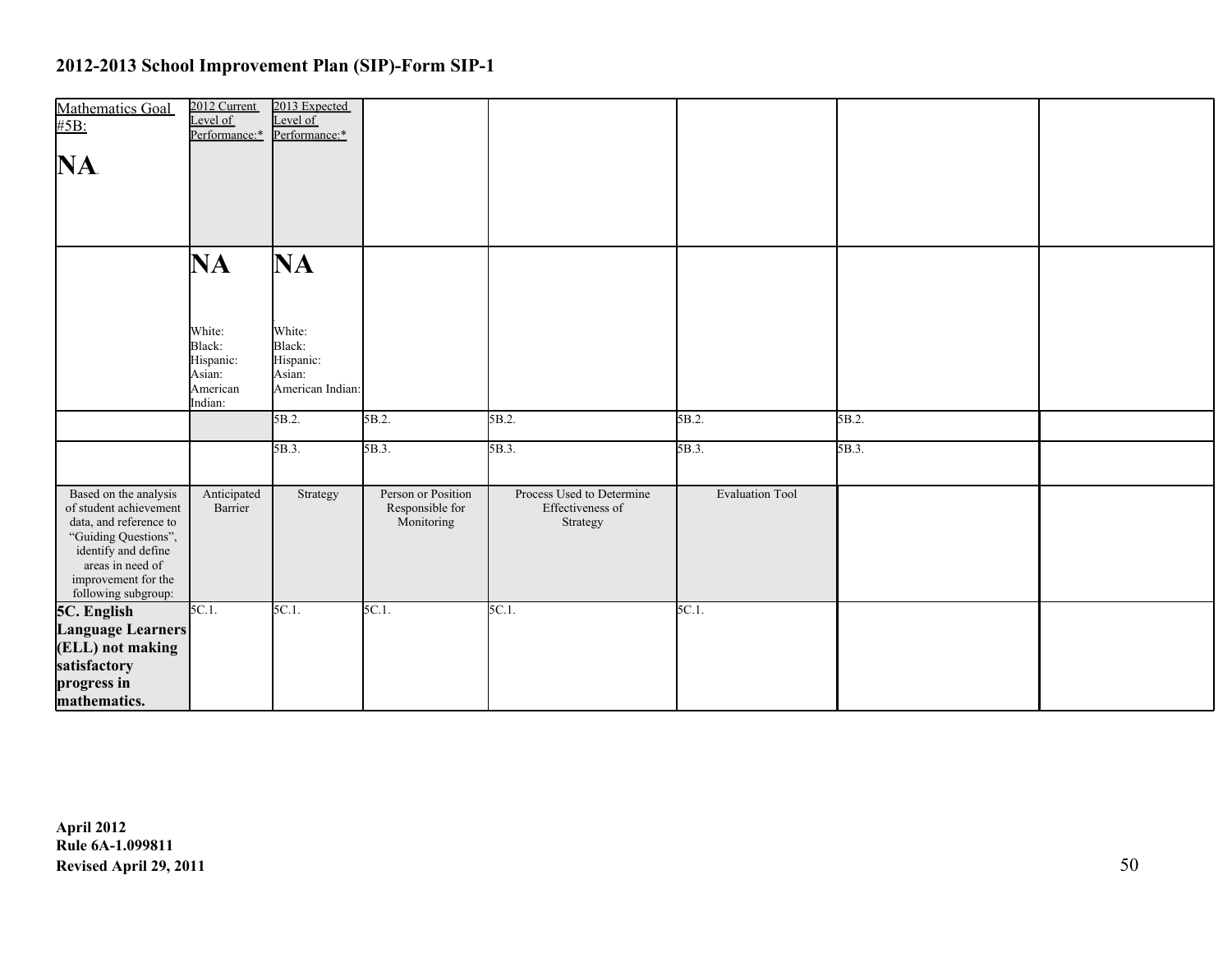| Mathematics Goal<br>#5C:<br>NA                                                                                                                                                             | 2012 Current<br>Level of<br>Performance:* | 2013 Expected<br>Level of<br>Performance:* |                                                     |                                                           |                        |          |  |
|--------------------------------------------------------------------------------------------------------------------------------------------------------------------------------------------|-------------------------------------------|--------------------------------------------|-----------------------------------------------------|-----------------------------------------------------------|------------------------|----------|--|
|                                                                                                                                                                                            | <b>NA</b>                                 | <b>NA</b>                                  |                                                     |                                                           |                        |          |  |
|                                                                                                                                                                                            |                                           | 5C.2.                                      | 5C.2.                                               | $5C.2$ .                                                  | 5C.2.                  | 5C.2.    |  |
|                                                                                                                                                                                            |                                           | 5C.3.                                      | $5C.3$ .                                            | $5C.3$ .                                                  | $5C.3$ .               | $5C.3$ . |  |
| Based on the analysis<br>of student achievement<br>data, and reference to<br>"Guiding Questions",<br>identify and define<br>areas in need of<br>improvement for the<br>following subgroup: | Anticipated<br>Barrier                    | Strategy                                   | Person or Position<br>Responsible for<br>Monitoring | Process Used to Determine<br>Effectiveness of<br>Strategy | <b>Evaluation Tool</b> |          |  |
| 5D. Students<br>with Disabilities<br>(SWD) not making<br>satisfactory<br>progress in<br>mathematics.                                                                                       | $5D.1$ .                                  | 5D.1.                                      | 5D.1.                                               | 5D.1.                                                     | 5D.1.                  |          |  |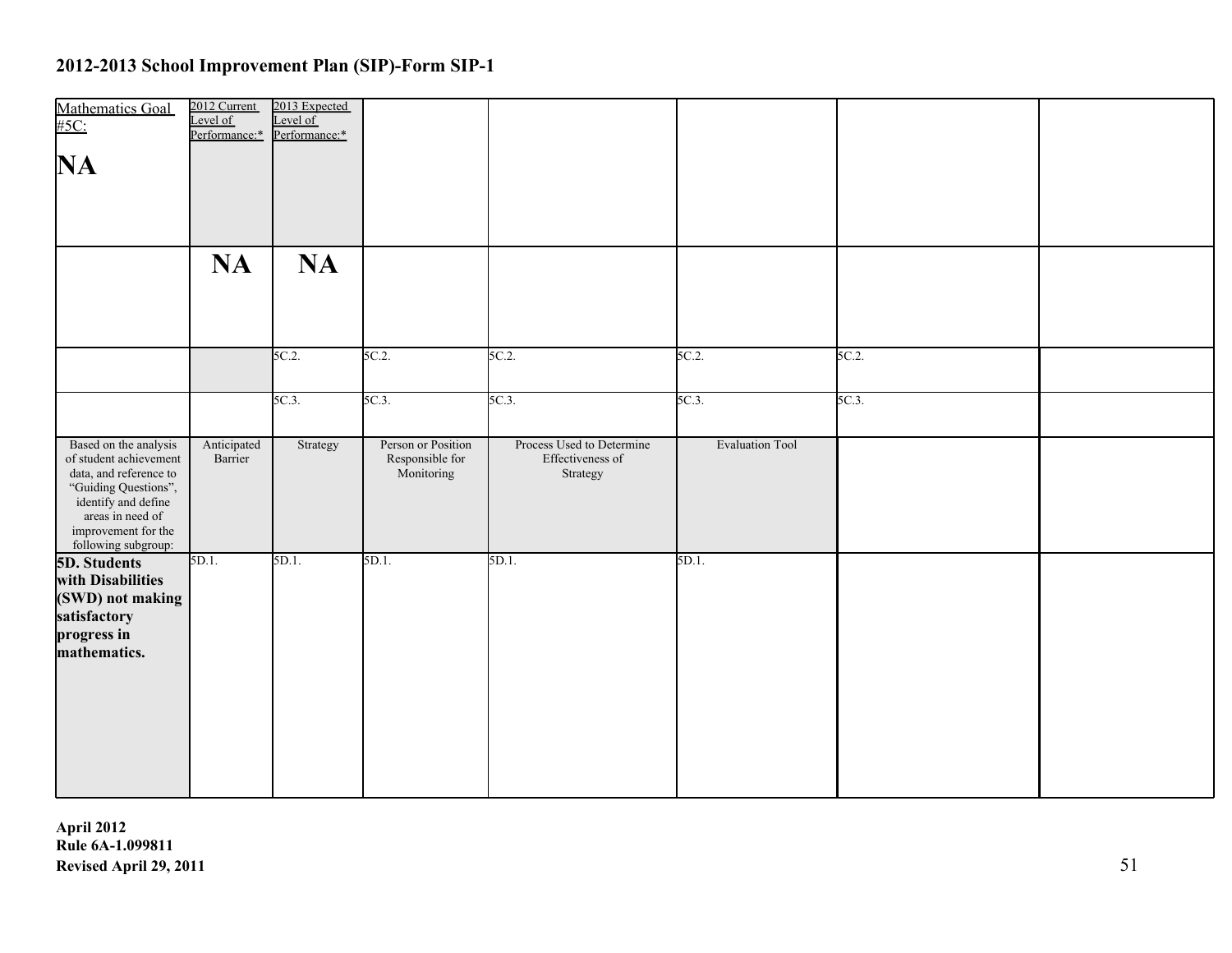| Mathematics Goal<br>#5D:                                                                                                                                                                   | 2012 Current<br>Level of<br>Performance:* | 2013 Expected<br>evel of<br>Performance:* |                                                     |                                                           |                        |       |  |
|--------------------------------------------------------------------------------------------------------------------------------------------------------------------------------------------|-------------------------------------------|-------------------------------------------|-----------------------------------------------------|-----------------------------------------------------------|------------------------|-------|--|
| NA                                                                                                                                                                                         |                                           |                                           |                                                     |                                                           |                        |       |  |
|                                                                                                                                                                                            | <b>NA</b>                                 | <b>NA</b>                                 |                                                     |                                                           |                        |       |  |
|                                                                                                                                                                                            |                                           | 5D.2.                                     | 5D.2.                                               | 5D.2.                                                     | 5D.2.                  | 5D.2. |  |
|                                                                                                                                                                                            |                                           | 5D.3                                      | 5D.3.                                               | $5D.3$ .                                                  | $5D.3$ .               | 5D.3. |  |
| Based on the analysis<br>of student achievement<br>data, and reference to<br>"Guiding Questions",<br>identify and define<br>areas in need of<br>improvement for the<br>following subgroup: | Anticipated<br>Barrier                    | Strategy                                  | Person or Position<br>Responsible for<br>Monitoring | Process Used to Determine<br>Effectiveness of<br>Strategy | <b>Evaluation Tool</b> |       |  |
| <b>5E. Economically</b><br>Disadvantaged<br>students not<br>making satisfactory<br>progress in<br>mathematics.                                                                             | 5E.1.                                     | 5E.1.                                     | 5E.1.                                               | $5E.1$ .                                                  | 5E.1.                  |       |  |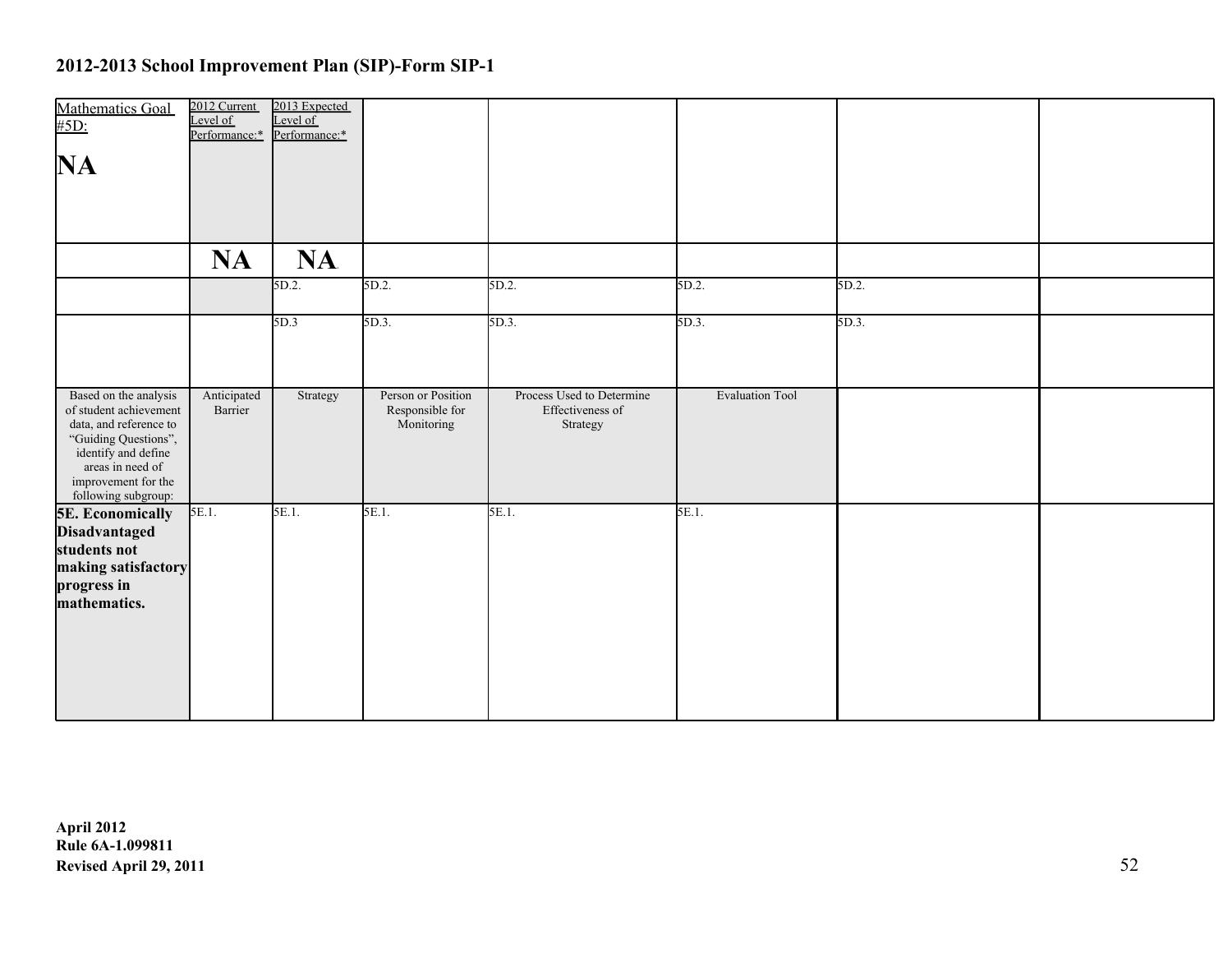| Mathematics Goal<br>#5E: | 2012 Current<br>Level of<br>Performance:* | 2013 Expected<br>Level of<br>Performance:* |      |       |       |       |  |
|--------------------------|-------------------------------------------|--------------------------------------------|------|-------|-------|-------|--|
| <b>NA</b>                |                                           |                                            |      |       |       |       |  |
|                          |                                           |                                            |      |       |       |       |  |
|                          | <b>NA</b>                                 | <b>NA</b>                                  |      |       |       |       |  |
|                          |                                           | 5E.2.                                      | 5E.2 | 5E.2. | 5E.2. | 5E.2. |  |
|                          |                                           | 5E.3                                       | 5E.3 | 5E.3  | 5E.3  | 5E.3  |  |

*End of Middle School Mathematics Goals*

### **Florida Alternate Assessment High School Mathematics Goals**

\* When using percentages, include the number of students the percentage represents (e.g., 70% (35)). **April 2012 Rule 6A-1.099811 Revised April 29, 2011** 53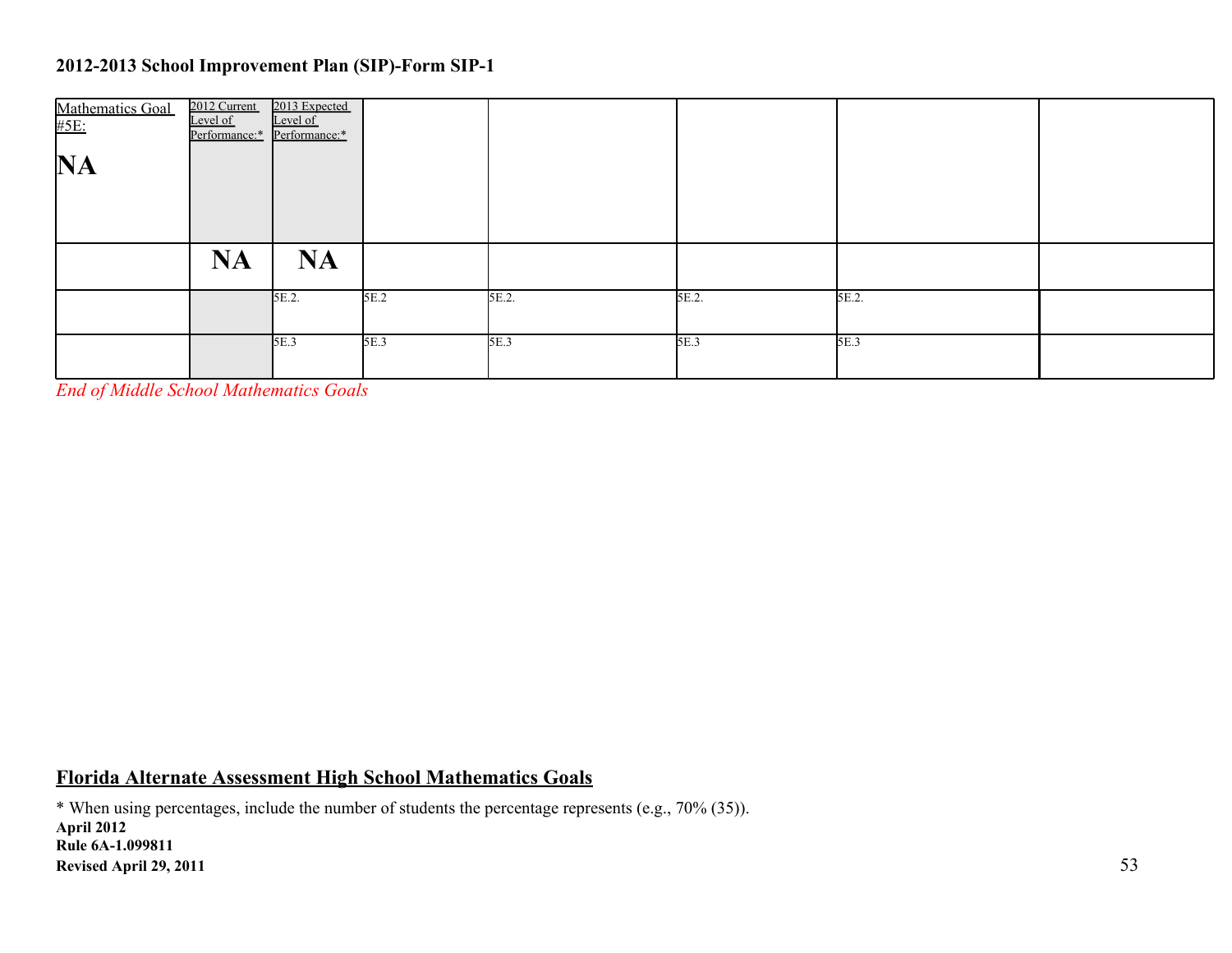| <u>zh School</u>                                                                                                                                                                     | Mathema <sub>(Problem-</sub><br><b>Solving</b><br><b>Process</b><br>to<br>Increase<br><b>Student</b><br>Achieve<br>ment |                                                          |                                                     |                                                           |                        |      |  |
|--------------------------------------------------------------------------------------------------------------------------------------------------------------------------------------|-------------------------------------------------------------------------------------------------------------------------|----------------------------------------------------------|-----------------------------------------------------|-----------------------------------------------------------|------------------------|------|--|
| Based on the analysis<br>of student achievement<br>data, and reference to<br>"Guiding Questions",<br>identify and define areas<br>in need of improvement<br>for the following group: | Anticipated<br>Barrier                                                                                                  | Strategy                                                 | Person or Position<br>Responsible for<br>Monitoring | Process Used to Determine<br>Effectiveness of<br>Strategy | <b>Evaluation Tool</b> |      |  |
| 1. Florida Alternate 1.1.<br>Assessment:<br><b>Students scoring at</b><br>Levels 4, 5, and 6 in<br>mathematics.                                                                      |                                                                                                                         | 1.1.                                                     | 1.1.                                                | 1.1.                                                      | 1.1.                   |      |  |
| Mathematics Goal #1: 2012 Current<br>NA                                                                                                                                              | Level of                                                                                                                | 2013 Expected<br>Level of<br>Performance:* Performance:* |                                                     |                                                           |                        |      |  |
|                                                                                                                                                                                      | <b>NA</b>                                                                                                               | <b>NA</b>                                                |                                                     |                                                           |                        |      |  |
|                                                                                                                                                                                      |                                                                                                                         | 1.2.                                                     | 1.2.                                                | 1.2.                                                      | 1.2.                   | 1.2. |  |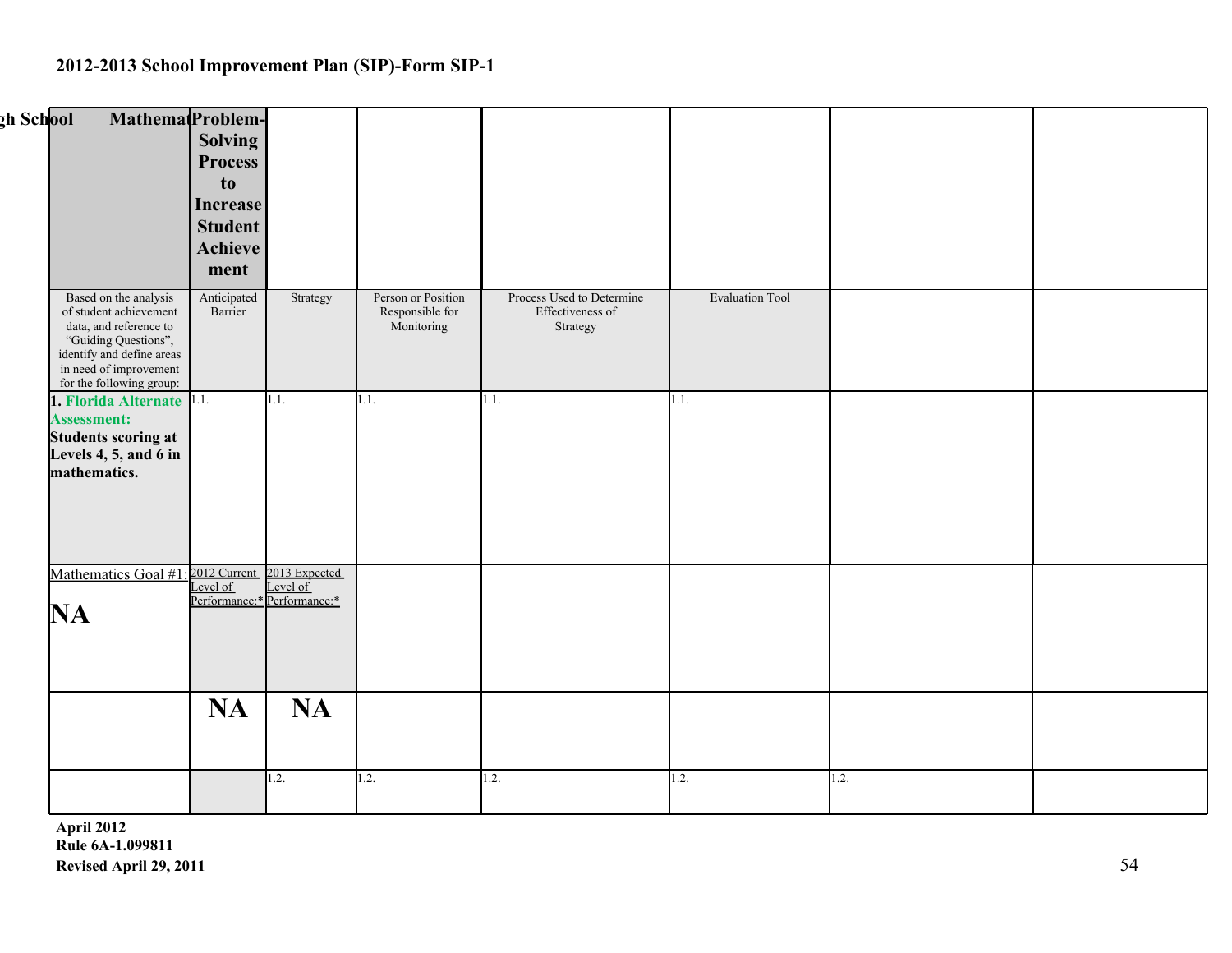|                                                                                                                                                                                      |                        | 1.3.                                    | 1.3.                                                | 1.3.                                                      | 1.3.                   | 1.3. |  |
|--------------------------------------------------------------------------------------------------------------------------------------------------------------------------------------|------------------------|-----------------------------------------|-----------------------------------------------------|-----------------------------------------------------------|------------------------|------|--|
| Based on the analysis<br>of student achievement<br>data, and reference to<br>"Guiding Questions",<br>identify and define areas<br>in need of improvement<br>for the following group: | Anticipated<br>Barrier | Strategy                                | Person or Position<br>Responsible for<br>Monitoring | Process Used to Determine<br>Effectiveness of<br>Strategy | <b>Evaluation Tool</b> |      |  |
| 2. Florida Alternate 2.1.<br><b>Assessment:</b><br><b>Students scoring at</b><br>or above Level 7 in<br>mathematics.                                                                 |                        | 2.1.                                    | 2.1.                                                | 2.1.                                                      | 2.1.                   |      |  |
| Mathematics Goal #2: 2012 Current 2013 Expected<br><b>NA</b>                                                                                                                         | Level of               | Level of<br>Performance:* Performance:* |                                                     |                                                           |                        |      |  |
|                                                                                                                                                                                      | <b>NA</b>              | <b>NA</b>                               |                                                     |                                                           |                        |      |  |
|                                                                                                                                                                                      |                        | 2.2.                                    | 2.2.                                                | 2.2.                                                      | 2.2.                   | 2.2. |  |
|                                                                                                                                                                                      |                        | 2.3                                     | 2.3                                                 | 2.3                                                       | 2.3                    | 2.3  |  |
| Based on the analysis<br>of student achievement<br>data, and reference to<br>"Guiding Questions",<br>identify and define areas<br>in need of improvement<br>for the following group: | Anticipated<br>Barrier | Strategy                                | Person or Position<br>Responsible for<br>Monitoring | Process Used to Determine<br>Effectiveness of<br>Strategy | <b>Evaluation Tool</b> |      |  |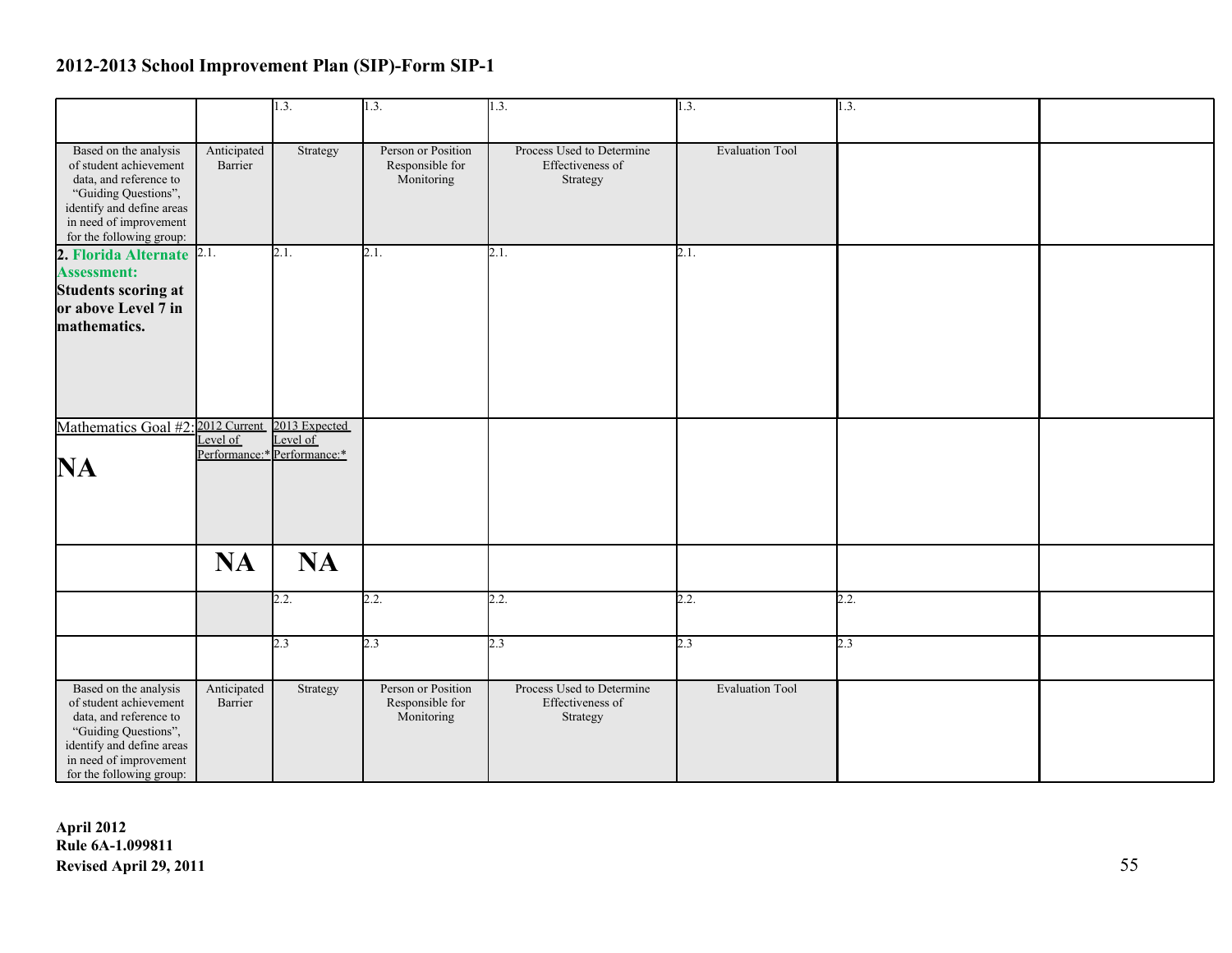| 3. Florida Alternate <sup>3.1.</sup>                |              | 3.1.                                    | 3.1.               | 3.1.                      | 3.1.                   |      |  |
|-----------------------------------------------------|--------------|-----------------------------------------|--------------------|---------------------------|------------------------|------|--|
| <b>Assessment:</b>                                  |              |                                         |                    |                           |                        |      |  |
| Percentage of                                       |              |                                         |                    |                           |                        |      |  |
| students making                                     |              |                                         |                    |                           |                        |      |  |
| <b>Learning Gains in</b>                            |              |                                         |                    |                           |                        |      |  |
| mathematics.                                        |              |                                         |                    |                           |                        |      |  |
|                                                     |              |                                         |                    |                           |                        |      |  |
|                                                     |              |                                         |                    |                           |                        |      |  |
|                                                     |              |                                         |                    |                           |                        |      |  |
|                                                     |              |                                         |                    |                           |                        |      |  |
|                                                     |              |                                         |                    |                           |                        |      |  |
|                                                     |              |                                         |                    |                           |                        |      |  |
| Mathematics Goal                                    | 2012 Current | 2013 Expected                           |                    |                           |                        |      |  |
| #3:                                                 | Level of     | Level of<br>Performance:* Performance:* |                    |                           |                        |      |  |
|                                                     |              |                                         |                    |                           |                        |      |  |
| NA.                                                 |              |                                         |                    |                           |                        |      |  |
|                                                     |              |                                         |                    |                           |                        |      |  |
|                                                     |              |                                         |                    |                           |                        |      |  |
|                                                     |              |                                         |                    |                           |                        |      |  |
|                                                     |              |                                         |                    |                           |                        |      |  |
|                                                     | <b>NA</b>    | <b>NA</b>                               |                    |                           |                        |      |  |
|                                                     |              |                                         |                    |                           |                        |      |  |
|                                                     |              | 3.2.                                    | 3.2.               | 3.2.                      | 3.2.                   | 3.2. |  |
|                                                     |              |                                         |                    |                           |                        |      |  |
|                                                     |              |                                         |                    |                           |                        |      |  |
|                                                     |              | 3.3.                                    | 3.3.               | 3.3.                      | 3.3.                   | 3.3. |  |
|                                                     |              |                                         |                    |                           |                        |      |  |
|                                                     |              |                                         |                    |                           |                        |      |  |
| Based on the analysis                               | Anticipated  | Strategy                                | Person or Position | Process Used to Determine | <b>Evaluation Tool</b> |      |  |
| of student achievement                              | Barrier      |                                         | Responsible for    | Effectiveness of          |                        |      |  |
| data, and reference to                              |              |                                         | Monitoring         | Strategy                  |                        |      |  |
| "Guiding Questions",                                |              |                                         |                    |                           |                        |      |  |
| identify and define areas<br>in need of improvement |              |                                         |                    |                           |                        |      |  |
| for the following group:                            |              |                                         |                    |                           |                        |      |  |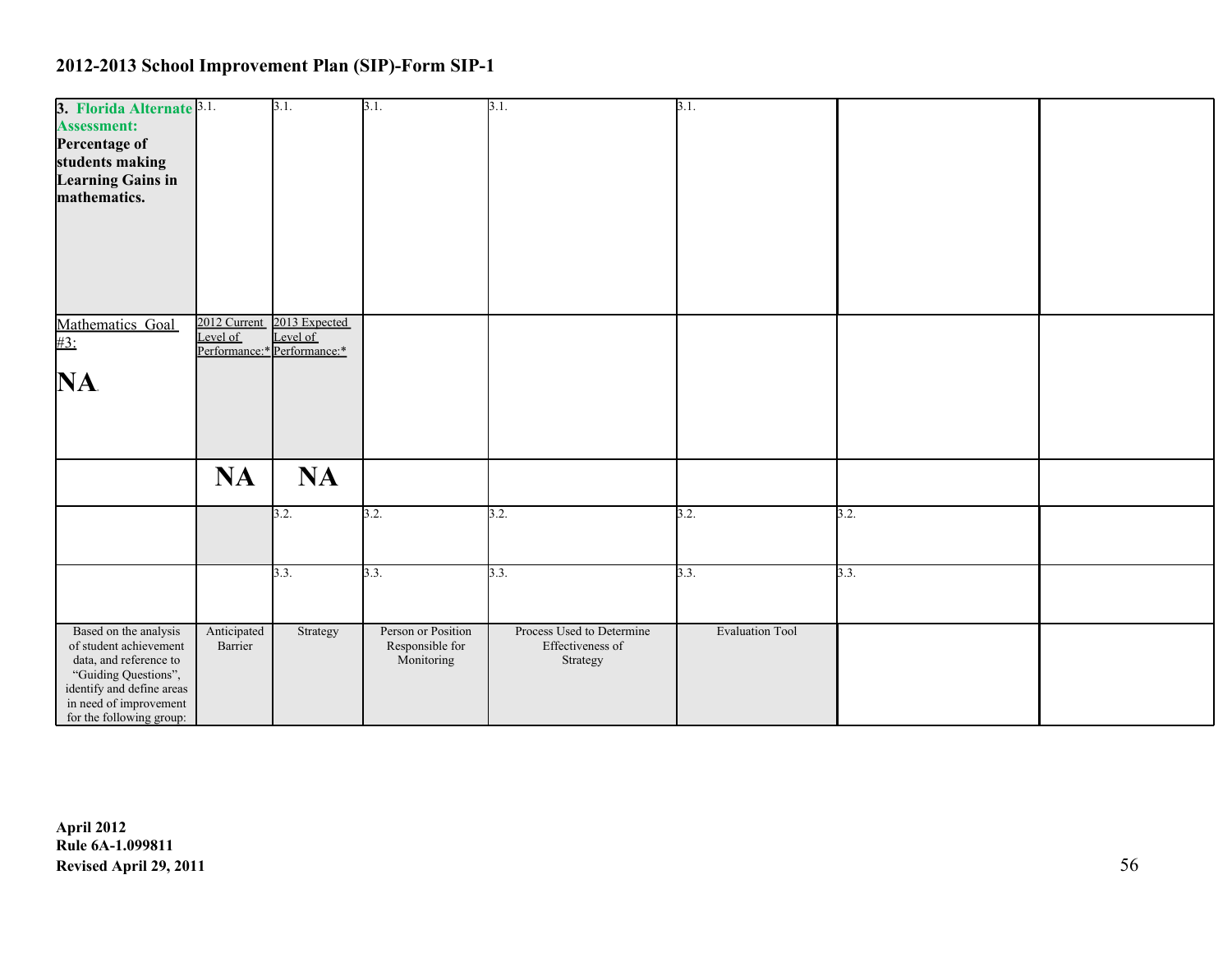| 4. Florida Alternate 4.1.                       |           | 4b.1.                           | 4b.1. | 4b.1. | 4b.1. |      |  |
|-------------------------------------------------|-----------|---------------------------------|-------|-------|-------|------|--|
| <b>Assessment:</b>                              |           |                                 |       |       |       |      |  |
| Percentage of                                   |           |                                 |       |       |       |      |  |
| students in Lowest                              |           |                                 |       |       |       |      |  |
| 25% making                                      |           |                                 |       |       |       |      |  |
| learning gains in                               |           |                                 |       |       |       |      |  |
| mathematics.                                    |           |                                 |       |       |       |      |  |
|                                                 |           |                                 |       |       |       |      |  |
|                                                 |           |                                 |       |       |       |      |  |
|                                                 |           |                                 |       |       |       |      |  |
|                                                 |           |                                 |       |       |       |      |  |
|                                                 |           |                                 |       |       |       |      |  |
| Mathematics Goal #4: 2012 Current 2013 Expected |           |                                 |       |       |       |      |  |
|                                                 |           | Level of Level of Performance:* |       |       |       |      |  |
| <b>NA</b>                                       |           |                                 |       |       |       |      |  |
|                                                 |           |                                 |       |       |       |      |  |
|                                                 |           |                                 |       |       |       |      |  |
|                                                 |           |                                 |       |       |       |      |  |
|                                                 |           |                                 |       |       |       |      |  |
|                                                 | <b>NA</b> | <b>NA</b>                       |       |       |       |      |  |
|                                                 |           |                                 |       |       |       |      |  |
|                                                 |           | 4.2.                            | 4.2.  | 4.2.  | 4.2.  | 4.2. |  |
|                                                 |           |                                 |       |       |       |      |  |
|                                                 |           | 4.3                             | 4.3.  | 4.3.  | 4.3.  | 4.3. |  |
|                                                 |           |                                 |       |       |       |      |  |

*End of Florida Alternate Assessment High School Mathematics Goals* **Algebra End-of-Course (EOC) Goals**

\* When using percentages, include the number of students the percentage represents (e.g., 70% (35)).

| Algebra EOC Goals   Problem- |                   |  |  |  |
|------------------------------|-------------------|--|--|--|
|                              | Solving           |  |  |  |
|                              | <b>Process to</b> |  |  |  |
|                              | Increase          |  |  |  |
|                              | <b>Student</b>    |  |  |  |
|                              | Achieveme         |  |  |  |
|                              | nt                |  |  |  |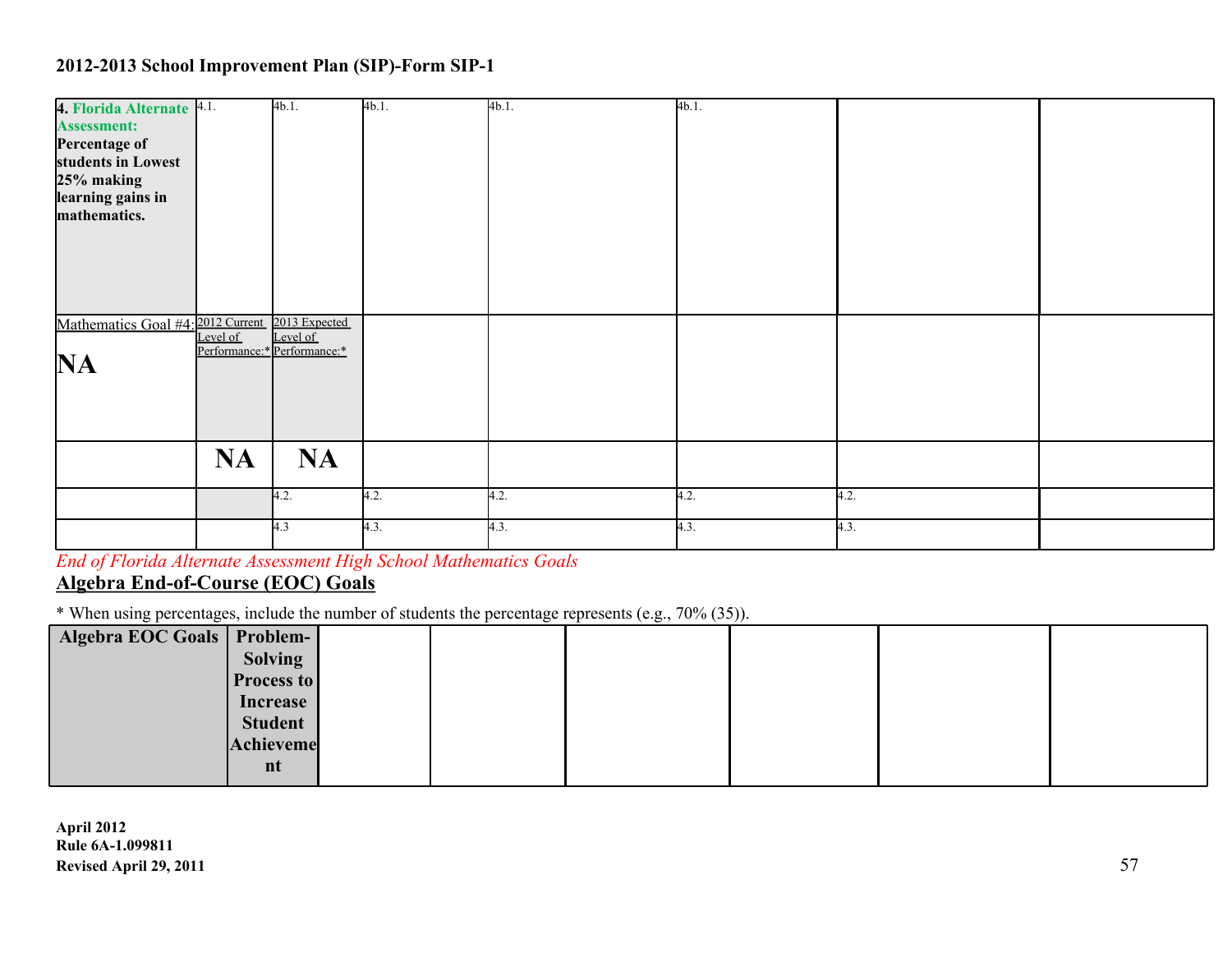| Based on the analysis of student  | Anticipated      | Strategy                       | Person or Position     | Process Used to Determine   | <b>Evaluation Tool</b>     |      |  |
|-----------------------------------|------------------|--------------------------------|------------------------|-----------------------------|----------------------------|------|--|
| achievement data, and reference   | Barrier          |                                | Responsible for        | Effectiveness of            |                            |      |  |
| to "Guiding Questions", identify  |                  |                                | Monitoring             | Strategy                    |                            |      |  |
| and define areas in need of       |                  |                                |                        |                             |                            |      |  |
| improvement for the following     |                  |                                |                        |                             |                            |      |  |
| group:                            |                  |                                |                        |                             |                            |      |  |
| 1. Students scoring at            | 1.1. Attendance. | 1.1. Hands-on                  | 1.1. Principal and     | 1.1. Baseline, mid-year and | 1.1. Tests, quizzes, exams |      |  |
| <b>Achievement Level 3 in</b>     | Time and         | measuring activities;          | instructional literacy | EOY assessment.             | and FCAT scores.           |      |  |
|                                   | transportation   | 5 minute bell activity; coach. |                        |                             |                            |      |  |
| Algebra.                          | for after school | estimation games;              |                        |                             |                            |      |  |
|                                   | tutoring.        | FCAT computer                  |                        |                             |                            |      |  |
|                                   |                  | program. Activity              |                        |                             |                            |      |  |
|                                   |                  | bus to facilitate              |                        |                             |                            |      |  |
|                                   |                  | transportation issues          |                        |                             |                            |      |  |
|                                   |                  | for after-school               |                        |                             |                            |      |  |
|                                   |                  | tutoring.                      |                        |                             |                            |      |  |
|                                   |                  |                                |                        |                             |                            |      |  |
|                                   |                  |                                |                        |                             |                            |      |  |
|                                   |                  |                                |                        |                             |                            |      |  |
|                                   |                  |                                |                        |                             |                            |      |  |
|                                   |                  |                                |                        |                             |                            |      |  |
|                                   |                  |                                |                        |                             |                            |      |  |
| Algebra Goal #1:                  | 2012 Current     | 2013 Expected Level            |                        |                             |                            |      |  |
| To increase the percentage of     | Level of         | of Performance:*               |                        |                             |                            |      |  |
| <b>Nease High School students</b> | Performance:*    |                                |                        |                             |                            |      |  |
| scoring at Achievement Level 3in  |                  |                                |                        |                             |                            |      |  |
| Algebra by 2%.                    |                  |                                |                        |                             |                            |      |  |
|                                   |                  |                                |                        |                             |                            |      |  |
|                                   |                  |                                |                        |                             |                            |      |  |
|                                   |                  |                                |                        |                             |                            |      |  |
|                                   |                  |                                |                        |                             |                            |      |  |
|                                   |                  |                                |                        |                             |                            |      |  |
|                                   | 49%              | 51%                            |                        |                             |                            |      |  |
|                                   |                  |                                |                        |                             |                            |      |  |
|                                   | (119)            |                                |                        |                             |                            |      |  |
|                                   |                  | 1.2.                           | 1.2.                   | $\overline{1.2}$ .          | 1.2.                       | 1.2. |  |
|                                   |                  |                                |                        |                             |                            |      |  |
|                                   |                  |                                |                        |                             |                            |      |  |
|                                   |                  | 1.3.                           | 1.3.                   | $\overline{1.3}$ .          | 1.3.                       | 1.3. |  |
|                                   |                  |                                |                        |                             |                            |      |  |
| Based on the analysis of student  | Anticipated      | Strategy                       | Person or Position     | Process Used to Determine   | <b>Evaluation Tool</b>     |      |  |
| achievement data, and reference   | Barrier          |                                | Responsible for        | Effectiveness of            |                            |      |  |
| to "Guiding Questions", identify  |                  |                                | Monitoring             | Strategy                    |                            |      |  |
| and define areas in need of       |                  |                                |                        |                             |                            |      |  |
| improvement for the following     |                  |                                |                        |                             |                            |      |  |
| group:                            |                  |                                |                        |                             |                            |      |  |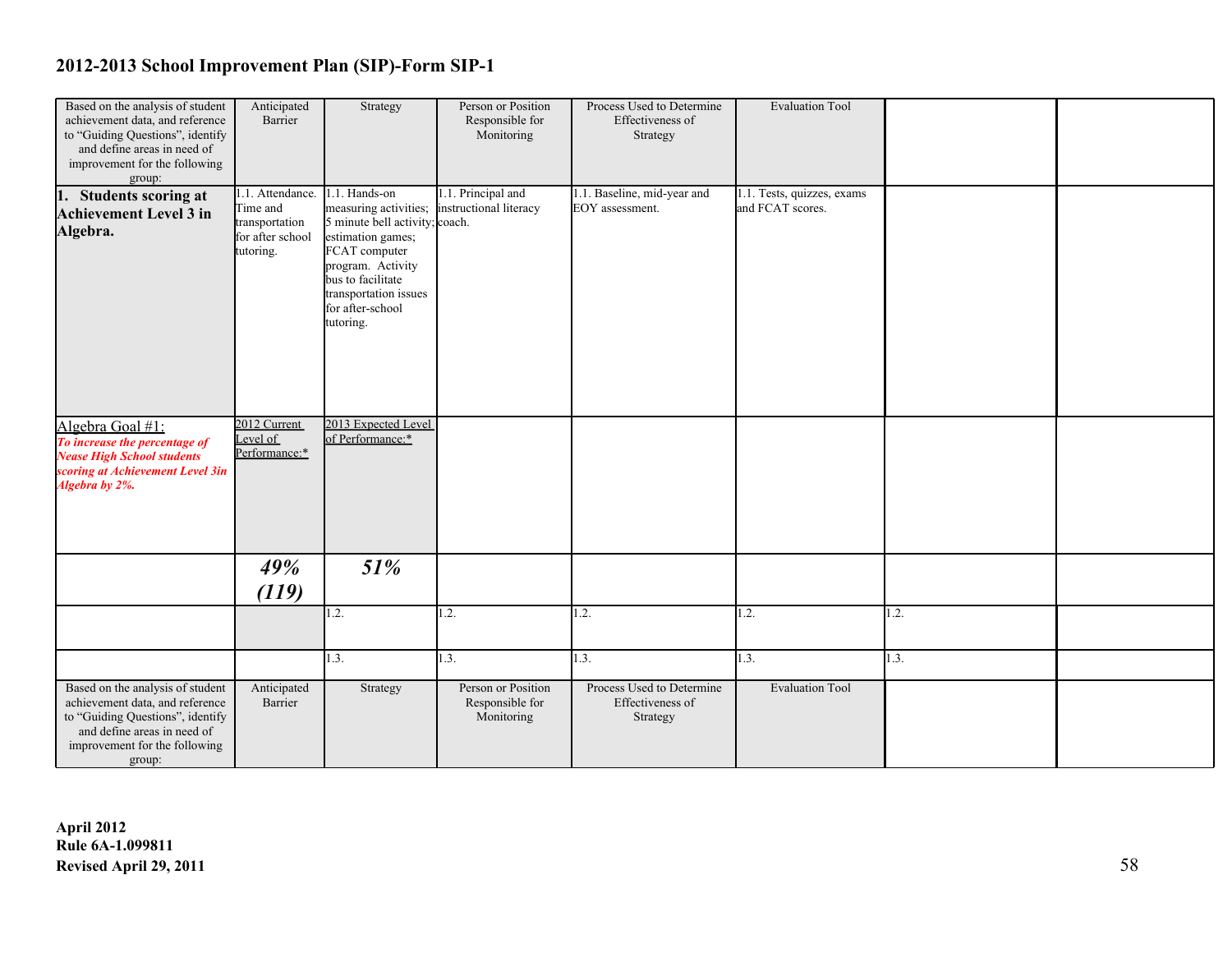| 2. Students scoring at or 2.1. Time and |                          | 2.1. Hands-on                           | 2.1. Principal and     | 2.1. Baseline, mid-year and | 2.1. Tests, quizzes, exams, |           |  |
|-----------------------------------------|--------------------------|-----------------------------------------|------------------------|-----------------------------|-----------------------------|-----------|--|
| above Achievement Levels ransportation  |                          | measuring activities;                   | instructional literacy | EOY assessment.             | AP and IB tests and FCAT    |           |  |
|                                         | for after school         | 5 minute bell activity; coach.          |                        |                             | scores.                     |           |  |
| 4 and 5 in Algebra.                     | tutoring.                | estimation games;                       |                        |                             |                             |           |  |
|                                         |                          | FCAT computer                           |                        |                             |                             |           |  |
|                                         |                          | program. Activity                       |                        |                             |                             |           |  |
|                                         |                          | bus to facilitate                       |                        |                             |                             |           |  |
|                                         |                          | transportation                          |                        |                             |                             |           |  |
|                                         |                          | issues for after-                       |                        |                             |                             |           |  |
|                                         |                          | school tutoring.                        |                        |                             |                             |           |  |
|                                         |                          | Encourage enrollment                    |                        |                             |                             |           |  |
|                                         |                          | in advanced math                        |                        |                             |                             |           |  |
|                                         |                          | courses.                                |                        |                             |                             |           |  |
|                                         |                          |                                         |                        |                             |                             |           |  |
| Algebra Goal #2:                        | 2012 Current<br>Level of | 2013 Expected Level<br>of Performance:* |                        |                             |                             |           |  |
| To increase the percentage of           | Performance:*            |                                         |                        |                             |                             |           |  |
| <b>Nease High School students</b>       |                          |                                         |                        |                             |                             |           |  |
| scoring at or above Achievement         |                          |                                         |                        |                             |                             |           |  |
| Levels 4 or 5 in Algebra by 1%.         |                          |                                         |                        |                             |                             |           |  |
|                                         |                          |                                         |                        |                             |                             |           |  |
|                                         |                          |                                         |                        |                             |                             |           |  |
|                                         |                          |                                         |                        |                             |                             |           |  |
|                                         |                          |                                         |                        |                             |                             |           |  |
|                                         | 20%                      | 21%                                     |                        |                             |                             |           |  |
|                                         | (49)                     |                                         |                        |                             |                             |           |  |
|                                         |                          | 2.2.                                    | 2.2.                   | 2.2.                        | 2.2.                        | 2.2.      |  |
|                                         |                          |                                         |                        |                             |                             |           |  |
|                                         |                          |                                         |                        |                             |                             |           |  |
|                                         |                          | 2.3                                     | 2.3                    | 2.3                         | 2.3                         | 2.3       |  |
|                                         |                          |                                         |                        |                             |                             |           |  |
|                                         |                          |                                         |                        |                             |                             |           |  |
| Ambitious but<br>Based on               | 2011-2012                | 2012-2013                               | 2013-2014              | 2014-2015                   | 2015-2016                   | 2016-2017 |  |
| Achievable Annual Measurable            |                          |                                         |                        |                             |                             |           |  |
| Objectives (AMOs), Reading              |                          |                                         |                        |                             |                             |           |  |
| and Math Performance Target             |                          |                                         |                        |                             |                             |           |  |
| 3A. Ambitious but                       | <b>Baseline data</b>     |                                         |                        |                             |                             |           |  |
| <b>Achievable Annual</b>                | 2010-2011                |                                         |                        |                             |                             |           |  |
| <b>Measurable Objectives</b>            |                          |                                         |                        |                             |                             |           |  |
| (AMOs). In six year                     | <b>NA</b>                |                                         |                        |                             |                             |           |  |
| school will reduce their                |                          |                                         |                        |                             |                             |           |  |
|                                         |                          |                                         |                        |                             |                             |           |  |
| achievement gap by 50%.                 |                          |                                         |                        |                             |                             |           |  |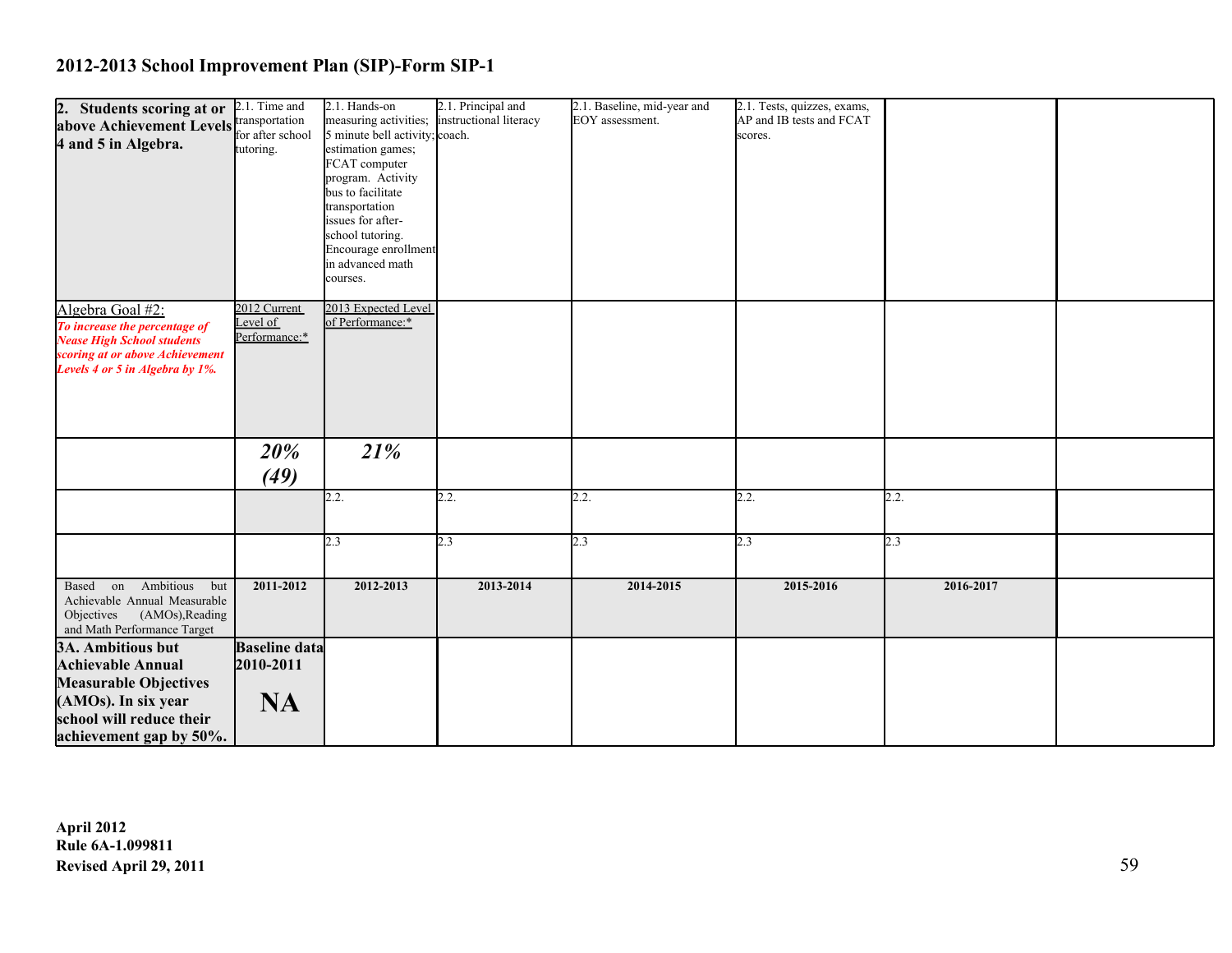| Algebra Goal #3A:                                                   |                                    |                                                         |                                       |                                                              |                                                         |  |
|---------------------------------------------------------------------|------------------------------------|---------------------------------------------------------|---------------------------------------|--------------------------------------------------------------|---------------------------------------------------------|--|
| <b>NA</b>                                                           |                                    |                                                         |                                       |                                                              |                                                         |  |
|                                                                     |                                    |                                                         |                                       |                                                              |                                                         |  |
|                                                                     |                                    |                                                         |                                       |                                                              |                                                         |  |
|                                                                     |                                    |                                                         |                                       |                                                              |                                                         |  |
|                                                                     |                                    |                                                         |                                       |                                                              |                                                         |  |
| Based on the analysis of student<br>achievement data, and reference | Anticipated<br>Barrier             | Strategy                                                | Person or Position<br>Responsible for | Process Used to Determine<br>Effectiveness of                | <b>Evaluation Tool</b>                                  |  |
| to "Guiding Questions", identify<br>and define areas in need of     |                                    |                                                         | Monitoring                            | Strategy                                                     |                                                         |  |
| improvement for the following                                       |                                    |                                                         |                                       |                                                              |                                                         |  |
| subgroup:<br>3B. Student subgroups                                  | 3B.1.                              | 3B.1. Hands-on                                          | 3B.1. Principal and                   | 3B.1. Baseline, mid-year and                                 | 3B.1. Discovery Education                               |  |
| by ethnicity (White, Black,                                         | White:<br>Black:                   | measuring activities;<br>5 minute bell activity; coach. | Instructional Literacy                | EOY assessments; Discovery<br>Education progress monitoring. | computer program. Tests,<br>quizzes exams, FCAT scores. |  |
| Hispanic, Asian, American<br>Indian) not making                     | Hispanic:<br>Asian:                | estimation games;<br>FCAT computer                      |                                       |                                                              |                                                         |  |
| satisfactory progress in                                            | American Indian:                   | program; Discovery                                      |                                       |                                                              |                                                         |  |
| Algebra.                                                            | Time and                           | <b>Education</b> progress<br>monitoring; guest          |                                       |                                                              |                                                         |  |
|                                                                     | transportation<br>for after-school | speakers; after-school<br>tutoring                      |                                       |                                                              |                                                         |  |
|                                                                     | tutoring:                          |                                                         |                                       |                                                              |                                                         |  |
|                                                                     |                                    | Buses provided 2<br>days per week for                   |                                       |                                                              |                                                         |  |
| Algebra Goal #3B:                                                   | 2012 Current                       | transportation issues.<br>2013 Expected Level           |                                       |                                                              |                                                         |  |
| To increase the percentage of                                       | Level of<br>Performance:*          | of Performance:*                                        |                                       |                                                              |                                                         |  |
| students making AYP in Algebra<br>by $3\%$ .                        |                                    |                                                         |                                       |                                                              |                                                         |  |
|                                                                     |                                    |                                                         |                                       |                                                              |                                                         |  |
|                                                                     |                                    |                                                         |                                       |                                                              |                                                         |  |
|                                                                     | "Pending state                     | "Pending state                                          |                                       |                                                              |                                                         |  |
|                                                                     | provided data"                     | provided data"                                          |                                       |                                                              |                                                         |  |
|                                                                     |                                    |                                                         |                                       |                                                              |                                                         |  |
|                                                                     | White:<br>Black:                   | White:<br>Black:                                        |                                       |                                                              |                                                         |  |
|                                                                     | Hispanic:<br>Asian:                | Hispanic:<br>Asian:                                     |                                       |                                                              |                                                         |  |
|                                                                     |                                    | American Indian: American Indian:                       |                                       |                                                              |                                                         |  |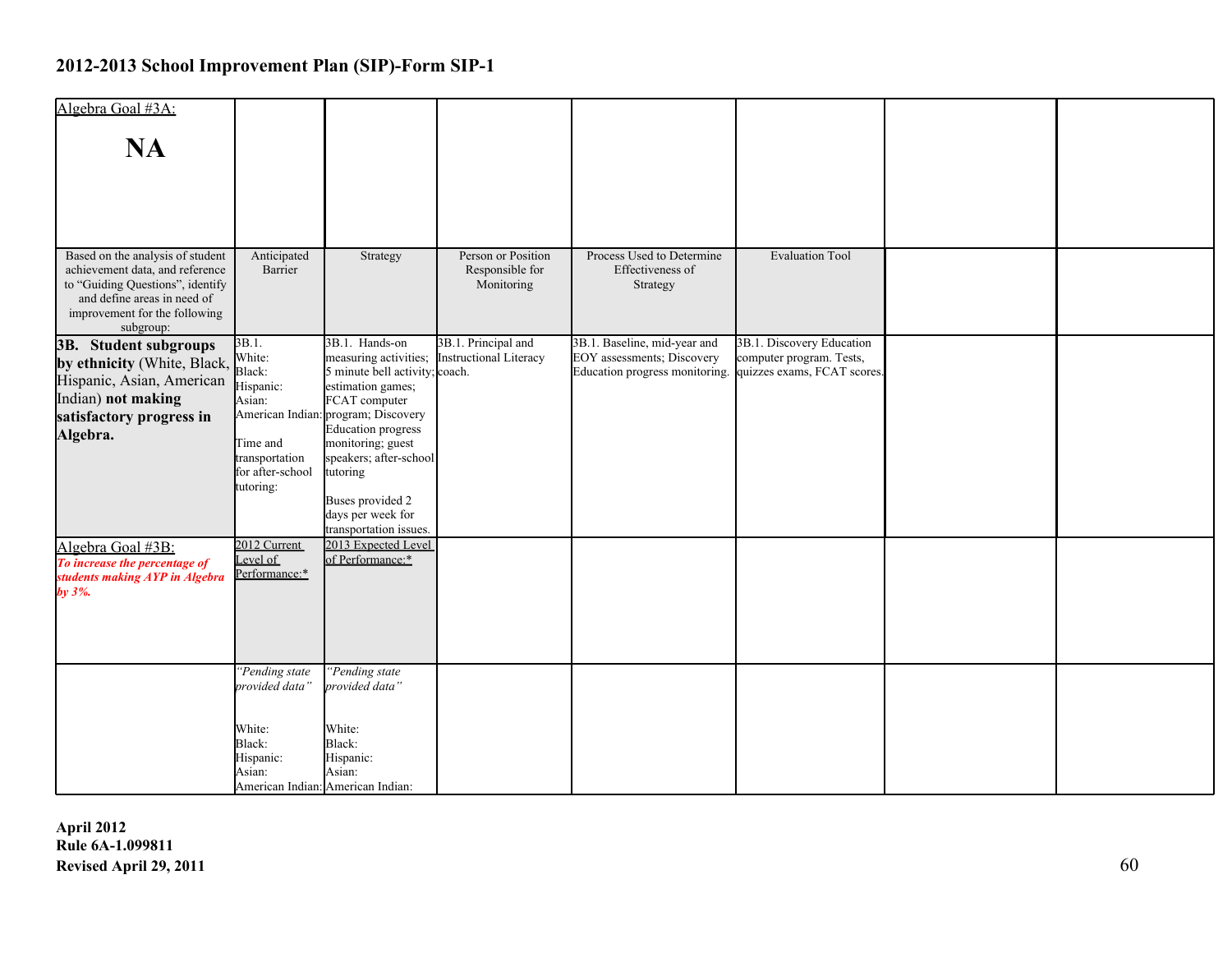|                                                                     |                               | 3B.2.                                               | $3B.2$ .               | 3B.2.                                                      | 3B.2.                     | 3B.2. |  |
|---------------------------------------------------------------------|-------------------------------|-----------------------------------------------------|------------------------|------------------------------------------------------------|---------------------------|-------|--|
|                                                                     |                               |                                                     |                        |                                                            |                           |       |  |
|                                                                     |                               |                                                     |                        |                                                            |                           |       |  |
|                                                                     |                               | 3B.3.                                               | 3B.3.                  | 3B.3.                                                      | 3B.3.                     | 3B.3. |  |
|                                                                     |                               |                                                     |                        |                                                            |                           |       |  |
| Based on the analysis of student                                    | Anticipated                   | Strategy                                            | Person or Position     | Process Used to Determine                                  | <b>Evaluation Tool</b>    |       |  |
| achievement data, and reference                                     | Barrier                       |                                                     | Responsible for        | Effectiveness of                                           |                           |       |  |
| to "Guiding Questions", identify<br>and define areas in need of     |                               |                                                     | Monitoring             | Strategy                                                   |                           |       |  |
| improvement for the following                                       |                               |                                                     |                        |                                                            |                           |       |  |
| subgroup:                                                           | 3C.1. Time and                | 3C.1. Hands-on                                      | 3C.1. Principal and    | 3C.1. Baseline, mid-year and                               | 3C.1. Discovery Education |       |  |
| <b>3C. English Language</b><br>Learners (ELL) not                   | transportation                | measuring activities;                               | Instructional Literacy | EOY assessments; Discovery                                 | computer program. Tests,  |       |  |
| making satisfactory                                                 | for after-school<br>tutoring: | 5 minute bell activity; coach.<br>estimation games; |                        | Education progress monitoring. quizzes exams, FCAT scores. |                           |       |  |
| progress in Algebra.                                                |                               | FCAT computer                                       |                        |                                                            |                           |       |  |
|                                                                     |                               | program; Discovery<br><b>Education</b> progress     |                        |                                                            |                           |       |  |
|                                                                     |                               | monitoring; guest                                   |                        |                                                            |                           |       |  |
|                                                                     |                               | speakers; after-school<br>tutoring                  |                        |                                                            |                           |       |  |
|                                                                     |                               |                                                     |                        |                                                            |                           |       |  |
|                                                                     |                               | Buses provided 2<br>days per week for               |                        |                                                            |                           |       |  |
|                                                                     |                               | transportation issues.                              |                        |                                                            |                           |       |  |
|                                                                     |                               |                                                     |                        |                                                            |                           |       |  |
| Algebra Goal #3C:                                                   | 2012 Current                  | 2013 Expected Level                                 |                        |                                                            |                           |       |  |
| To increase the percentage of                                       | Level of                      | of Performance:*                                    |                        |                                                            |                           |       |  |
| <b>ELL students at Nease High</b><br><b>School making AYP by 3%</b> | Performance:*                 |                                                     |                        |                                                            |                           |       |  |
|                                                                     |                               |                                                     |                        |                                                            |                           |       |  |
|                                                                     |                               |                                                     |                        |                                                            |                           |       |  |
|                                                                     |                               |                                                     |                        |                                                            |                           |       |  |
|                                                                     | "Pending state                | "Pending state                                      |                        |                                                            |                           |       |  |
|                                                                     | provided data"                | provided data"                                      |                        |                                                            |                           |       |  |
|                                                                     |                               |                                                     |                        |                                                            |                           |       |  |
|                                                                     |                               |                                                     |                        |                                                            |                           |       |  |
|                                                                     |                               |                                                     |                        |                                                            |                           |       |  |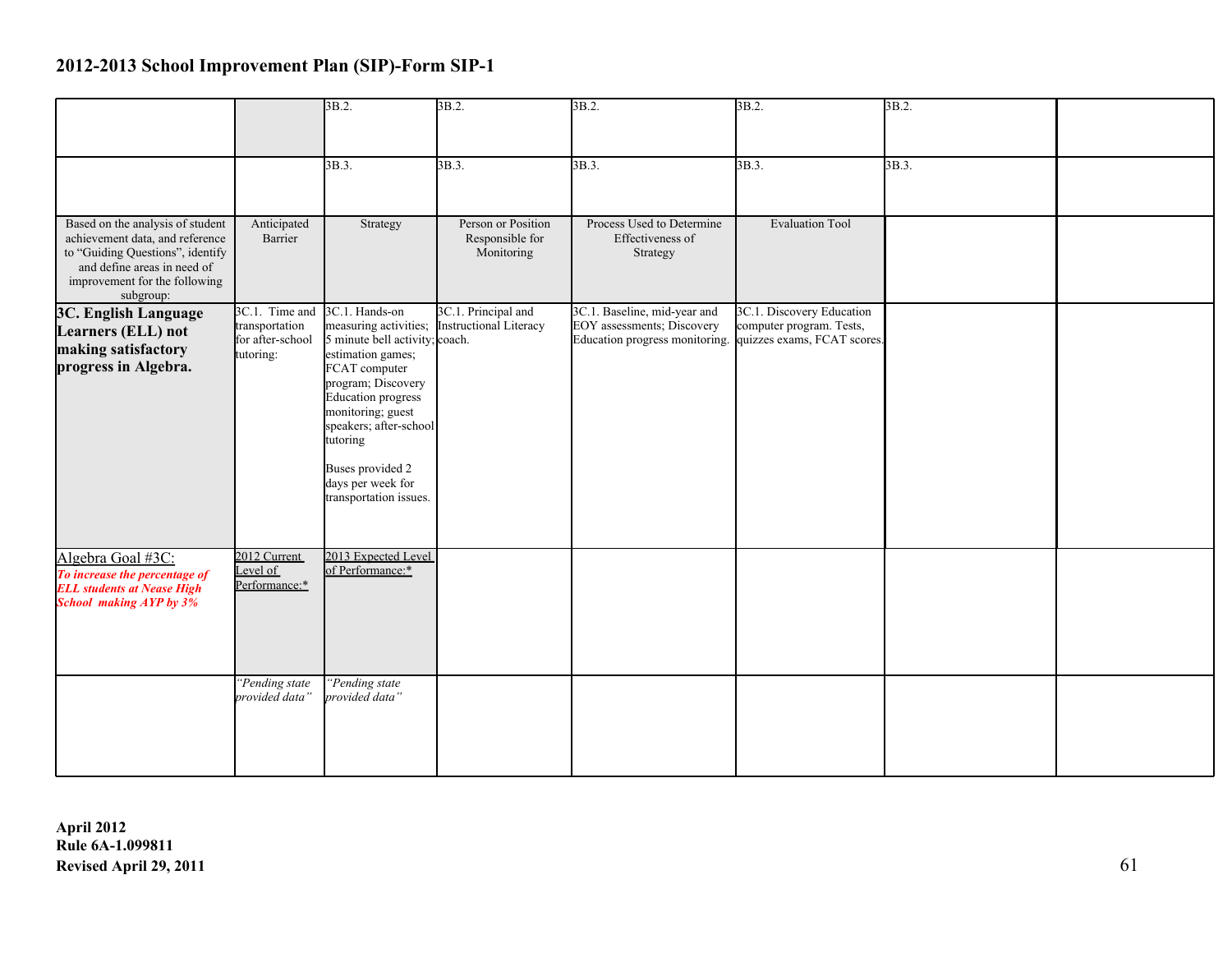|                                                                     |                                    | 3C.2                                                    | $3C.2$ .                      | $3C.2$ .                                                                                 | 3C.2.                     | 3C.2     |  |
|---------------------------------------------------------------------|------------------------------------|---------------------------------------------------------|-------------------------------|------------------------------------------------------------------------------------------|---------------------------|----------|--|
|                                                                     |                                    |                                                         |                               |                                                                                          |                           |          |  |
|                                                                     |                                    |                                                         |                               |                                                                                          |                           |          |  |
|                                                                     |                                    | 3C.3.                                                   | 3C.3.                         | 3C.3.                                                                                    | $3C.3$ .                  | $3C.3$ . |  |
|                                                                     |                                    |                                                         |                               |                                                                                          |                           |          |  |
|                                                                     |                                    |                                                         |                               |                                                                                          |                           |          |  |
| Based on the analysis of student                                    | Anticipated<br>Barrier             | Strategy                                                | Person or Position            | Process Used to Determine<br>Effectiveness of                                            | <b>Evaluation Tool</b>    |          |  |
| achievement data, and reference<br>to "Guiding Questions", identify |                                    |                                                         | Responsible for<br>Monitoring | Strategy                                                                                 |                           |          |  |
| and define areas in need of                                         |                                    |                                                         |                               |                                                                                          |                           |          |  |
| improvement for the following<br>subgroup:                          |                                    |                                                         |                               |                                                                                          |                           |          |  |
| 3D. Students with                                                   | 3D.1. Time and 3D.1. Hands-on      |                                                         | 3D.1. Principal and           | 3D.1. Baseline, mid-year and                                                             | 3D.1. Discovery Education |          |  |
| Disabilities (SWD) not                                              | transportation<br>for after-school | measuring activities;<br>5 minute bell activity; coach. | Instructional Literacy        | EOY assessments; Discovery<br>Education progress monitoring. quizzes exams, FCAT scores. | computer program. Tests,  |          |  |
| making satisfactory                                                 | tutoring:                          | estimation games;                                       |                               |                                                                                          |                           |          |  |
| progress in Algebra.                                                |                                    | FCAT computer                                           |                               |                                                                                          |                           |          |  |
|                                                                     |                                    | program; Discovery<br>Education progress                |                               |                                                                                          |                           |          |  |
|                                                                     |                                    | monitoring; guest                                       |                               |                                                                                          |                           |          |  |
|                                                                     |                                    | speakers; after-school<br>tutoring                      |                               |                                                                                          |                           |          |  |
|                                                                     |                                    |                                                         |                               |                                                                                          |                           |          |  |
|                                                                     |                                    | Buses provided 2                                        |                               |                                                                                          |                           |          |  |
|                                                                     |                                    | days per week for<br>transportation issues.             |                               |                                                                                          |                           |          |  |
|                                                                     |                                    |                                                         |                               |                                                                                          |                           |          |  |
| Algebra Goal #3D:                                                   | 2012 Current<br>Level of           | 2013 Expected Level<br>of Performance:*                 |                               |                                                                                          |                           |          |  |
| To increase by 3% Nease High<br><b>School students in the SWD</b>   | Performance:*                      |                                                         |                               |                                                                                          |                           |          |  |
| subgroup making AYP in Algebra.                                     |                                    |                                                         |                               |                                                                                          |                           |          |  |
|                                                                     |                                    |                                                         |                               |                                                                                          |                           |          |  |
|                                                                     |                                    |                                                         |                               |                                                                                          |                           |          |  |
|                                                                     |                                    |                                                         |                               |                                                                                          |                           |          |  |
|                                                                     | "Pending state                     | "Pending state                                          |                               |                                                                                          |                           |          |  |
|                                                                     | provided data"                     | provided data"                                          |                               |                                                                                          |                           |          |  |
|                                                                     |                                    | 3D.2.                                                   | 3D.2.                         | 3D.2.                                                                                    | 3D.2.                     | 3D.2.    |  |
|                                                                     |                                    | 3D.3.                                                   | $3D.3$ .                      | 3D.3.                                                                                    | 3D.3.                     | 3D.3.    |  |
|                                                                     |                                    |                                                         |                               |                                                                                          |                           |          |  |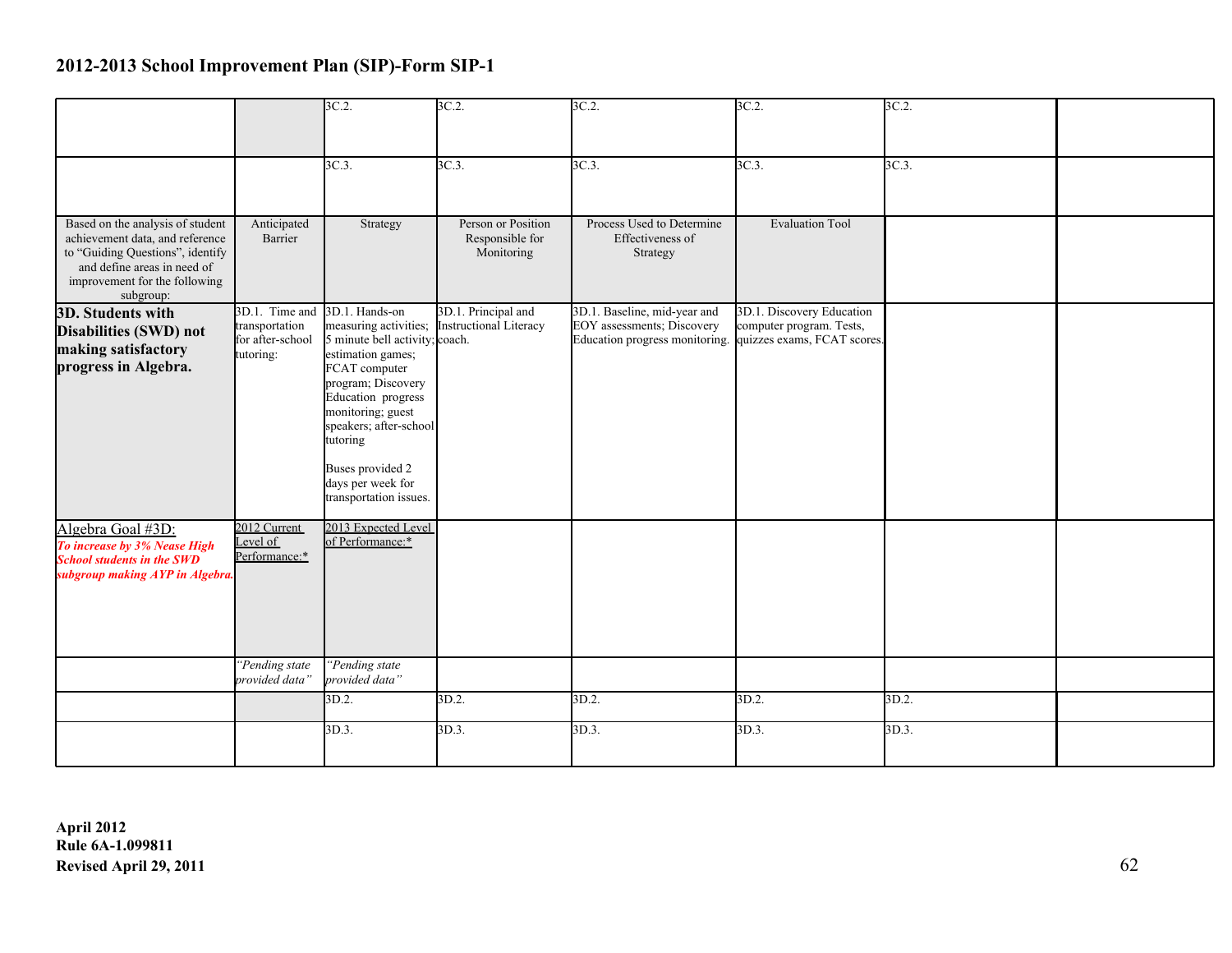| Based on the analysis of student<br>achievement data, and reference<br>to "Guiding Questions", identify<br>and define areas in need of<br>improvement for the following<br>subgroup: | Anticipated<br>Barrier                                            | Strategy                                                                                                                                                                                                                                                                                        | Person or Position<br>Responsible for<br>Monitoring  | Process Used to Determine<br>Effectiveness of<br>Strategy                                    | <b>Evaluation Tool</b>                                                               |       |  |
|--------------------------------------------------------------------------------------------------------------------------------------------------------------------------------------|-------------------------------------------------------------------|-------------------------------------------------------------------------------------------------------------------------------------------------------------------------------------------------------------------------------------------------------------------------------------------------|------------------------------------------------------|----------------------------------------------------------------------------------------------|--------------------------------------------------------------------------------------|-------|--|
| <b>3E. Economically</b><br><b>Disadvantaged students</b><br>not making satisfactory<br>progress in Algebra.                                                                          | 3E.1. Time and<br>transportation<br>for after-school<br>tutoring: | 3E.1. Hands-on<br>measuring activities;<br>5 minute bell activity; coach.<br>estimation games;<br>FCAT computer<br>program; Discovery<br><b>Education</b> progress<br>monitoring; guest<br>speakers; after-school<br>tutoring<br>Buses provided 2<br>days per week for<br>transportation issues | 3E.1. Principal and<br><b>Instructional Literacy</b> | 3E.1. Baseline, mid-year and<br>EOY assessments; Discovery<br>Education progress monitoring. | 3E.1. Discovery Education<br>computer program. Tests,<br>quizzes exams, FCAT scores. |       |  |
| Algebra Goal #3E:<br>To increase the percentage of<br><b>Nease High School students in</b><br>the Economically Disadvantage<br>subgroup making AYP by 3%.                            | 2012 Current<br>Level of<br>Performance:*<br>"Pending state       | 2013 Expected Level<br>of Performance:*<br>"Pending state                                                                                                                                                                                                                                       |                                                      |                                                                                              |                                                                                      |       |  |
|                                                                                                                                                                                      | provided data"                                                    | provided data"                                                                                                                                                                                                                                                                                  |                                                      |                                                                                              |                                                                                      |       |  |
|                                                                                                                                                                                      |                                                                   | 3E.2                                                                                                                                                                                                                                                                                            | 3E.2                                                 | 3E.2.                                                                                        | 3E.2.                                                                                | 3E.2. |  |
|                                                                                                                                                                                      |                                                                   | 3E.3                                                                                                                                                                                                                                                                                            | 3E.3                                                 | 3E.3                                                                                         | 3E.3                                                                                 | 3E.3  |  |

*End of Algebra EOC Goals*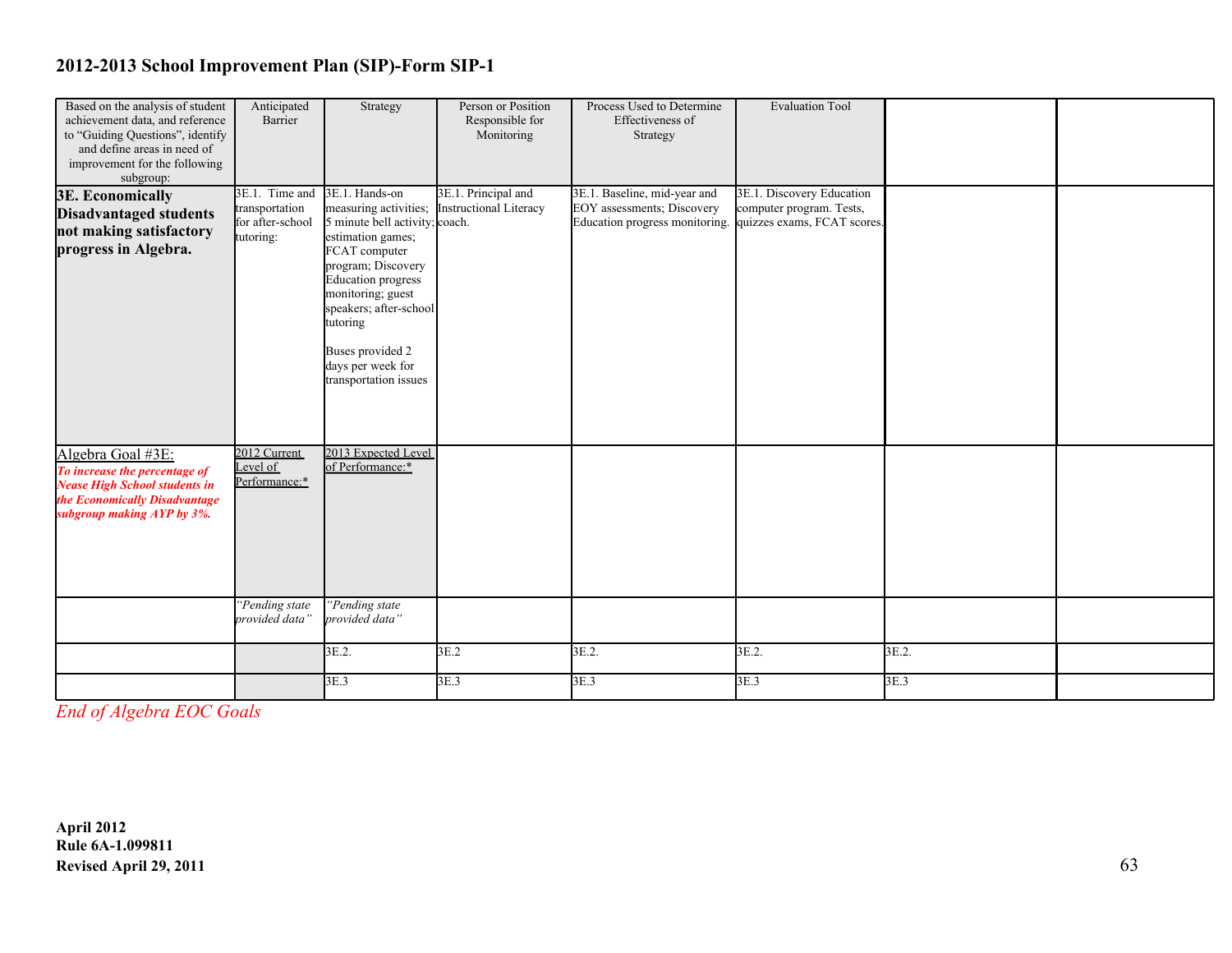#### **Geometry End-of-Course Goals**

\* When using percentages, include the number of students the percentage represents (e.g., 70% (35)).

| <b>Geometry EOC</b><br>Goals                                                                                                                                                      | Problem-<br><b>Solving</b><br>Process to<br>Increase<br><b>Student</b><br>Achieveme<br>nt |          |                                                     |                                                           |                        |  |
|-----------------------------------------------------------------------------------------------------------------------------------------------------------------------------------|-------------------------------------------------------------------------------------------|----------|-----------------------------------------------------|-----------------------------------------------------------|------------------------|--|
| Based on the analysis of student<br>achievement data, and reference<br>to "Guiding Questions",<br>identify and define areas in<br>need of improvement for the<br>following group: | Anticipated<br>Barrier                                                                    | Strategy | Person or Position<br>Responsible for<br>Monitoring | Process Used to Determine<br>Effectiveness of<br>Strategy | <b>Evaluation Tool</b> |  |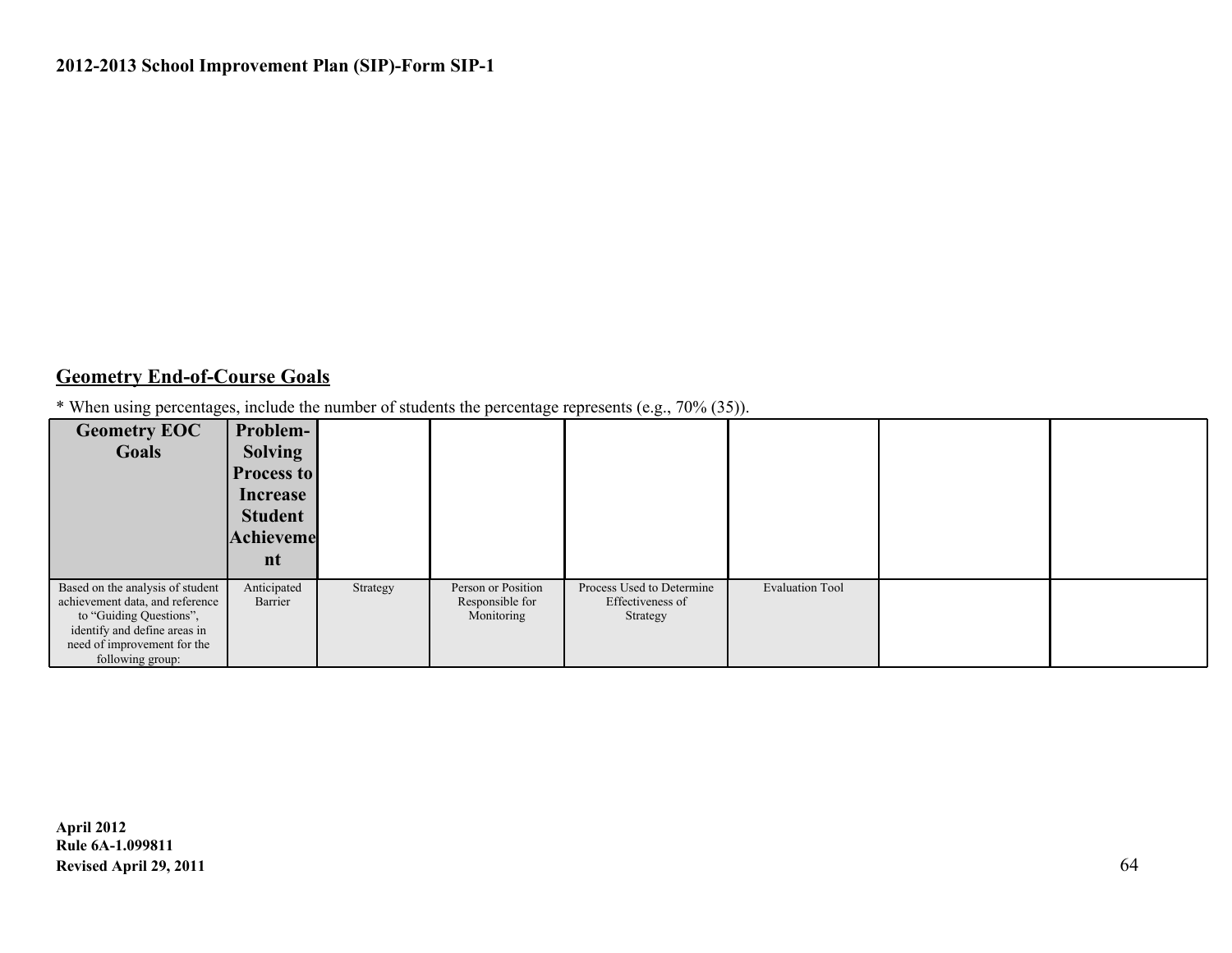| 1. Students scoring at<br><b>Achievement Level 3 in</b><br>Geometry.                                                                                                              | 1.1. Attendance.<br>Time and<br>transportation<br>for after school<br>tutoring. | 1.1. Hands-on<br>measuring activities;<br>5 minute bell activity; coach.<br>estimation games;<br>FCAT computer<br>program. Activity<br>bus to facilitate<br>transportation issues<br>for after-school<br>tutoring. | 1.1. Principal and<br>instructional literacy        | 1.1. Baseline, mid-year and<br>EOY assessment.            | 1.1. Tests, quizzes, exams<br>and FCAT scores. |      |  |
|-----------------------------------------------------------------------------------------------------------------------------------------------------------------------------------|---------------------------------------------------------------------------------|--------------------------------------------------------------------------------------------------------------------------------------------------------------------------------------------------------------------|-----------------------------------------------------|-----------------------------------------------------------|------------------------------------------------|------|--|
| Geometry Goal #1:<br>To increase the percentage of<br><b>Nease High School students</b><br>scoring at Achievement Level 3in<br>Geometry by 2%.                                    | 2012 Current<br>Level of<br>Performance:*                                       | 2013 Expected Level<br>of Performance:*                                                                                                                                                                            |                                                     |                                                           |                                                |      |  |
|                                                                                                                                                                                   | <b>NA</b>                                                                       | <b>NA</b><br>1.2.                                                                                                                                                                                                  | 1.2.                                                | 1.2.                                                      | 1.2.                                           | 1.2. |  |
|                                                                                                                                                                                   |                                                                                 | 1.3.                                                                                                                                                                                                               | 1.3.                                                | 1.3.                                                      | 1.3.                                           | 1.3. |  |
| Based on the analysis of student<br>achievement data, and reference<br>to "Guiding Questions",<br>identify and define areas in<br>need of improvement for the<br>following group: | Anticipated<br>Barrier                                                          | Strategy                                                                                                                                                                                                           | Person or Position<br>Responsible for<br>Monitoring | Process Used to Determine<br>Effectiveness of<br>Strategy | <b>Evaluation Tool</b>                         |      |  |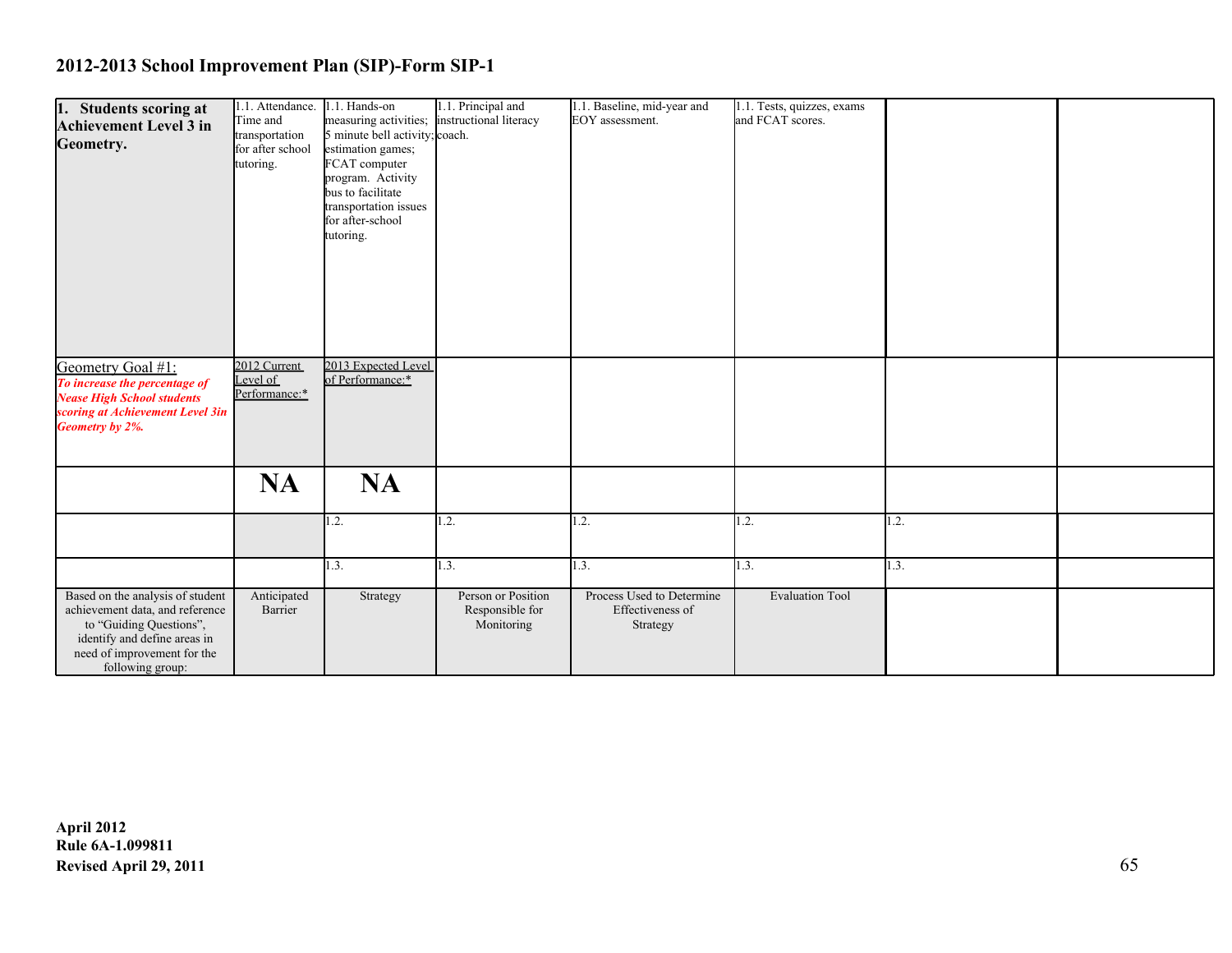| 2. Students scoring at or               | 2.1. Time and            | 2.1. Hands-on                           | 2.1. Principal and     | 2.1. Baseline, mid-year and | 2.1. Tests, quizzes, exams, |           |  |
|-----------------------------------------|--------------------------|-----------------------------------------|------------------------|-----------------------------|-----------------------------|-----------|--|
| above Achievement Levels transportation |                          | measuring activities;                   | instructional literacy | EOY assessment.             | AP and IB tests and FCAT    |           |  |
|                                         | for after school         | 5 minute bell activity; coach.          |                        |                             | scores.                     |           |  |
| 4 and 5 in Geometry.                    | tutoring.                | estimation games;                       |                        |                             |                             |           |  |
|                                         |                          | FCAT computer                           |                        |                             |                             |           |  |
|                                         |                          | program. Activity                       |                        |                             |                             |           |  |
|                                         |                          | bus to facilitate                       |                        |                             |                             |           |  |
|                                         |                          | transportation                          |                        |                             |                             |           |  |
|                                         |                          | issues for after-                       |                        |                             |                             |           |  |
|                                         |                          | school tutoring.                        |                        |                             |                             |           |  |
|                                         |                          | Encourage enrollment                    |                        |                             |                             |           |  |
|                                         |                          | in advanced math                        |                        |                             |                             |           |  |
|                                         |                          | courses.                                |                        |                             |                             |           |  |
| Geometry Goal #2:                       | 2012 Current<br>Level of | 2013 Expected Level<br>of Performance:* |                        |                             |                             |           |  |
| To increase the percentage of           | Performance:*            |                                         |                        |                             |                             |           |  |
| <b>Nease High School students</b>       |                          |                                         |                        |                             |                             |           |  |
| scoring at or above Achievement         |                          |                                         |                        |                             |                             |           |  |
| Levels 4 or 5 in Geometry by 1%.        |                          |                                         |                        |                             |                             |           |  |
|                                         |                          |                                         |                        |                             |                             |           |  |
|                                         | <b>NA</b>                | <b>NA</b>                               |                        |                             |                             |           |  |
|                                         |                          |                                         |                        |                             |                             |           |  |
|                                         |                          |                                         |                        |                             |                             |           |  |
|                                         |                          |                                         |                        |                             |                             |           |  |
|                                         |                          | 2.2.                                    | 2.2.                   | 2.2.                        | 2.2.                        | 2.2.      |  |
|                                         |                          |                                         |                        |                             |                             |           |  |
|                                         |                          | 2.3                                     | 2.3                    | 2.3                         | 2.3                         | 2.3       |  |
|                                         |                          |                                         |                        |                             |                             |           |  |
|                                         |                          |                                         |                        |                             |                             |           |  |
| Based on Ambitious<br>but               | 2011-2012                | 2012-2013                               | 2013-2014              | 2014-2015                   | 2015-2016                   | 2016-2017 |  |
| Achievable Annual Measurable            |                          |                                         |                        |                             |                             |           |  |
| Objectives (AMOs), Reading              |                          |                                         |                        |                             |                             |           |  |
| and Math Performance Target             |                          |                                         |                        |                             |                             |           |  |
| 3A. Ambitious but                       | <b>Baseline data</b>     |                                         |                        |                             |                             |           |  |
| <b>Achievable Annual</b>                | 2010-2011                |                                         |                        |                             |                             |           |  |
| <b>Measurable Objectives</b>            |                          |                                         |                        |                             |                             |           |  |
| (AMOs). In six year                     | <b>NA</b>                |                                         |                        |                             |                             |           |  |
| school will reduce their                |                          |                                         |                        |                             |                             |           |  |
|                                         |                          |                                         |                        |                             |                             |           |  |
| achievement gap by 50%.                 |                          |                                         |                        |                             |                             |           |  |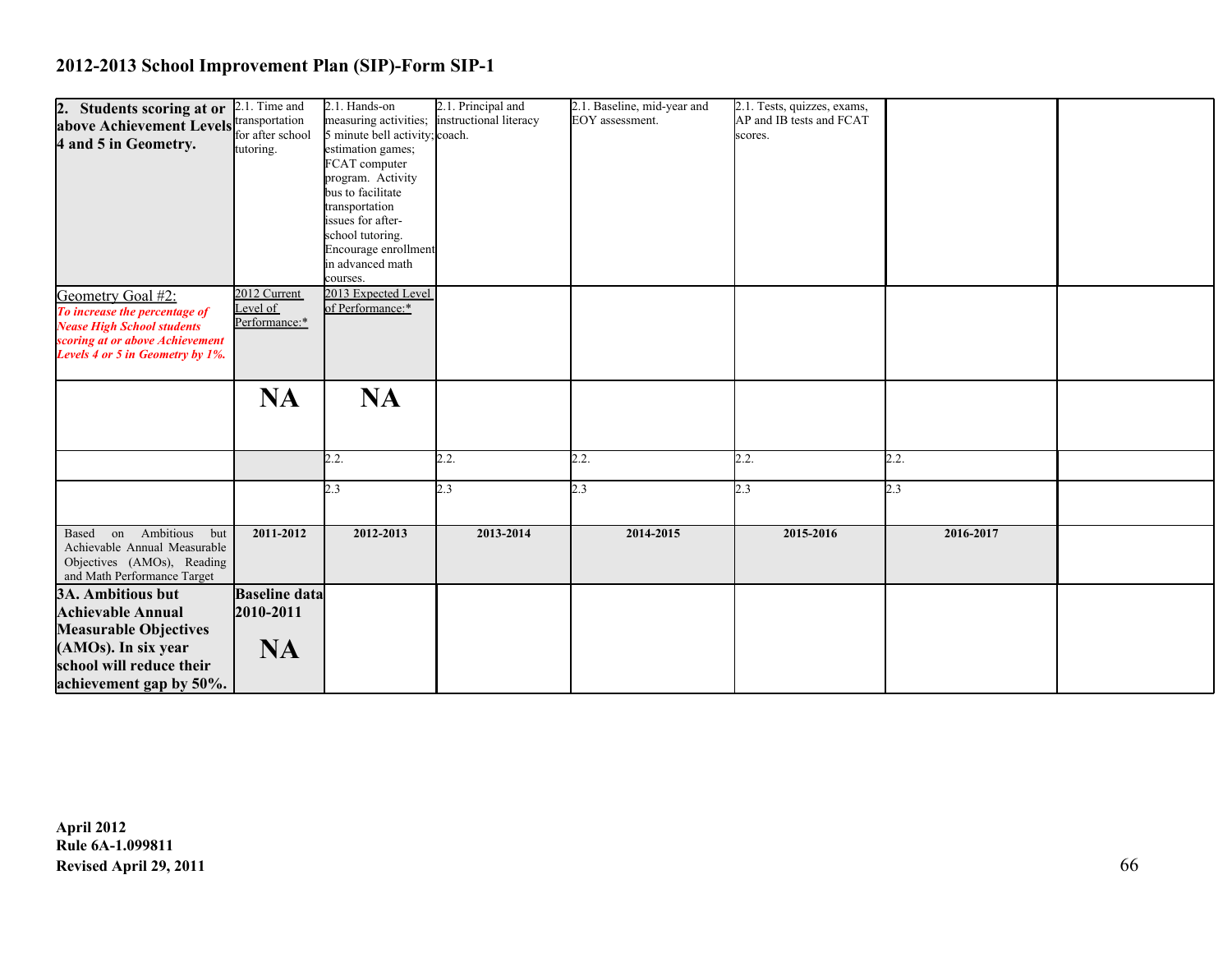| Geometry Goal #3A:                                                                                                                                                                   |                                                                                                                 |                                                                                                                                                                                                                                                                                                                   |                                                     |                                                                                                                          |                                                       |  |
|--------------------------------------------------------------------------------------------------------------------------------------------------------------------------------------|-----------------------------------------------------------------------------------------------------------------|-------------------------------------------------------------------------------------------------------------------------------------------------------------------------------------------------------------------------------------------------------------------------------------------------------------------|-----------------------------------------------------|--------------------------------------------------------------------------------------------------------------------------|-------------------------------------------------------|--|
| <b>NA</b>                                                                                                                                                                            |                                                                                                                 |                                                                                                                                                                                                                                                                                                                   |                                                     |                                                                                                                          |                                                       |  |
| Based on the analysis of student<br>achievement data, and reference<br>to "Guiding Questions",<br>identify and define areas in<br>need of improvement for the<br>following subgroup: | Anticipated<br>Barrier                                                                                          | Strategy                                                                                                                                                                                                                                                                                                          | Person or Position<br>Responsible for<br>Monitoring | Process Used to Determine<br>Effectiveness of<br>Strategy                                                                | <b>Evaluation Tool</b>                                |  |
| 3B. Student subgroups<br>by ethnicity (White, Black,<br>Hispanic, Asian, American<br>Indian) not making<br>satisfactory progress in<br>Geometry.                                     | 3B.1.<br>White:<br>Black:<br>Hispanic:<br>Asian:<br>Time and<br>transportation<br>for after-school<br>tutoring: | 3B.1. Hands-on<br>measuring activities;<br>5 minute bell activity; coach.<br>estimation games;<br>FCAT computer<br>American Indian: program; Discovery<br><b>Education</b> progress<br>monitoring; guest<br>speakers; after-school<br>tutoring<br>Buses provided 2<br>days per week for<br>transportation issues. | 3B.1.Principal and<br><b>Instructional Literacy</b> | 3B.1. Baseline, mid-year and<br>EOY assessments; Discovery<br>Education progress monitoring. quizzes exams, FCAT scores. | 3B.1. Discovery Education<br>computer program. Tests, |  |
| Geometry Goal #3B:<br>To increase the percentage of<br>students making AYP in Geometry<br>by $3\%$ .                                                                                 | $2012$ Current<br>Level of<br>Performance:*                                                                     | 2013 Expected Level<br>of Performance:*                                                                                                                                                                                                                                                                           |                                                     |                                                                                                                          |                                                       |  |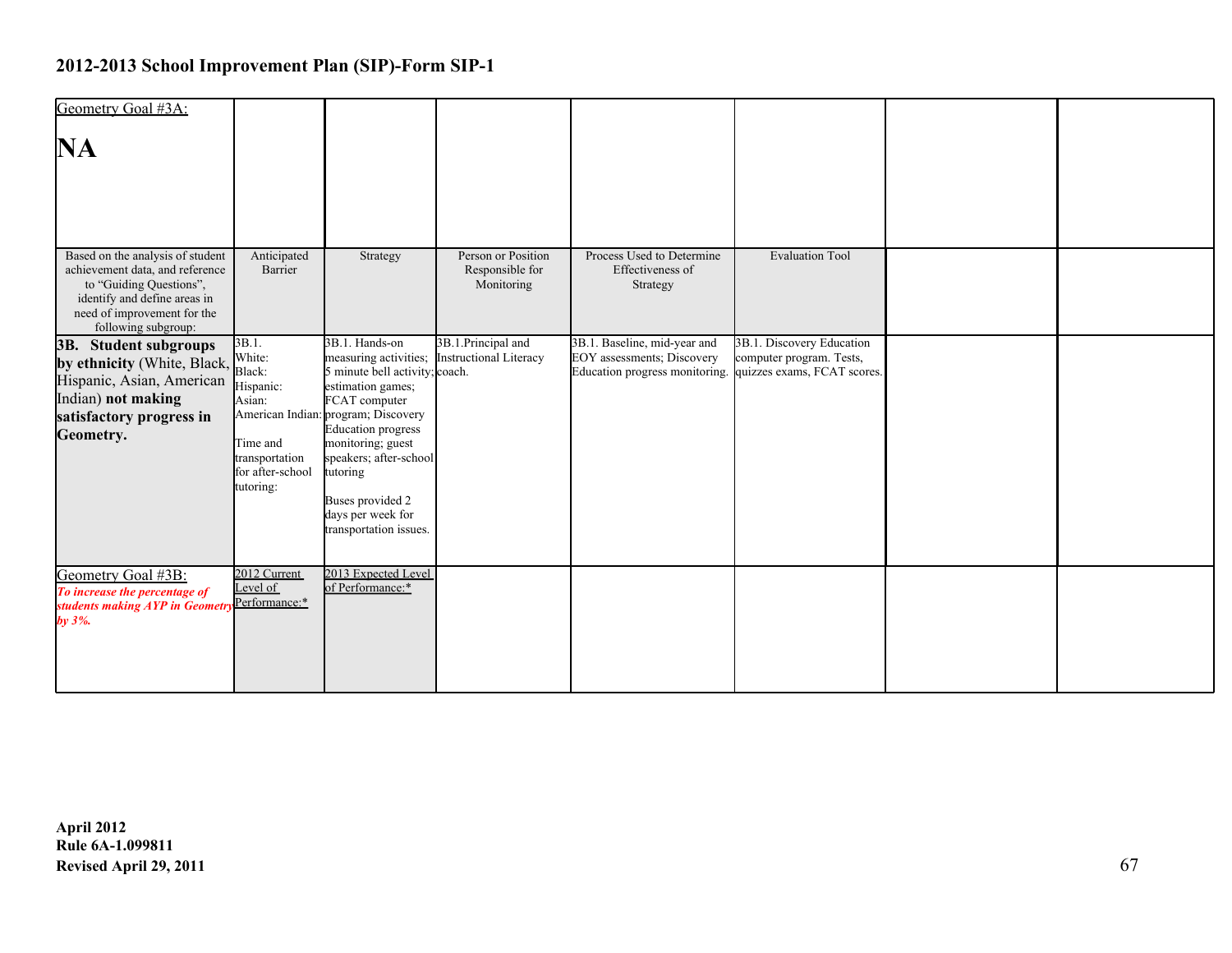|                                                                                                                                                                                      | <b>NA</b>                                                         | <b>NA</b>                                                                                                                                                                                                                                                                                        |                                                      |                                                                                              |                                                                                      |       |  |
|--------------------------------------------------------------------------------------------------------------------------------------------------------------------------------------|-------------------------------------------------------------------|--------------------------------------------------------------------------------------------------------------------------------------------------------------------------------------------------------------------------------------------------------------------------------------------------|------------------------------------------------------|----------------------------------------------------------------------------------------------|--------------------------------------------------------------------------------------|-------|--|
|                                                                                                                                                                                      | White:<br>Black:<br>Hispanic:<br>Asian:                           | White:<br>Black:<br>Hispanic:<br>Asian:<br>American Indian: American Indian:                                                                                                                                                                                                                     |                                                      |                                                                                              |                                                                                      |       |  |
|                                                                                                                                                                                      |                                                                   | $\overline{3B.2}$ .                                                                                                                                                                                                                                                                              | $\overline{3B.2}$ .                                  | 3B.2.                                                                                        | 3B.2.                                                                                | 3B.2. |  |
|                                                                                                                                                                                      |                                                                   | 3B.3.                                                                                                                                                                                                                                                                                            | 3B.3.                                                | 3B.3.                                                                                        | 3B.3.                                                                                | 3B.3. |  |
| Based on the analysis of student<br>achievement data, and reference<br>to "Guiding Questions",<br>identify and define areas in<br>need of improvement for the<br>following subgroup: | Anticipated<br>Barrier                                            | Strategy                                                                                                                                                                                                                                                                                         | Person or Position<br>Responsible for<br>Monitoring  | Process Used to Determine<br>Effectiveness of<br>Strategy                                    | <b>Evaluation Tool</b>                                                               |       |  |
| 3C. English Language<br>Learners (ELL) not<br>making satisfactory<br>progress in Geometry.                                                                                           | 3C.1. Time and<br>transportation<br>for after-school<br>tutoring. | 3C.1. Hands-on<br>measuring activities;<br>5 minute bell activity; coach.<br>estimation games;<br>FCAT computer<br>program; Discovery<br><b>Education</b> progress<br>monitoring; guest<br>speakers; after-school<br>tutoring<br>Buses provided 2<br>days per week for<br>transportation issues. | 3C.1. Principal and<br><b>Instructional Literacy</b> | 3C.1. Baseline, mid-year and<br>EOY assessments; Discovery<br>Education progress monitoring. | 3C.1. Discovery Education<br>computer program. Tests,<br>quizzes exams, FCAT scores. |       |  |
| Geometry Goal #3C:<br>To increase the percentage of<br><b>ELL students at Nease High</b><br><b>School making AYP</b> by 3%                                                           | 2012 Current<br>Level of<br>Performance:*                         | 2013 Expected Level<br>of Performance:*                                                                                                                                                                                                                                                          |                                                      |                                                                                              |                                                                                      |       |  |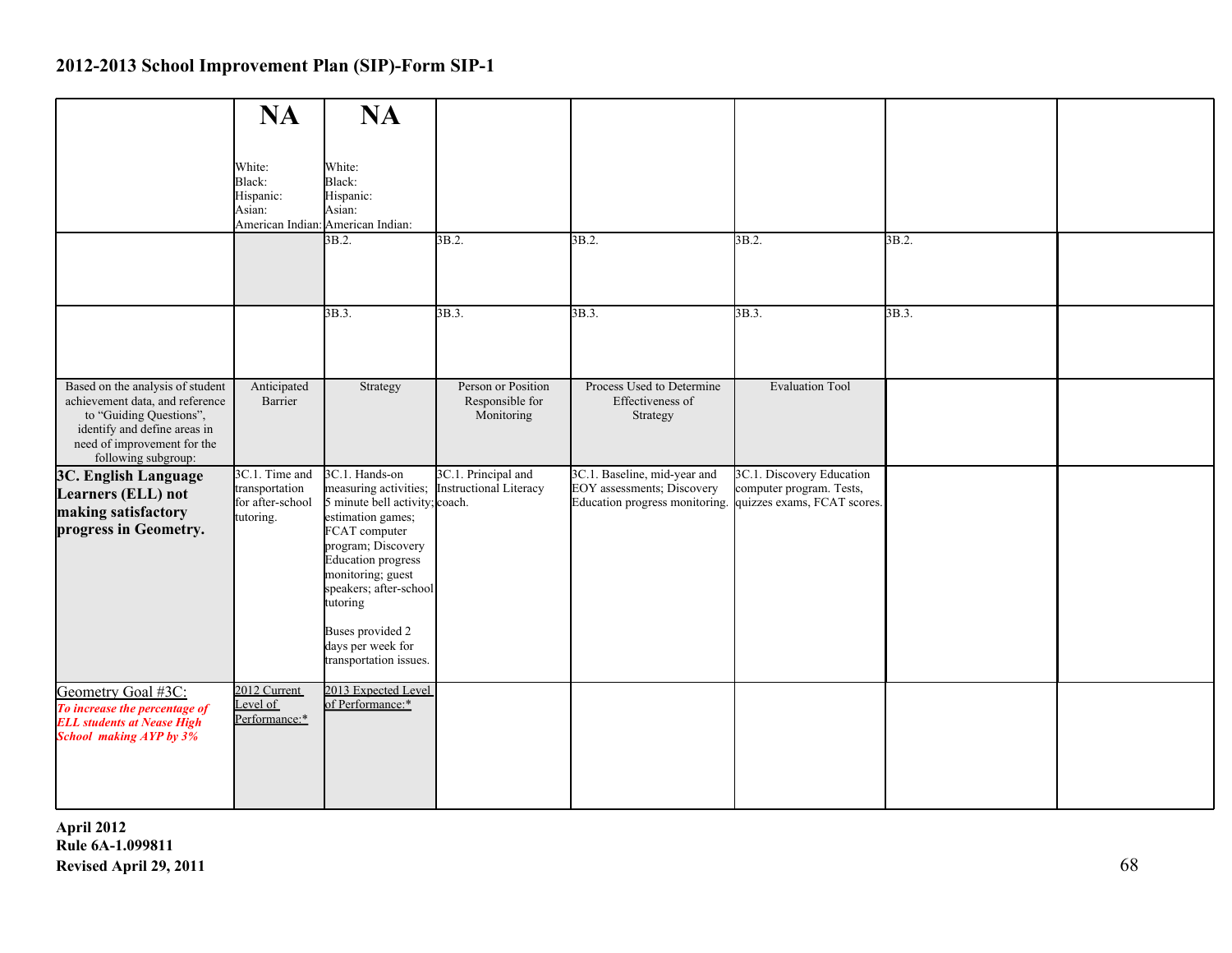|                                                                                                                                                                                      | <b>NA</b>                                                         | <b>NA</b>                                                                                                                                                                                                                                                                                 |                                                     |                                                                                                                          |                                                       |          |  |
|--------------------------------------------------------------------------------------------------------------------------------------------------------------------------------------|-------------------------------------------------------------------|-------------------------------------------------------------------------------------------------------------------------------------------------------------------------------------------------------------------------------------------------------------------------------------------|-----------------------------------------------------|--------------------------------------------------------------------------------------------------------------------------|-------------------------------------------------------|----------|--|
|                                                                                                                                                                                      |                                                                   |                                                                                                                                                                                                                                                                                           |                                                     |                                                                                                                          |                                                       |          |  |
|                                                                                                                                                                                      |                                                                   | 3C.2                                                                                                                                                                                                                                                                                      | 3C.2                                                | 3C.2                                                                                                                     | 3C.2.                                                 | 3C.2     |  |
|                                                                                                                                                                                      |                                                                   | 3C.3                                                                                                                                                                                                                                                                                      | $3C.3$ .                                            | $3C.3$ .                                                                                                                 | 3C.3.                                                 | $3C.3$ . |  |
| Based on the analysis of student<br>achievement data, and reference<br>to "Guiding Questions",<br>identify and define areas in<br>need of improvement for the<br>following subgroup: | Anticipated<br>Barrier                                            | Strategy                                                                                                                                                                                                                                                                                  | Person or Position<br>Responsible for<br>Monitoring | Process Used to Determine<br>Effectiveness of<br>Strategy                                                                | <b>Evaluation Tool</b>                                |          |  |
| 3D. Students with<br>Disabilities (SWD) not<br>making satisfactory<br>progress in Geometry.                                                                                          | 3D.1. Time and<br>transportation<br>for after-school<br>tutoring. | 3D.1. Hands-on<br>measuring activities;<br>5 minute bell activity; coach.<br>estimation games;<br>FCAT computer<br>program; Discovery<br>Education progress<br>monitoring; guest<br>speakers; after-school<br>tutoring<br>Buses provided 2<br>days per week for<br>transportation issues. | 3D.1. Principal and<br>Instructional Literacy       | 3D.1. Baseline, mid-year and<br>EOY assessments; Discovery<br>Education progress monitoring. quizzes exams, FCAT scores. | 3D.1. Discovery Education<br>computer program. Tests, |          |  |
| Geometry Goal #3D:<br>To increase by 3% Nease High<br><b>School students in the SWD</b><br>subgroup making AYP in<br><b>Geometry.</b>                                                | 2012 Current<br>Level of<br>Performance:*                         | 2013 Expected Level<br>of Performance:*                                                                                                                                                                                                                                                   |                                                     |                                                                                                                          |                                                       |          |  |
|                                                                                                                                                                                      | <b>NA</b>                                                         | <b>NA</b>                                                                                                                                                                                                                                                                                 |                                                     |                                                                                                                          |                                                       |          |  |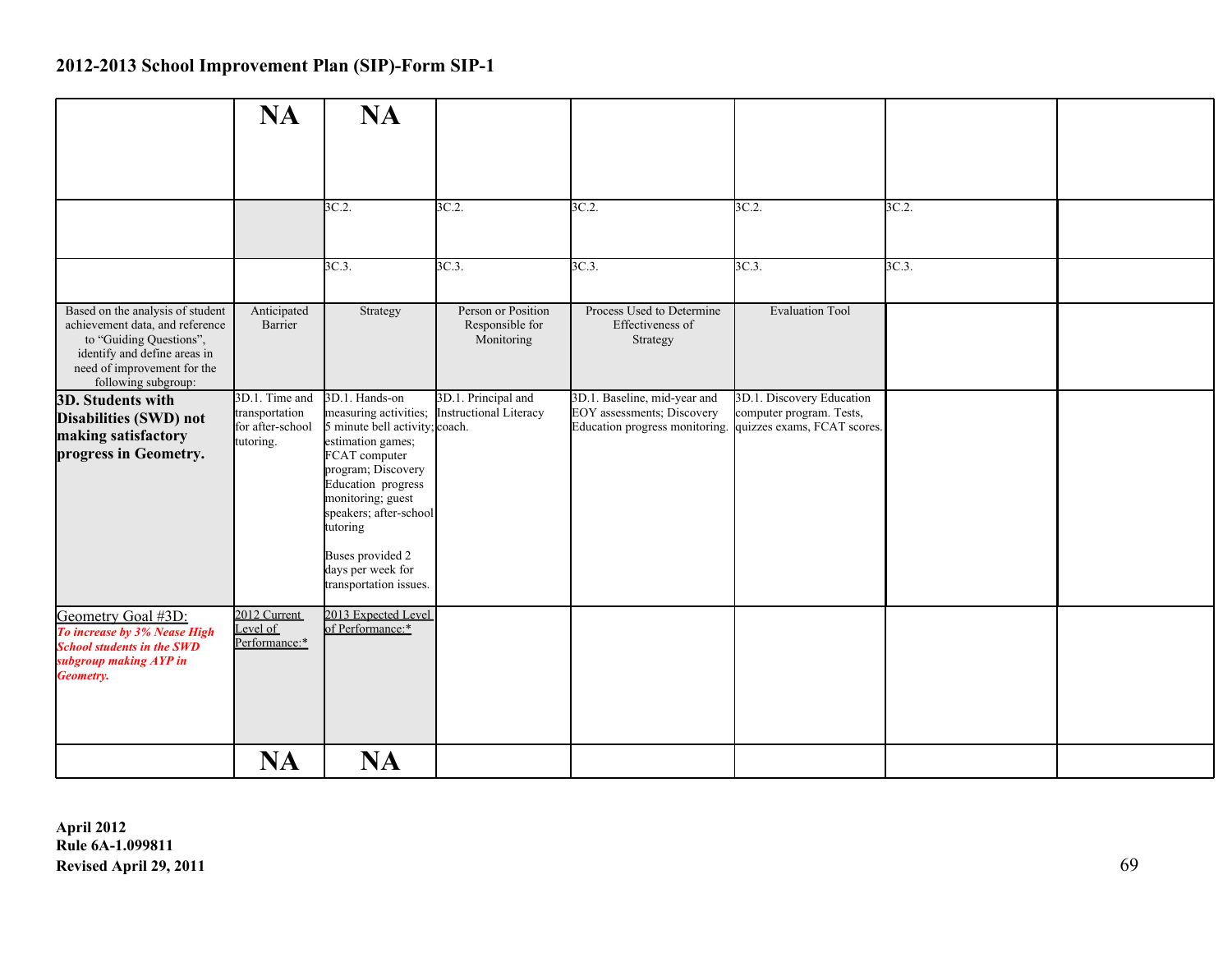|                                                                                                                                                                                      |                                                                   | 3D.2.                                                                                                                                                                                                                                                                                            | 3D.2.                                                | $3D.2$ .                                                                                                                | 3D.2.                                                 | 3D.2. |  |
|--------------------------------------------------------------------------------------------------------------------------------------------------------------------------------------|-------------------------------------------------------------------|--------------------------------------------------------------------------------------------------------------------------------------------------------------------------------------------------------------------------------------------------------------------------------------------------|------------------------------------------------------|-------------------------------------------------------------------------------------------------------------------------|-------------------------------------------------------|-------|--|
|                                                                                                                                                                                      |                                                                   |                                                                                                                                                                                                                                                                                                  |                                                      |                                                                                                                         |                                                       |       |  |
|                                                                                                                                                                                      |                                                                   | 3D.3.                                                                                                                                                                                                                                                                                            | 3D.3.                                                | 3D.3.                                                                                                                   | 3D.3.                                                 | 3D.3. |  |
|                                                                                                                                                                                      |                                                                   |                                                                                                                                                                                                                                                                                                  |                                                      |                                                                                                                         |                                                       |       |  |
| Based on the analysis of student<br>achievement data, and reference<br>to "Guiding Questions",<br>identify and define areas in<br>need of improvement for the<br>following subgroup: | Anticipated<br>Barrier                                            | Strategy                                                                                                                                                                                                                                                                                         | Person or Position<br>Responsible for<br>Monitoring  | Process Used to Determine<br>Effectiveness of<br>Strategy                                                               | <b>Evaluation Tool</b>                                |       |  |
| <b>3E. Economically</b><br><b>Disadvantaged students</b><br>not making satisfactory<br>progress in Geometry.                                                                         | 3E.1. Time and<br>transportation<br>for after-school<br>tutoring. | 3E.1. Hands-on<br>measuring activities;<br>5 minute bell activity; coach.<br>estimation games;<br>FCAT computer<br>program; Discovery<br><b>Education</b> progress<br>monitoring; guest<br>speakers; after-school<br>tutoring<br>Buses provided 2<br>days per week for<br>transportation issues. | 3E.1. Principal and<br><b>Instructional Literacy</b> | 3E.1. Baseline, mid-year and<br>EOY assessments; Discovery<br>Education progress monitoring quizzes exams, FCAT scores. | 3E.1. Discovery Education<br>computer program. Tests, |       |  |
| Geometry Goal #3E:<br>To increase the percentage of<br><b>Nease High School students in</b><br>the Economically Disadvantage<br>subgroup making AYP by 3%.                           | 2012 Current<br>Level of<br>Performance:*                         | 2013 Expected Level<br>of Performance:*                                                                                                                                                                                                                                                          |                                                      |                                                                                                                         |                                                       |       |  |
|                                                                                                                                                                                      | <b>NA</b>                                                         | <b>NA</b>                                                                                                                                                                                                                                                                                        |                                                      |                                                                                                                         |                                                       |       |  |
|                                                                                                                                                                                      |                                                                   | 3E.2.                                                                                                                                                                                                                                                                                            | 3E.2                                                 | 3E.2.                                                                                                                   | 3E.2.                                                 | 3E.2. |  |
|                                                                                                                                                                                      |                                                                   | 3E.3                                                                                                                                                                                                                                                                                             | 3E.3                                                 | 3E.3                                                                                                                    | 3E.3                                                  | 3E.3  |  |

*End of Geometry EOC Goals*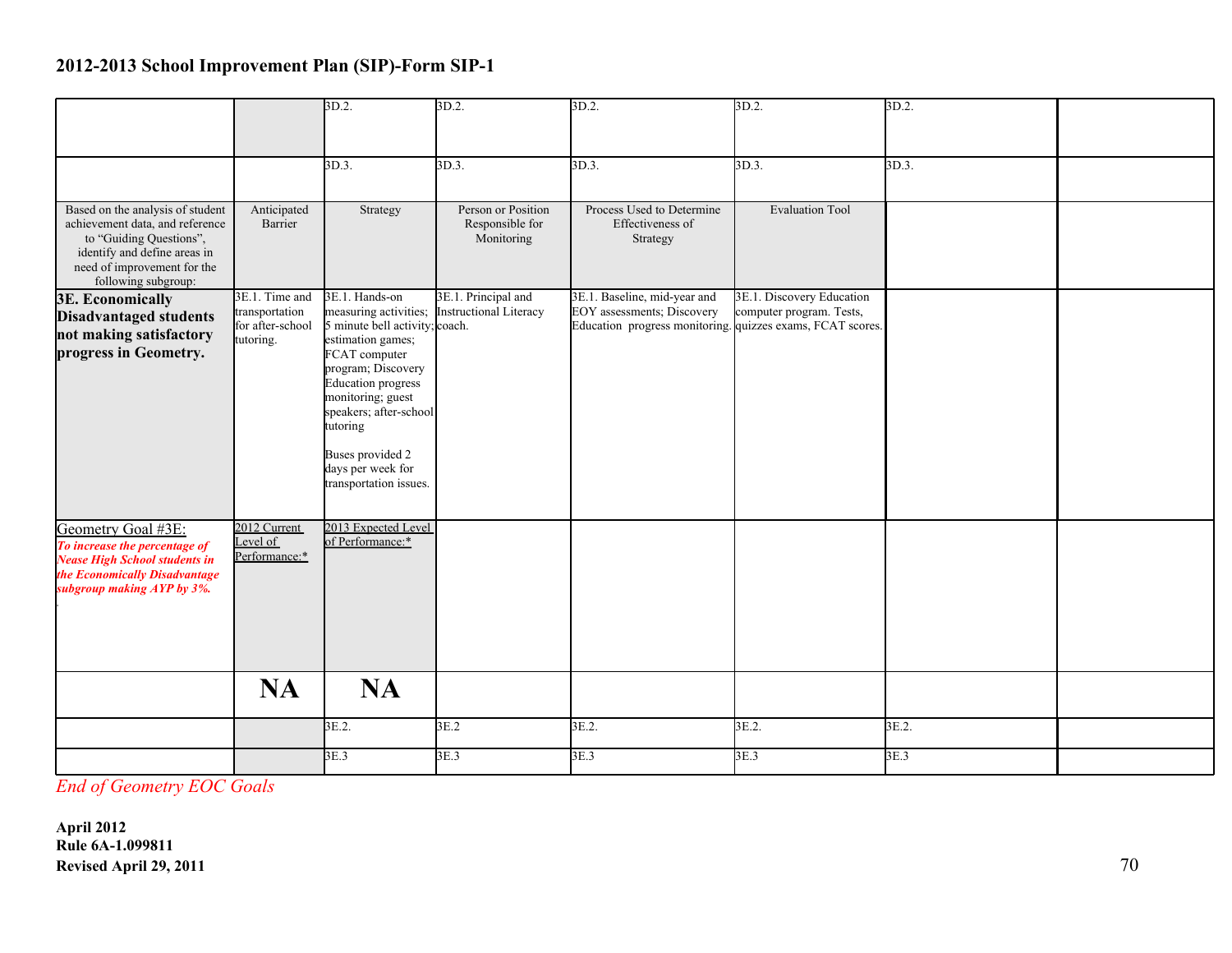| Professional                                 |                         |                                        |                                                                         |                                                                                                       |                                       |                                                  |
|----------------------------------------------|-------------------------|----------------------------------------|-------------------------------------------------------------------------|-------------------------------------------------------------------------------------------------------|---------------------------------------|--------------------------------------------------|
| <b>Development</b>                           |                         |                                        |                                                                         |                                                                                                       |                                       |                                                  |
| (PD) aligned with                            |                         |                                        |                                                                         |                                                                                                       |                                       |                                                  |
| <b>Strategies through</b>                    |                         |                                        |                                                                         |                                                                                                       |                                       |                                                  |
| <b>Professional</b>                          |                         |                                        |                                                                         |                                                                                                       |                                       |                                                  |
| Learning                                     |                         |                                        |                                                                         |                                                                                                       |                                       |                                                  |
| <b>Community</b>                             |                         |                                        |                                                                         |                                                                                                       |                                       |                                                  |
| (PLC) or PD                                  |                         |                                        |                                                                         |                                                                                                       |                                       |                                                  |
| <b>Activity</b>                              |                         |                                        |                                                                         |                                                                                                       |                                       |                                                  |
| Please note that each                        |                         |                                        |                                                                         |                                                                                                       |                                       |                                                  |
| Strategy does not require a                  |                         |                                        |                                                                         |                                                                                                       |                                       |                                                  |
| professional development or<br>PLC activity. |                         |                                        |                                                                         |                                                                                                       |                                       |                                                  |
| PD Content /Topic<br>and/or PLC Focus        | Grade Level/<br>Subject | PD Facilitator<br>and/or<br>PLC Leader | PD Participants<br>(e.g., PLC, subject, grade level, or<br>school-wide) | Target Dates and Schedules<br>(e.g., Early Release) and<br>Schedules (e.g., frequency of<br>meetings) | Strategy for Follow-up/Monitoring     | Person or Position Responsible for<br>Monitoring |
| Math/Reading                                 | All                     | Principal and<br>ILC.                  | School-Wide                                                             | Once per week                                                                                         | Progress monitoring once per<br>month | Principal, AP, ILC                               |
|                                              |                         |                                        |                                                                         |                                                                                                       |                                       |                                                  |
|                                              |                         |                                        |                                                                         |                                                                                                       |                                       |                                                  |
|                                              |                         |                                        |                                                                         |                                                                                                       |                                       |                                                  |

#### **Mathematics Professional Development**

#### **Mathematics Budget** (Insert rows as needed)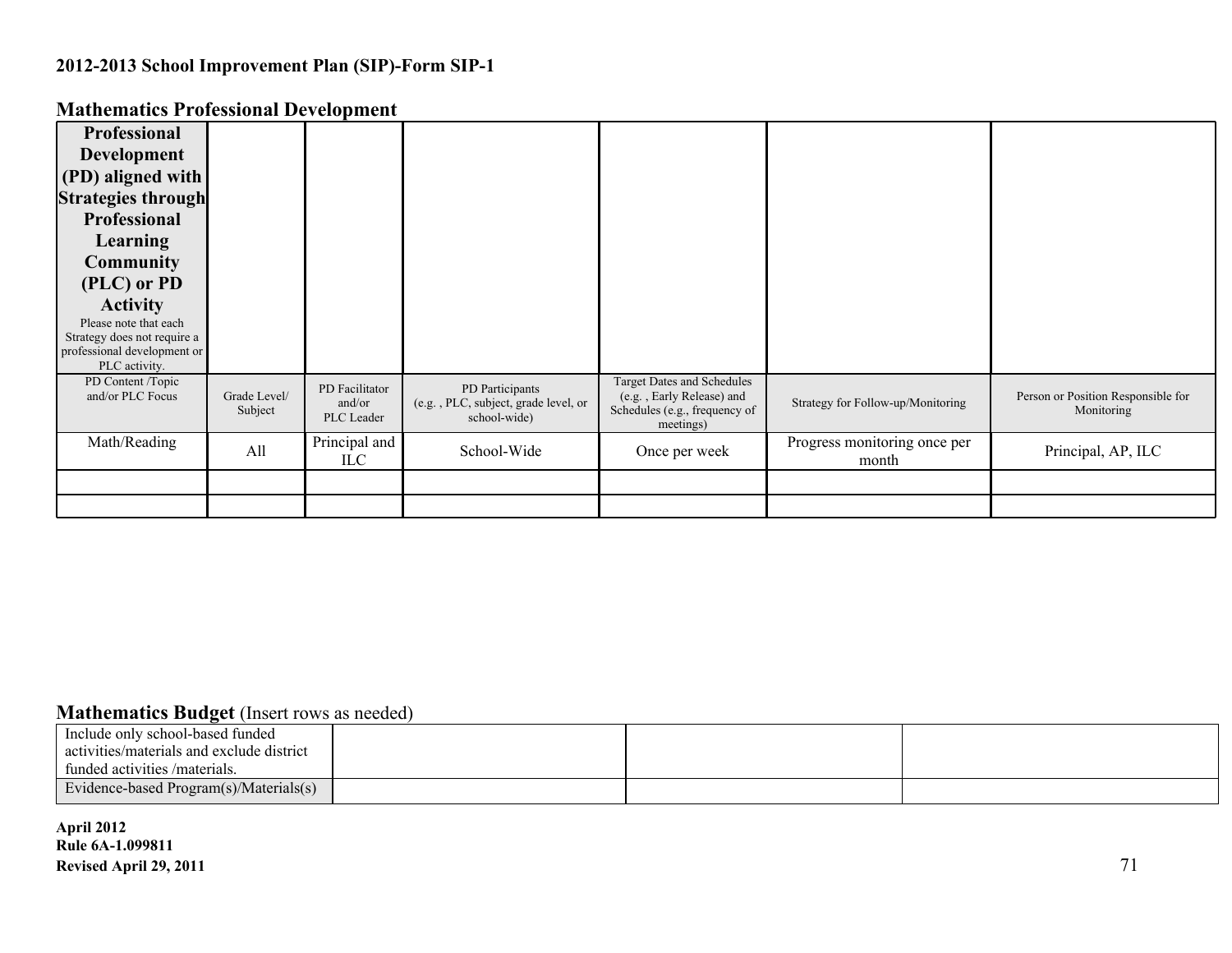| Strategy                 | Description of Resources                                | Funding Source        | Amount           |
|--------------------------|---------------------------------------------------------|-----------------------|------------------|
| Math Focus Calendar      | Distributed to all staff at beginning of<br>school year | NA                    | NA               |
|                          |                                                         |                       |                  |
| Subtotal:                |                                                         |                       |                  |
| Technology               |                                                         |                       |                  |
| Strategy                 | Description of Resources                                | <b>Funding Source</b> | Amount           |
| Smart Board, iPad        | <b>SAC Committee</b>                                    | SAC funds             | Available amount |
|                          |                                                         |                       |                  |
| Subtotal:                |                                                         |                       |                  |
| Professional Development |                                                         |                       |                  |
| Strategy                 | Description of Resources                                | <b>Funding Source</b> | Amount           |
| <b>PLC</b>               | Monthly meetings to address math goals                  | NA                    | NA               |
|                          |                                                         |                       |                  |
| Subtotal:                |                                                         |                       |                  |
| Other                    |                                                         |                       |                  |
| Strategy                 | Description of Resources                                | <b>Funding Source</b> | Amount           |
|                          |                                                         |                       |                  |
| Subtotal:                |                                                         |                       |                  |
| Total:                   |                                                         |                       |                  |
|                          |                                                         |                       |                  |

*End of Mathematics Goals*

### **Elementary and Middle School Science Goals**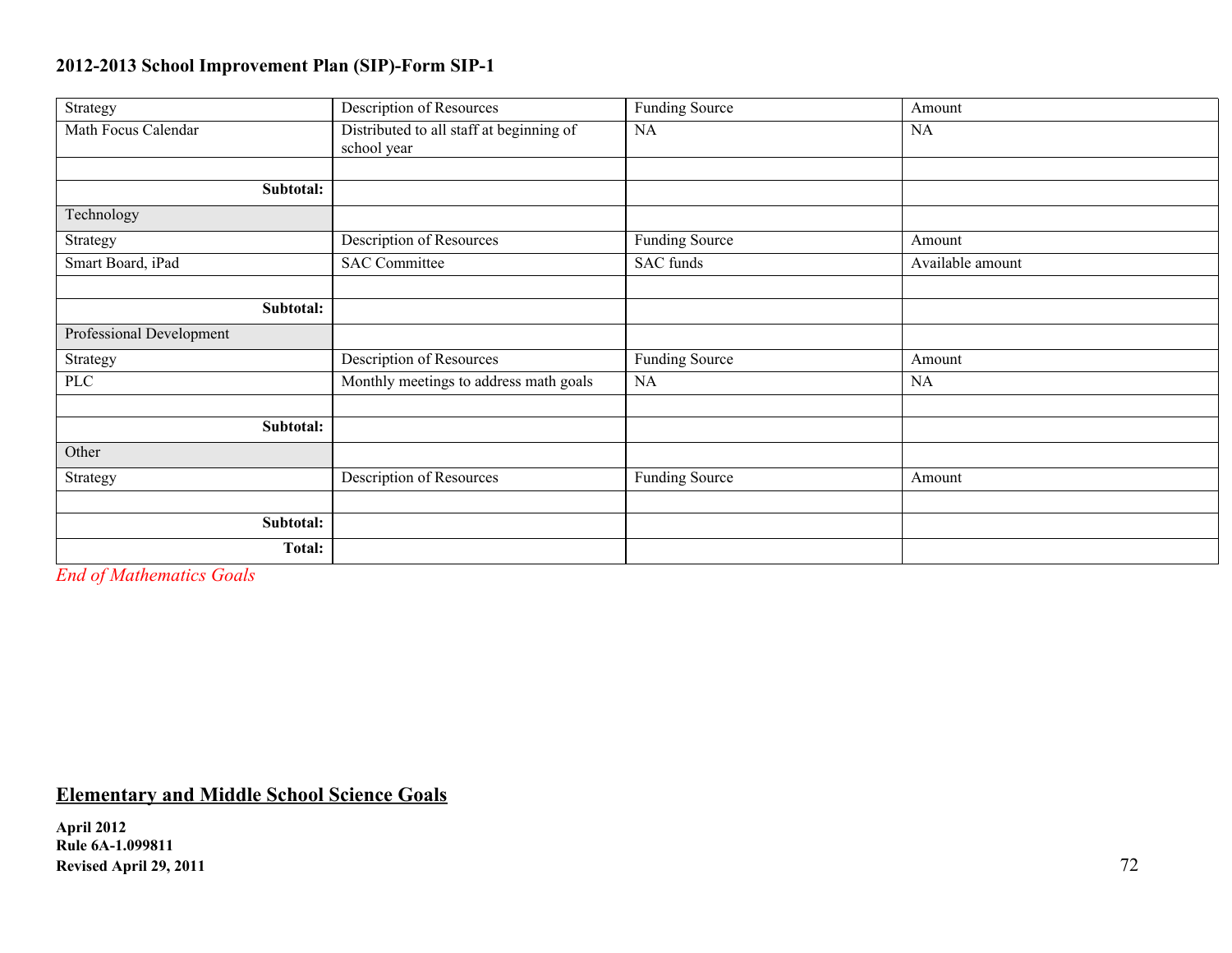\* When using percentages, include the number of students the percentage represents next to the percentage (e.g. 70% (35)).

| <b>Elementary and</b>                                               | Problem-                 |                           |                            |                              |                        |       |  |
|---------------------------------------------------------------------|--------------------------|---------------------------|----------------------------|------------------------------|------------------------|-------|--|
| <b>Middle Science</b>                                               | <b>Solving</b>           |                           |                            |                              |                        |       |  |
| Goals                                                               | Process to               |                           |                            |                              |                        |       |  |
|                                                                     | <b>Increase</b>          |                           |                            |                              |                        |       |  |
|                                                                     | <b>Student</b>           |                           |                            |                              |                        |       |  |
|                                                                     |                          |                           |                            |                              |                        |       |  |
|                                                                     | <b>Achieveme</b>         |                           |                            |                              |                        |       |  |
|                                                                     | nt                       |                           |                            |                              |                        |       |  |
| Based on the analysis of student                                    | Anticipated              | Strategy                  | Person or Position         | Process Used to Determine    | <b>Evaluation Tool</b> |       |  |
| achievement data, and reference<br>to "Guiding Questions", identify | Barrier                  |                           | Responsible for Monitoring | Effectiveness of<br>Strategy |                        |       |  |
| and define areas in need of                                         |                          |                           |                            |                              |                        |       |  |
| improvement for the following                                       |                          |                           |                            |                              |                        |       |  |
| group:                                                              |                          |                           |                            |                              |                        |       |  |
| 1a. FCAT 2.0: Students                                              | 1a.1.                    | 1a.1.                     | 1a.1.                      | 1a.1.                        | 1a.1.                  |       |  |
| scoring at Achievement                                              |                          |                           |                            |                              |                        |       |  |
| Level 3 in science.                                                 |                          |                           |                            |                              |                        |       |  |
|                                                                     |                          |                           |                            |                              |                        |       |  |
|                                                                     |                          |                           |                            |                              |                        |       |  |
|                                                                     |                          |                           |                            |                              |                        |       |  |
|                                                                     |                          |                           |                            |                              |                        |       |  |
|                                                                     |                          |                           |                            |                              |                        |       |  |
|                                                                     |                          |                           |                            |                              |                        |       |  |
|                                                                     |                          |                           |                            |                              |                        |       |  |
| Science Goal #1a:                                                   | 2012 Current<br>Level of | 2013 Expected<br>Level of |                            |                              |                        |       |  |
|                                                                     | Performance:*            | Performance:*             |                            |                              |                        |       |  |
| <b>NA</b>                                                           |                          |                           |                            |                              |                        |       |  |
|                                                                     |                          |                           |                            |                              |                        |       |  |
|                                                                     |                          |                           |                            |                              |                        |       |  |
|                                                                     |                          |                           |                            |                              |                        |       |  |
|                                                                     | <b>NA</b>                | <b>NA</b>                 |                            |                              |                        |       |  |
|                                                                     |                          |                           |                            |                              |                        |       |  |
|                                                                     |                          | 1a.2.                     | 1a.2.                      | 1a.2.                        | 1a.2.                  | 1a.2. |  |
|                                                                     |                          |                           |                            |                              |                        |       |  |
|                                                                     |                          |                           |                            |                              |                        |       |  |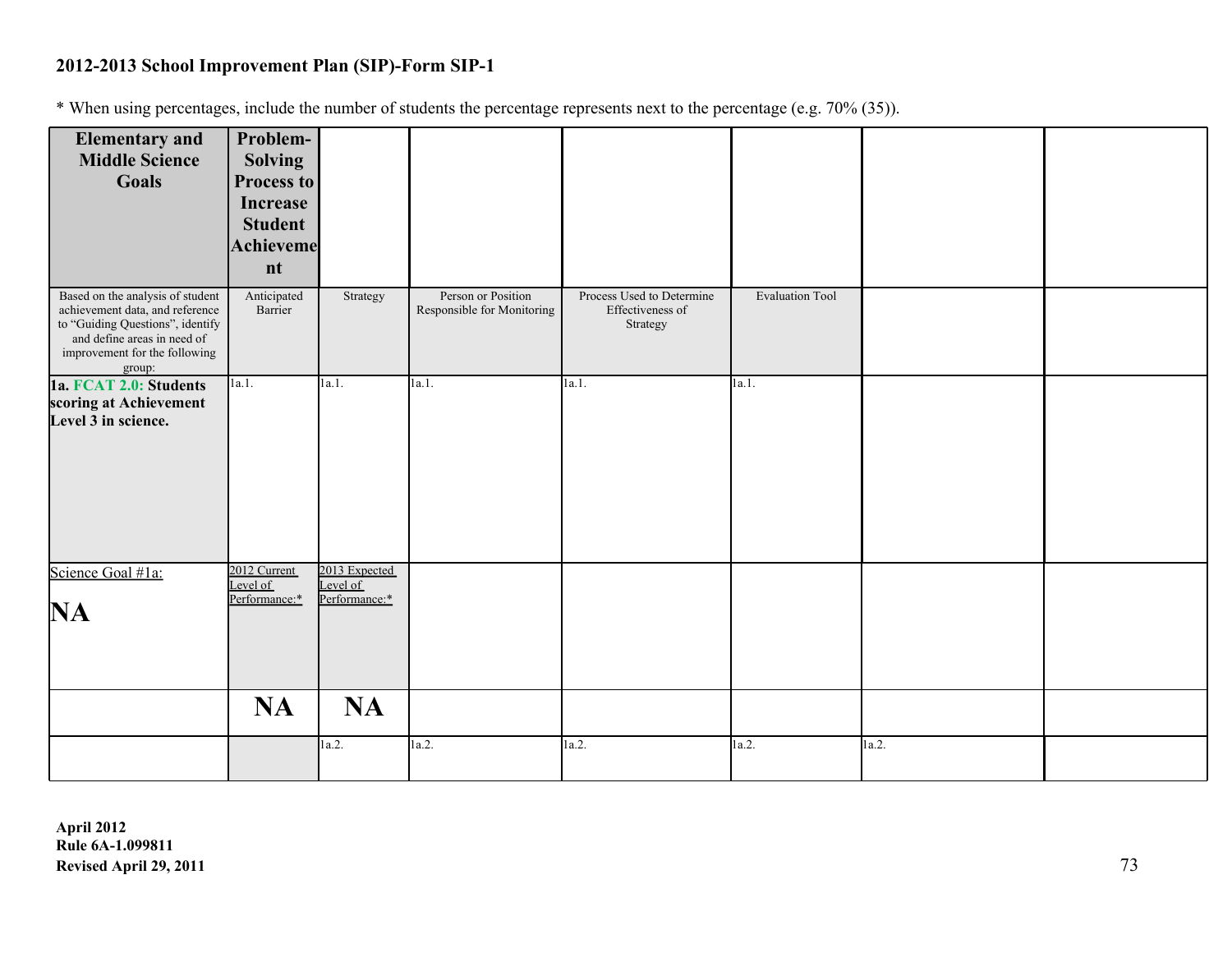|                                                                                                                                                                                   |                                           | 1a.3.                                      | la.3.                                            | 1a.3.                                                     | la.3.                  | 1a.3.    |  |
|-----------------------------------------------------------------------------------------------------------------------------------------------------------------------------------|-------------------------------------------|--------------------------------------------|--------------------------------------------------|-----------------------------------------------------------|------------------------|----------|--|
| 1b. Florida Alternate<br><b>Assessment: Students</b><br>scoring at Level 4, 5, and 6<br>in science.                                                                               | 1b.1.                                     | 1 <sub>b.1</sub>                           | 1b.1.                                            | 1b.1.                                                     | 1b.1.                  |          |  |
| Science Goal #1b:<br><b>NA</b>                                                                                                                                                    | 2012 Current<br>Level of<br>Performance:* | 2013 Expected<br>Level of<br>Performance:* |                                                  |                                                           |                        |          |  |
|                                                                                                                                                                                   | <b>NA</b>                                 | <b>NA</b>                                  |                                                  |                                                           |                        |          |  |
|                                                                                                                                                                                   |                                           | 1 <sub>b.2</sub>                           | $1b.2$ .                                         | $1b.2$ .                                                  | $1b.2$ .               | $1b.2$ . |  |
|                                                                                                                                                                                   |                                           | $1b.3$ .                                   | 1b.3.                                            | 1b.3.                                                     | 1b.3.                  | 1b.3.    |  |
| Based on the analysis of student<br>achievement data, and reference<br>to "Guiding Questions", identify<br>and define areas in need of<br>improvement for the following<br>group: | Anticipated<br>Barrier                    | Strategy                                   | Person or Position<br>Responsible for Monitoring | Process Used to Determine<br>Effectiveness of<br>Strategy | <b>Evaluation Tool</b> |          |  |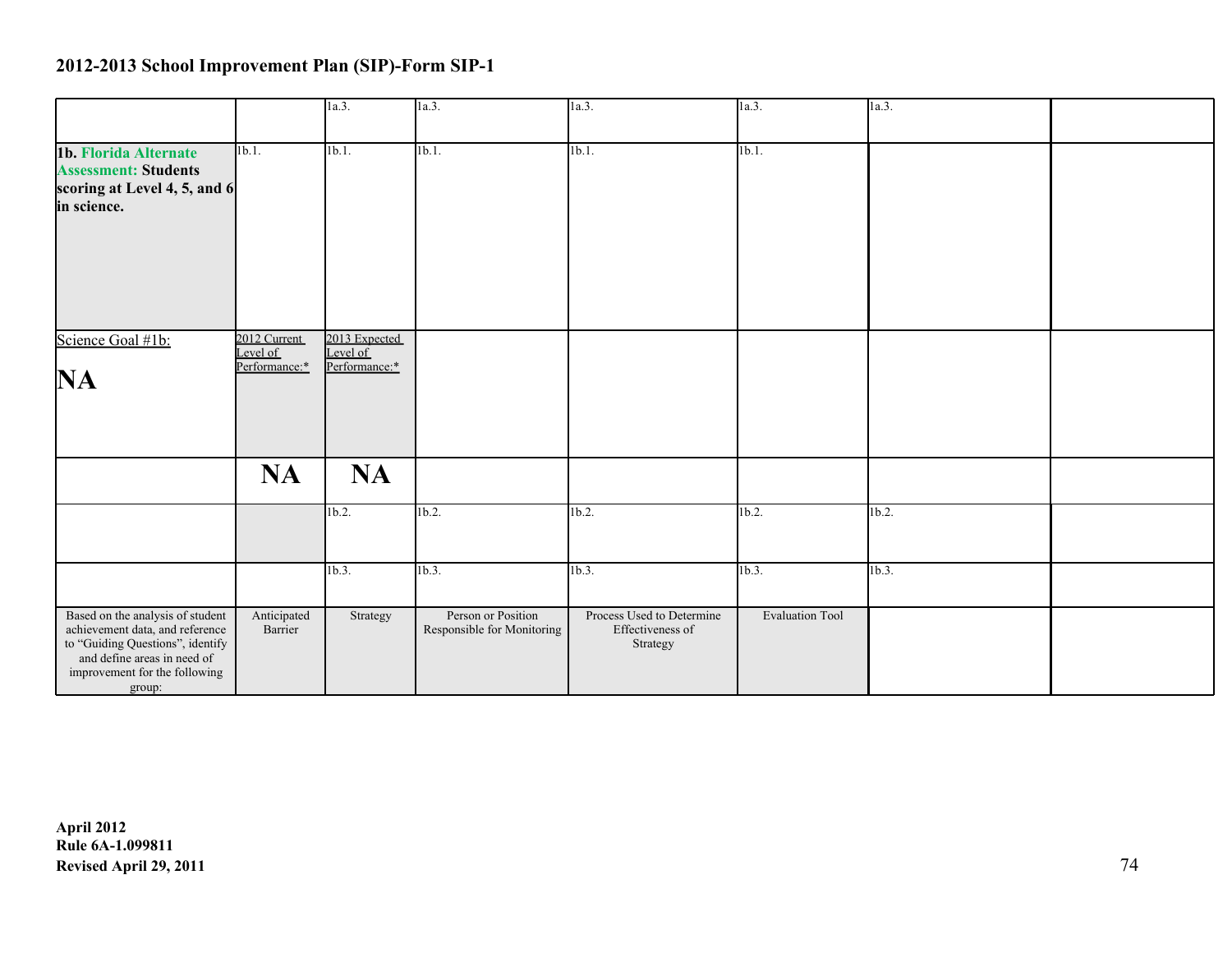| 2a. FCAT 2.0: Students      | 2a.1.                    | 2a.1.                    | 2a.1. | 2a.1.    | 2a.1.    |       |  |
|-----------------------------|--------------------------|--------------------------|-------|----------|----------|-------|--|
| scoring at or above         |                          |                          |       |          |          |       |  |
| Achievement Levels 4 and    |                          |                          |       |          |          |       |  |
| 5 in science.               |                          |                          |       |          |          |       |  |
|                             |                          |                          |       |          |          |       |  |
|                             |                          |                          |       |          |          |       |  |
|                             |                          |                          |       |          |          |       |  |
|                             |                          |                          |       |          |          |       |  |
|                             |                          |                          |       |          |          |       |  |
|                             |                          |                          |       |          |          |       |  |
|                             |                          |                          |       |          |          |       |  |
|                             |                          |                          |       |          |          |       |  |
| Science Goal #2a:           | 2012 Current<br>Level of | 2013Expected<br>Level of |       |          |          |       |  |
|                             | Performance:*            | Performance:*            |       |          |          |       |  |
| NA                          |                          |                          |       |          |          |       |  |
|                             |                          |                          |       |          |          |       |  |
|                             |                          |                          |       |          |          |       |  |
|                             |                          |                          |       |          |          |       |  |
|                             |                          |                          |       |          |          |       |  |
|                             | <b>NA</b>                | <b>NA</b>                |       |          |          |       |  |
|                             |                          |                          |       |          |          |       |  |
|                             |                          | 2a.2.                    | 2a.2. | 2a.2.    | 2a.2.    | 2a.2. |  |
|                             |                          | 2a.3                     | 2a.3  | 2a.3     | 2a.3     | 2a.3  |  |
|                             |                          |                          |       |          |          |       |  |
| 2b. Florida Alternate       | $2b.1$ .                 | $2b.1$ .                 | 2.1.  | $2b.1$ . | $2b.1$ . |       |  |
| <b>Assessment: Students</b> |                          |                          |       |          |          |       |  |
| scoring at or above Level 7 |                          |                          |       |          |          |       |  |
| in science.                 |                          |                          |       |          |          |       |  |
|                             |                          |                          |       |          |          |       |  |
|                             |                          |                          |       |          |          |       |  |
|                             |                          |                          |       |          |          |       |  |
|                             |                          |                          |       |          |          |       |  |
|                             |                          |                          |       |          |          |       |  |
|                             |                          |                          |       |          |          |       |  |
|                             |                          |                          |       |          |          |       |  |
|                             |                          |                          |       |          |          |       |  |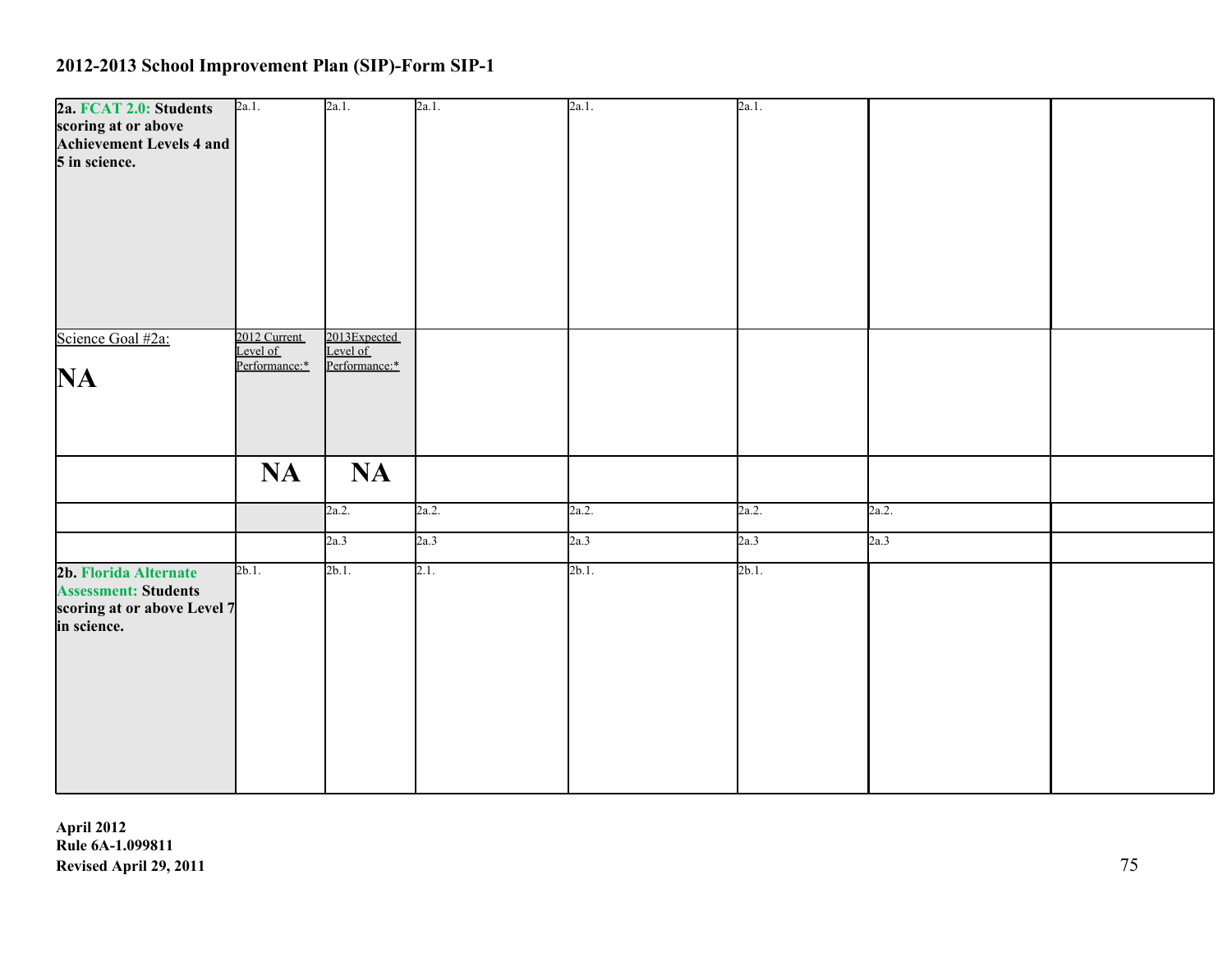| Science Goal #2b:<br><b>NA</b> | 2012 Current<br>Level of<br>Performance:* | 2013Expected<br>Level of<br>Performance:* |          |          |          |          |  |
|--------------------------------|-------------------------------------------|-------------------------------------------|----------|----------|----------|----------|--|
|                                | <b>NA</b>                                 | <b>NA</b>                                 |          |          |          |          |  |
|                                |                                           | $2b.2$ .                                  | $2b.2$ . | $2b.2$ . | $2b.2$ . | $2b.2$ . |  |
|                                |                                           | 2b.3                                      | 2b.3     | 2b.3     | 2b.3     | 2b.3     |  |

*End of Elementary and Middle School Science Goals*

#### **Florida Alternate Assessment High School Science Goals**

\* When using percentages, include the number of students the percentage represents (e.g., 70% (35)).

| High School Science<br>Goals                                                                                                                                                      | Problem-<br><b>Solving</b><br><b>Process to</b><br>Increase<br><b>Student</b><br>Achieveme<br>nt |          |                                                  |                                                           |                        |  |
|-----------------------------------------------------------------------------------------------------------------------------------------------------------------------------------|--------------------------------------------------------------------------------------------------|----------|--------------------------------------------------|-----------------------------------------------------------|------------------------|--|
| Based on the analysis of student<br>achievement data, and reference<br>to "Guiding Questions", identify<br>and define areas in need of<br>improvement for the following<br>group: | Anticipated<br>Barrier                                                                           | Strategy | Person or Position<br>Responsible for Monitoring | Process Used to Determine<br>Effectiveness of<br>Strategy | <b>Evaluation Tool</b> |  |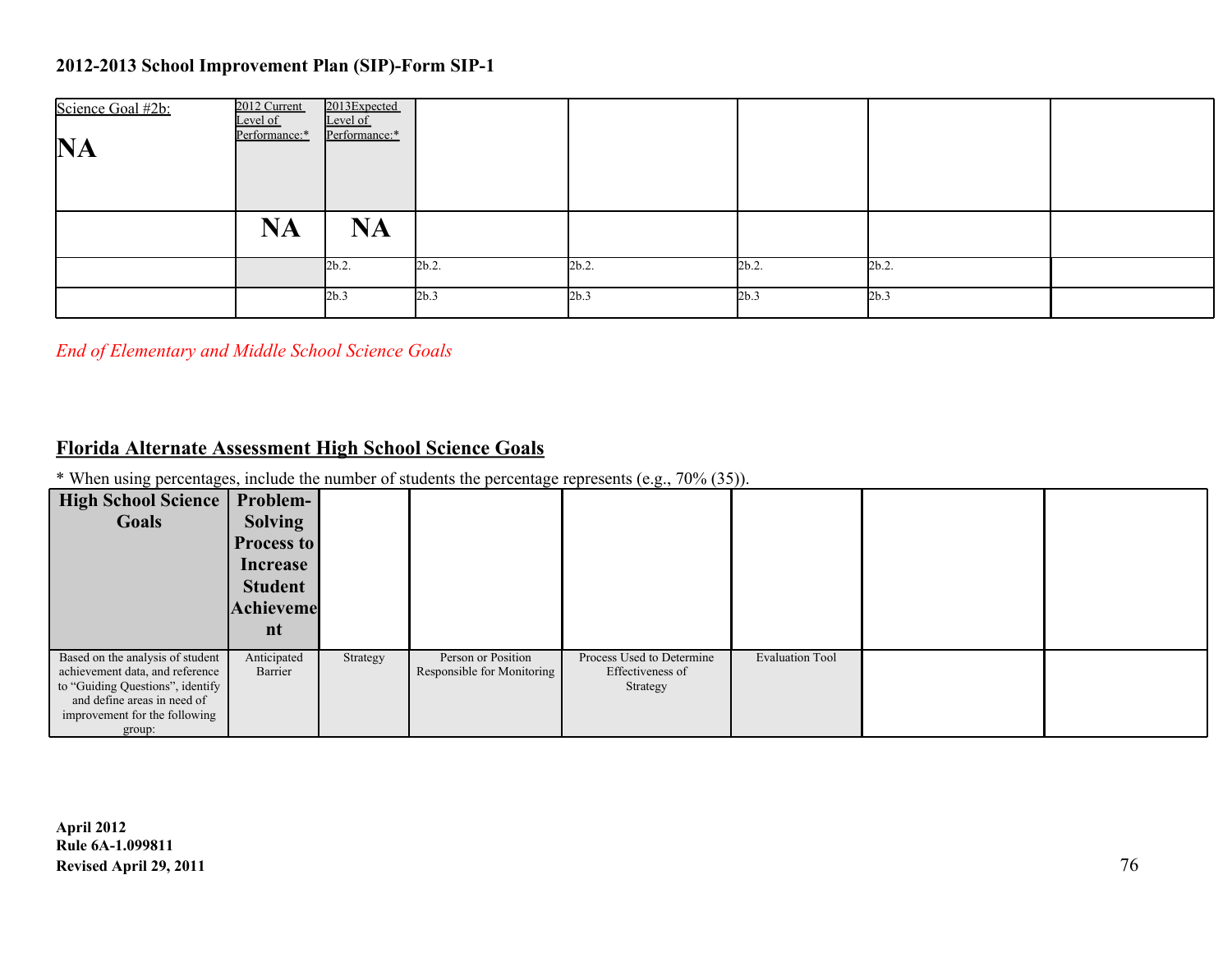| 1. Florida Alternate                                                | 1.1.                   | 1.1.          | 1.1.                                             | 1.1.                                          | 1.1.                   |                  |  |
|---------------------------------------------------------------------|------------------------|---------------|--------------------------------------------------|-----------------------------------------------|------------------------|------------------|--|
| <b>Assessment: Students</b>                                         |                        |               |                                                  |                                               |                        |                  |  |
| scoring at Level 4, 5, and 6                                        |                        |               |                                                  |                                               |                        |                  |  |
| in science.                                                         |                        |               |                                                  |                                               |                        |                  |  |
|                                                                     |                        |               |                                                  |                                               |                        |                  |  |
|                                                                     |                        |               |                                                  |                                               |                        |                  |  |
|                                                                     |                        |               |                                                  |                                               |                        |                  |  |
|                                                                     |                        |               |                                                  |                                               |                        |                  |  |
|                                                                     |                        |               |                                                  |                                               |                        |                  |  |
|                                                                     |                        |               |                                                  |                                               |                        |                  |  |
|                                                                     |                        |               |                                                  |                                               |                        |                  |  |
| Science Goal #1:                                                    | 2012 Current           | 2013 Expected |                                                  |                                               |                        |                  |  |
|                                                                     | Level of               | Level of      |                                                  |                                               |                        |                  |  |
|                                                                     | Performance:*          | Performance:* |                                                  |                                               |                        |                  |  |
| NA                                                                  |                        |               |                                                  |                                               |                        |                  |  |
|                                                                     |                        |               |                                                  |                                               |                        |                  |  |
|                                                                     |                        |               |                                                  |                                               |                        |                  |  |
|                                                                     |                        |               |                                                  |                                               |                        |                  |  |
|                                                                     |                        |               |                                                  |                                               |                        |                  |  |
|                                                                     | <b>NA</b>              | <b>NA</b>     |                                                  |                                               |                        |                  |  |
|                                                                     |                        |               |                                                  |                                               |                        |                  |  |
|                                                                     |                        | 1.2.          | $\overline{.2}$ .                                | 1.2.                                          | 1.2.                   | $\mathbf{1.2}$ . |  |
|                                                                     |                        |               |                                                  |                                               |                        |                  |  |
|                                                                     |                        | 1.3.          | $\overline{1.3}$ .                               | 1.3.                                          | 1.3.                   | 1.3.             |  |
|                                                                     |                        |               |                                                  |                                               |                        |                  |  |
| Based on the analysis of student<br>achievement data, and reference | Anticipated<br>Barrier | Strategy      | Person or Position<br>Responsible for Monitoring | Process Used to Determine<br>Effectiveness of | <b>Evaluation Tool</b> |                  |  |
| to "Guiding Questions", identify                                    |                        |               |                                                  | Strategy                                      |                        |                  |  |
| and define areas in need of                                         |                        |               |                                                  |                                               |                        |                  |  |
| improvement for the following                                       |                        |               |                                                  |                                               |                        |                  |  |
| group:                                                              |                        |               |                                                  |                                               |                        |                  |  |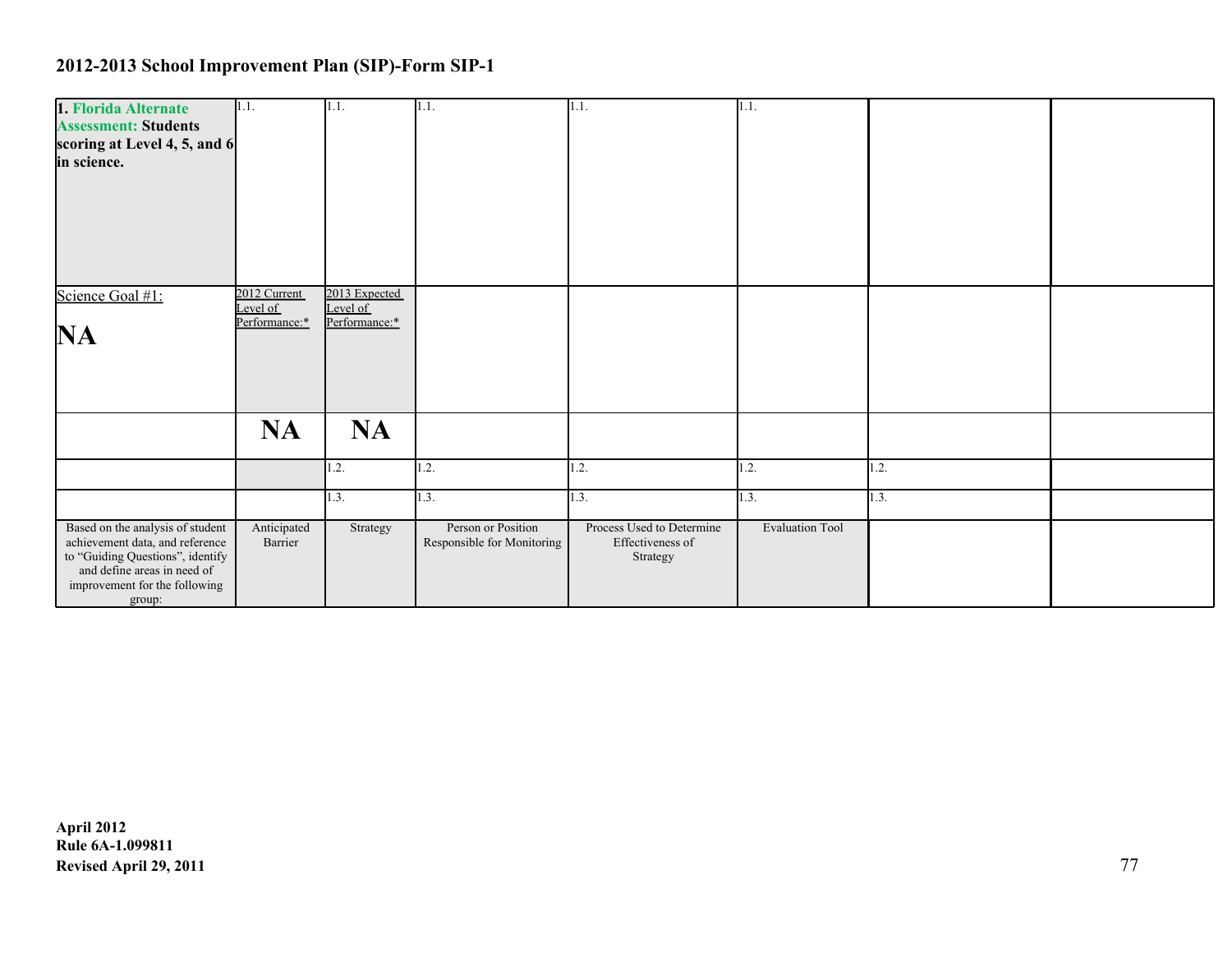| 2. Florida Alternate        | 2.1.                      | 2.1.                     | 2.1. | 2.1. | 2.1. |      |  |
|-----------------------------|---------------------------|--------------------------|------|------|------|------|--|
| <b>Assessment: Students</b> |                           |                          |      |      |      |      |  |
| scoring at or above Level 7 |                           |                          |      |      |      |      |  |
| in science.                 |                           |                          |      |      |      |      |  |
|                             |                           |                          |      |      |      |      |  |
|                             |                           |                          |      |      |      |      |  |
|                             |                           |                          |      |      |      |      |  |
|                             |                           |                          |      |      |      |      |  |
|                             |                           |                          |      |      |      |      |  |
|                             |                           |                          |      |      |      |      |  |
|                             |                           |                          |      |      |      |      |  |
| Science Goal #2:            | 2012 Current              | 2013Expected<br>Level of |      |      |      |      |  |
|                             | Level of<br>Performance:* | Performance:*            |      |      |      |      |  |
| NA.                         |                           |                          |      |      |      |      |  |
|                             |                           |                          |      |      |      |      |  |
|                             |                           |                          |      |      |      |      |  |
|                             |                           |                          |      |      |      |      |  |
|                             | <b>NA</b>                 | <b>NA</b>                |      |      |      |      |  |
|                             |                           |                          |      |      |      |      |  |
|                             |                           | 2.2.                     | 2.2. | 2.2. | 2.2. | 2.2. |  |
|                             |                           | 2.3                      | 2.3  | 2.3  | 2.3  | 2.3  |  |
|                             |                           |                          |      |      |      |      |  |

*End of Florida Alternate Assessment High School Science Goals* **Biology End-of-Course (EOC) Goals**

\* When using percentages, include the number of students the percentage represents next to the percentage (e.g. 70% (35)).

| Biology EOC Goals   Problem-  <br><b>Solving</b> |  |
|--------------------------------------------------|--|
|                                                  |  |
| <b>Process to</b>                                |  |
| Increase                                         |  |
| <b>Student</b>                                   |  |
| Achieveme                                        |  |
| nt                                               |  |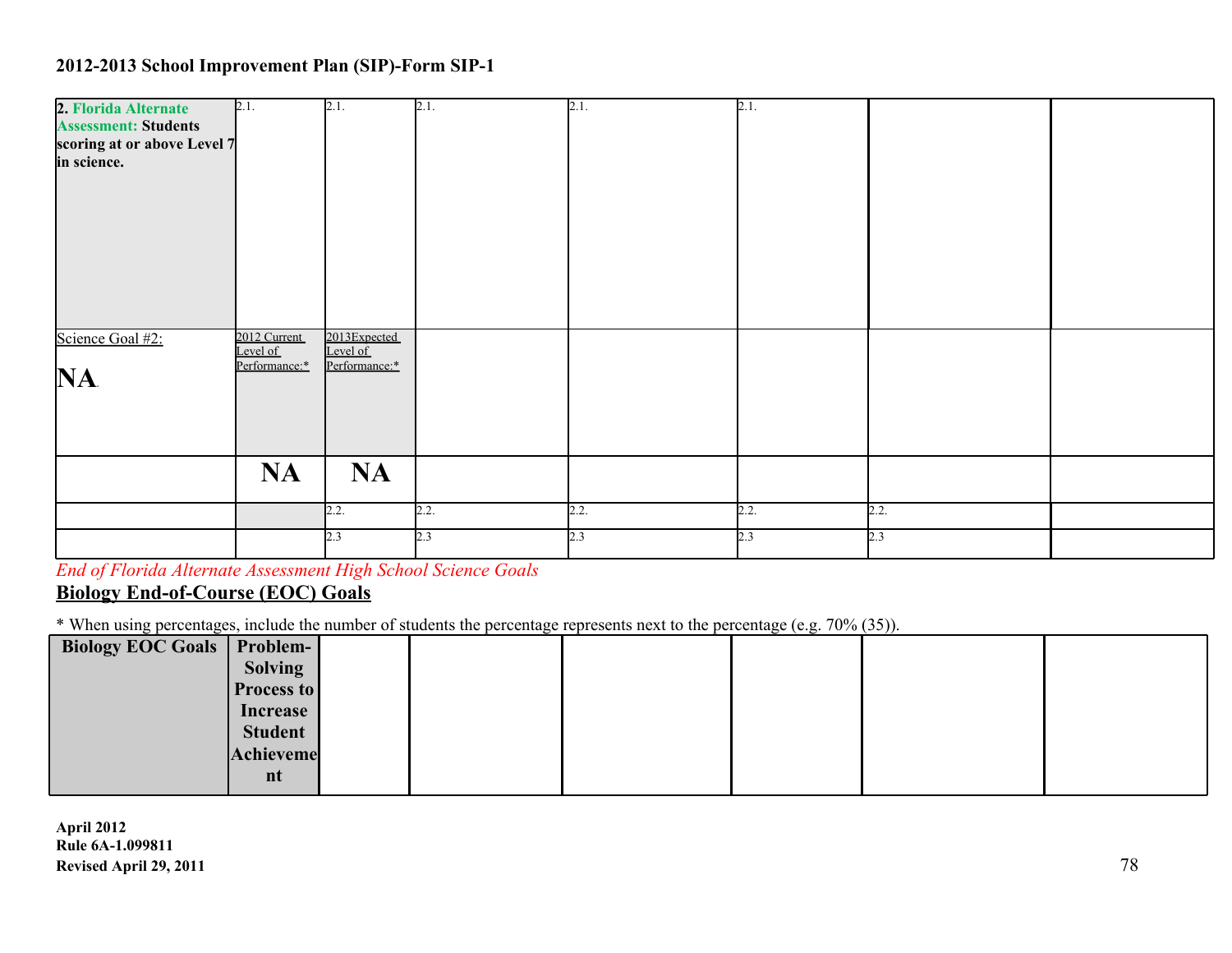| Based on the analysis of student  | Anticipated      | Strategy      | Person or Position            | Process Used to Determine | <b>Evaluation Tool</b>    |      |  |
|-----------------------------------|------------------|---------------|-------------------------------|---------------------------|---------------------------|------|--|
| achievement data, and reference   | Barrier          |               | Responsible for Monitoring    | Effectiveness of          |                           |      |  |
| to "Guiding Questions", identify  |                  |               |                               | Strategy                  |                           |      |  |
| and define areas in need of       |                  |               |                               |                           |                           |      |  |
| improvement for the following     |                  |               |                               |                           |                           |      |  |
| group:                            |                  |               |                               |                           |                           |      |  |
| 1. Students scoring at            | Time and         | Hands-on      | Principal and                 | Baseline, mid-year and    | Quizzes, Tests and<br>11. |      |  |
|                                   | 11.<br>transport | experime      |                               | <b>EOY</b>                | EOC exams, FCAT           |      |  |
| <b>Achievement Level 3 in</b>     | ation for        | nts; more     | <b>Instructional Literacy</b> | assessments.              | scores.                   |      |  |
| <b>Biology.</b>                   | after school     | lab write-    | Coach. Encourage              |                           |                           |      |  |
|                                   |                  |               | enrollment in advanced        |                           |                           |      |  |
|                                   | tutoring;        | ups and       | courses.                      |                           |                           |      |  |
|                                   | Attendance       | analysis.     |                               |                           |                           |      |  |
|                                   | issues           | Encourage     |                               |                           |                           |      |  |
|                                   |                  | enrollment    |                               |                           |                           |      |  |
|                                   |                  | in advanced   |                               |                           |                           |      |  |
|                                   |                  | courses.      |                               |                           |                           |      |  |
|                                   |                  | <b>Buses</b>  |                               |                           |                           |      |  |
|                                   |                  | proved 2      |                               |                           |                           |      |  |
|                                   |                  | days per      |                               |                           |                           |      |  |
|                                   |                  | week for      |                               |                           |                           |      |  |
|                                   |                  | transportati  |                               |                           |                           |      |  |
|                                   |                  | on issues.    |                               |                           |                           |      |  |
| Biology Goal #1:                  | 2012 Current     | 2013 Expected |                               |                           |                           |      |  |
| To increase the percentage of     | Level of         | Level of      |                               |                           |                           |      |  |
| <b>Nease High School students</b> | Performance:*    | Performance:* |                               |                           |                           |      |  |
| scoring at Achievement Level 3in  |                  |               |                               |                           |                           |      |  |
|                                   |                  |               |                               |                           |                           |      |  |
| <b>Biology by 2%.</b>             |                  |               |                               |                           |                           |      |  |
|                                   |                  |               |                               |                           |                           |      |  |
|                                   |                  |               |                               |                           |                           |      |  |
|                                   |                  |               |                               |                           |                           |      |  |
|                                   |                  |               |                               |                           |                           |      |  |
|                                   |                  |               |                               |                           |                           |      |  |
|                                   |                  |               |                               |                           |                           |      |  |
|                                   | <b>NA</b>        | <b>NA</b>     |                               |                           |                           |      |  |
|                                   |                  |               |                               |                           |                           |      |  |
|                                   |                  | 1.2.          | 1.2.                          | 1.2.                      | 1.2.                      | 1.2. |  |
|                                   |                  |               |                               |                           |                           |      |  |
|                                   |                  | 1.3.          | 1.3.                          | 1.3.                      | 1.3.                      | 1.3. |  |
|                                   |                  |               |                               |                           |                           |      |  |
|                                   |                  |               |                               |                           |                           |      |  |
| Based on the analysis of student  | Anticipated      | Strategy      | Person or Position            | Process Used to Determine | <b>Evaluation Tool</b>    |      |  |
| achievement data, and reference   | Barrier          |               | Responsible for Monitoring    | Effectiveness of          |                           |      |  |
| to "Guiding Questions", identify  |                  |               |                               | Strategy                  |                           |      |  |
| and define areas in need of       |                  |               |                               |                           |                           |      |  |
| improvement for the following     |                  |               |                               |                           |                           |      |  |
| group:                            |                  |               |                               |                           |                           |      |  |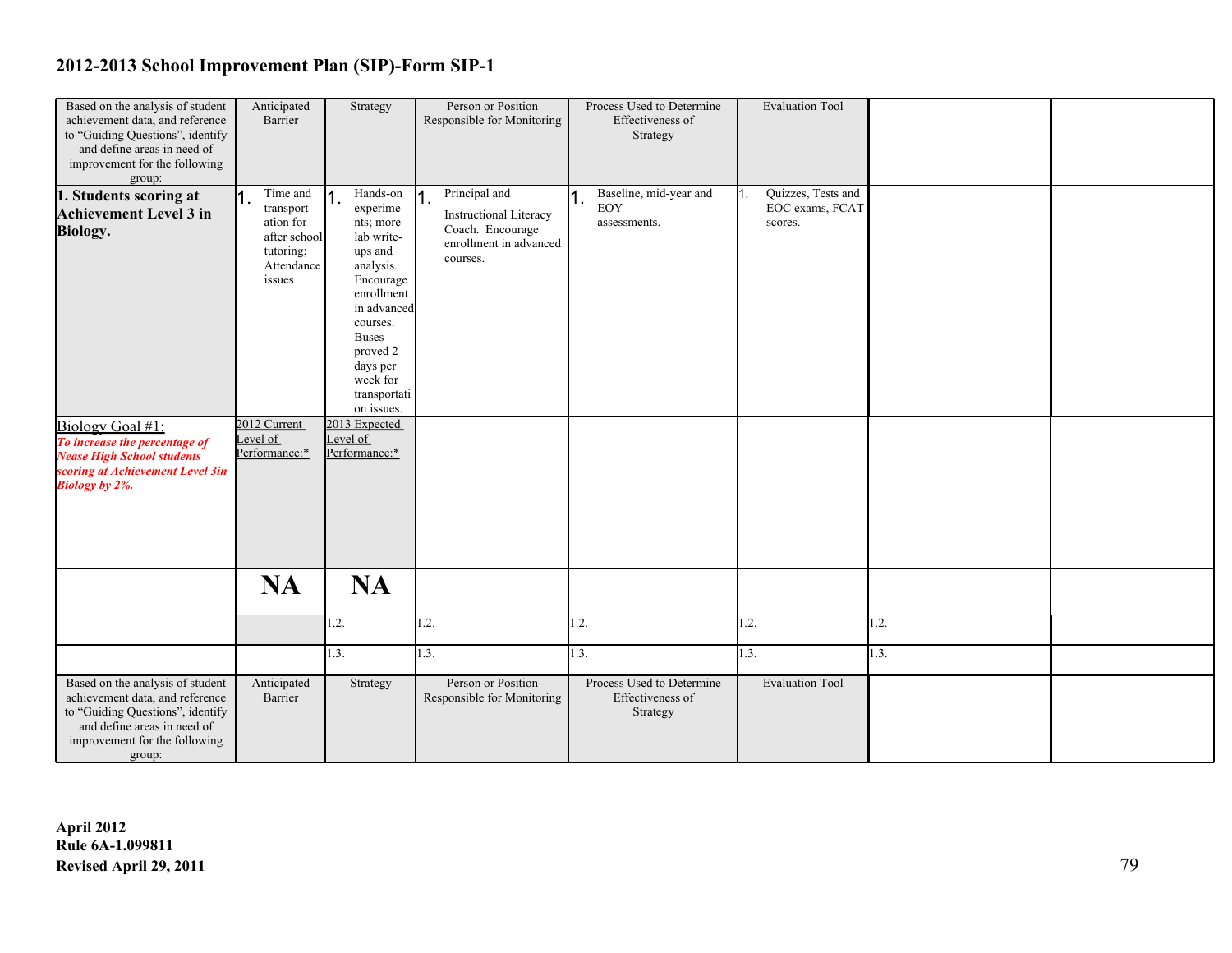| 2. Students scoring at or $2.\overline{1}$ . Time and<br>above Achievement Levels Transportation<br>4 and 5 in Biology.                                      | for after<br>school tutoring;             | 2.1. Hands-on<br>experiments;<br>more<br>lab write-ups<br>and analysis.<br>Buses proved<br>2 days per<br>week for<br>transportation<br>issues.<br>Encourage<br>enrollment<br>in advanced<br>courses. | 2.1. Principal and<br>Instructional<br>Literacy Coach.<br>Encourage<br>enrollment in<br>advanced courses. | 2.1. Baseline, mid-year and EOY 2.1. Quizzes, Tests and<br>assessments. | EOC<br>exams, FCAT<br>scores. |      |  |
|--------------------------------------------------------------------------------------------------------------------------------------------------------------|-------------------------------------------|------------------------------------------------------------------------------------------------------------------------------------------------------------------------------------------------------|-----------------------------------------------------------------------------------------------------------|-------------------------------------------------------------------------|-------------------------------|------|--|
| Biology Goal #2:<br>To increase the percentage of<br><b>Nease High School students</b><br>scoring at or above Achievement<br>Levels 4 or 5 in Biology by 1%. | 2012 Current<br>Level of<br>Performance:* | 2013 Expected<br>Level of<br>Performance:*<br><b>NA</b>                                                                                                                                              |                                                                                                           |                                                                         |                               |      |  |
|                                                                                                                                                              | <b>NA</b>                                 |                                                                                                                                                                                                      |                                                                                                           |                                                                         |                               |      |  |
|                                                                                                                                                              |                                           | 2.2.                                                                                                                                                                                                 | 2.2.                                                                                                      | 2.2.                                                                    | 2.2.                          | 2.2. |  |
|                                                                                                                                                              |                                           | 2.3                                                                                                                                                                                                  | 2.3                                                                                                       | 2.3                                                                     | 2.3                           | 2.3  |  |

*End of Biology EOC Goals*

# **Science Professional Development**

| Professional              |  |  |  |
|---------------------------|--|--|--|
| Development               |  |  |  |
| (PD) aligned with         |  |  |  |
| <b>Strategies through</b> |  |  |  |
| Professional              |  |  |  |
| <b>Learning</b>           |  |  |  |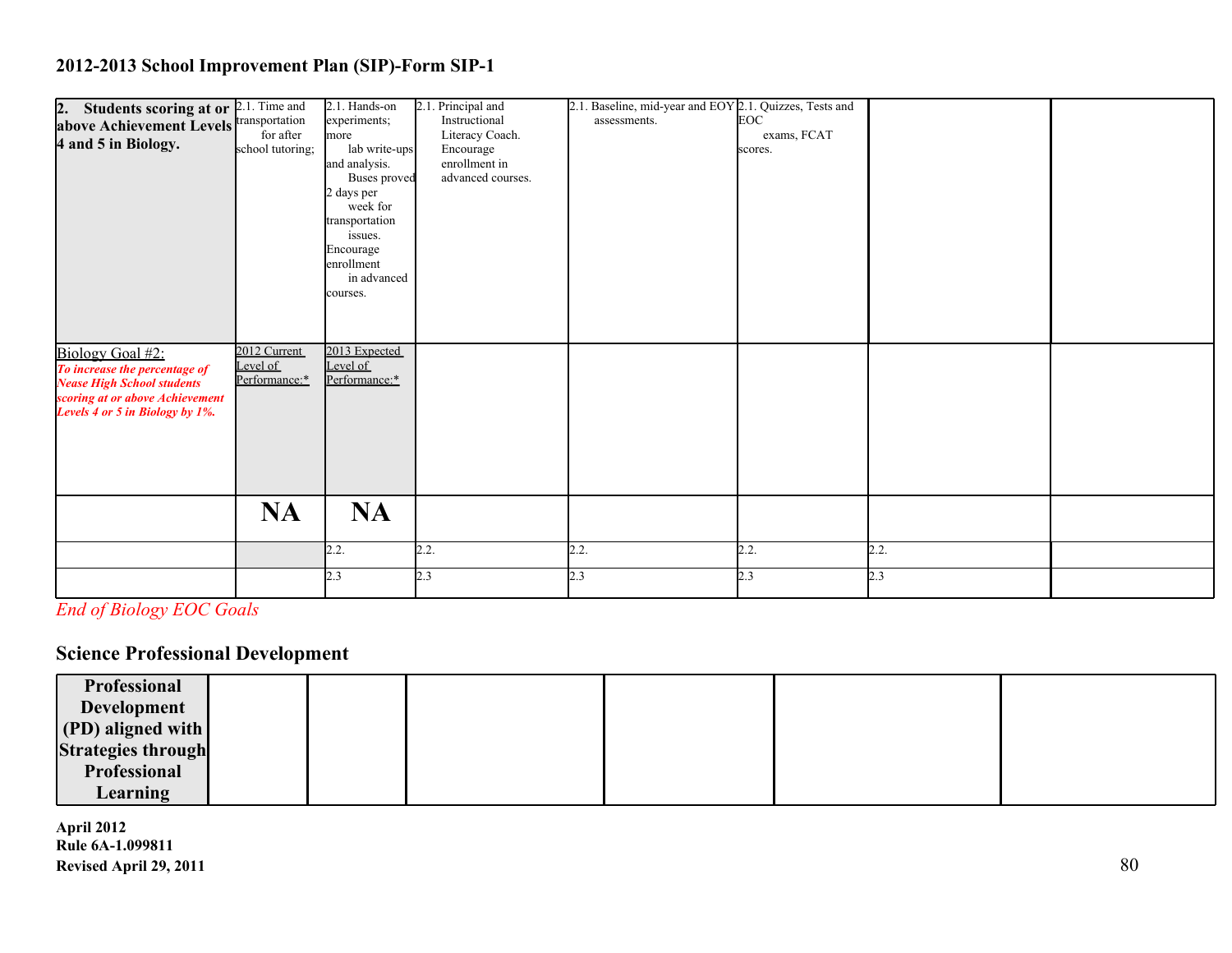| <b>Community (PLC)</b><br>or PD Activity<br>Please note that each<br>Strategy does not require a<br>professional development or<br>PLC activity.                                                  |                         |                                        |                                                                         |                                                                                                              |                                       |           |                                                  |
|---------------------------------------------------------------------------------------------------------------------------------------------------------------------------------------------------|-------------------------|----------------------------------------|-------------------------------------------------------------------------|--------------------------------------------------------------------------------------------------------------|---------------------------------------|-----------|--------------------------------------------------|
| PD Content /Topic<br>and/or PLC Focus                                                                                                                                                             | Grade Level/<br>Subject | PD Facilitator<br>and/or<br>PLC Leader | PD Participants<br>(e.g., PLC, subject, grade level, or<br>school-wide) | <b>Target Dates and Schedules</b><br>(e.g., Early Release) and<br>Schedules (e.g., frequency of<br>meetings) | Strategy for Follow-up/Monitoring     |           | Person or Position Responsible for<br>Monitoring |
| Science/Reading                                                                                                                                                                                   | All                     | Principal and<br><b>ILC</b>            | School-wide                                                             | Once per week                                                                                                | Progress monitoring once per<br>month |           | Principal, AP, ILC                               |
|                                                                                                                                                                                                   |                         |                                        |                                                                         |                                                                                                              |                                       |           |                                                  |
|                                                                                                                                                                                                   |                         |                                        |                                                                         |                                                                                                              |                                       |           |                                                  |
| Science Budget (Insert rows as needed)<br>Include only school-based funded<br>activities/materials and exclude district<br>funded activities/materials.<br>Evidence-based Program(s)/Materials(s) |                         |                                        |                                                                         |                                                                                                              |                                       |           |                                                  |
| Strategy                                                                                                                                                                                          |                         |                                        | Description of Resources                                                | <b>Funding Source</b>                                                                                        |                                       | Amount    |                                                  |
| <b>Focus Calendar</b>                                                                                                                                                                             |                         |                                        | Distributed to all staff                                                | <b>NA</b>                                                                                                    |                                       | <b>NA</b> |                                                  |
|                                                                                                                                                                                                   | Subtotal:               |                                        |                                                                         |                                                                                                              |                                       |           |                                                  |
| Technology                                                                                                                                                                                        |                         |                                        |                                                                         |                                                                                                              |                                       |           |                                                  |
| Strategy                                                                                                                                                                                          |                         |                                        | <b>Description of Resources</b>                                         | <b>Funding Source</b>                                                                                        |                                       | Amount    |                                                  |
| Gizmos Software                                                                                                                                                                                   |                         |                                        | <b>Purchase of Science Gizmos</b>                                       | <b>SAC</b>                                                                                                   |                                       |           |                                                  |
|                                                                                                                                                                                                   | Subtotal:               |                                        |                                                                         |                                                                                                              |                                       |           |                                                  |
| Professional Development                                                                                                                                                                          |                         |                                        |                                                                         |                                                                                                              |                                       |           |                                                  |
| Strategy                                                                                                                                                                                          |                         |                                        | Description of Resources                                                | <b>Funding Source</b>                                                                                        |                                       | Amount    |                                                  |
| PLC meetings                                                                                                                                                                                      |                         |                                        | PLC meet once per month to address<br>Science goals and strategies      | <b>NA</b>                                                                                                    |                                       |           |                                                  |
|                                                                                                                                                                                                   |                         |                                        |                                                                         |                                                                                                              |                                       |           |                                                  |
| Other                                                                                                                                                                                             | Subtotal:               |                                        |                                                                         |                                                                                                              |                                       |           |                                                  |
|                                                                                                                                                                                                   |                         |                                        |                                                                         |                                                                                                              |                                       |           |                                                  |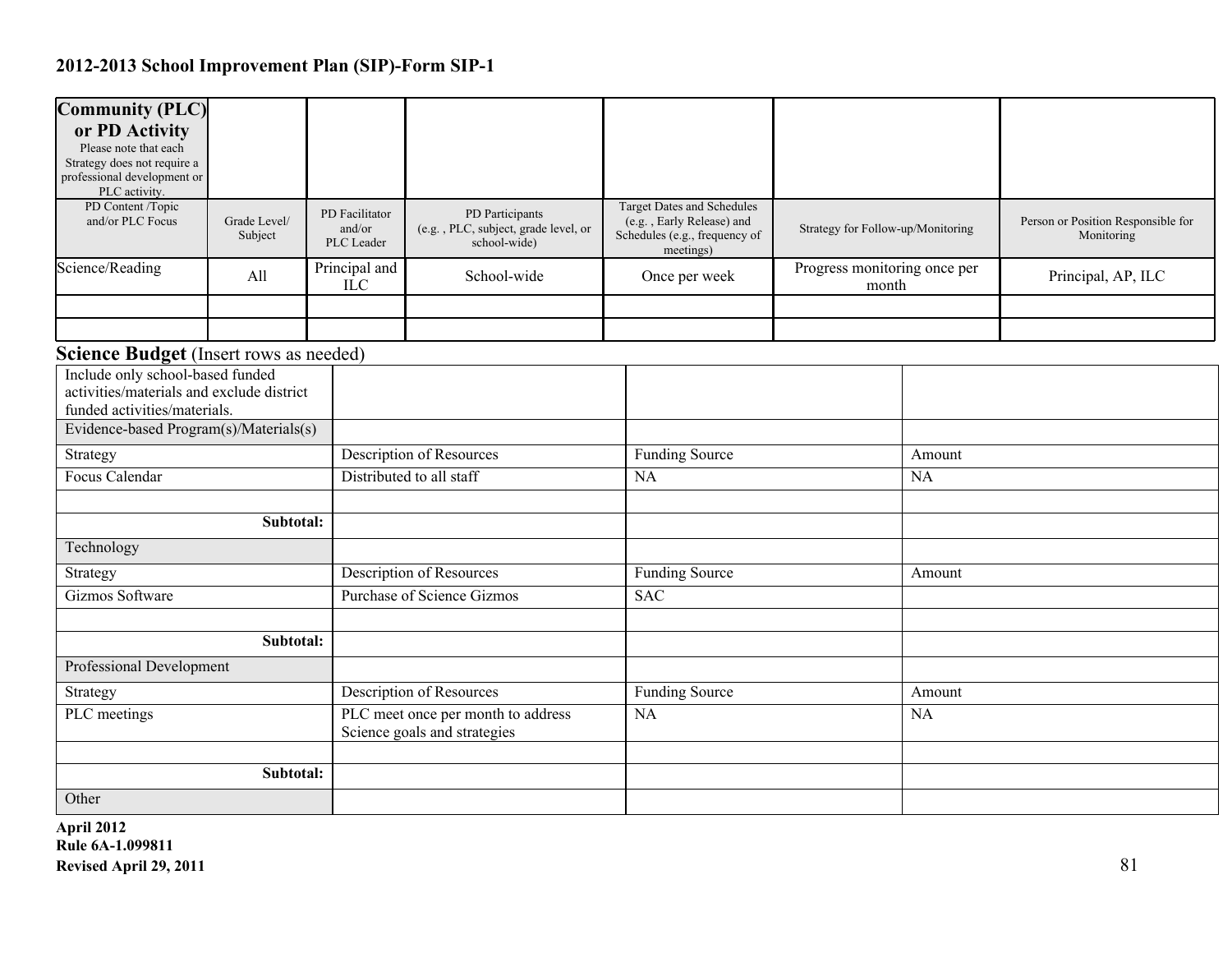| Strategy  | Description of Resources | <b>Funding Source</b> | Amount |
|-----------|--------------------------|-----------------------|--------|
|           |                          |                       |        |
| Subtotal: |                          |                       |        |
| Total:    |                          |                       |        |

### *End of Science Goals*

### **Writing Goals**

\* When using percentages, include the number of students the percentage represents next to the percentage (e.g. 70% (35)).

| Writing<br><b>Goals</b>                                                                                                                                                              | Problem-<br><b>Solving</b><br><b>Process to</b><br>Increase<br><b>Student</b><br><b>Achievement</b> |                                                                                                                                                                                                                            |                                                  |                                                           |                                              |  |
|--------------------------------------------------------------------------------------------------------------------------------------------------------------------------------------|-----------------------------------------------------------------------------------------------------|----------------------------------------------------------------------------------------------------------------------------------------------------------------------------------------------------------------------------|--------------------------------------------------|-----------------------------------------------------------|----------------------------------------------|--|
| Based on the analysis of<br>student achievement data,<br>and reference to "Guiding<br>Questions", identify and<br>define areas in need of<br>improvement for the<br>following group: | Anticipated<br>Barrier                                                                              | Strategy                                                                                                                                                                                                                   | Person or Position Responsible<br>for Monitoring | Process Used to Determine<br>Effectiveness of<br>Strategy | <b>Evaluation Tool</b>                       |  |
| <b>1a. FCAT:</b><br><b>Students scoring at</b><br><b>Achievement Level</b><br>3.0 and higher in<br>writing.                                                                          | 1a.1. Attendance;<br>lack of time and<br>transportation for<br>after-school help.                   | 1a.1. Classroom<br>Journals and<br>notebooks, graphic<br>organizers; Cornell<br>notes; bell activity<br>prompts blogs<br>Buses provided 2<br>days per week for<br>transportation from<br>after-school tutoring<br>or help. | 1a.1.Principal and Literacy<br>coach             | 1a.1. Baseline, mid-year and<br>EOY assessments.          | la.1. Quizzes, tests,<br>exams, FCAT scores. |  |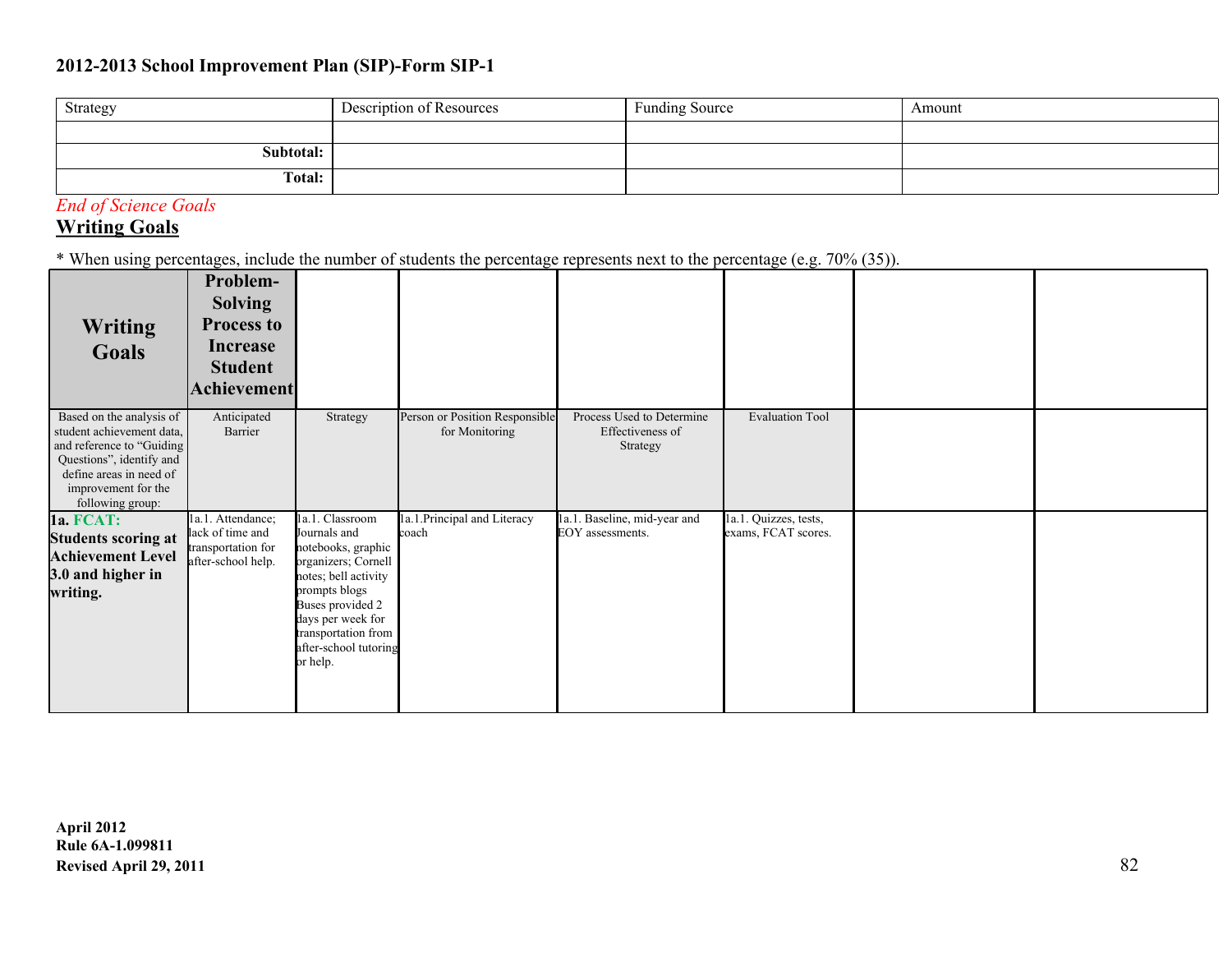| Writing Goal #1a:<br>To increase the<br>percentage of Nease high<br>school students achieving<br><b>AYP</b> (FCAT Level 3or<br>higher) in writing by 2%. | 2012 Current Level 2013 Expected<br>of Performance:* Level of | Performance:* |          |          |       |          |  |
|----------------------------------------------------------------------------------------------------------------------------------------------------------|---------------------------------------------------------------|---------------|----------|----------|-------|----------|--|
|                                                                                                                                                          | $90\%$<br>(363)                                               | 92%           |          |          |       |          |  |
|                                                                                                                                                          |                                                               | 1a.2.         | 1a.2.    | 1a.2.    | 1a.2. | 1a.2.    |  |
|                                                                                                                                                          |                                                               | 1a.3.         | 1a.3.    | 1a.3.    | 1a.3. | 1a.3.    |  |
| 1b. Florida<br><b>Alternate</b><br><b>Assessment:</b><br><b>Students scoring</b><br>at 4 or higher in<br>writing.                                        | 1b.1.                                                         | 1b.1.         | 1b.1.    | $1b.1$ . | 1b.1. |          |  |
| Writing Goal #1b:<br>NA                                                                                                                                  | 2012 Current Level 2013 Expected<br>of Performance:* Level of | Performance:* |          |          |       |          |  |
|                                                                                                                                                          | <b>NA</b>                                                     | <b>NA</b>     |          |          |       |          |  |
|                                                                                                                                                          |                                                               | $1b.2$ .      | $1b.2$ . | 1b.2.    | 1b.2. | $1b.2$ . |  |
|                                                                                                                                                          |                                                               | 1b.3.         | 1b.3.    | 1b.3.    | 1b.3. | 1b.3.    |  |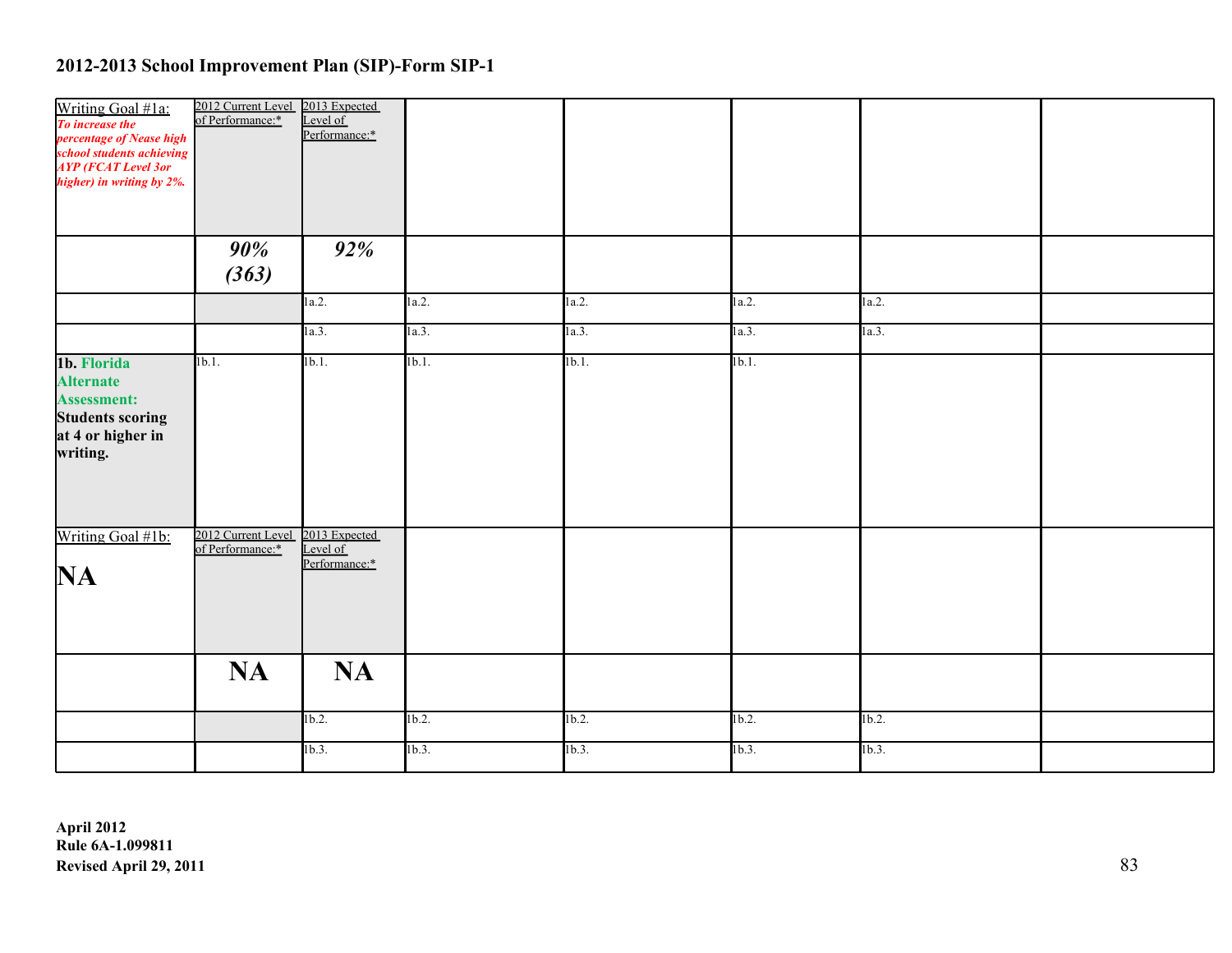# **Writing Professional Development**

| <b>Professional</b><br><b>Development</b><br>(PD) aligned with<br><b>Strategies through</b><br><b>Professional</b><br>Learning<br><b>Community (PLC)</b><br>or PD Activity<br>Please note that each<br>Strategy does not require a<br>professional development or<br>PLC activity. |                         |                                        |                                                                         |                                                                                                              |                                       |                                                  |
|------------------------------------------------------------------------------------------------------------------------------------------------------------------------------------------------------------------------------------------------------------------------------------|-------------------------|----------------------------------------|-------------------------------------------------------------------------|--------------------------------------------------------------------------------------------------------------|---------------------------------------|--------------------------------------------------|
| PD Content /Topic<br>and/or PLC Focus                                                                                                                                                                                                                                              | Grade Level/<br>Subject | PD Facilitator<br>and/or<br>PLC Leader | PD Participants<br>(e.g., PLC, subject, grade level, or<br>school-wide) | <b>Target Dates and Schedules</b><br>(e.g., Early Release) and<br>Schedules (e.g., frequency of<br>meetings) | Strategy for Follow-up/Monitoring     | Person or Position Responsible for<br>Monitoring |
| Reading/writing                                                                                                                                                                                                                                                                    | All                     | Principal and<br>ILC                   | School-wide                                                             | Once per week                                                                                                | Progress monitoring once per<br>month | Principal, AP, ILC                               |
|                                                                                                                                                                                                                                                                                    |                         |                                        |                                                                         |                                                                                                              |                                       |                                                  |
|                                                                                                                                                                                                                                                                                    |                         |                                        |                                                                         |                                                                                                              |                                       |                                                  |

#### **Writing Budget** (Insert rows as needed)

| Include only school-based   |                                                          |                       |           |
|-----------------------------|----------------------------------------------------------|-----------------------|-----------|
| funded activities/materials |                                                          |                       |           |
| and exclude district funded |                                                          |                       |           |
| activities/materials.       |                                                          |                       |           |
| Evidence-based Program(s)/  |                                                          |                       |           |
| Materials(s)                |                                                          |                       |           |
| Strategy                    | Description of Resources                                 | <b>Funding Source</b> | Amount    |
| FCAT writing practice       | Strategies for each subject included in course materials | NA                    | <b>NA</b> |
|                             |                                                          |                       |           |
| Subtotal:                   |                                                          |                       |           |
|                             |                                                          |                       |           |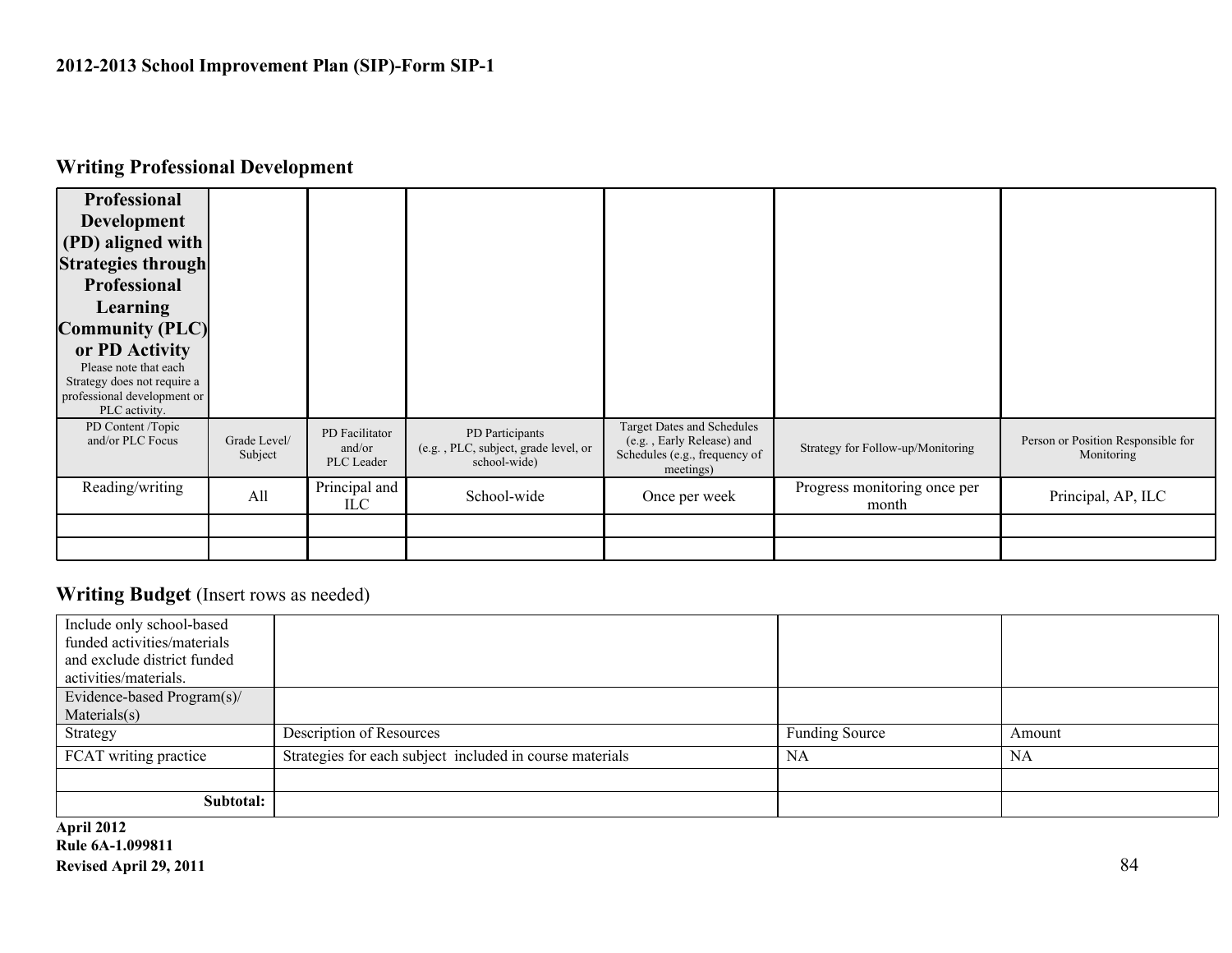| Technology               |                                                                            |                       |        |
|--------------------------|----------------------------------------------------------------------------|-----------------------|--------|
| Strategy                 | Description of Resources                                                   | <b>Funding Source</b> | Amount |
| turnitin.com             | Editing, writing software                                                  | AP Funds              |        |
|                          |                                                                            |                       |        |
| Subtotal:                |                                                                            |                       |        |
| Professional Development |                                                                            |                       |        |
| Strategy                 | Description of Resources                                                   | <b>Funding Source</b> | Amount |
| <b>PLC</b>               | Monthly PLC meetings to address writing goals and strategies, turnitin.com | <b>NA</b>             | NA     |
|                          |                                                                            |                       |        |
| Subtotal:                |                                                                            |                       |        |
| Other                    |                                                                            |                       |        |
| Strategy                 | Description of Resources                                                   | <b>Funding Source</b> | Amount |
|                          |                                                                            |                       |        |
| Subtotal:                |                                                                            |                       |        |
| <b>Total:</b>            |                                                                            |                       |        |
|                          |                                                                            |                       |        |

#### *End of Writing Goals*

# **Civics End-of-Course (EOC) Goals**

\* When using percentages, include the number of students the percentage represents (e.g., 70% (35)).

| <b>Civics EOC Goals</b>                                                                                                                                                           | Problem-<br><b>Solving</b><br><b>Process to</b><br>Increase<br><b>Student</b><br>Achieveme<br>nt |          |                                                     |                                                           |                        |  |
|-----------------------------------------------------------------------------------------------------------------------------------------------------------------------------------|--------------------------------------------------------------------------------------------------|----------|-----------------------------------------------------|-----------------------------------------------------------|------------------------|--|
| Based on the analysis of student<br>achievement data, and reference<br>to "Guiding Questions", identify<br>and define areas in need of<br>improvement for the following<br>group: | Anticipated<br>Barrier                                                                           | Strategy | Person or Position<br>Responsible for<br>Monitoring | Process Used to Determine<br>Effectiveness of<br>Strategy | <b>Evaluation Tool</b> |  |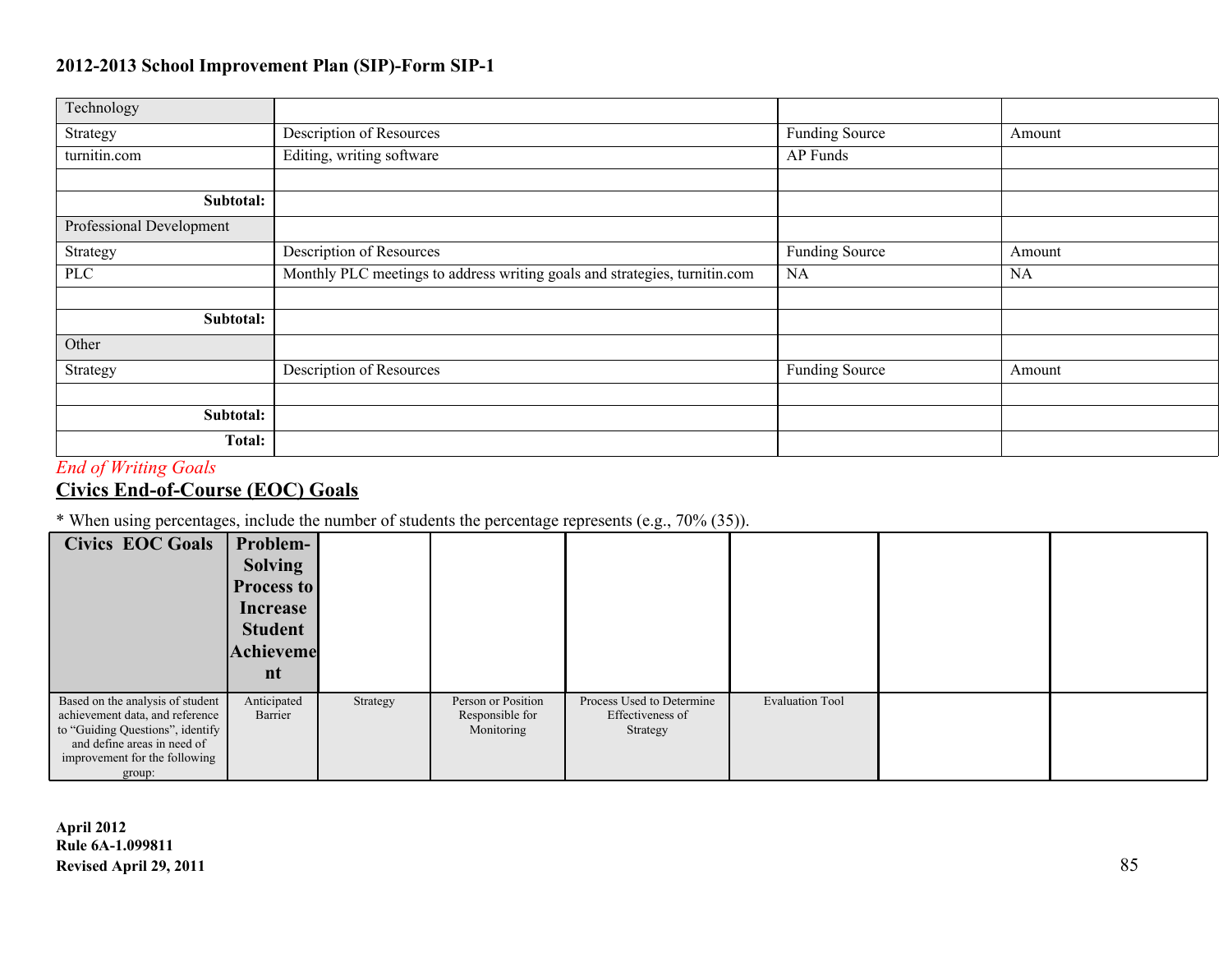| 1. Students scoring at<br>Achievement Level 3 in<br>Civics.                                                                                                                       | 1.1.                                      | 1.1.                                    | 1.1.                                                | 1.1.                                                      | 1.1.                   |      |  |
|-----------------------------------------------------------------------------------------------------------------------------------------------------------------------------------|-------------------------------------------|-----------------------------------------|-----------------------------------------------------|-----------------------------------------------------------|------------------------|------|--|
| Civics Goal #1:<br>NA                                                                                                                                                             | 2012 Current<br>Level of<br>Performance:* | 2013 Expected Level<br>of Performance:* |                                                     |                                                           |                        |      |  |
|                                                                                                                                                                                   | <b>NA</b>                                 | <b>NA</b>                               |                                                     |                                                           |                        |      |  |
|                                                                                                                                                                                   |                                           | 1.2.                                    | 1.2.                                                | 1.2.                                                      | 1.2.                   | 1.2. |  |
|                                                                                                                                                                                   |                                           | 1.3.                                    | 1.3.                                                | 1.3.                                                      | 1.3.                   | 1.3. |  |
| Based on the analysis of student<br>achievement data, and reference<br>to "Guiding Questions", identify<br>and define areas in need of<br>improvement for the following<br>group: | Anticipated<br>Barrier                    | Strategy                                | Person or Position<br>Responsible for<br>Monitoring | Process Used to Determine<br>Effectiveness of<br>Strategy | <b>Evaluation Tool</b> |      |  |
| 2. Students scoring at or $2.1$ .<br>above Achievement Levels<br>4 and 5 in Civics.                                                                                               |                                           | 2.1.                                    | 2.1.                                                | 2.1.                                                      | 2.1.                   |      |  |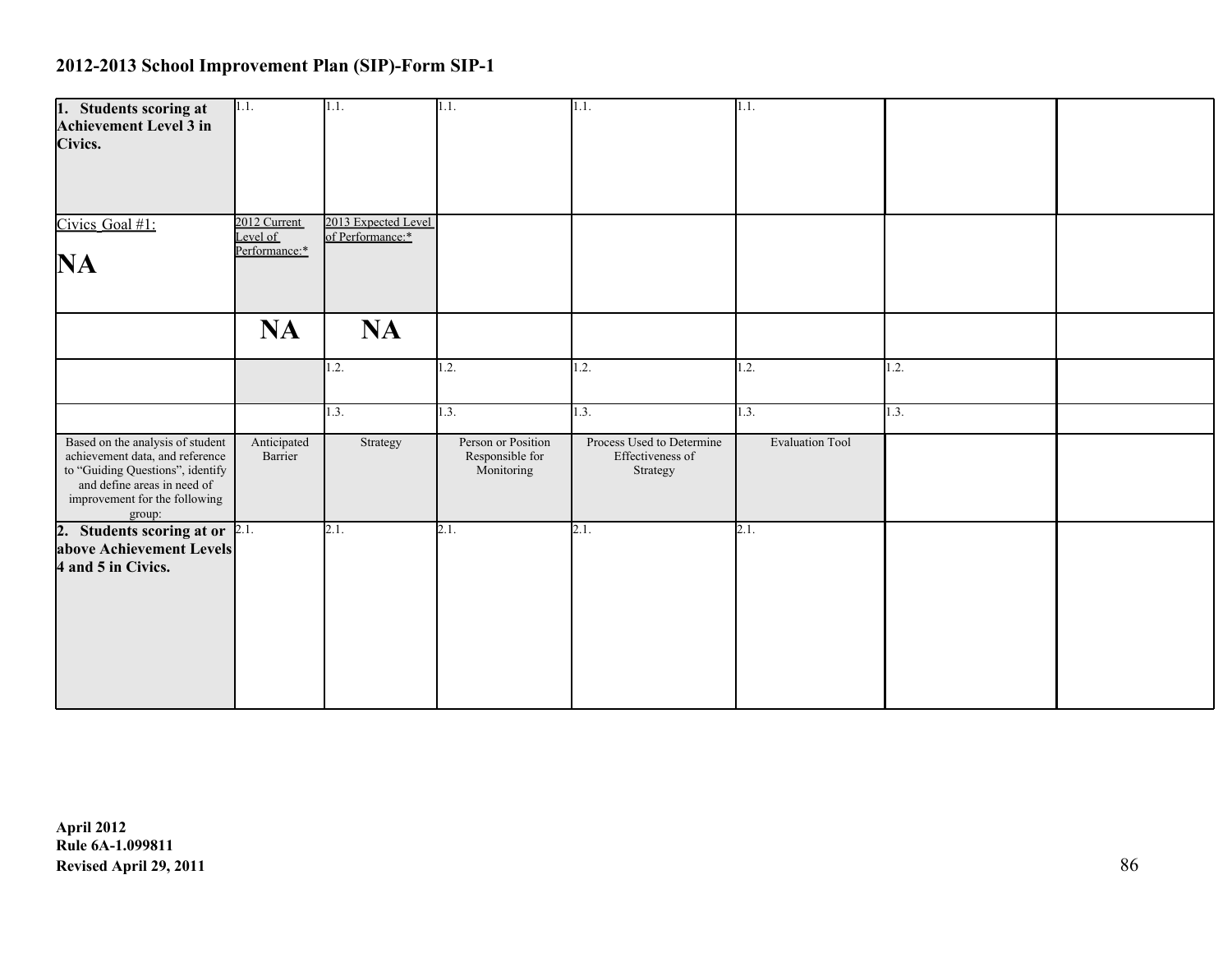| Civics Goal #2:<br><b>NA</b> | 2012 Current<br>Level of<br>Performance:* | 2013 Expected Level<br>of Performance:* |      |      |      |      |  |
|------------------------------|-------------------------------------------|-----------------------------------------|------|------|------|------|--|
|                              | <b>NA</b>                                 | <b>NA</b>                               |      |      |      |      |  |
|                              |                                           | 2.2.                                    | 2.2. | 2.2. | 2.2. | 2.2. |  |
|                              |                                           | 2.3                                     |      | 23   | 2.3  | 2.3  |  |

# **Civics Professional Development**

| Professional<br>Development<br>(PD) aligned with<br><b>Strategies through</b><br>Professional<br><b>Learning</b><br><b>Community</b><br>(PLC) or PD<br><b>Activity</b><br>Please note that each<br>Strategy does not require a<br>professional development or<br>PLC activity. |                         |                                        |                                                                         |                                                                                                       |                                   |                                                  |
|--------------------------------------------------------------------------------------------------------------------------------------------------------------------------------------------------------------------------------------------------------------------------------|-------------------------|----------------------------------------|-------------------------------------------------------------------------|-------------------------------------------------------------------------------------------------------|-----------------------------------|--------------------------------------------------|
| PD Content /Topic<br>and/or PLC Focus                                                                                                                                                                                                                                          | Grade Level/<br>Subject | PD Facilitator<br>and/or<br>PLC Leader | PD Participants<br>(e.g., PLC, subject, grade level, or<br>school-wide) | Target Dates and Schedules<br>(e.g., Early Release) and<br>Schedules (e.g., frequency of<br>meetings) | Strategy for Follow-up/Monitoring | Person or Position Responsible for<br>Monitoring |
|                                                                                                                                                                                                                                                                                |                         |                                        |                                                                         |                                                                                                       |                                   |                                                  |
|                                                                                                                                                                                                                                                                                |                         |                                        |                                                                         |                                                                                                       |                                   |                                                  |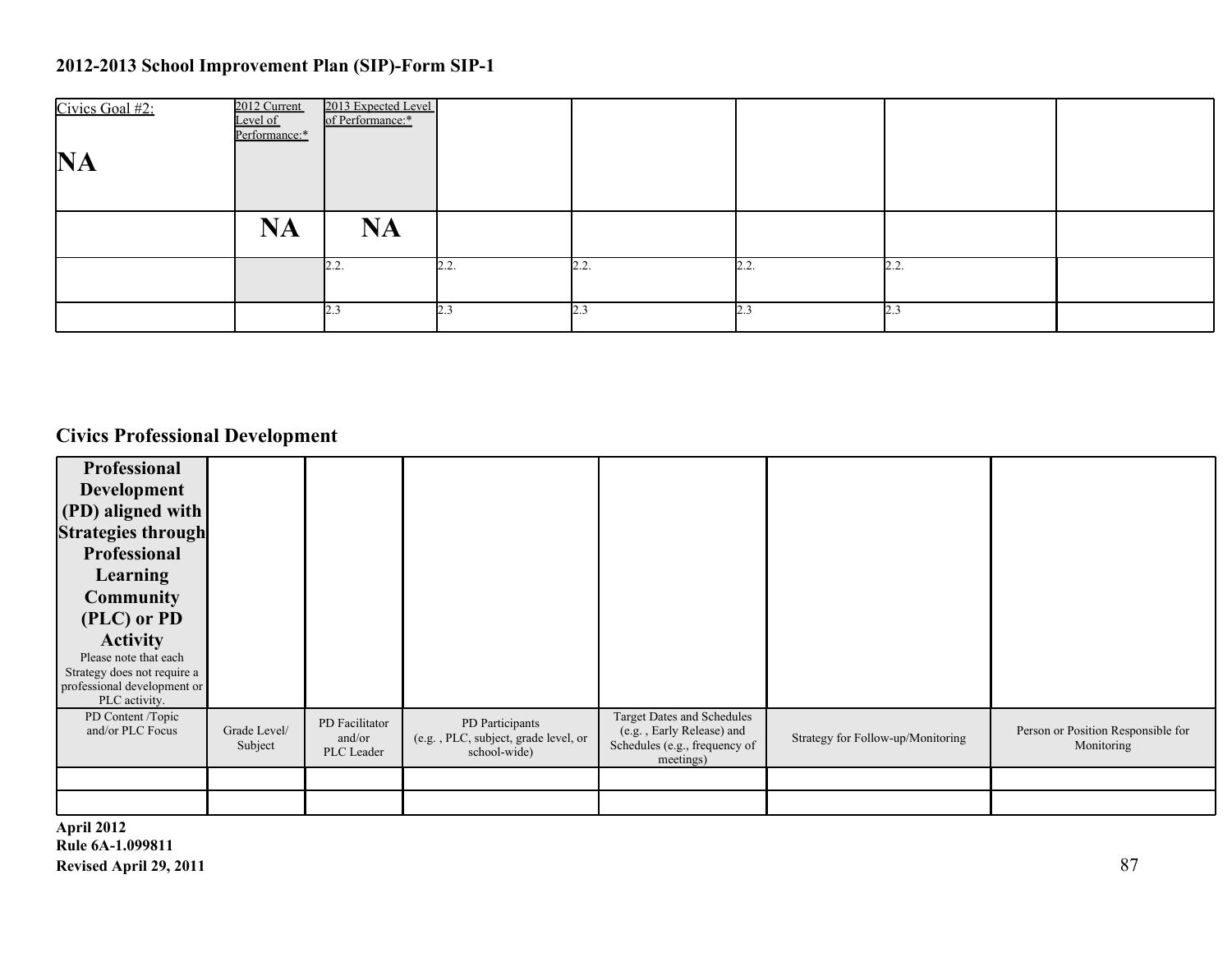#### **Civics Budget** (Insert rows as needed)

| Include only school-based funded          |                                 |                       |        |
|-------------------------------------------|---------------------------------|-----------------------|--------|
| activities/materials and exclude district |                                 |                       |        |
| funded activities /materials.             |                                 |                       |        |
| Evidence-based Program(s)/Materials(s)    |                                 |                       |        |
| Strategy                                  | Description of Resources        | <b>Funding Source</b> | Amount |
|                                           |                                 |                       |        |
|                                           |                                 |                       |        |
| Subtotal:                                 |                                 |                       |        |
| Technology                                |                                 |                       |        |
| Strategy                                  | Description of Resources        | <b>Funding Source</b> | Amount |
|                                           |                                 |                       |        |
|                                           |                                 |                       |        |
| Subtotal:                                 |                                 |                       |        |
| Professional Development                  |                                 |                       |        |
| Strategy                                  | <b>Description of Resources</b> | <b>Funding Source</b> | Amount |
|                                           |                                 |                       |        |
|                                           |                                 |                       |        |
| Subtotal:                                 |                                 |                       |        |
| Other                                     |                                 |                       |        |
| Strategy                                  | <b>Description of Resources</b> | <b>Funding Source</b> | Amount |
|                                           |                                 |                       |        |
| Subtotal:                                 |                                 |                       |        |
| Total:                                    |                                 |                       |        |

*End of Civics Goals*

**U.S. History End-of-Course (EOC) Goals**

\* When using percentages, include the number of students the percentage represents (e.g., 70% (35)).

| ___                         |                |  |  |  |
|-----------------------------|----------------|--|--|--|
| T<br>EO C<br>$\blacksquare$ | D.,<br>roblem- |  |  |  |
|                             |                |  |  |  |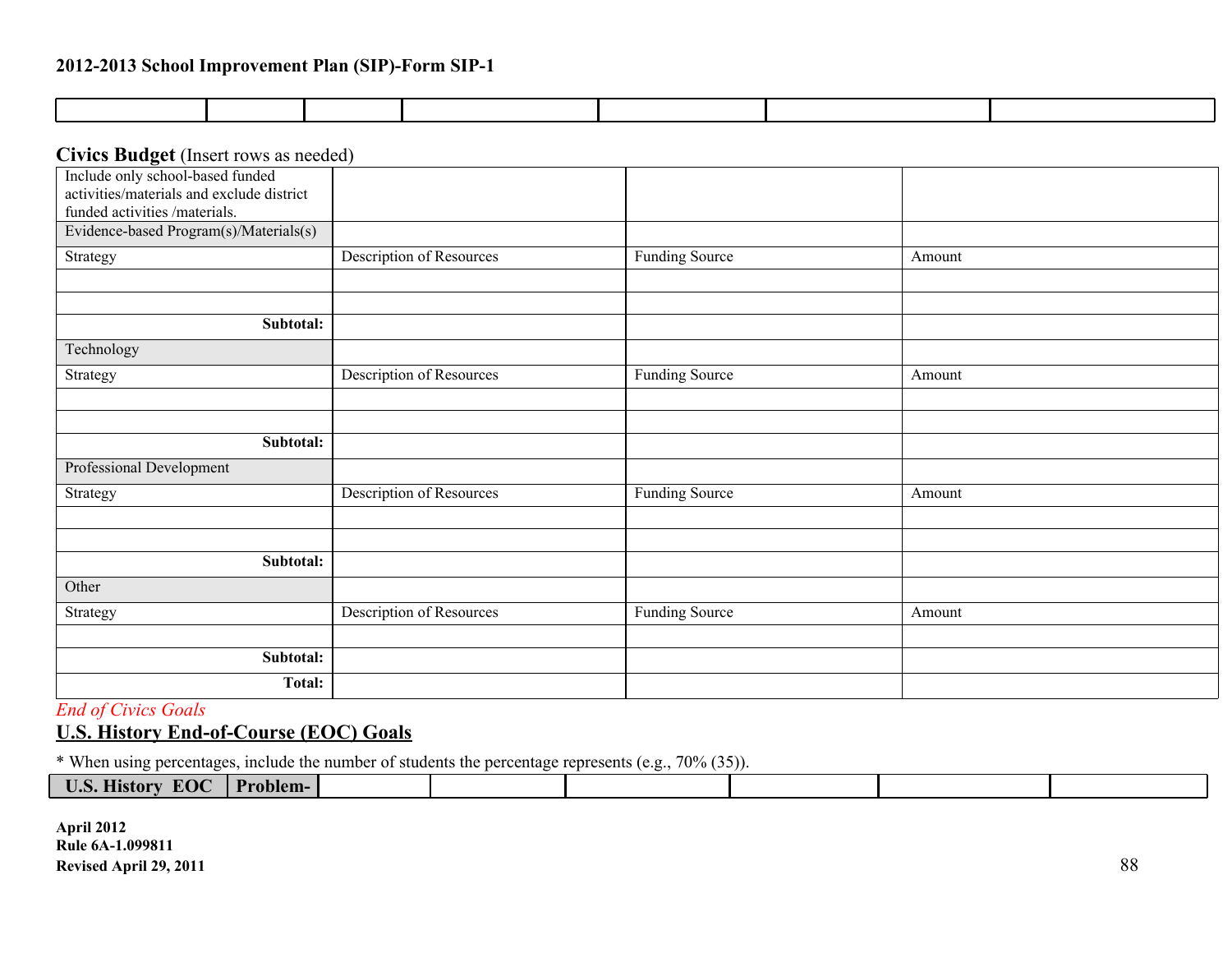| Goals                                                                                                                                                                             | <b>Solving</b><br><b>Process to</b><br><b>Increase</b><br><b>Student</b><br>Achieveme<br>nt |                                                                                                                                                                                                                    |                                                     |                                                           |                                                |      |  |
|-----------------------------------------------------------------------------------------------------------------------------------------------------------------------------------|---------------------------------------------------------------------------------------------|--------------------------------------------------------------------------------------------------------------------------------------------------------------------------------------------------------------------|-----------------------------------------------------|-----------------------------------------------------------|------------------------------------------------|------|--|
| Based on the analysis of student<br>achievement data, and reference<br>to "Guiding Questions", identify<br>and define areas in need of<br>improvement for the following<br>group: | Anticipated<br>Barrier                                                                      | Strategy                                                                                                                                                                                                           | Person or Position<br>Responsible for<br>Monitoring | Process Used to Determine<br>Effectiveness of<br>Strategy | <b>Evaluation Tool</b>                         |      |  |
| 1. Students scoring<br>at proficiency in U.S.<br>History.                                                                                                                         | 1.1. Attendance.<br>Time and<br>transportation<br>for after school<br>tutoring.             | 1.1. Hands-on<br>measuring activities;<br>5 minute bell activity; coach.<br>estimation games;<br>FCAT computer<br>program. Activity<br>bus to facilitate<br>transportation issues<br>for after-school<br>tutoring. | 1.1. Principal and<br>instructional literacy        | 1.1. Baseline, mid-year and<br>EOY assessment.            | 1.1. Tests, quizzes, exams<br>and FCAT scores. |      |  |
| U.S. History Goal #1:<br>To increase the percentage of<br><b>Nease High School students</b><br>scoring at proficiency in U.S.<br><b>History by 2%</b>                             | 2012 Current<br>Level of<br>Performance:*                                                   | 2013 Expected Level<br>of Performance:*                                                                                                                                                                            |                                                     |                                                           |                                                |      |  |
|                                                                                                                                                                                   | NA                                                                                          | NA                                                                                                                                                                                                                 |                                                     |                                                           |                                                |      |  |
|                                                                                                                                                                                   |                                                                                             | 1.2.                                                                                                                                                                                                               | 1.2.                                                | 1.2.                                                      | 1.2.                                           | 1.2. |  |
|                                                                                                                                                                                   |                                                                                             | 1.3.                                                                                                                                                                                                               | 1.3.                                                | 1.3.                                                      | 1.3.                                           | 1.3. |  |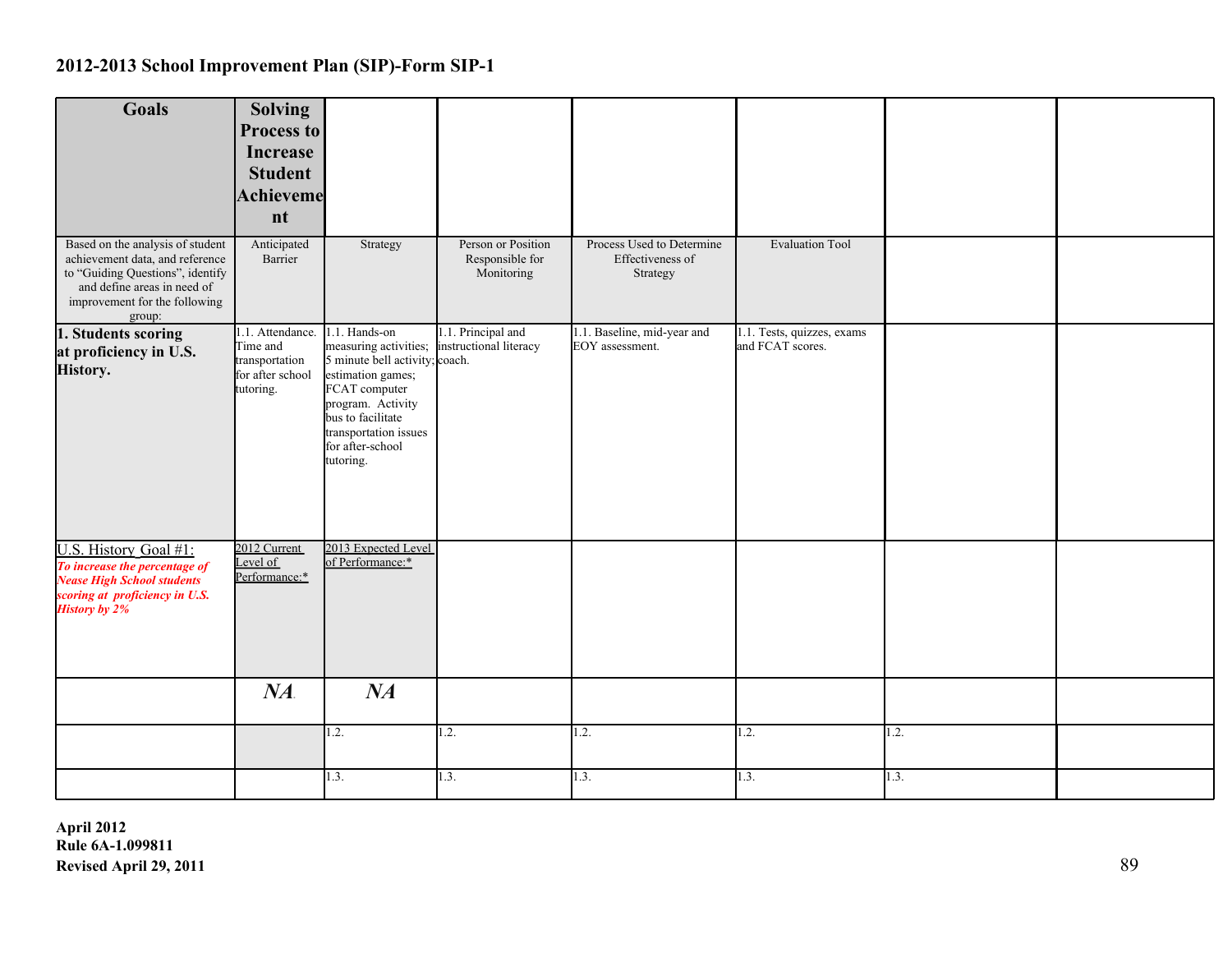| Based on the analysis of student<br>achievement data, and reference<br>to "Guiding Questions", identify<br>and define areas in need of<br>improvement for the following<br>group: | Anticipated<br>Barrier                                              | Strategy                                                                                                                                                                                                                                                                   | Person or Position<br>Responsible for<br>Monitoring | Process Used to Determine<br>Effectiveness of<br>Strategy | <b>Evaluation Tool</b>                                             |      |  |
|-----------------------------------------------------------------------------------------------------------------------------------------------------------------------------------|---------------------------------------------------------------------|----------------------------------------------------------------------------------------------------------------------------------------------------------------------------------------------------------------------------------------------------------------------------|-----------------------------------------------------|-----------------------------------------------------------|--------------------------------------------------------------------|------|--|
| 2. Students scoring<br>above proficiency in U.S.<br>History.                                                                                                                      | $2.1$ . Time and<br>transportation<br>for after school<br>tutoring. | 2.1.Hands-on<br>measuring activities;<br>5 minute bell activity; coach.<br>estimation games;<br>FCAT computer<br>program. Activity<br>bus to facilitate<br>transportation<br>issues for after-<br>school tutoring.<br>Encourage enrollment<br>in advanced math<br>courses. | 2.1. Principal and<br>instructional literacy        | 2.1. Baseline, mid-year and<br>EOY assessment.            | 2.1. Tests, quizzes, exams,<br>AP and IB tests and FCAT<br>scores. |      |  |
| U.S. History Goal #2:<br>To increase the percentage of<br><b>Nease High School students</b><br>scoring above proficiency in U.S.<br><b>History by 1%.</b>                         | 2012 Current<br>Level of<br>Performance:*                           | 2013 Expected Level<br>of Performance:*                                                                                                                                                                                                                                    |                                                     |                                                           |                                                                    |      |  |
|                                                                                                                                                                                   | NA                                                                  | NA                                                                                                                                                                                                                                                                         |                                                     |                                                           |                                                                    |      |  |
|                                                                                                                                                                                   |                                                                     | 2.2.                                                                                                                                                                                                                                                                       | 2.2.                                                | 2.2.                                                      | 2.2.                                                               | 2.2. |  |
|                                                                                                                                                                                   |                                                                     | 2.3                                                                                                                                                                                                                                                                        | 2.3                                                 | 2.3                                                       | 2.3                                                                | 2.3  |  |

### **U.S. History Professional Development**

| <b>Professional</b> |  |  |  |
|---------------------|--|--|--|
| <b>Development</b>  |  |  |  |
| (PD) aligned with   |  |  |  |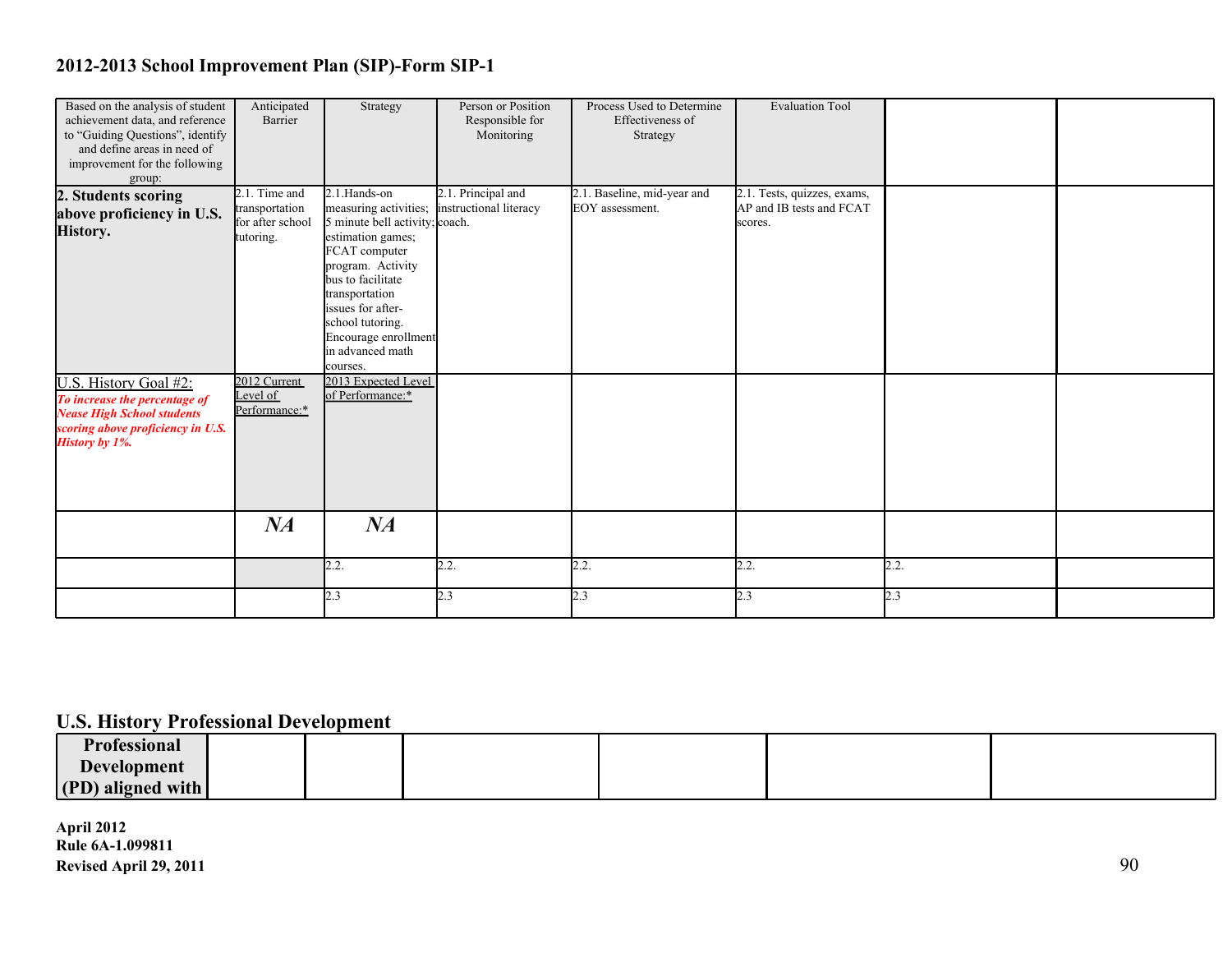| <b>Strategies through</b><br>Professional<br>Learning<br><b>Community</b><br>(PLC) or PD<br><b>Activity</b><br>Please note that each<br>Strategy does not require a<br>professional development or<br>PLC activity. |                         |                                        |                                                                         |                                                                                                              |                                       |                                                  |
|---------------------------------------------------------------------------------------------------------------------------------------------------------------------------------------------------------------------|-------------------------|----------------------------------------|-------------------------------------------------------------------------|--------------------------------------------------------------------------------------------------------------|---------------------------------------|--------------------------------------------------|
| PD Content /Topic<br>and/or PLC Focus                                                                                                                                                                               | Grade Level/<br>Subject | PD Facilitator<br>and/or<br>PLC Leader | PD Participants<br>(e.g., PLC, subject, grade level, or<br>school-wide) | <b>Target Dates and Schedules</b><br>(e.g., Early Release) and<br>Schedules (e.g., frequency of<br>meetings) | Strategy for Follow-up/Monitoring     | Person or Position Responsible for<br>Monitoring |
| U.S. History Pacing                                                                                                                                                                                                 | U.S. History            | Principal,<br>Dept. Chair,<br>ILC.     | School-wide                                                             | Once per month                                                                                               | Progress monitoring once per<br>month | Principal, ILC, & Dept. Chair                    |
|                                                                                                                                                                                                                     |                         |                                        |                                                                         |                                                                                                              |                                       |                                                  |
|                                                                                                                                                                                                                     |                         |                                        |                                                                         |                                                                                                              |                                       |                                                  |

### **U.S. History Budget** (Insert rows as needed)

| Include only school-based funded<br>activities/materials and exclude district<br>funded activities /materials. |                          |                       |        |
|----------------------------------------------------------------------------------------------------------------|--------------------------|-----------------------|--------|
| Evidence-based Program(s)/Materials(s)                                                                         |                          |                       |        |
| Strategy                                                                                                       | Description of Resources | <b>Funding Source</b> | Amount |
|                                                                                                                |                          |                       |        |
|                                                                                                                |                          |                       |        |
| Subtotal:                                                                                                      |                          |                       |        |
| Technology                                                                                                     |                          |                       |        |
| Strategy                                                                                                       | Description of Resources | <b>Funding Source</b> | Amount |
|                                                                                                                |                          |                       |        |
|                                                                                                                |                          |                       |        |
| Subtotal:                                                                                                      |                          |                       |        |
| Professional Development                                                                                       |                          |                       |        |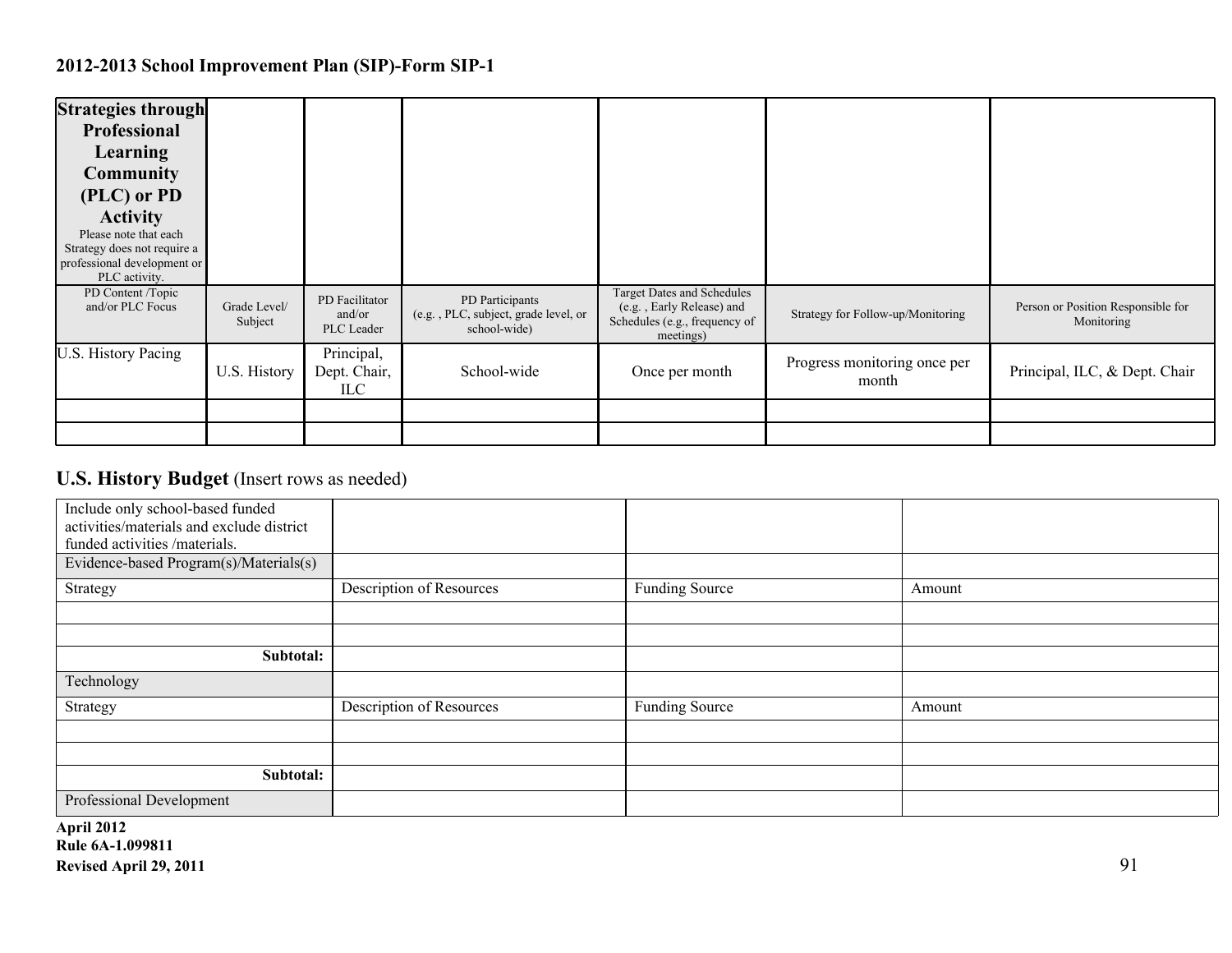| Strategy  | Description of Resources | Funding Source | Amount |
|-----------|--------------------------|----------------|--------|
|           |                          |                |        |
|           |                          |                |        |
| Subtotal: |                          |                |        |
| Other     |                          |                |        |
| Strategy  | Description of Resources | Funding Source | Amount |
|           |                          |                |        |
| Subtotal: |                          |                |        |
| Total:    |                          |                |        |

### *End of U.S. History Goals*

### **Attendance Goal(s)**

\* When using percentages, include the number of students the percentage represents next to the percentage (e.g. 70% (35)).

| <b>Attendance</b><br>Goal(s)                                                                                                                      | Problem-<br>solving<br><b>Process to</b><br><b>Increase</b><br><b>Attendance</b> |                                                                                                                                                                                                                             |                                                  |                                                                                 |                                                |  |
|---------------------------------------------------------------------------------------------------------------------------------------------------|----------------------------------------------------------------------------------|-----------------------------------------------------------------------------------------------------------------------------------------------------------------------------------------------------------------------------|--------------------------------------------------|---------------------------------------------------------------------------------|------------------------------------------------|--|
| Based on the analysis<br>of attendance data, and<br>reference to "Guiding"<br>Questions", identify and<br>define areas in need of<br>improvement: | Anticipated<br>Barrier                                                           | Strategy                                                                                                                                                                                                                    | Person or Position<br>Responsible for Monitoring | Process Used to Determine<br>Effectiveness of<br>Strategy                       | <b>Evaluation Tool</b>                         |  |
| Attendance                                                                                                                                        | 1.1. Lack of<br>transportation/<br>parental support.                             | Certificate for<br>Perfect Attendance.<br>Parental contact,<br>Celebrate successes;<br>build relationships.<br>School bus routes<br>available.<br>Parent Alert!,<br>Capturing Kids Hears,<br>Link Crew, Teen<br>Leadership. | Hearts team.                                     | .1. Principal, Capturing Kids 1.1. Daily attendance data, class<br>tardy lists. | . eSchoolPlus<br>Attendance and tardy<br>data. |  |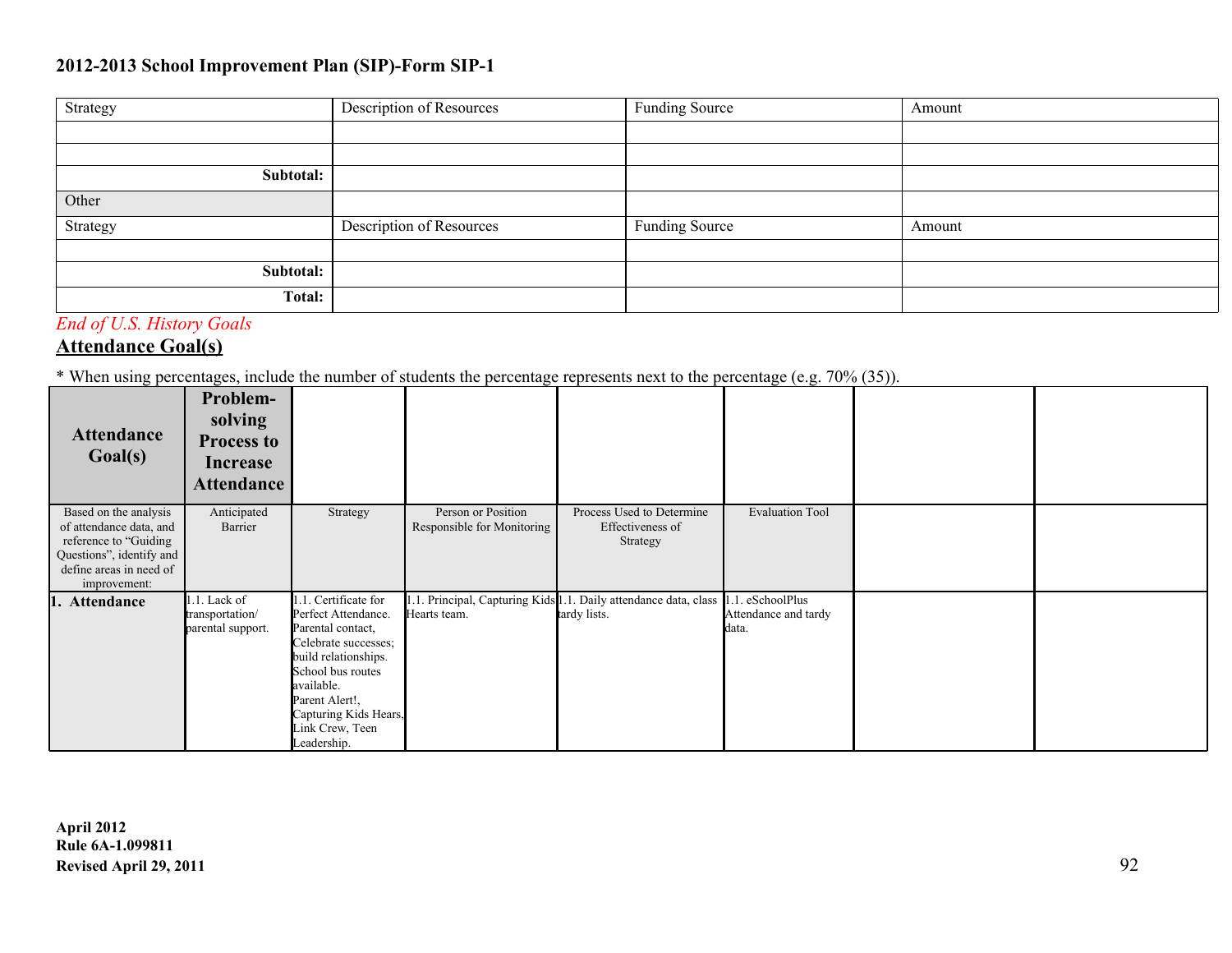| Attendance Goal #1: 2012 Current                                 | Attendance Rate:*                                  | 2013 Expected<br>Attendance Rate:*                     |      |      |      |      |  |
|------------------------------------------------------------------|----------------------------------------------------|--------------------------------------------------------|------|------|------|------|--|
| To increase current<br>attendance level of Nease                 |                                                    |                                                        |      |      |      |      |  |
| high school by 1%                                                |                                                    |                                                        |      |      |      |      |  |
|                                                                  |                                                    |                                                        |      |      |      |      |  |
| To decrease the number<br>of students at Nease High              |                                                    |                                                        |      |      |      |      |  |
| <b>School with excessive</b><br>absences (10 or more) by $3\%$ . |                                                    |                                                        |      |      |      |      |  |
|                                                                  |                                                    |                                                        |      |      |      |      |  |
|                                                                  |                                                    |                                                        |      |      |      |      |  |
| To decrease the number<br>of students at Nease High              |                                                    |                                                        |      |      |      |      |  |
| <b>School with excessive</b>                                     |                                                    |                                                        |      |      |      |      |  |
| tardies $(10 \text{ or more})$ by $3\%$ .                        |                                                    |                                                        |      |      |      |      |  |
|                                                                  |                                                    |                                                        |      |      |      |      |  |
|                                                                  | 93%                                                | 94%                                                    |      |      |      |      |  |
|                                                                  |                                                    |                                                        |      |      |      |      |  |
|                                                                  | 2012 Current                                       | 2013 Expected<br>Number of Students Number of Students |      |      |      |      |  |
|                                                                  | with Excessive<br>Absences                         | with Excessive<br>Absences                             |      |      |      |      |  |
|                                                                  | $(10 \text{ or more})$                             | $(10 \text{ or more})$                                 |      |      |      |      |  |
|                                                                  | 772                                                | 748.                                                   |      |      |      |      |  |
|                                                                  | 2012 Current                                       | 2013 Expected                                          |      |      |      |      |  |
|                                                                  | Number of<br>Students with                         | Number of<br>Students with                             |      |      |      |      |  |
|                                                                  | <b>Excessive Tardies</b><br>$(10 \text{ or more})$ | <b>Excessive Tardies</b><br>$(10 \text{ or more})$     |      |      |      |      |  |
|                                                                  | 325                                                | 315                                                    |      |      |      |      |  |
|                                                                  |                                                    | 1.2.                                                   | 1.2. |      |      | 1.2. |  |
|                                                                  |                                                    |                                                        |      | 1.2. | 1.2. |      |  |
|                                                                  |                                                    | 1.3.                                                   | 1.3. | 1.3. | 1.3. | 1.3. |  |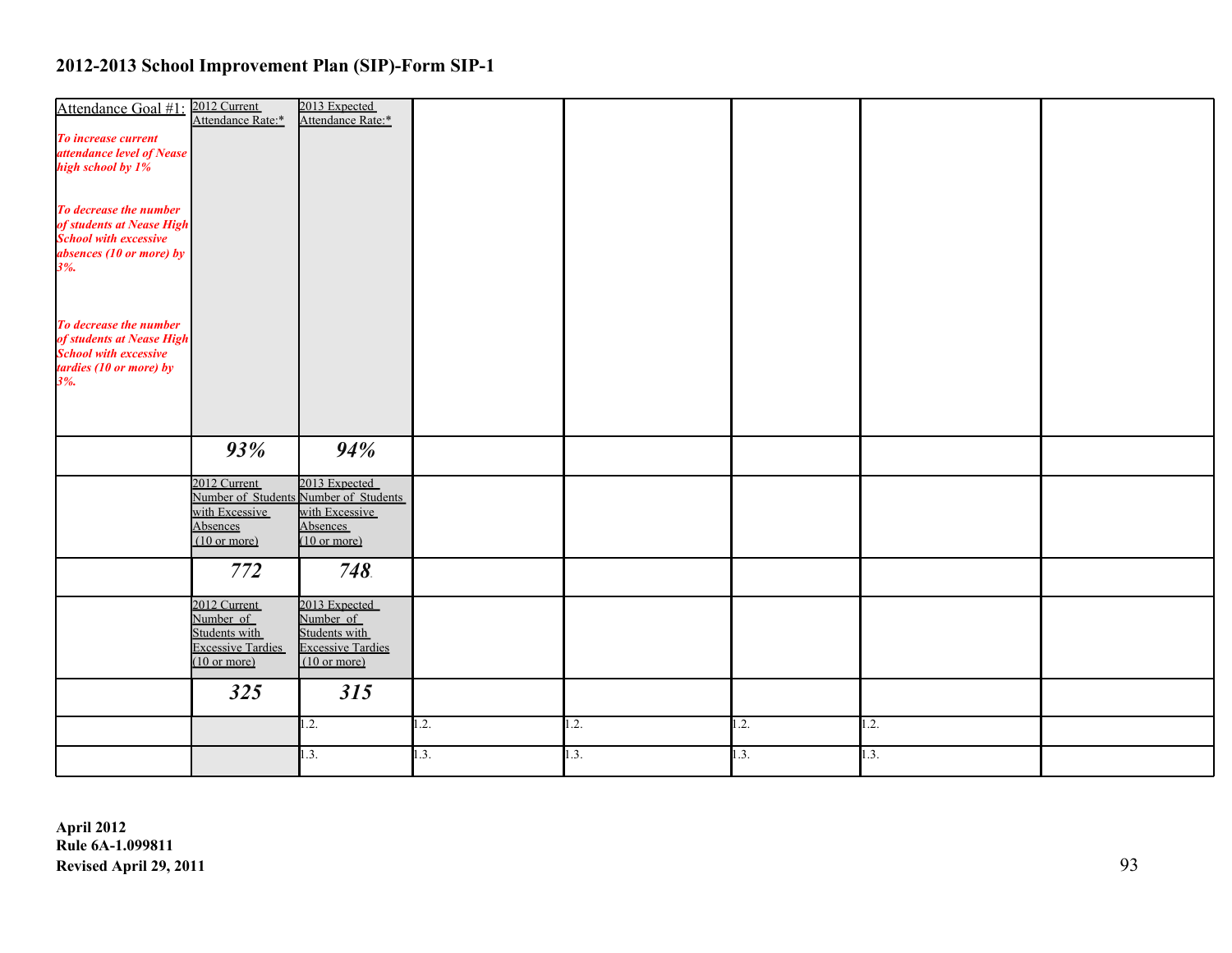

#### Attendance Budget (Insert rows as needed)

| Include only school-based funded          |                                  |                       |        |
|-------------------------------------------|----------------------------------|-----------------------|--------|
| activities/materials and exclude district |                                  |                       |        |
| funded activities /materials.             |                                  |                       |        |
| Evidence-based Program(s)/Materials(s)    |                                  |                       |        |
| Strategy                                  | Description of Resources         | <b>Funding Source</b> | Amount |
| Capturing Kids Hearts                     | Strategies used in the classroom | NA                    | NA     |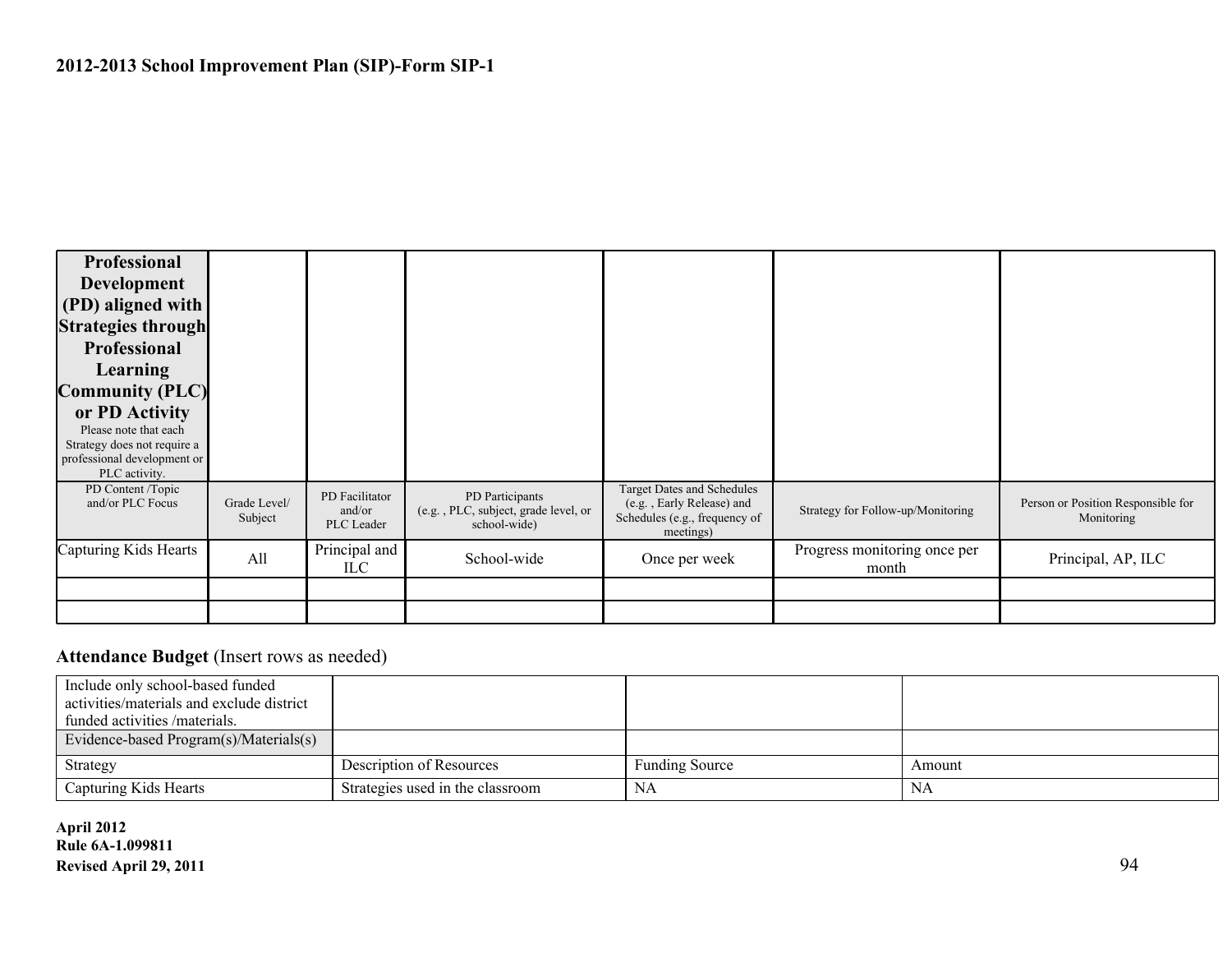| 9th Grade Academy, Link Crew | Teen Leadership classes                                | NA                    | NA        |
|------------------------------|--------------------------------------------------------|-----------------------|-----------|
| Subtotal:                    |                                                        |                       |           |
| Technology                   |                                                        |                       |           |
| Strategy                     | Description of Resources                               | <b>Funding Source</b> | Amount    |
|                              |                                                        |                       |           |
|                              |                                                        |                       |           |
| Subtotal:                    |                                                        |                       |           |
| Professional Development     |                                                        |                       |           |
| Strategy                     | Description of Resources                               | <b>Funding Source</b> | Amount    |
| Capturing Kids Hearts        | Staff training/monthly discussion of CKH<br>strategies | NA                    | <b>NA</b> |
|                              |                                                        |                       |           |
| Subtotal:                    |                                                        |                       |           |
| Other                        |                                                        |                       |           |
| Strategy                     | <b>Description of Resources</b>                        | Funding Source        | Amount    |
|                              |                                                        |                       |           |
| Subtotal:                    |                                                        |                       |           |
| <b>Total:</b>                |                                                        |                       |           |

*End of Attendance Goals*

### **Suspension Goal(s)**

\* When using percentages, include the number of students the percentage represents next to the percentage (e.g. 70% (35)).

| ັ<br><b>Suspension</b><br>Goal(s)                                                                                                                 | Problem-<br>solving<br><b>Process to</b><br><b>Decrease</b><br><b>Suspension</b> |          |                                                  |                                                           | <u>.</u>               |  |
|---------------------------------------------------------------------------------------------------------------------------------------------------|----------------------------------------------------------------------------------|----------|--------------------------------------------------|-----------------------------------------------------------|------------------------|--|
| Based on the analysis<br>of suspension data, and<br>reference to "Guiding"<br>Questions", identify and<br>define areas in need of<br>improvement: | Anticipated<br>Barrier                                                           | Strategy | Person or Position<br>Responsible for Monitoring | Process Used to Determine<br>Effectiveness of<br>Strategy | <b>Evaluation Tool</b> |  |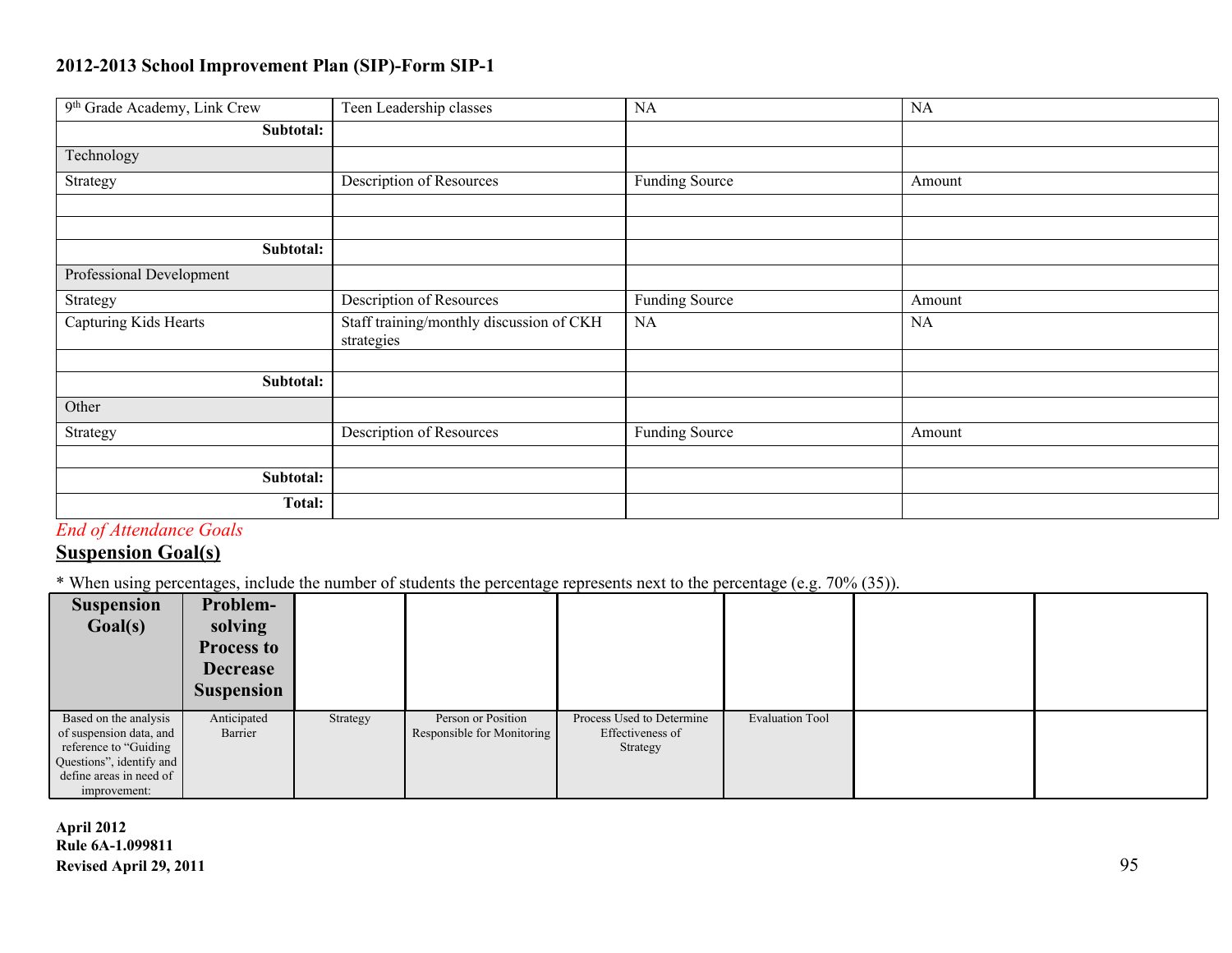| 1. Suspension                                                                            | h.<br>$\mathbf{b}$<br>$\beta$ . | Relationship<br>building<br>with students.<br>Teen<br>Leadership<br>classes.<br>Character<br>Counts! Pillars<br>reinforced in the | $\mathsf{M}$ . | Principal and<br>Deans,<br>Capturing Kids<br>Hearts Team.     | 1.1. In-School and Out of<br>school Suspension Data. | 1.1. Suspension data. | 1.1. eSchoolPlus. |  |
|------------------------------------------------------------------------------------------|---------------------------------|-----------------------------------------------------------------------------------------------------------------------------------|----------------|---------------------------------------------------------------|------------------------------------------------------|-----------------------|-------------------|--|
| Suspension Goal #1<br>To decrease the number<br>of Nease High School                     |                                 | classrooms.<br>2012 Total Number<br>of In-School<br>Suspensions                                                                   |                | 2013 Expected<br>Number of<br>In-School                       |                                                      |                       |                   |  |
| students in In-School<br>suspension by 3%.<br>To decrease the number<br>of Out of School |                                 |                                                                                                                                   |                | Suspensions                                                   |                                                      |                       |                   |  |
| <b>Suspensions at Nease</b><br><b>High School by 3%.</b><br>To decrease the number       |                                 |                                                                                                                                   |                |                                                               |                                                      |                       |                   |  |
| of students in Out of<br><b>School Suspension by 3%</b>                                  |                                 |                                                                                                                                   |                |                                                               |                                                      |                       |                   |  |
|                                                                                          |                                 | 184                                                                                                                               |                | 179                                                           |                                                      |                       |                   |  |
|                                                                                          |                                 | 2012 Total Number<br>of Students<br>Suspended<br>In-School                                                                        |                | 2013 Expected<br>Number of Students<br>Suspended<br>In-School |                                                      |                       |                   |  |
|                                                                                          |                                 | 128                                                                                                                               |                | 124                                                           |                                                      |                       |                   |  |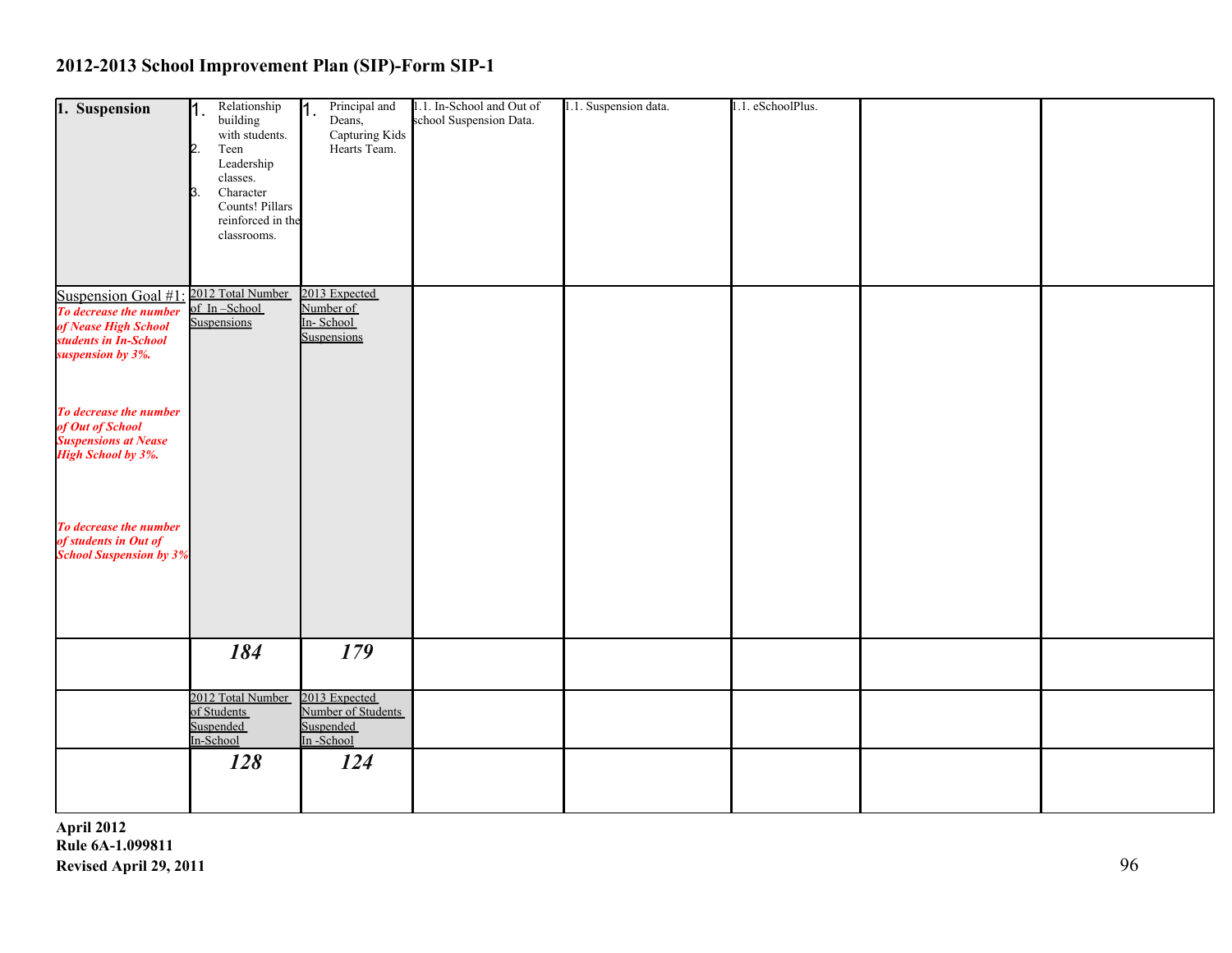| 2012 Number of<br>Out-of-School<br>Suspensions                  | 2013 Expected<br>Number of<br>Out-of-School<br>Suspensions         |      |      |      |      |  |
|-----------------------------------------------------------------|--------------------------------------------------------------------|------|------|------|------|--|
| 111                                                             | 108                                                                |      |      |      |      |  |
| 2012 Total Number<br>of Students<br>Suspended<br>Out- of-School | 2013 Expected<br>Number of Students<br>Suspended<br>Out- of-School |      |      |      |      |  |
| 89                                                              | 86                                                                 |      |      |      |      |  |
|                                                                 | 1.2.                                                               | 1.2. | 1.2. | 1.2. | 1.2. |  |
|                                                                 | 1.3.                                                               | 1.3. | 1.3. | 1.3. | 1.3. |  |

### **Suspension Professional Development**

| Professional                          |                         |                                        |                                                                         |                                                                                                              |                                   |                                                  |
|---------------------------------------|-------------------------|----------------------------------------|-------------------------------------------------------------------------|--------------------------------------------------------------------------------------------------------------|-----------------------------------|--------------------------------------------------|
| Development                           |                         |                                        |                                                                         |                                                                                                              |                                   |                                                  |
| (PD) aligned with                     |                         |                                        |                                                                         |                                                                                                              |                                   |                                                  |
| <b>Strategies through</b>             |                         |                                        |                                                                         |                                                                                                              |                                   |                                                  |
| <b>Professional</b>                   |                         |                                        |                                                                         |                                                                                                              |                                   |                                                  |
| Learning                              |                         |                                        |                                                                         |                                                                                                              |                                   |                                                  |
| <b>Community (PLC)</b>                |                         |                                        |                                                                         |                                                                                                              |                                   |                                                  |
| or PD Activity                        |                         |                                        |                                                                         |                                                                                                              |                                   |                                                  |
| Please note that each                 |                         |                                        |                                                                         |                                                                                                              |                                   |                                                  |
| Strategy does not require a           |                         |                                        |                                                                         |                                                                                                              |                                   |                                                  |
| professional development or           |                         |                                        |                                                                         |                                                                                                              |                                   |                                                  |
| PLC activity.                         |                         |                                        |                                                                         |                                                                                                              |                                   |                                                  |
| PD Content /Topic<br>and/or PLC Focus | Grade Level/<br>Subject | PD Facilitator<br>and/or<br>PLC Leader | PD Participants<br>(e.g., PLC, subject, grade level, or<br>school-wide) | <b>Target Dates and Schedules</b><br>(e.g., Early Release) and<br>Schedules (e.g., frequency of<br>meetings) | Strategy for Follow-up/Monitoring | Person or Position Responsible for<br>Monitoring |
| Capturing Kids Hearts                 | All                     | Principal and<br>ILC-                  | School-wide                                                             | Once per week                                                                                                | Suspension data monitoring        | Principal, AP, ILC                               |
|                                       |                         |                                        |                                                                         |                                                                                                              |                                   |                                                  |
|                                       |                         |                                        |                                                                         |                                                                                                              |                                   |                                                  |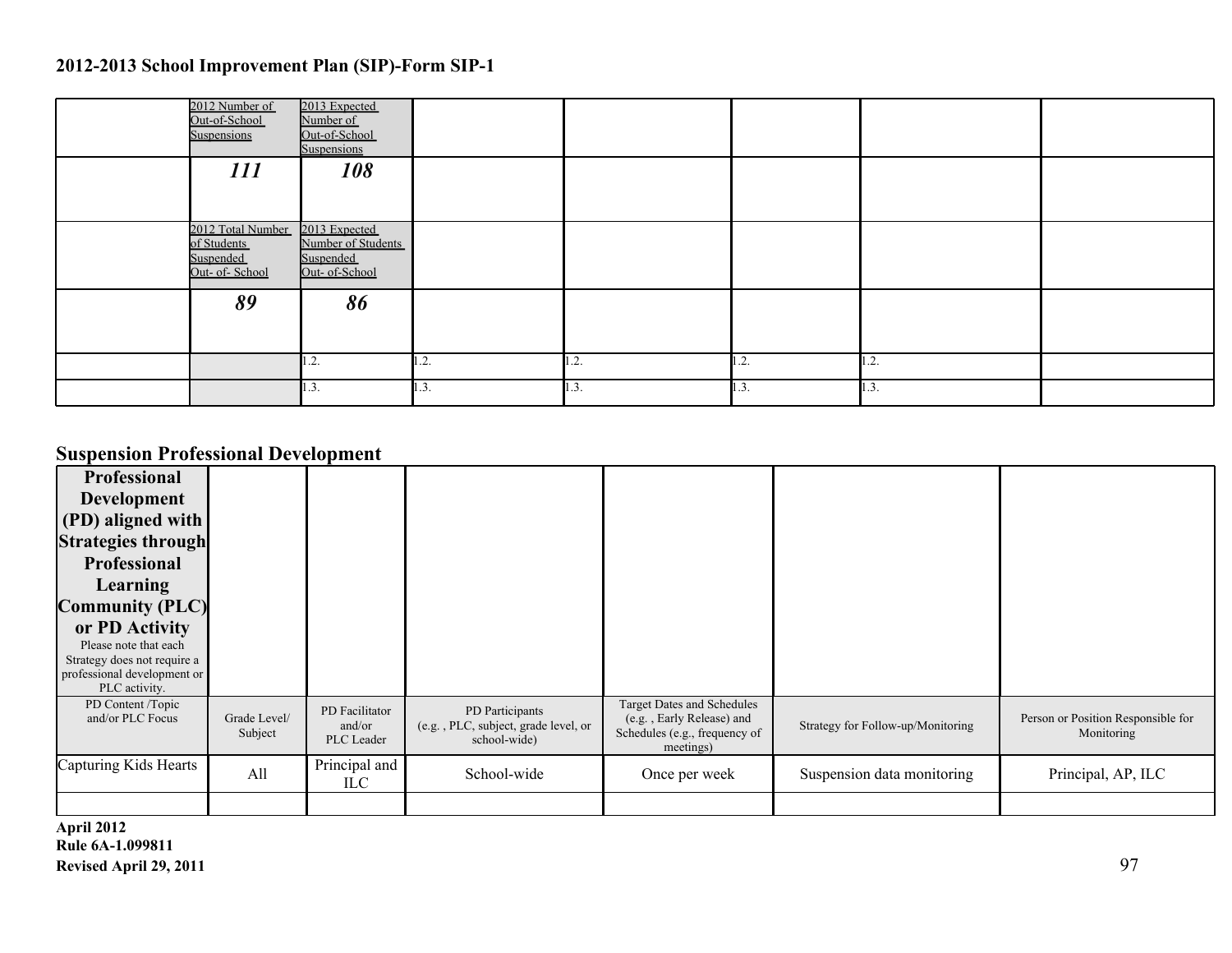| <b>Suspension Budget</b> (Insert rows as needed) |                         |                                 |                       |  |           |  |
|--------------------------------------------------|-------------------------|---------------------------------|-----------------------|--|-----------|--|
| Include only school-based funded                 |                         |                                 |                       |  |           |  |
| activities/materials and exclude district        |                         |                                 |                       |  |           |  |
| funded activities /materials.                    |                         |                                 |                       |  |           |  |
| Evidence-based Program(s)/Materials(s)           |                         |                                 |                       |  |           |  |
| Strategy                                         |                         | Description of Resources        | <b>Funding Source</b> |  | Amount    |  |
| Capturing Kids Hearts                            |                         | Teen Leadership Classes         | <b>NA</b>             |  |           |  |
| 9th Grade Academy/Link Crew                      |                         |                                 |                       |  |           |  |
| Subtotal:                                        |                         |                                 |                       |  |           |  |
| Technology                                       |                         |                                 |                       |  |           |  |
| Strategy                                         |                         | <b>Description of Resources</b> | <b>Funding Source</b> |  |           |  |
|                                                  |                         |                                 |                       |  |           |  |
|                                                  |                         |                                 |                       |  |           |  |
| Subtotal:                                        |                         |                                 |                       |  |           |  |
| Professional Development                         |                         |                                 |                       |  |           |  |
| Strategy                                         |                         | <b>Description of Resources</b> | <b>Funding Source</b> |  | Amount    |  |
| Capturing Kids Hearts                            | <b>Teacher Training</b> |                                 | Operational budget    |  | <b>NA</b> |  |
|                                                  |                         |                                 |                       |  |           |  |
| Subtotal:                                        |                         |                                 |                       |  |           |  |
| Other                                            |                         |                                 |                       |  |           |  |
| Strategy                                         |                         | Description of Resources        | <b>Funding Source</b> |  | Amount    |  |
|                                                  |                         |                                 |                       |  |           |  |
| Subtotal:                                        |                         |                                 |                       |  |           |  |
| <b>Total:</b>                                    |                         |                                 |                       |  |           |  |

### *End of Suspension Goals*

#### **Dropout Prevention Goal(s)**

Note: Required for High School- F.S., Sec. 1003.53

\* When using percentages, include the number of students the percentage represents next to the percentage (e.g. 70% (35)).

| <b>Propoll</b> | zopiem-z |  |  |  |
|----------------|----------|--|--|--|
|                |          |  |  |  |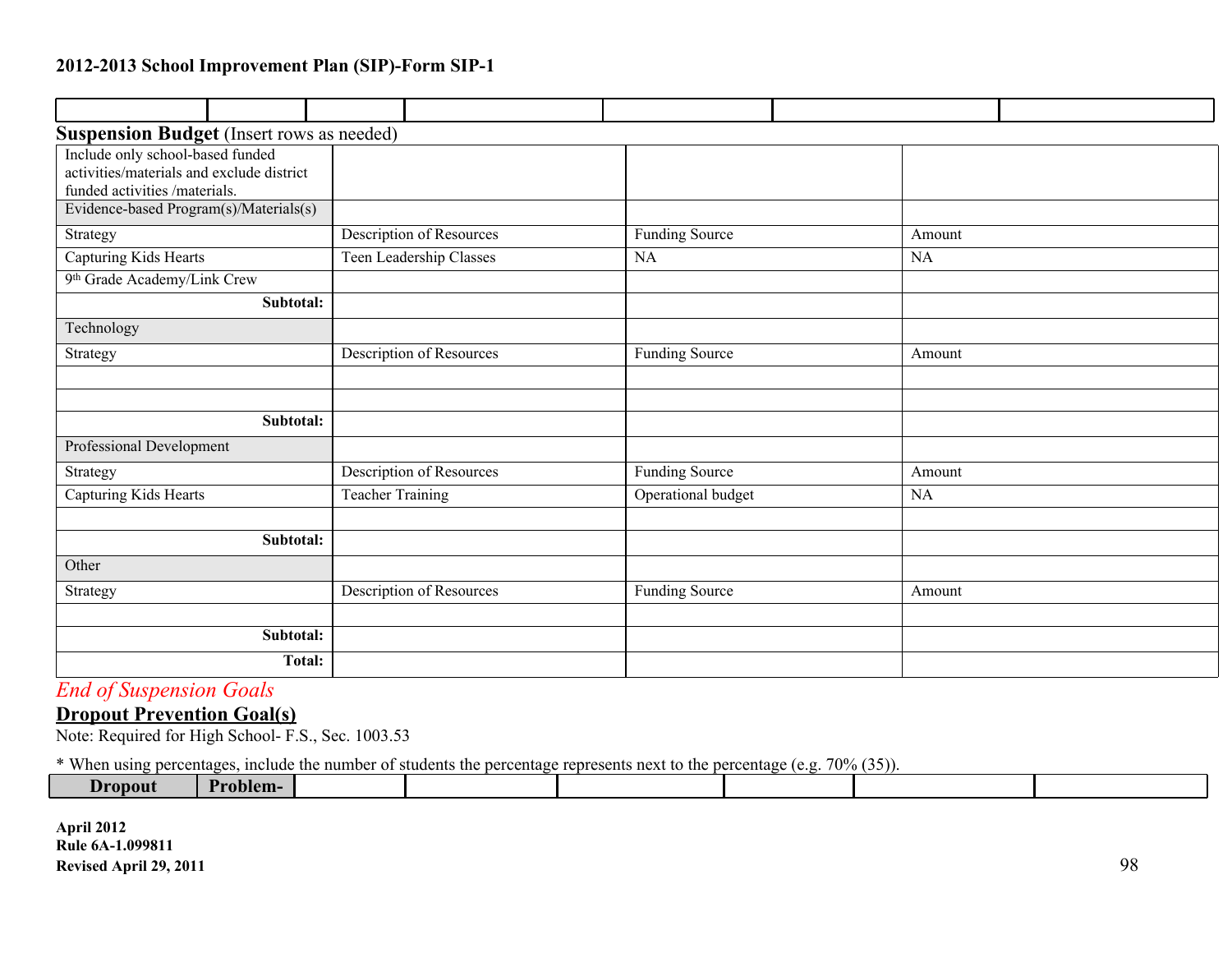| Prevention                                                                                                                                               | solving                           |                                                    |                                                  |                                                           |                                                         |     |  |
|----------------------------------------------------------------------------------------------------------------------------------------------------------|-----------------------------------|----------------------------------------------------|--------------------------------------------------|-----------------------------------------------------------|---------------------------------------------------------|-----|--|
| Goal(s)                                                                                                                                                  | Process to                        |                                                    |                                                  |                                                           |                                                         |     |  |
|                                                                                                                                                          | <b>Dropout</b>                    |                                                    |                                                  |                                                           |                                                         |     |  |
|                                                                                                                                                          | <b>Prevention</b>                 |                                                    |                                                  |                                                           |                                                         |     |  |
| Based on the analysis of<br>parent involvement data,<br>and reference to "Guiding<br>Questions", identify and<br>define areas in need of<br>improvement: | Anticipated<br>Barrier            | Strategy                                           | Person or Position<br>Responsible for Monitoring | Process Used to Determine<br>Effectiveness of<br>Strategy | <b>Evaluation Tool</b>                                  |     |  |
| 1. Dropout                                                                                                                                               | 1.1.<br>Transportation;           | Support for<br>students with                       | 1.1. Principal; Deans.                           | 1.1. Student attendance, grades,                          | 1.1. Student attendance,<br>grades, discipline reports. |     |  |
| Prevention                                                                                                                                               | lack of parental                  | attendance and                                     |                                                  | discipline reports.                                       |                                                         |     |  |
| <b>Dropout Prevention</b>                                                                                                                                | support.<br>Discipline            | grade issues.<br>$\mathbf{b}$<br>Extra help and    |                                                  |                                                           |                                                         |     |  |
| Goal #1:<br>*Please refer to the                                                                                                                         | issues.                           | tutoring for                                       |                                                  |                                                           |                                                         |     |  |
| percentage of students                                                                                                                                   |                                   | failing subjects.<br>Parental<br>B.                |                                                  |                                                           |                                                         |     |  |
| who dropped out                                                                                                                                          |                                   | contacts.<br>Contact with                          |                                                  |                                                           |                                                         |     |  |
| during the 2011-2012                                                                                                                                     |                                   | Truancy team.                                      |                                                  |                                                           |                                                         |     |  |
| school year.                                                                                                                                             |                                   | Building<br>15.<br>relationships<br>with students. |                                                  |                                                           |                                                         |     |  |
| To decrease the percentage<br>of Nease High School<br>students who drop out of<br>high school by .2%.                                                    | 2012 Current<br>Dropout Rate:*    | 2013 Expected<br>Dropout Rate:*                    |                                                  |                                                           |                                                         |     |  |
| To increase the percentage<br>of Nease High School<br>students who graduate<br>$by.2\%$                                                                  |                                   |                                                    |                                                  |                                                           |                                                         |     |  |
|                                                                                                                                                          |                                   |                                                    |                                                  |                                                           |                                                         |     |  |
|                                                                                                                                                          |                                   |                                                    |                                                  |                                                           |                                                         |     |  |
|                                                                                                                                                          | 0.6%                              | 0.4%                                               |                                                  |                                                           |                                                         |     |  |
|                                                                                                                                                          | 2012 Current<br>Graduation Rate:* | 2013 Expected<br>Graduation Rate:*                 |                                                  |                                                           |                                                         |     |  |
|                                                                                                                                                          | 93.6%                             | 95.6%                                              |                                                  |                                                           |                                                         |     |  |
|                                                                                                                                                          |                                   | 1.2.                                               | $\cdot$ .                                        | $\overline{1.2}$ .                                        | $\overline{1.2}$ .                                      | .2. |  |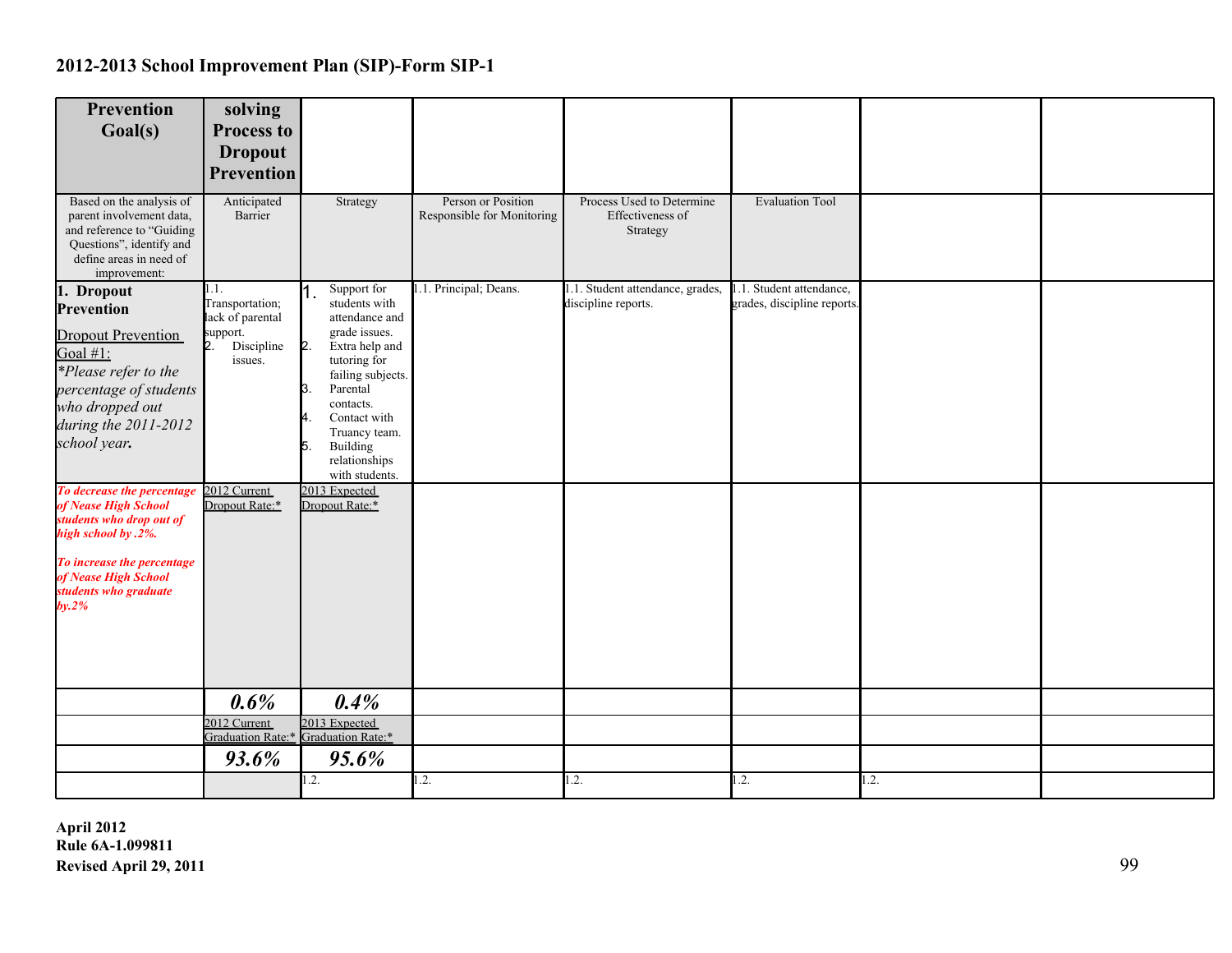### **Dropout Prevention Professional Development**

| <b>Professional</b><br><b>Development</b><br>(PD) aligned with<br><b>Strategies through</b><br><b>Professional</b><br>Learning<br><b>Community (PLC)</b><br>or PD Activity<br>Please note that each<br>Strategy does not require a<br>professional development or<br>PLC activity. |                         |                                        |                                                                         |                                                                                                              |                                                                                       |                                                  |
|------------------------------------------------------------------------------------------------------------------------------------------------------------------------------------------------------------------------------------------------------------------------------------|-------------------------|----------------------------------------|-------------------------------------------------------------------------|--------------------------------------------------------------------------------------------------------------|---------------------------------------------------------------------------------------|--------------------------------------------------|
| PD Content /Topic<br>and/or PLC Focus                                                                                                                                                                                                                                              | Grade Level/<br>Subject | PD Facilitator<br>and/or<br>PLC Leader | PD Participants<br>(e.g., PLC, subject, grade level, or<br>school-wide) | <b>Target Dates and Schedules</b><br>(e.g., Early Release) and<br>Schedules (e.g., frequency of<br>meetings) | Strategy for Follow-up/Monitoring                                                     | Person or Position Responsible for<br>Monitoring |
| Reading/Capturing<br>Kids Hearts                                                                                                                                                                                                                                                   | All                     | Principal and<br>ILC                   | School-Wide                                                             | Once per week                                                                                                | Monthly monitoring of student<br>grades/identify those in need of<br>academic support | Principal, AP, ILC                               |
|                                                                                                                                                                                                                                                                                    |                         |                                        |                                                                         |                                                                                                              |                                                                                       |                                                  |
|                                                                                                                                                                                                                                                                                    |                         |                                        |                                                                         |                                                                                                              |                                                                                       |                                                  |

#### **Dropout Prevention Budget** (Insert rows as needed)

| Include only school-based funded<br>activities/materials and exclude district<br>funded activities /materials. |                          |                           |        |
|----------------------------------------------------------------------------------------------------------------|--------------------------|---------------------------|--------|
| Evidence-based Program(s)/Materials(s)                                                                         |                          |                           |        |
| Strategy                                                                                                       | Description of Resources | <b>Funding Source</b>     | Amount |
| Capturing Kids Hearts                                                                                          | <b>Teacher Training</b>  | <b>Operational Budget</b> | NA     |
| 9 <sup>th</sup> Grade Academy/Link Crew                                                                        |                          |                           |        |
| Subtotal:                                                                                                      |                          |                           |        |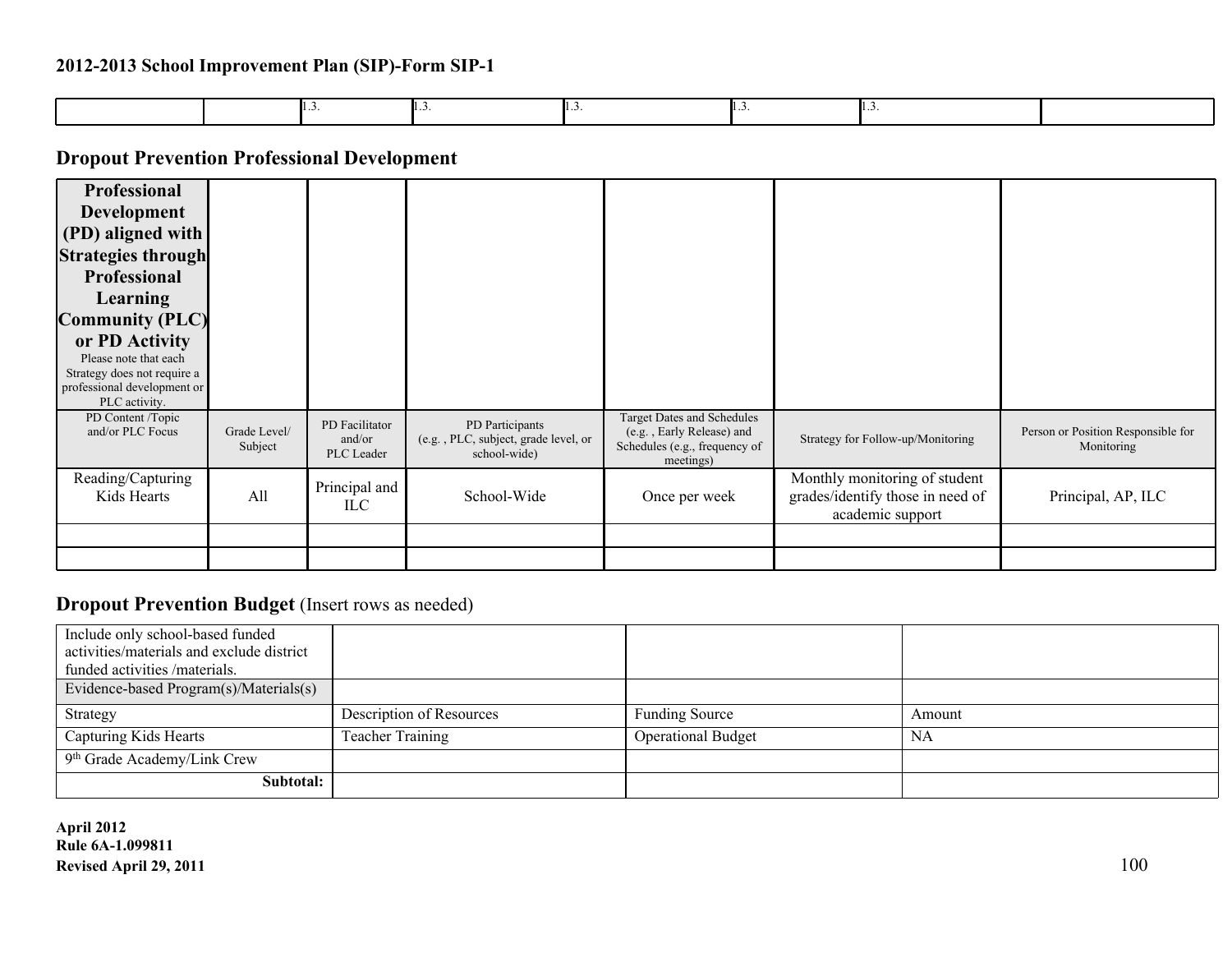| Technology                                                                |                                 |                       |        |  |
|---------------------------------------------------------------------------|---------------------------------|-----------------------|--------|--|
| Strategy                                                                  | Description of Resources        | Funding Source        | Amount |  |
|                                                                           |                                 |                       |        |  |
|                                                                           |                                 |                       |        |  |
| Subtotal:                                                                 |                                 |                       |        |  |
| Professional Development                                                  |                                 |                       |        |  |
| Strategy                                                                  | Description of Resources        | Funding Source        | Amount |  |
|                                                                           |                                 |                       |        |  |
|                                                                           |                                 |                       |        |  |
| Subtotal:                                                                 |                                 |                       |        |  |
| Other                                                                     |                                 |                       |        |  |
| Strategy                                                                  | <b>Description of Resources</b> | <b>Funding Source</b> | Amount |  |
| Parent contacts from staff                                                |                                 |                       |        |  |
| Subtotal:                                                                 |                                 |                       |        |  |
| Total:                                                                    |                                 |                       |        |  |
| - - - -<br><b>Contract Contract</b><br>$\sim$<br>$\overline{\phantom{a}}$ |                                 |                       |        |  |

*End of Dropout Prevention Goal(s)*

#### **Parent Involvement Goal(s)**

**Upload Option-For schools completing the Parental Involvement Policy/Plan (PIP) please include a copy for this section. Online Template- For schools completing the PIP a link will be provided that will direct you to this plan.**

\* When using percentages, include the number of students the percentage represents next to the percentage (e.g. 70% (35)).

| ___                       |                 |  |  |  |
|---------------------------|-----------------|--|--|--|
| <b>Parent Involvement</b> | <b>Problem-</b> |  |  |  |
| Goal(s)                   | solving         |  |  |  |
| April 2012                |                 |  |  |  |
|                           |                 |  |  |  |

**Rule 6A-1.099811 Revised April 29, 2011** 101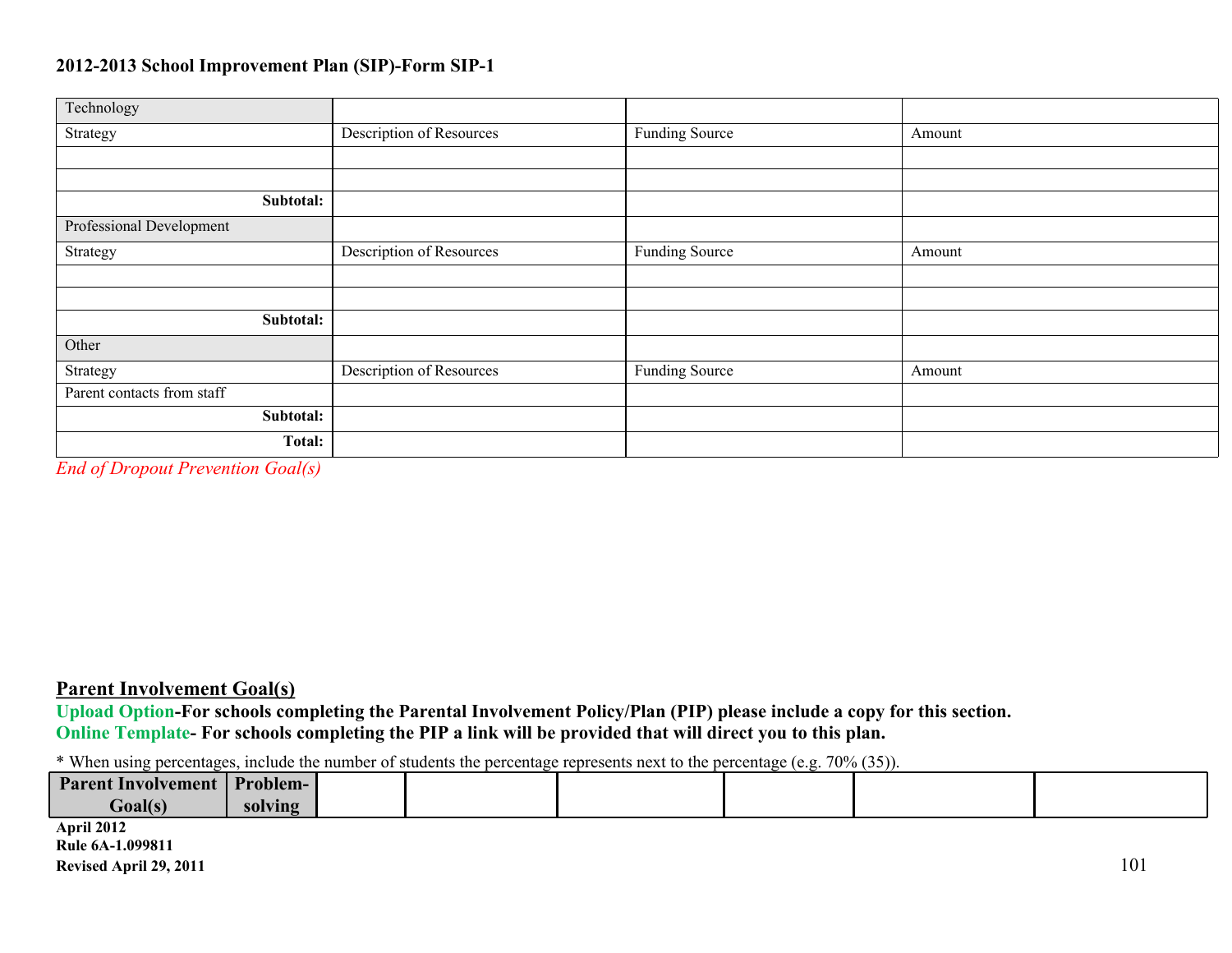| Based on the analysis of parent<br>involvement data, and reference<br>to "Guiding Questions", identify<br>and define areas in need of                                                                          | <b>Process</b><br>to Parent<br><b>Involveme</b><br>nt<br>Anticipated<br>Barrier | Strategy                                                                                                                                                                                           | Person or Position<br>Responsible for Monitoring | Process Used to Determine<br>Effectiveness of<br>Strategy | <b>Evaluation Tool</b> |      |  |
|----------------------------------------------------------------------------------------------------------------------------------------------------------------------------------------------------------------|---------------------------------------------------------------------------------|----------------------------------------------------------------------------------------------------------------------------------------------------------------------------------------------------|--------------------------------------------------|-----------------------------------------------------------|------------------------|------|--|
| improvement:<br>1. Parent Involvement<br><b>Parent Involvement Goal</b><br>$#1$ :<br>*Please refer to the<br>percentage of parents who<br>participated in school<br>activities, duplicated or<br>unduplicated. | 1.1. Lack<br>of time and<br>transportation.                                     | 1.1. Faculty and<br>staff will make<br>a concerted<br>effort to<br>welcome parent<br>volunteers.<br>Help to make<br>Open House<br>welcoming.<br>Utilize logs<br>for each of our<br>support groups. | .1. Principal and Volunteer<br>coordinator.      | .1. Volunteer hour records,<br>Computer sign-in data.     | 1.1. Volunteer logs.   |      |  |
| To increase the percentage of<br>parent volunteer hours at Nease<br><b>High School percentage by 3%.</b>                                                                                                       | 2012 Current<br>level of Parent<br>Involvement:*<br>5607<br>hours               | 2013 Expected<br>level of Parent<br>Involvement:*<br>5775<br><i>hours</i><br>$\cdot$ .                                                                                                             | 1.2.                                             | 1.2.                                                      | 1.2.                   | 1.2. |  |
|                                                                                                                                                                                                                |                                                                                 | $\mathbf{.3}$ .                                                                                                                                                                                    | 1.3.                                             | 1.3.                                                      | 1.3.                   | 1.3. |  |

# **Parent Involvement Professional Development**

| <b>Professional</b>               |  |  |  |
|-----------------------------------|--|--|--|
| <b>Development</b>                |  |  |  |
| $\vert$ (PD) aligned with $\vert$ |  |  |  |
| <b>Strategies through</b>         |  |  |  |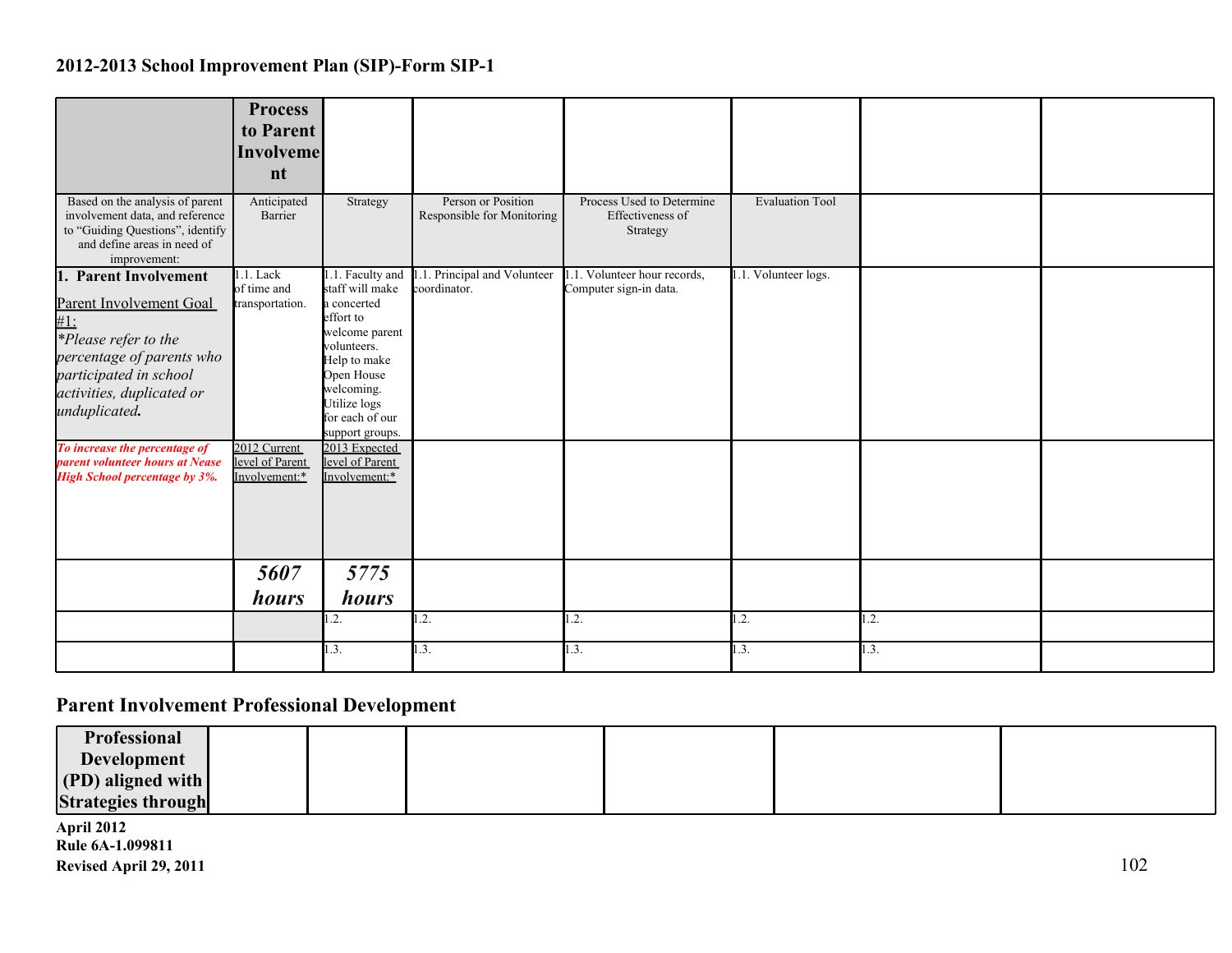| Professional<br>Learning<br><b>Community (PLC)</b><br>or PD Activity<br>Please note that each<br>Strategy does not require a<br>professional development or<br>PLC activity. |                         |                                        |                                                                         |                                                                                                              |                                   |                                                  |
|------------------------------------------------------------------------------------------------------------------------------------------------------------------------------|-------------------------|----------------------------------------|-------------------------------------------------------------------------|--------------------------------------------------------------------------------------------------------------|-----------------------------------|--------------------------------------------------|
| PD Content /Topic<br>and/or PLC Focus                                                                                                                                        | Grade Level/<br>Subject | PD Facilitator<br>and/or<br>PLC Leader | PD Participants<br>(e.g., PLC, subject, grade level, or<br>school-wide) | <b>Target Dates and Schedules</b><br>(e.g., Early Release) and<br>Schedules (e.g., frequency of<br>meetings) | Strategy for Follow-up/Monitoring | Person or Position Responsible for<br>Monitoring |
| <b>NA</b>                                                                                                                                                                    |                         |                                        |                                                                         |                                                                                                              |                                   |                                                  |
|                                                                                                                                                                              |                         |                                        |                                                                         |                                                                                                              |                                   |                                                  |
|                                                                                                                                                                              |                         |                                        |                                                                         |                                                                                                              |                                   |                                                  |

### **Parent Involvement Budget**

| Include only school-based funded          |                          |                       |           |
|-------------------------------------------|--------------------------|-----------------------|-----------|
| activities/materials and exclude district |                          |                       |           |
| funded activities /materials.             |                          |                       |           |
| Evidence-based Program(s)/Materials(s)    |                          |                       |           |
| Strategy                                  | Description of Resources | <b>Funding Source</b> | Amount    |
| Open House/PTSO sign up                   | PTSO volunteers          | <b>PTSO</b>           | <b>NA</b> |
| Parent communication through              | eSchoolPlus              | <b>NA</b>             | <b>NA</b> |
| eSchoolPlus, e-mail, and teacher          |                          |                       |           |
| Webpages                                  |                          |                       |           |
| Subtotal:                                 |                          |                       |           |
| Technology                                |                          |                       |           |
| Strategy                                  | Description of Resources | <b>Funding Source</b> | Amount    |
|                                           |                          |                       |           |
|                                           |                          |                       |           |
| Subtotal:                                 |                          |                       |           |
| Professional Development                  |                          |                       |           |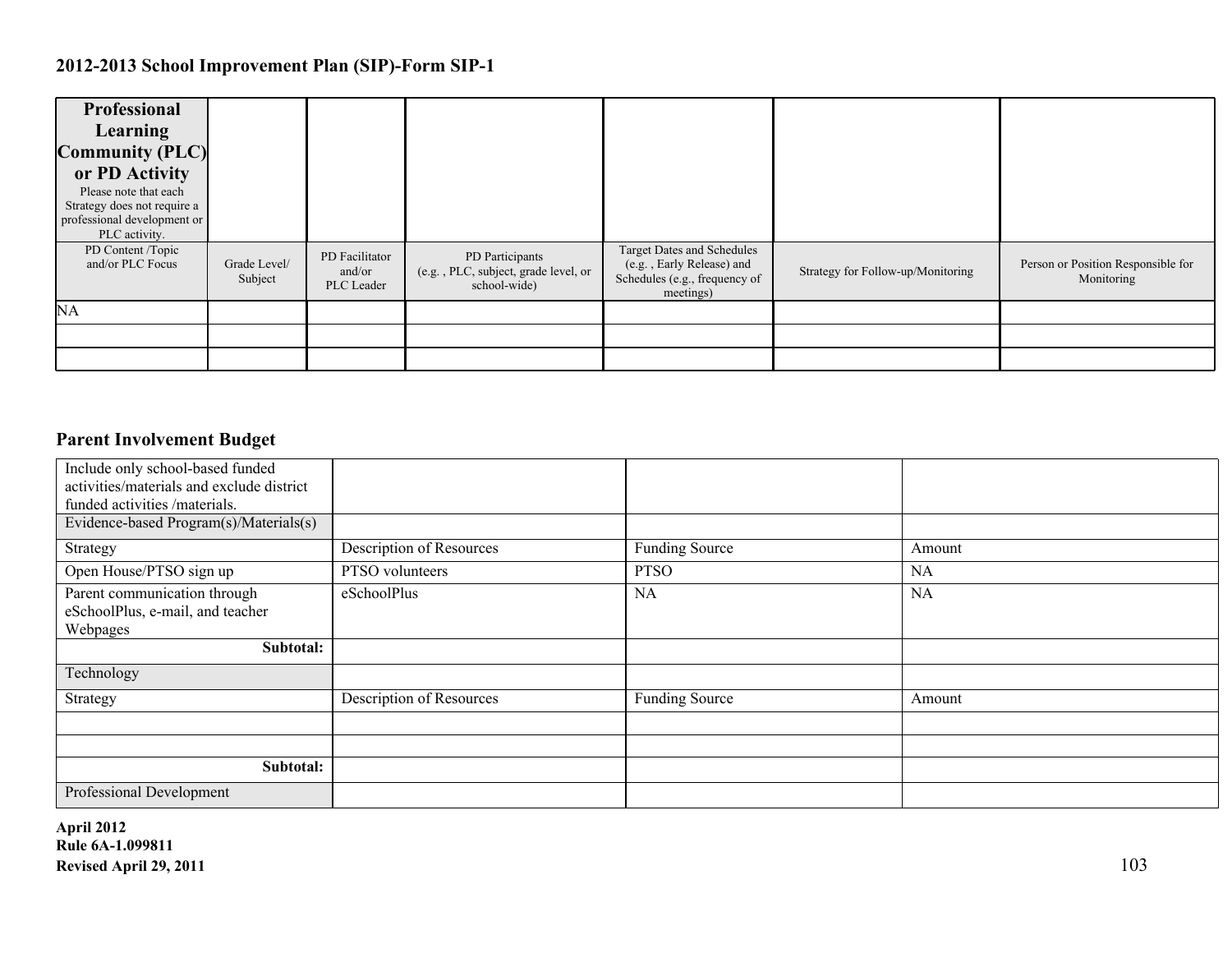| Strategy  | Description of Resources | Funding Source | Amount |
|-----------|--------------------------|----------------|--------|
|           |                          |                |        |
|           |                          |                |        |
| Subtotal: |                          |                |        |
| Other     |                          |                |        |
| Strategy  | Description of Resources | Funding Source | Amount |
|           |                          |                |        |
| Subtotal: |                          |                |        |
| Total:    |                          |                |        |

*End of Parent Involvement Goal(s)*

#### **Science, Technology, Engineering, and Mathematics (STEM) Goal(s)**

\* When using percentages, include the number of students the percentage represents next to the percentage (e.g. 70% (35)).

| <b>STEM Goal(s)</b>                                                                        | <b>Problem-Solving</b><br><b>Process to</b><br><b>Increase Student</b><br><b>Achievement</b> |          |                                                     |                                                           |                        |
|--------------------------------------------------------------------------------------------|----------------------------------------------------------------------------------------------|----------|-----------------------------------------------------|-----------------------------------------------------------|------------------------|
| Based on the analysis of school data, identify and define<br>areas in need of improvement: | <b>Anticipated Barrier</b>                                                                   | Strategy | Person or Position<br>Responsible for<br>Monitoring | Process Used to Determine<br>Effectiveness of<br>Strategy | <b>Evaluation Tool</b> |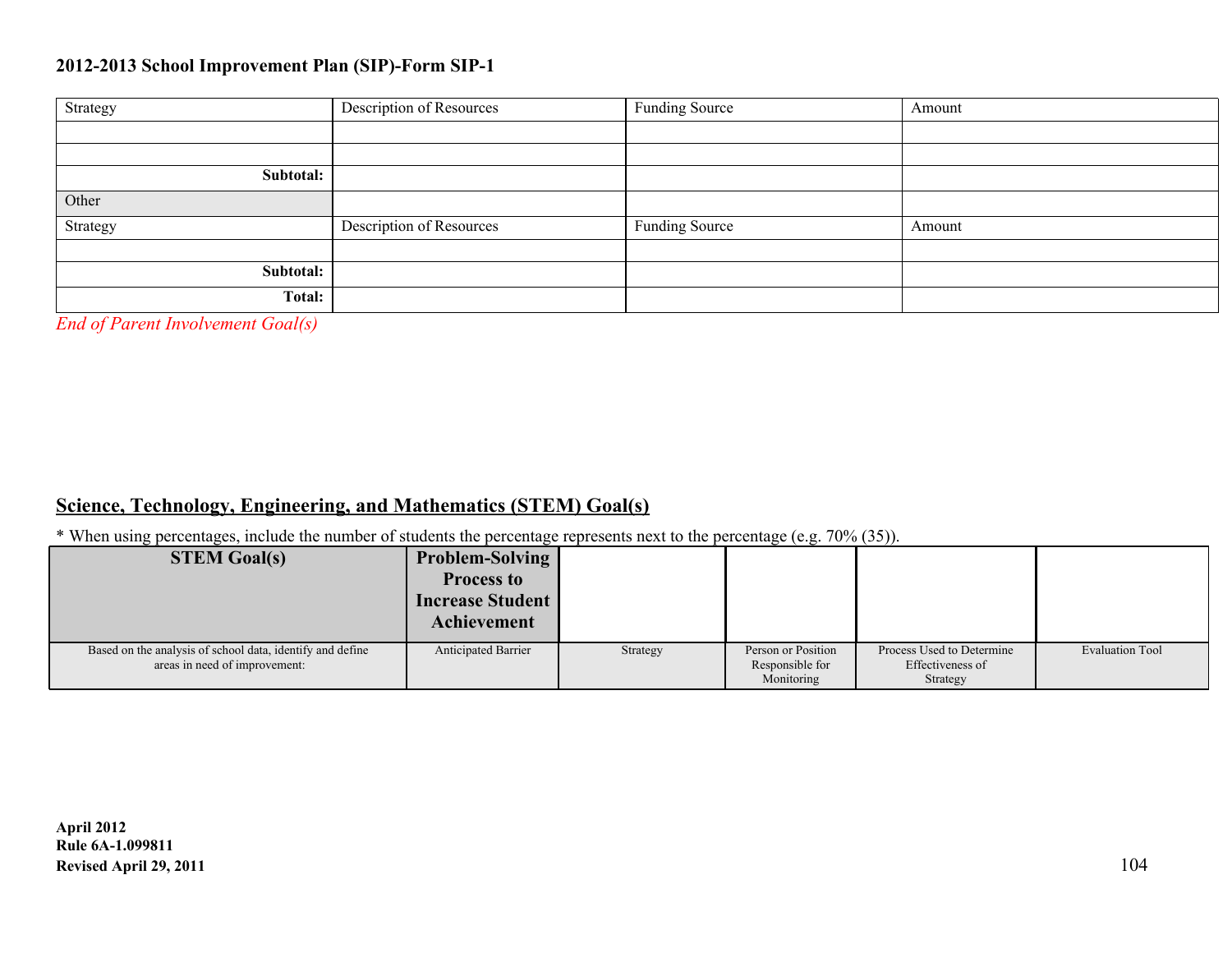| STEM Goal #1:<br>To increase the percentage of students who enroll in upper level<br><b>STEM</b> at Nease High School by 3%.<br>2012 Current Level of Performance:*<br>1450<br>2013 Expected Level of Performance:*<br>1493 | Student perception,<br>Student progression<br>plan. | 1.1. Increase the rigor through<br>Focus Calendar, counseling<br>students for upper level STEM<br>classes, Science Fair program<br>after school. | .1. Principal, Literacy<br>Coach, Counselors,<br>Science Department<br>Chair. | 1.1. Student participation in upper<br>level STEM at Nease. | .1. Enrollment reports. |
|-----------------------------------------------------------------------------------------------------------------------------------------------------------------------------------------------------------------------------|-----------------------------------------------------|--------------------------------------------------------------------------------------------------------------------------------------------------|-------------------------------------------------------------------------------|-------------------------------------------------------------|-------------------------|
|                                                                                                                                                                                                                             | $\cdot$ .                                           | 1.2.                                                                                                                                             | .2                                                                            | ، ک                                                         | 1.4.                    |
|                                                                                                                                                                                                                             | $\mathbf{1.3}$                                      | 1.3.                                                                                                                                             | 1.3.                                                                          |                                                             | 1.3.                    |

# **STEM Professional Development**

| <b>Professional</b><br><b>Development</b><br>(PD) aligned with<br><b>Strategies through</b><br><b>Professional</b><br>Learning<br><b>Community (PLC)</b><br>or PD Activity<br>Please note that each<br>Strategy does not require a<br>professional development or<br>PLC activity. |                         |                                        |                                                                         |                                                                                                              |                                           |                                                  |
|------------------------------------------------------------------------------------------------------------------------------------------------------------------------------------------------------------------------------------------------------------------------------------|-------------------------|----------------------------------------|-------------------------------------------------------------------------|--------------------------------------------------------------------------------------------------------------|-------------------------------------------|--------------------------------------------------|
| PD Content /Topic<br>and/or PLC Focus                                                                                                                                                                                                                                              | Grade Level/<br>Subject | PD Facilitator<br>and/or<br>PLC Leader | PD Participants<br>(e.g., PLC, subject, grade level, or<br>school-wide) | <b>Target Dates and Schedules</b><br>(e.g., Early Release) and<br>Schedules (e.g., frequency of<br>meetings) | Strategy for Follow-up/Monitoring         | Person or Position Responsible for<br>Monitoring |
| <b>PLC</b>                                                                                                                                                                                                                                                                         | All                     | Principal,<br>Literacy Coach           | Subject, school-wide                                                    | June 2013                                                                                                    | Enrollment in upper level STEM<br>classes | Principal, Registrar, Literacy<br>Coach          |
|                                                                                                                                                                                                                                                                                    |                         |                                        |                                                                         |                                                                                                              |                                           |                                                  |
|                                                                                                                                                                                                                                                                                    |                         |                                        |                                                                         |                                                                                                              |                                           |                                                  |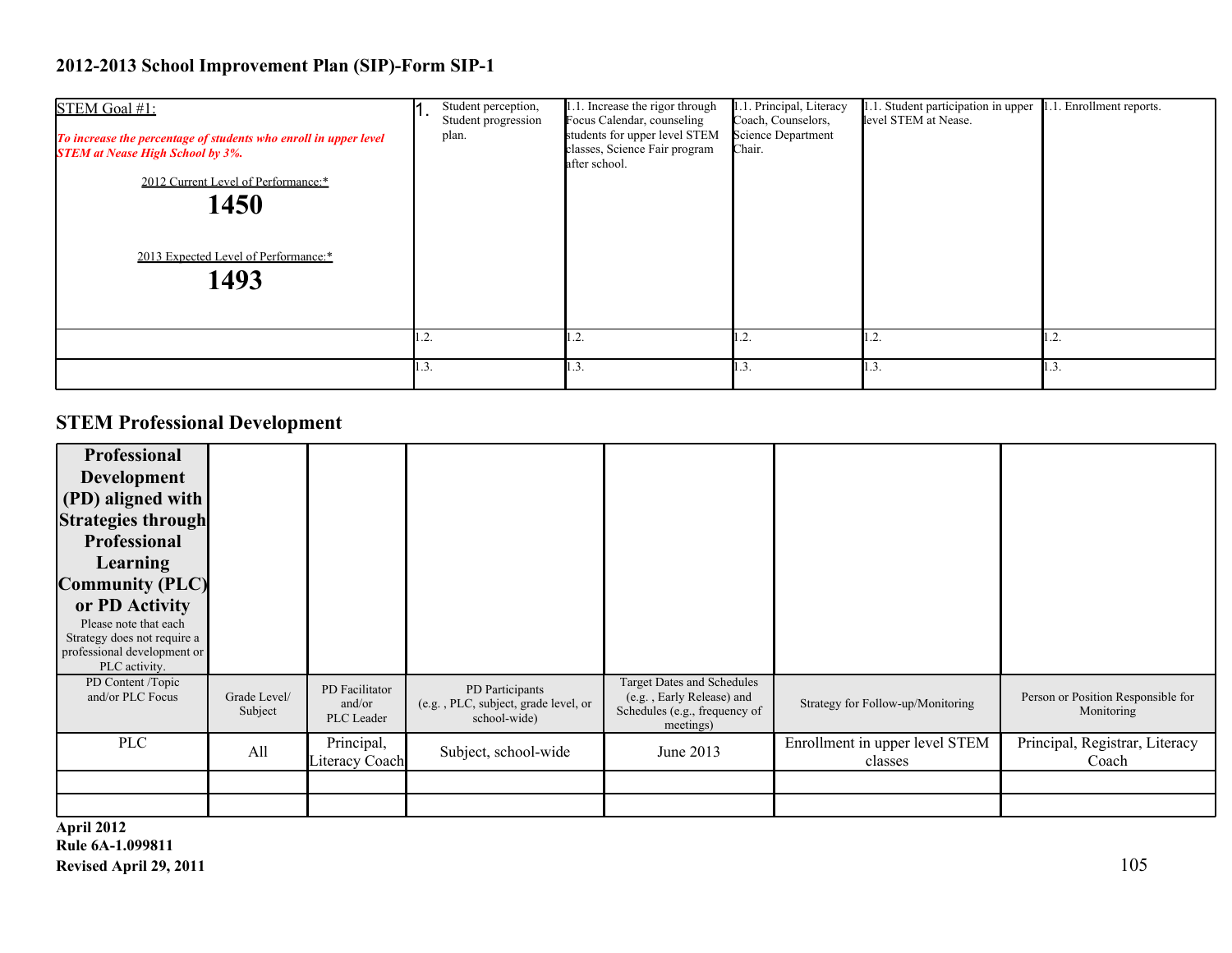#### **STEM Budget** (Insert rows as needed)

| Include only school-based funded          |                                 |                       |        |
|-------------------------------------------|---------------------------------|-----------------------|--------|
| activities/materials and exclude district |                                 |                       |        |
| funded activities /materials.             |                                 |                       |        |
| Evidence-based Program(s)/Materials(s)    |                                 |                       |        |
| Strategy                                  | <b>Description of Resources</b> | Funding Source        | Amount |
|                                           |                                 |                       |        |
|                                           |                                 |                       |        |
| Subtotal:                                 |                                 |                       |        |
| Technology                                |                                 |                       |        |
| Strategy                                  | Description of Resources        | <b>Funding Source</b> | Amount |
|                                           |                                 |                       |        |
|                                           |                                 |                       |        |
| Subtotal:                                 |                                 |                       |        |
| Professional Development                  |                                 |                       |        |
| Strategy                                  | Description of Resources        | <b>Funding Source</b> | Amount |
|                                           |                                 |                       |        |
|                                           |                                 |                       |        |
| Subtotal:                                 |                                 |                       |        |
| Other                                     |                                 |                       |        |
| Strategy                                  | <b>Description of Resources</b> | <b>Funding Source</b> | Amount |
|                                           |                                 |                       |        |
|                                           |                                 |                       |        |
| Subtotal:                                 |                                 |                       |        |
| <b>Total:</b>                             |                                 |                       |        |

*End of STEM Goal(s)*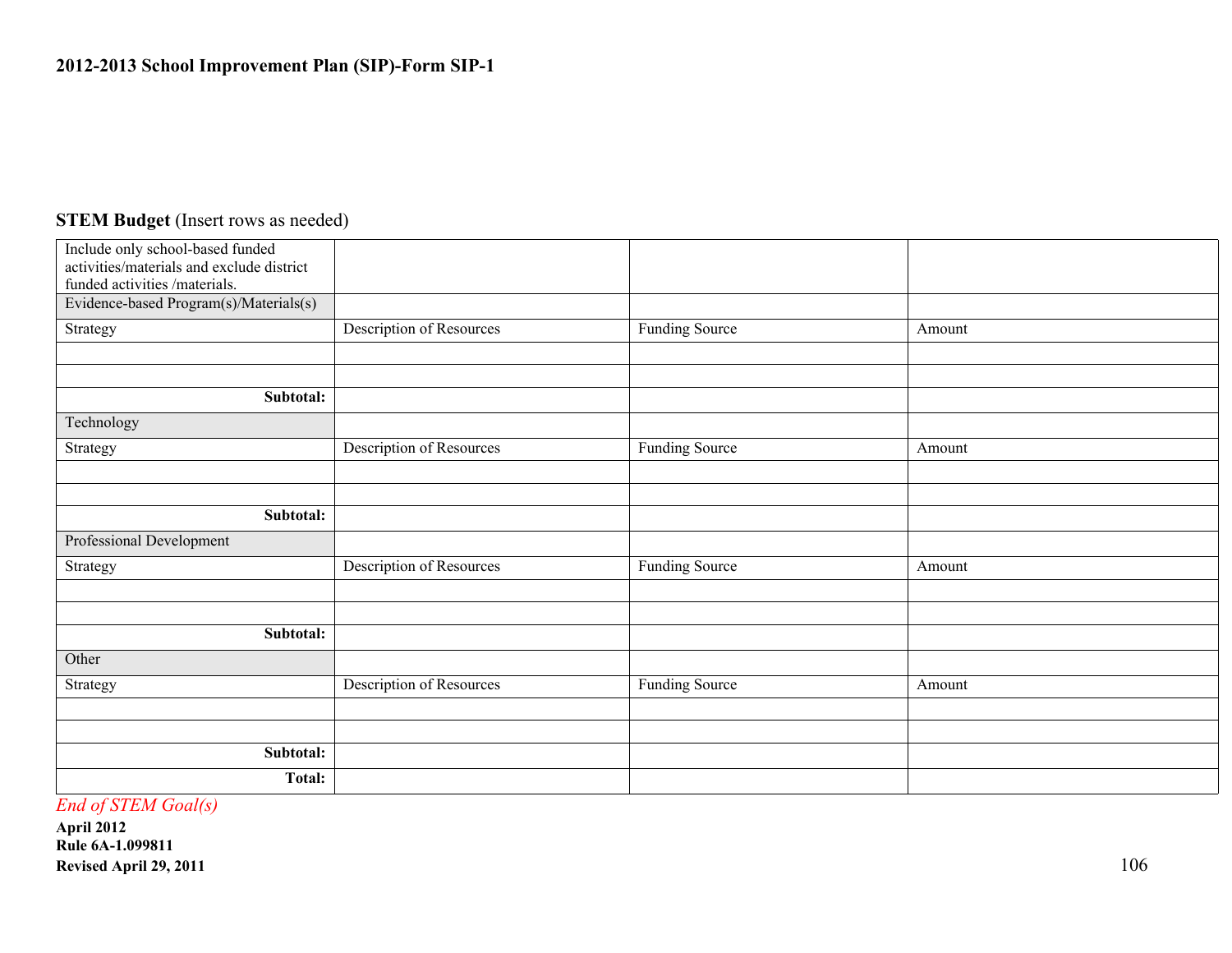### **Career and Technical Education (CTE) Goal(s)**

\* When using percentages, include the number of students the percentage represents next to the percentage (e.g. 70% (35)).

| <b>CTE Goal(s)</b>                                                                                                                                                                                                   | Problem-Solving<br><b>Process to</b><br><b>Increase Student</b><br>Achievement |                                                                                                                            |                                                     |                                                           |                        |
|----------------------------------------------------------------------------------------------------------------------------------------------------------------------------------------------------------------------|--------------------------------------------------------------------------------|----------------------------------------------------------------------------------------------------------------------------|-----------------------------------------------------|-----------------------------------------------------------|------------------------|
| Based on the analysis of school data, identify and define<br>areas in need of improvement:                                                                                                                           | Anticipated Barrier                                                            | Strategy                                                                                                                   | Person or Position<br>Responsible for<br>Monitoring | Process Used to Determine<br>Effectiveness of<br>Strategy | <b>Evaluation Tool</b> |
| CTE Goal #1:<br>To increase the percentage of students who enroll in CTE at Nease<br><b>High School by 3%.</b><br>2012 Current Level of Performance:*<br>$25\% (408)$<br>2013 Expected Level of Performance:*<br>28% | Interest in Academies.                                                         | Create student interest in<br>CTE at Nease High School<br>through program (i.e. field trips,<br>programs, speakers, etc.). | .1. Principal and Career<br>Academy Specialist.     | .1. Enrollment in CTE at Nease<br>High School.            | .1. Enrollment in CTE. |
|                                                                                                                                                                                                                      | .2.                                                                            | $1.\overline{2}$ .                                                                                                         | .2.                                                 | $\mathbf{1.2}$                                            | .2.                    |
|                                                                                                                                                                                                                      | 1.3.                                                                           | 1.3.                                                                                                                       | 1.3.                                                | 1.3.                                                      | 1.3.                   |

### **CTE Professional Development**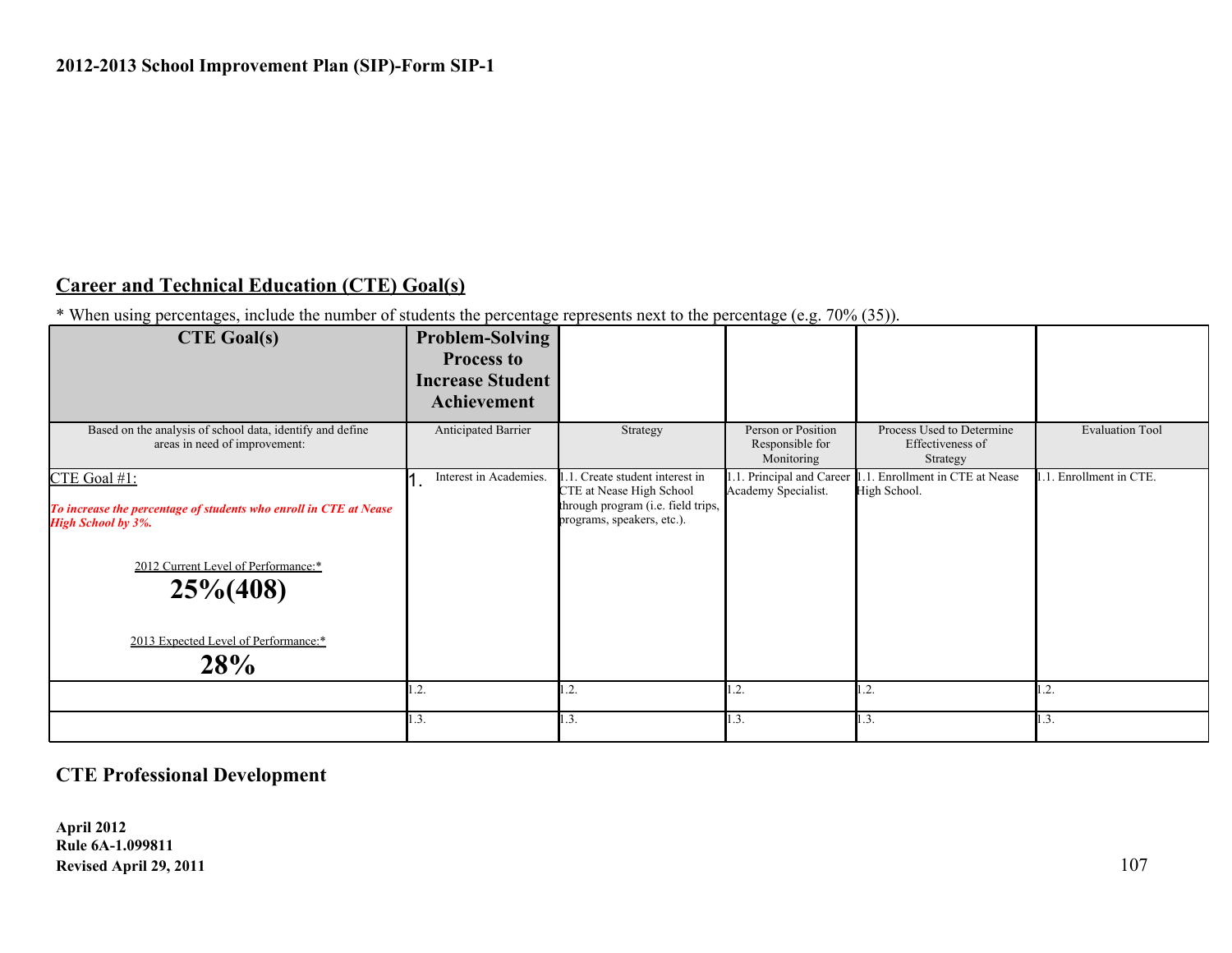| <b>Professional</b><br>Development<br>(PD) aligned with<br><b>Strategies through</b><br>Professional<br>Learning<br><b>Community (PLC)</b><br>or PD Activity<br>Please note that each<br>Strategy does not require a<br>professional development or<br>PLC activity. |                         |                                               |                                                                         |                                                                                                              |                                   |                                                    |
|----------------------------------------------------------------------------------------------------------------------------------------------------------------------------------------------------------------------------------------------------------------------|-------------------------|-----------------------------------------------|-------------------------------------------------------------------------|--------------------------------------------------------------------------------------------------------------|-----------------------------------|----------------------------------------------------|
| PD Content /Topic<br>and/or PLC Focus                                                                                                                                                                                                                                | Grade Level/<br>Subject | PD Facilitator<br>and/or<br>PLC Leader        | PD Participants<br>(e.g., PLC, subject, grade level, or<br>school-wide) | <b>Target Dates and Schedules</b><br>(e.g., Early Release) and<br>Schedules (e.g., frequency of<br>meetings) | Strategy for Follow-up/Monitoring | Person or Position Responsible for<br>Monitoring   |
| <b>PLC</b>                                                                                                                                                                                                                                                           | All                     | Principal,<br>Career<br>Academy<br>Specialist | Subject, school-wide                                                    | June 2013                                                                                                    | Enrollment in CTE classes         | Principal, Registrar, Career<br>Academy Specialist |
|                                                                                                                                                                                                                                                                      |                         |                                               |                                                                         |                                                                                                              |                                   |                                                    |
|                                                                                                                                                                                                                                                                      |                         |                                               |                                                                         |                                                                                                              |                                   |                                                    |

#### **CTE Budget** (Insert rows as needed)

| Include only school-based funded          |                          |                       |        |
|-------------------------------------------|--------------------------|-----------------------|--------|
| activities/materials and exclude district |                          |                       |        |
| funded activities /materials.             |                          |                       |        |
| Evidence-based Program(s)/Materials(s)    |                          |                       |        |
| Strategy                                  | Description of Resources | <b>Funding Source</b> | Amount |
|                                           |                          |                       |        |
|                                           |                          |                       |        |
| Subtotal:                                 |                          |                       |        |
| Technology                                |                          |                       |        |
|                                           |                          |                       |        |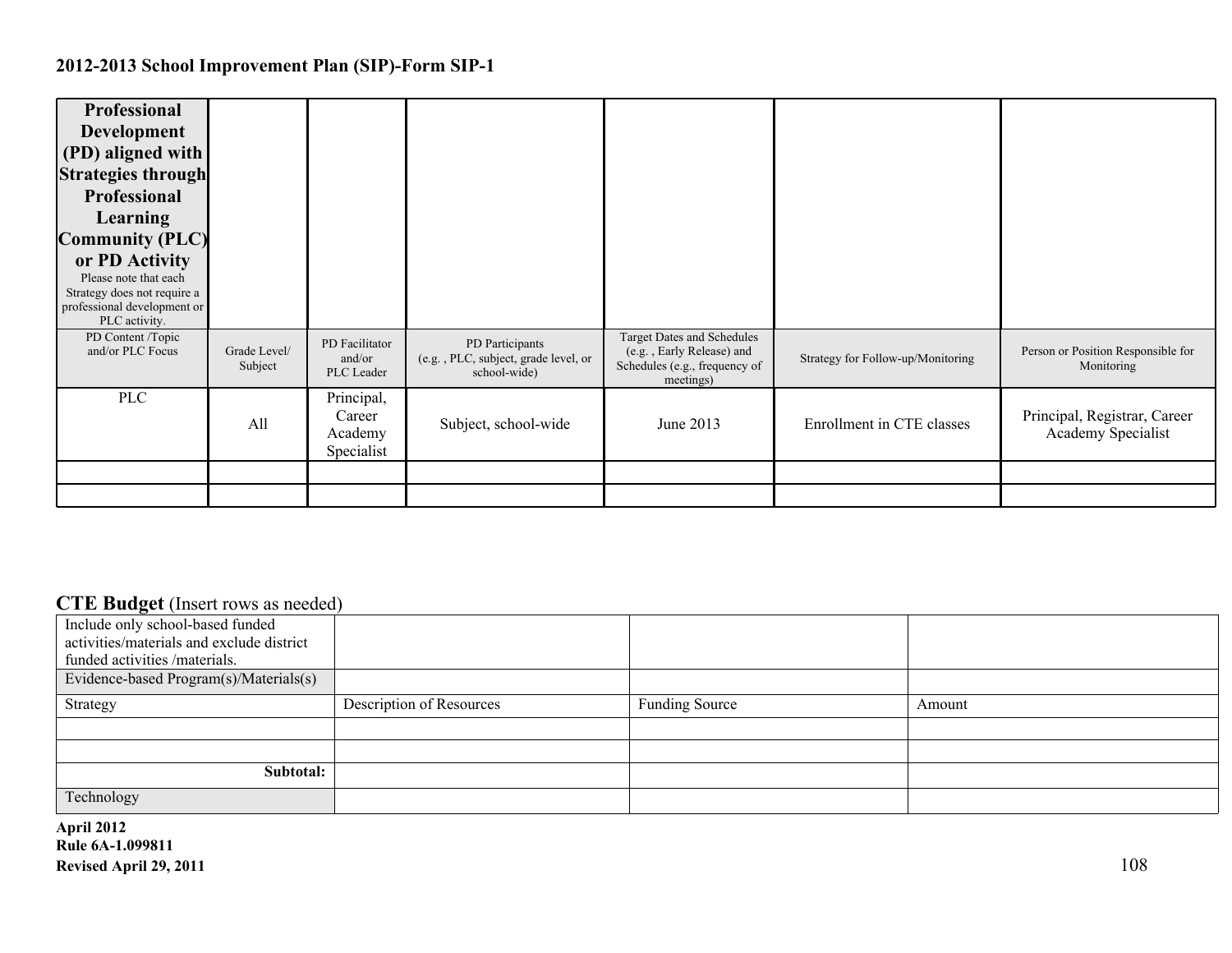| Strategy                 | Description of Resources        | <b>Funding Source</b> | Amount |
|--------------------------|---------------------------------|-----------------------|--------|
|                          |                                 |                       |        |
|                          |                                 |                       |        |
| Subtotal:                |                                 |                       |        |
| Professional Development |                                 |                       |        |
| Strategy                 | Description of Resources        | <b>Funding Source</b> | Amount |
|                          |                                 |                       |        |
|                          |                                 |                       |        |
| Subtotal:                |                                 |                       |        |
| Other                    |                                 |                       |        |
| Strategy                 | <b>Description of Resources</b> | <b>Funding Source</b> | Amount |
|                          |                                 |                       |        |
|                          |                                 |                       |        |
| Subtotal:                |                                 |                       |        |
| Total:                   |                                 |                       |        |

*End of CTE Goal(s)*

## **Additional Goal(s)**

\* When using percentages, include the number of students the percentage represents next to the percentage (e.g. 70% (35)).

| ັບ                      |                   |  |  |  |  |
|-------------------------|-------------------|--|--|--|--|
|                         | Problem-          |  |  |  |  |
|                         | <b>Solving</b>    |  |  |  |  |
|                         | <b>Process to</b> |  |  |  |  |
|                         | Increase          |  |  |  |  |
| <b>Character Counts</b> | Student           |  |  |  |  |

**April 2012 Rule 6A-1.099811 Revised April 29, 2011** 109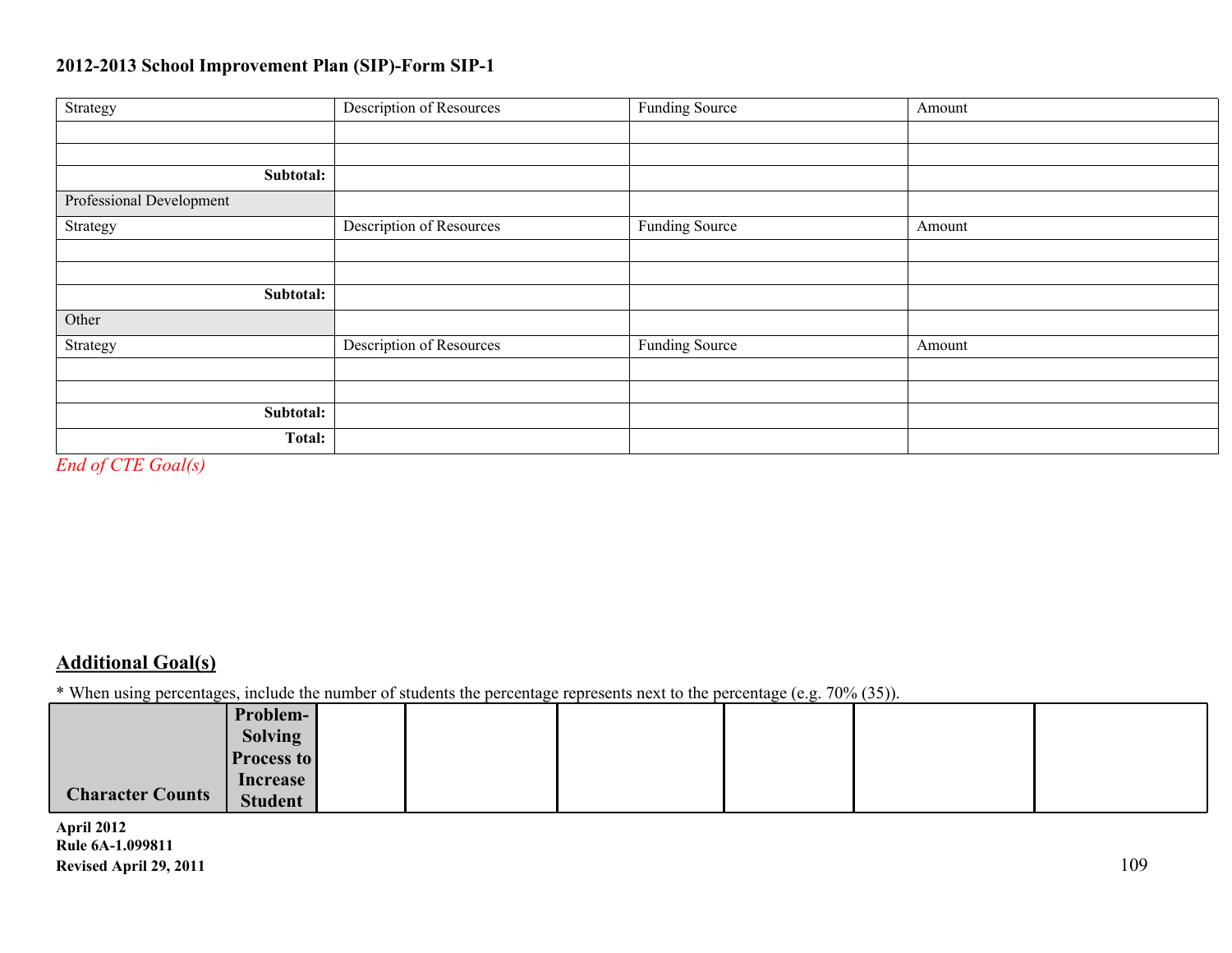|                                 | Achieveme<br>nt |          |                            |                           |                        |  |
|---------------------------------|-----------------|----------|----------------------------|---------------------------|------------------------|--|
| Based on the analysis of school | Anticipated     | Strategy | Person or Position         | Process Used to Determine | <b>Evaluation Tool</b> |  |
| data, identify and define       | Barrier         |          | Responsible for Monitoring | Effectiveness of          |                        |  |
| areas in need of improvement:   |                 |          |                            | Strategy                  |                        |  |

**April 2012 Rule 6A-1.099811 Revised April 29, 2011** 110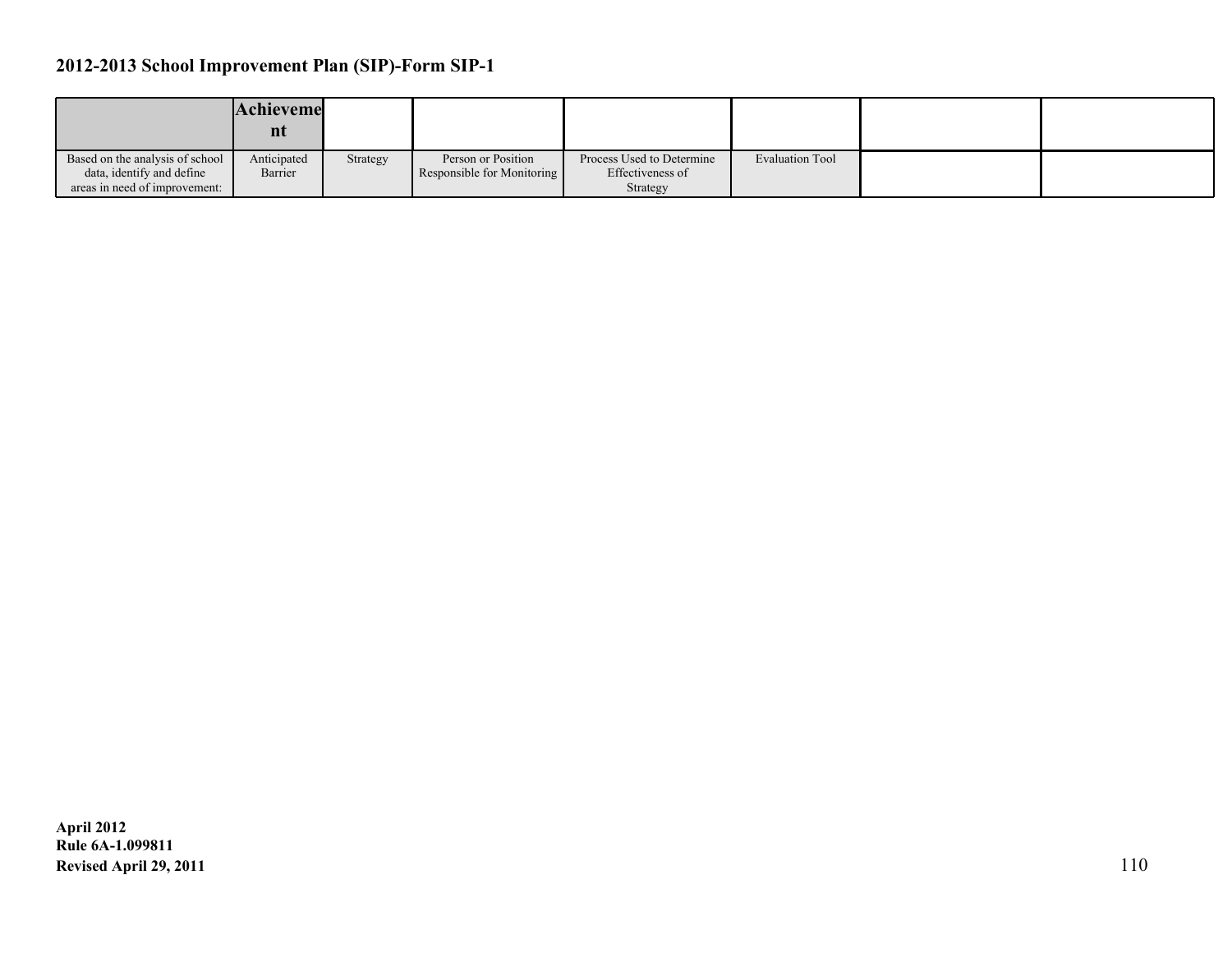| 1. Additional Goal | 1.1.<br>h.    |                          |           | 1.1. Principal and 1.1. Certificates awarded, | 1.1. Needs Assessment survey. | 1.1. Needs Assessment |  |
|--------------------|---------------|--------------------------|-----------|-----------------------------------------------|-------------------------------|-----------------------|--|
|                    |               | Character                | CKH team. | decreased number of behavior                  |                               | survey.               |  |
|                    |               | $\rm{Counds}$            |           | issues among students.                        |                               |                       |  |
|                    |               | awards;                  |           |                                               |                               |                       |  |
|                    |               | develop                  |           |                                               |                               |                       |  |
|                    |               | our own                  |           |                                               |                               |                       |  |
|                    |               | Character                |           |                                               |                               |                       |  |
|                    |               | Counts!                  |           |                                               |                               |                       |  |
|                    |               | Committee                |           |                                               |                               |                       |  |
|                    |               | to develop               |           |                                               |                               |                       |  |
|                    |               | activities               |           |                                               |                               |                       |  |
|                    |               | that address             |           |                                               |                               |                       |  |
|                    |               | needs of                 |           |                                               |                               |                       |  |
|                    |               | high school              |           |                                               |                               |                       |  |
|                    |               | students.                |           |                                               |                               |                       |  |
|                    | Use           |                          |           |                                               |                               |                       |  |
|                    |               | WIRED                    |           |                                               |                               |                       |  |
|                    |               | to develop               |           |                                               |                               |                       |  |
|                    |               | $\operatorname{comm}$    |           |                                               |                               |                       |  |
|                    |               | ercials                  |           |                                               |                               |                       |  |
|                    |               | representin              |           |                                               |                               |                       |  |
|                    |               | g our focus<br>on Pillar |           |                                               |                               |                       |  |
|                    |               |                          |           |                                               |                               |                       |  |
|                    |               | per month.<br>Character  |           |                                               |                               |                       |  |
|                    | Counts!       |                          |           |                                               |                               |                       |  |
|                    |               | Certificates             |           |                                               |                               |                       |  |
|                    | with small    |                          |           |                                               |                               |                       |  |
|                    |               | reward.                  |           |                                               |                               |                       |  |
|                    | Build         |                          |           |                                               |                               |                       |  |
|                    |               |                          |           |                                               |                               |                       |  |
|                    | relationships |                          |           |                                               |                               |                       |  |
|                    | with          |                          |           |                                               |                               |                       |  |
|                    |               | students                 |           |                                               |                               |                       |  |
|                    | using         |                          |           |                                               |                               |                       |  |
|                    |               | Capturing                |           |                                               |                               |                       |  |
|                    | Kids Hearts.  |                          |           |                                               |                               |                       |  |
|                    |               |                          |           |                                               |                               |                       |  |
|                    |               |                          |           |                                               |                               |                       |  |
|                    |               |                          |           |                                               |                               |                       |  |
|                    |               |                          |           |                                               |                               |                       |  |
|                    |               |                          |           |                                               |                               |                       |  |
|                    |               |                          |           |                                               |                               |                       |  |
|                    |               |                          |           |                                               |                               |                       |  |
|                    |               |                          |           |                                               |                               |                       |  |
|                    |               |                          |           |                                               |                               |                       |  |
|                    |               |                          |           |                                               |                               |                       |  |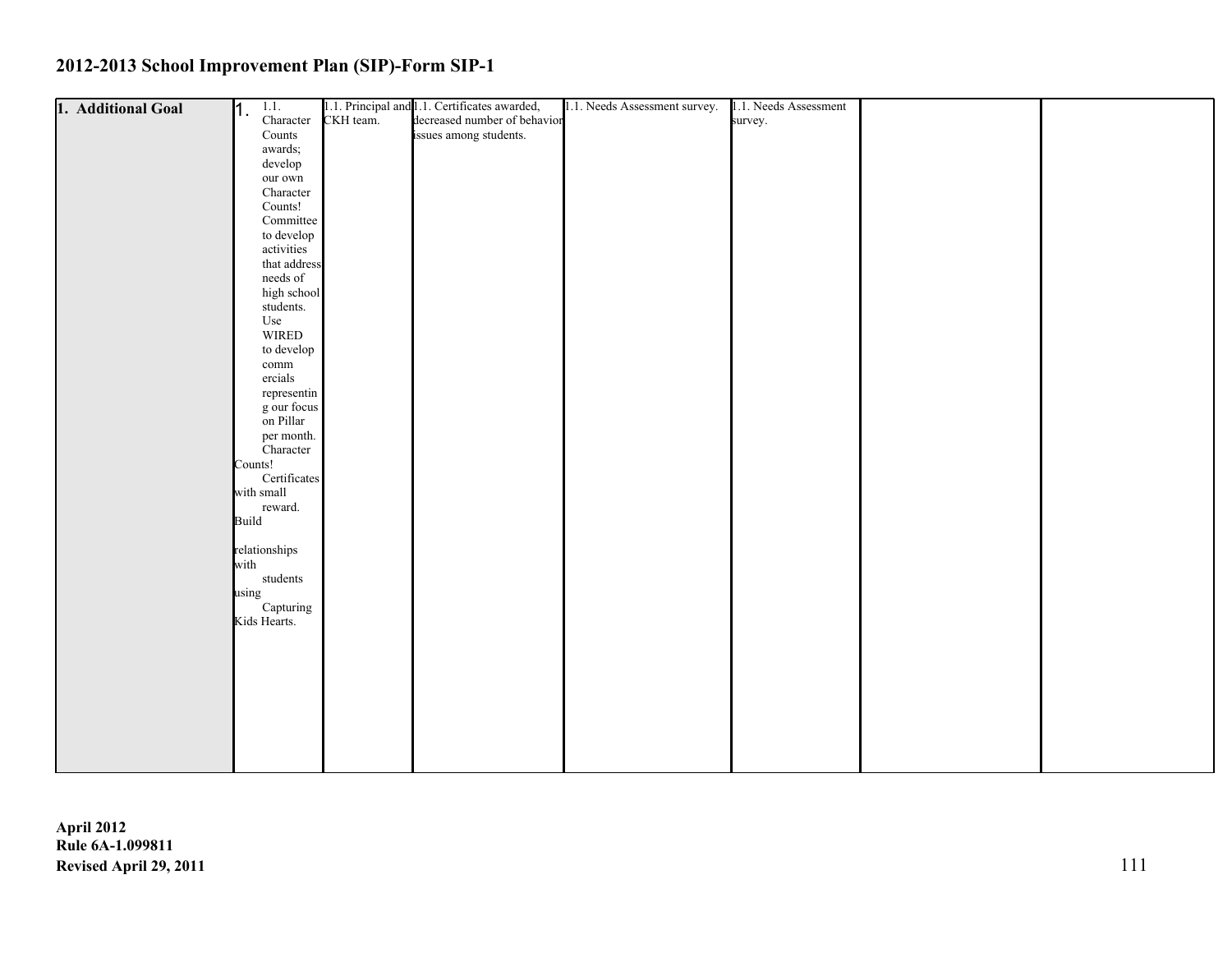| Additional Goal #1:<br>To increase the percentage of<br>parents that responded that the<br><b>Character Counts! Program</b><br>made a difference in the child's<br>behavior by 2% as shown in the<br>2011-12 Needs Assessment survey<br>results. | 2012 Current<br>Level:* | 2013 Expected<br>Level: $*$ |      |             |      |                  |  |
|--------------------------------------------------------------------------------------------------------------------------------------------------------------------------------------------------------------------------------------------------|-------------------------|-----------------------------|------|-------------|------|------------------|--|
|                                                                                                                                                                                                                                                  | NA                      | NA                          |      |             |      |                  |  |
|                                                                                                                                                                                                                                                  |                         | 1.2.                        | 1.2. | $\cdot$ .2. | 1.2. | 1.2.             |  |
|                                                                                                                                                                                                                                                  |                         | 1.3.                        | 1.3. | 1.3.        | 1.3. | $\mathbf{1.3}$ . |  |

## **Additional Goals Professional Development**

| Professional              |  |  |  |
|---------------------------|--|--|--|
| Development               |  |  |  |
| (PD) aligned with         |  |  |  |
| <b>Strategies through</b> |  |  |  |
| Professional              |  |  |  |
| <b>Learning</b>           |  |  |  |
| <b>Community (PLC)</b>    |  |  |  |
| or PD Activity            |  |  |  |
| Please note that each     |  |  |  |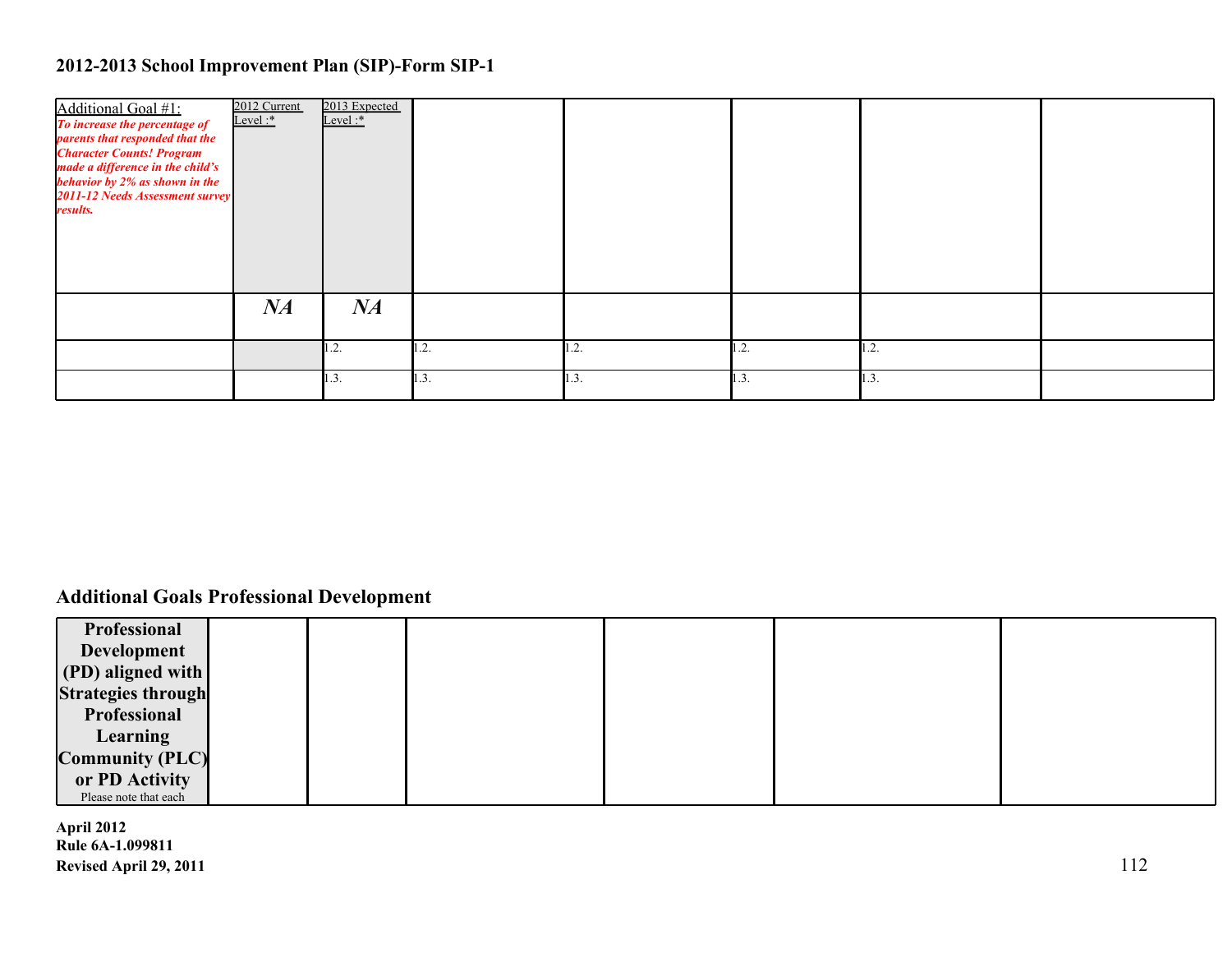| Strategy does not require a<br>professional development or<br>PLC activity.                                                                              |                         |                                        |                                                                         |                                                                                                              |                                                                  |           |                                                  |
|----------------------------------------------------------------------------------------------------------------------------------------------------------|-------------------------|----------------------------------------|-------------------------------------------------------------------------|--------------------------------------------------------------------------------------------------------------|------------------------------------------------------------------|-----------|--------------------------------------------------|
| PD Content /Topic<br>and/or PLC Focus                                                                                                                    | Grade Level/<br>Subject | PD Facilitator<br>and/or<br>PLC Leader | PD Participants<br>(e.g., PLC, subject, grade level, or<br>school-wide) | <b>Target Dates and Schedules</b><br>(e.g., Early Release) and<br>Schedules (e.g., frequency of<br>meetings) | Strategy for Follow-up/Monitoring                                |           | Person or Position Responsible for<br>Monitoring |
| <b>PLC</b>                                                                                                                                               | All                     | Principal/ILC                          | School-wide                                                             | Once per month                                                                                               | Department recommendations for<br><b>Character Counts awards</b> |           | Principal/Character counts chair                 |
|                                                                                                                                                          |                         |                                        |                                                                         |                                                                                                              |                                                                  |           |                                                  |
|                                                                                                                                                          |                         |                                        |                                                                         |                                                                                                              |                                                                  |           |                                                  |
| <b>Additional Goal(s) Budget (Insert rows as needed)</b>                                                                                                 |                         |                                        |                                                                         |                                                                                                              |                                                                  |           |                                                  |
| Include only school-based funded<br>activities/materials and exclude district<br>funded activities /materials.<br>Evidence-based Program(s)/Materials(s) |                         |                                        |                                                                         |                                                                                                              |                                                                  |           |                                                  |
| Strategy                                                                                                                                                 |                         |                                        | <b>Description of Resources</b>                                         | <b>Funding Source</b>                                                                                        |                                                                  | Amount    |                                                  |
| Character Counts! Pillars student awards                                                                                                                 |                         | Certificates                           |                                                                         | <b>NA</b>                                                                                                    |                                                                  | <b>NA</b> |                                                  |
|                                                                                                                                                          |                         |                                        |                                                                         |                                                                                                              |                                                                  |           |                                                  |
|                                                                                                                                                          | Subtotal:               |                                        |                                                                         |                                                                                                              |                                                                  |           |                                                  |
| Technology                                                                                                                                               |                         |                                        |                                                                         |                                                                                                              |                                                                  |           |                                                  |
| Strategy                                                                                                                                                 |                         |                                        | Description of Resources                                                | <b>Funding Source</b>                                                                                        |                                                                  | Amount    |                                                  |
|                                                                                                                                                          |                         |                                        |                                                                         |                                                                                                              |                                                                  |           |                                                  |
|                                                                                                                                                          |                         |                                        |                                                                         |                                                                                                              |                                                                  |           |                                                  |
|                                                                                                                                                          | Subtotal:               |                                        |                                                                         |                                                                                                              |                                                                  |           |                                                  |
| Professional Development                                                                                                                                 |                         |                                        |                                                                         |                                                                                                              |                                                                  |           |                                                  |
| Strategy                                                                                                                                                 |                         |                                        | Description of Resources                                                | <b>Funding Source</b>                                                                                        |                                                                  | Amount    |                                                  |
| Capturing Kids Hearts                                                                                                                                    |                         | <b>Teacher Training</b>                |                                                                         | <b>Operational Budget</b>                                                                                    |                                                                  | NA        |                                                  |
|                                                                                                                                                          |                         |                                        |                                                                         |                                                                                                              |                                                                  |           |                                                  |
|                                                                                                                                                          | Subtotal:               |                                        |                                                                         |                                                                                                              |                                                                  |           |                                                  |
| Other                                                                                                                                                    |                         |                                        |                                                                         |                                                                                                              |                                                                  |           |                                                  |
| Strategy                                                                                                                                                 |                         |                                        | Description of Resources                                                | <b>Funding Source</b>                                                                                        |                                                                  | Amount    |                                                  |
|                                                                                                                                                          |                         |                                        |                                                                         |                                                                                                              |                                                                  |           |                                                  |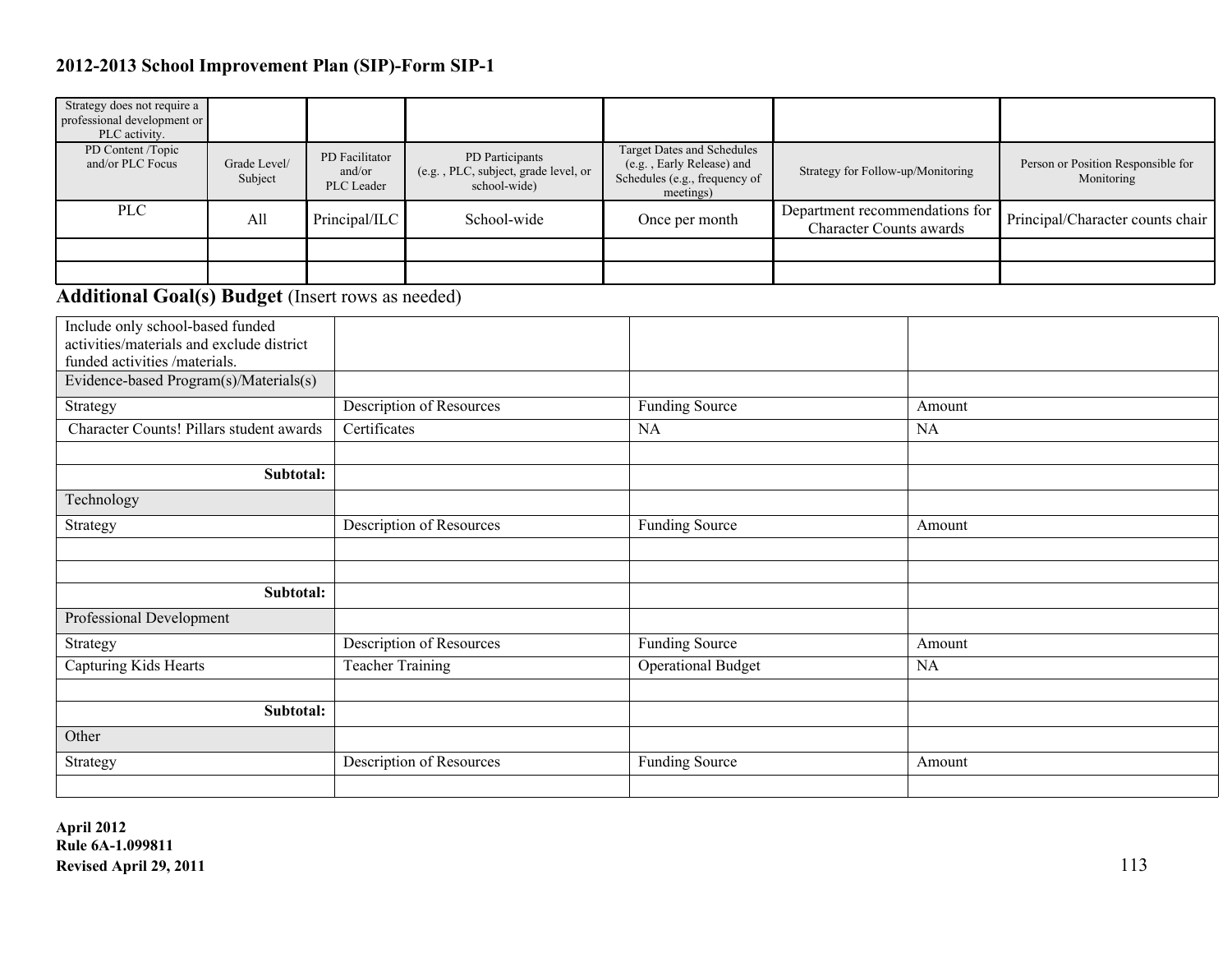| Subtotal:                                          |  |                     |
|----------------------------------------------------|--|---------------------|
| <b>Total:</b>                                      |  |                     |
| End of Additional Goal(s)                          |  |                     |
| Final Budget (Insert rows as needed)               |  |                     |
| Please provide the total budget from each section. |  |                     |
| <b>Reading Budget</b>                              |  |                     |
|                                                    |  | Total:              |
| <b>Mathematics Budget</b>                          |  |                     |
|                                                    |  | <b>Total:</b>       |
| <b>Science Budget</b>                              |  |                     |
|                                                    |  | <b>Total:</b>       |
| <b>Writing Budget</b>                              |  |                     |
|                                                    |  | <b>Total:</b>       |
| <b>Attendance Budget</b>                           |  |                     |
|                                                    |  | Total:              |
| <b>Suspension Budget</b>                           |  |                     |
|                                                    |  | <b>Total:</b>       |
| <b>Dropout Prevention Budget</b>                   |  | Total:              |
|                                                    |  |                     |
| <b>Parent Involvement Budget</b>                   |  | <b>Total:</b>       |
| <b>Additional Goals</b>                            |  |                     |
|                                                    |  | <b>Total:</b>       |
|                                                    |  |                     |
|                                                    |  | <b>Grand Total:</b> |
|                                                    |  |                     |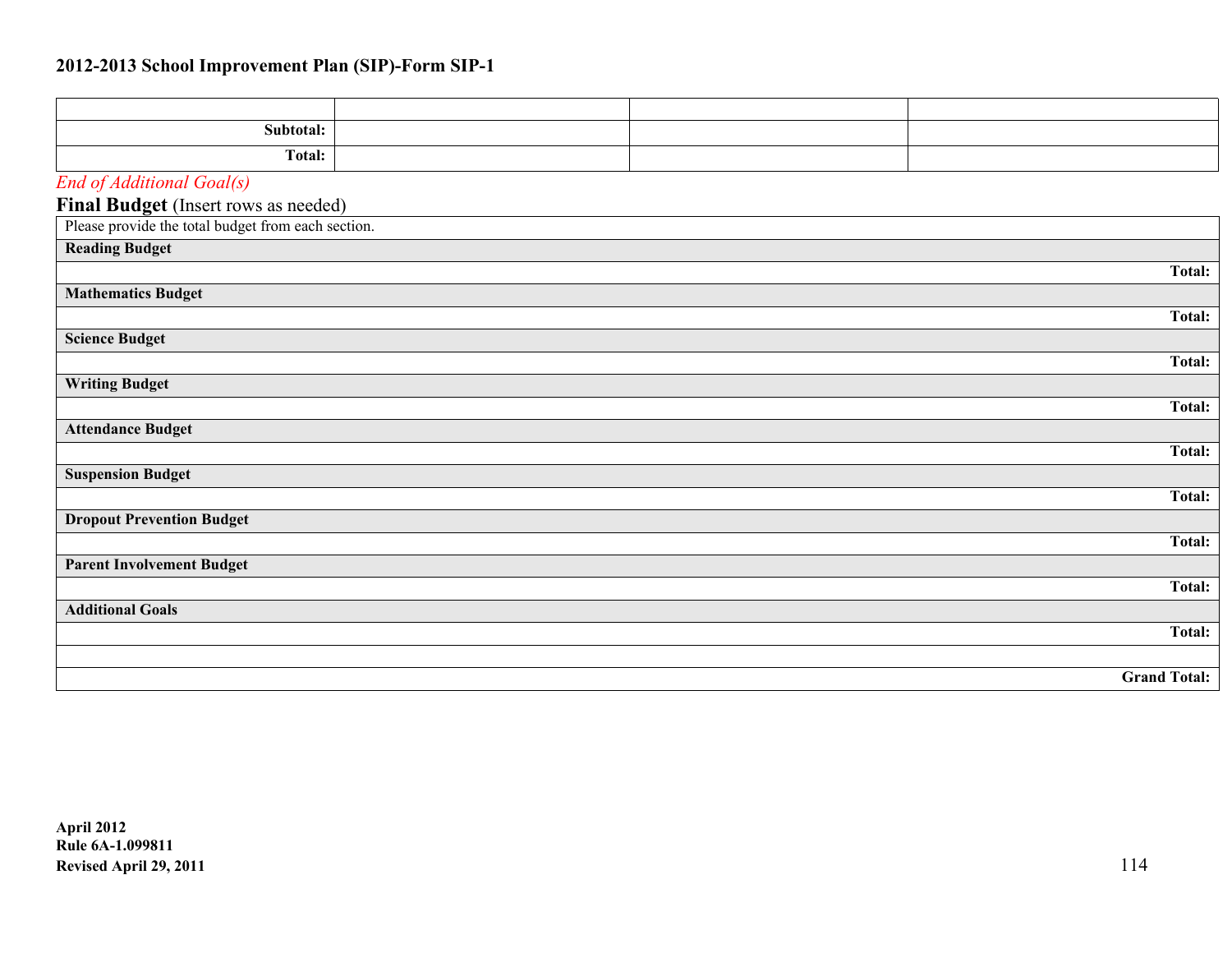#### **Differentiated Accountability**

#### **School-level Differentiated Accountability (DA) Compliance**

Please choose the school's DA Status. (To activate the checkbox: 1. double click the desired box; 2, when the menu pops up, select "checked" under "Default Value" header: 3. Select "OK", this will place an "x" in the box.)

| <b>School</b>         |              |                |  |
|-----------------------|--------------|----------------|--|
| <b>Differentiated</b> |              |                |  |
|                       |              |                |  |
| <b>Accountability</b> |              |                |  |
| <b>Status</b>         |              |                |  |
| $\Box$ Priority       | $\Box$ Focus | $\Box$ Prevent |  |

● *Upload a copy of the Differentiated Accountability Checklist in the designated upload link on the "Upload" page*

#### **School Advisory Council (SAC)**

*SAC Membership Compliance*

The majority of the SAC members are not employed by the school district. The SAC is composed of the principal and an appropriately balanced number of teachers, education support employees, students (for middle and high school only), parents, and other business and community members who are representative of the ethnic, racial, and economic community served by the school. Please verify the statement above by selecting "Yes" or "No" below.

 $\Box$  Yes  $\Box$  No

If No, describe the measures being taken to comply with SAC requirements.

Describe the activities of the SAC for the upcoming school year.